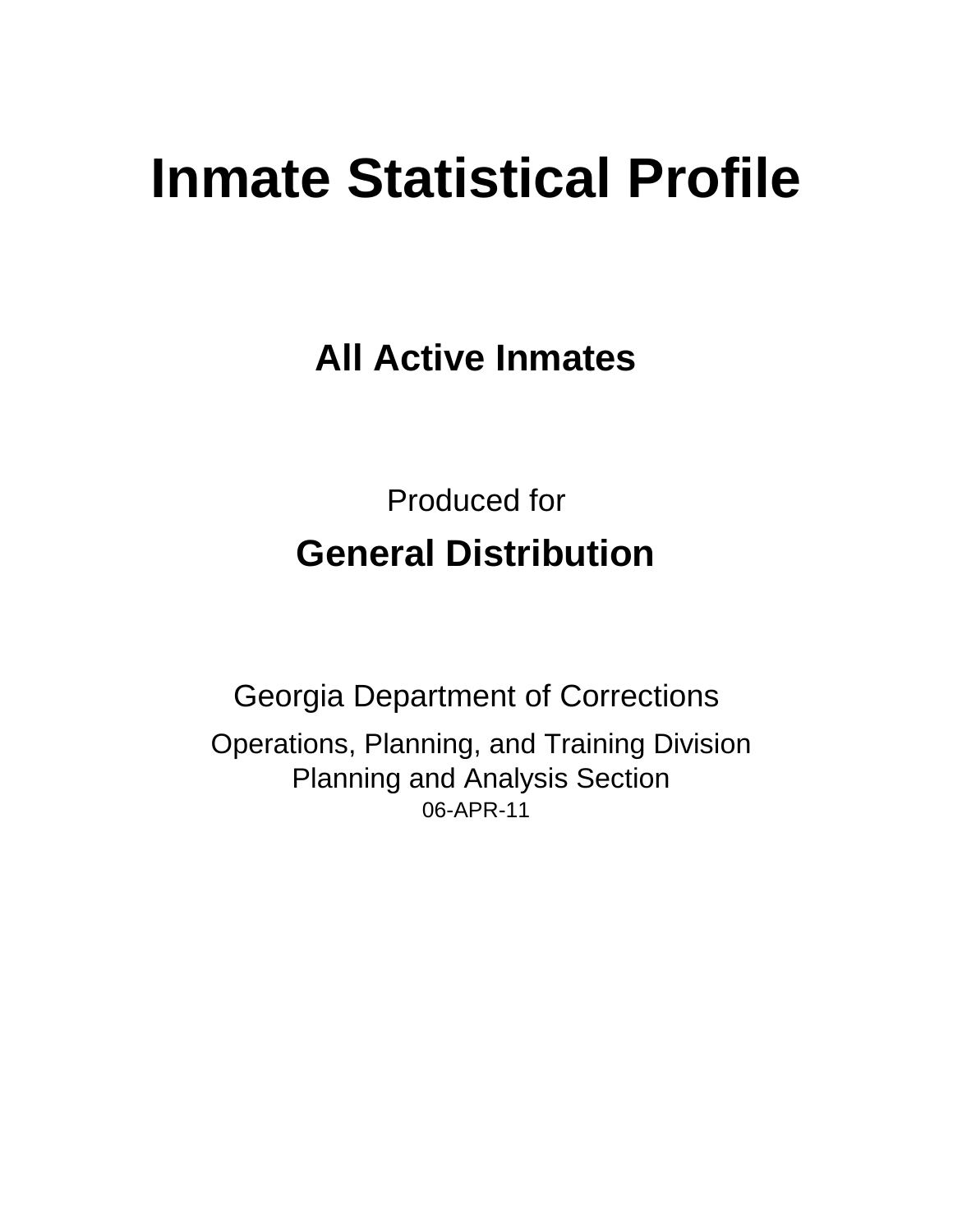**Contents** 

**All Active Inmates**

Produced for **General Distribution**

## Table of Contents

| <b>Demographic information</b>                                       |
|----------------------------------------------------------------------|
| 1 Weight, measured at entry to prison                                |
| 5 Current age, broken out in ten year age groups                     |
| 6 Race group                                                         |
| 7 Hispanic Origin                                                    |
| 8 Marital status, self-reported at entry to prison                   |
| 9 Number of children, self-reported at entry to prison               |
| 10 Religious affiliation, self-reported at entry to prison           |
| 11 Home county - self-reported at entry to prison                    |
| 16 Socioeconomic class, self-reported at entry to prison             |
| 17 Environment to age 16, self-reported at entry to prison           |
| 18 Guardian status to age 16, self-reported at entry to prison       |
| 19 Employment status before prison, self-reported at entry to prison |
| 20 Age at admission                                                  |
| 22 Height, measured at entry to prison                               |
| 24 Military service                                                  |
| <b>Correctional information</b>                                      |
| 25 Type of admission to prison                                       |
| 26 Current / last security status                                    |
| 27 Current / last institution type                                   |
| 28 Institution type - transitional centers                           |
| 29 Institution type - county prisons                                 |
| 30 Institution type - state prisons                                  |
| 31 Institution type - private prisons                                |
| 32 Institution type - prison annexes                                 |
| 33 Institution type - pre-release centers                            |
| 34 Institution type - inmate boot camp                               |
| 35 Number of disciplinary reports                                    |
| 36 Number of transfers                                               |
| 37 Number of escapes                                                 |
| 38 Probable future release type of still active inmates              |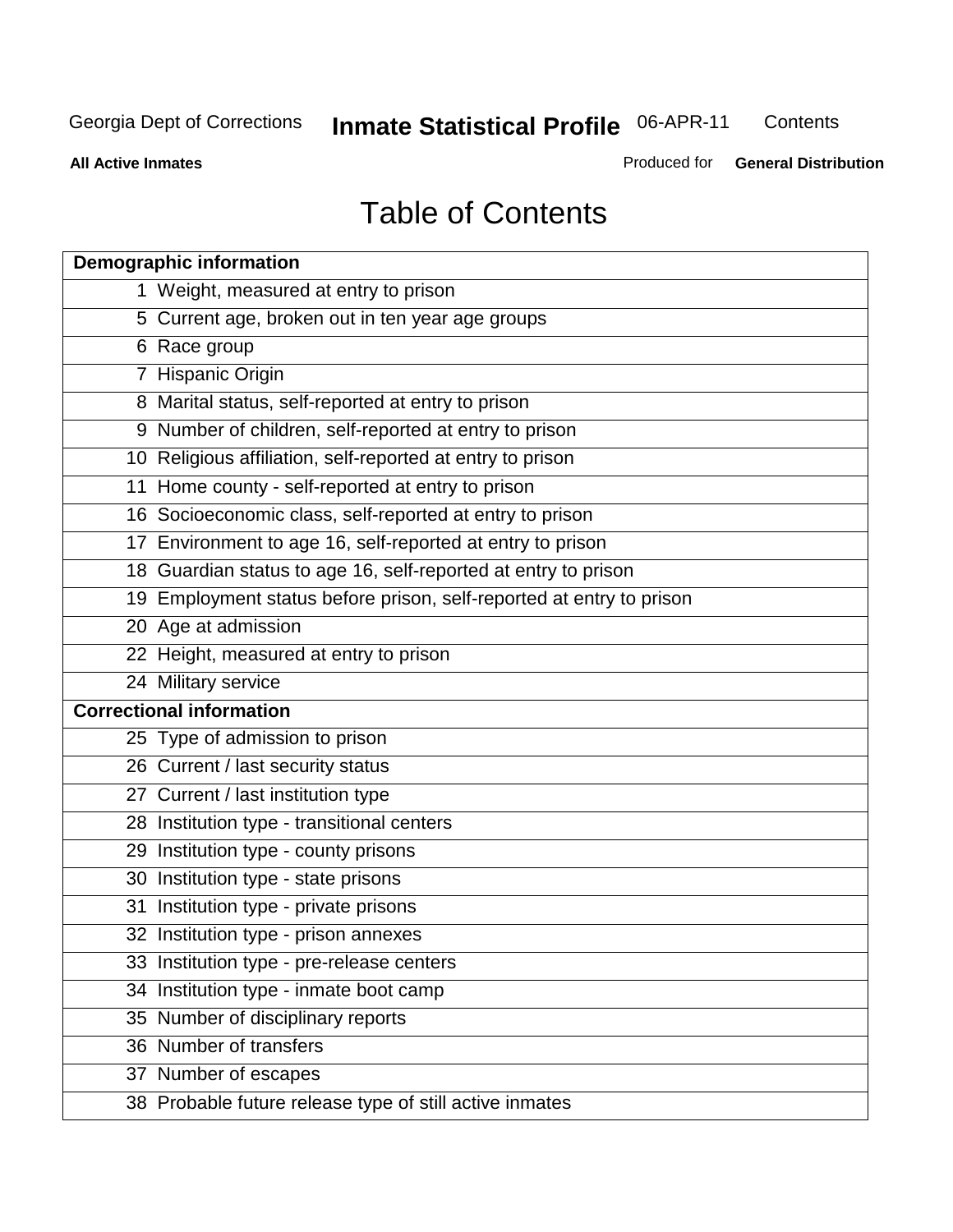**Contents** 

**All Active Inmates**

Produced for **General Distribution**

## Table of Contents

| <b>Correctional information</b>                                  |
|------------------------------------------------------------------|
| 39 Time served in current (or last) institution                  |
| Educational, psychological and physical information              |
| 40 Highest grade level attained                                  |
| 41 Culture fair IQ scores                                        |
| 42 Wide Range Achievement Test (WRAT) reading score              |
| 43 Wide Range Achievement Test (WRAT) math score                 |
| 44 Wide Range Achievement Test (WRAT) spelling score             |
| 45 Scope of substance abuse - summary                            |
| 46 Scope of substance abuse - detail                             |
| 47 Current / last mental health treatment level                  |
| 48 PULHESDWIT medical scale - 'P' overall condition ('P'hysical) |
| 49 PULHESDWIT medical scale - 'U' upper body                     |
| 50 PULHESDWIT medical scale - 'L' lower body                     |
| 51 PULHESDWIT medical scale - 'H' hearing                        |
| 52 PULHESDWIT medical scale - 'E' vision                         |
| 53 PULHESDWIT medical scale -'S' psychiatric                     |
| 54 PULHESDWIT medical scale - 'D' dental                         |
| 55 PULHESDWIT medical scale - 'W' work ability                   |
| 56 PULHESDWIT medical scale - 'I' impairment                     |
| 57 PULHESDWIT medical scale - 'T' transportability               |
| 58 Criminality in family, self-reported                          |
| 59 Alcoholism in family, self-reported                           |
| 60 Drug abuse in family, self-reported                           |
| 61 Subjected to frequent beatings, self-reported                 |
| 62 Father absent during inmate's childhood                       |
| 63 Mother absent during inmate's childhood                       |
| <b>Crimes and criminal history information</b>                   |
| 64 Number of prior Georgia incarcerations                        |
| 65 Prison sentence in years                                      |
| 66 Primary offense, broken out into felonies vs misdemeanors     |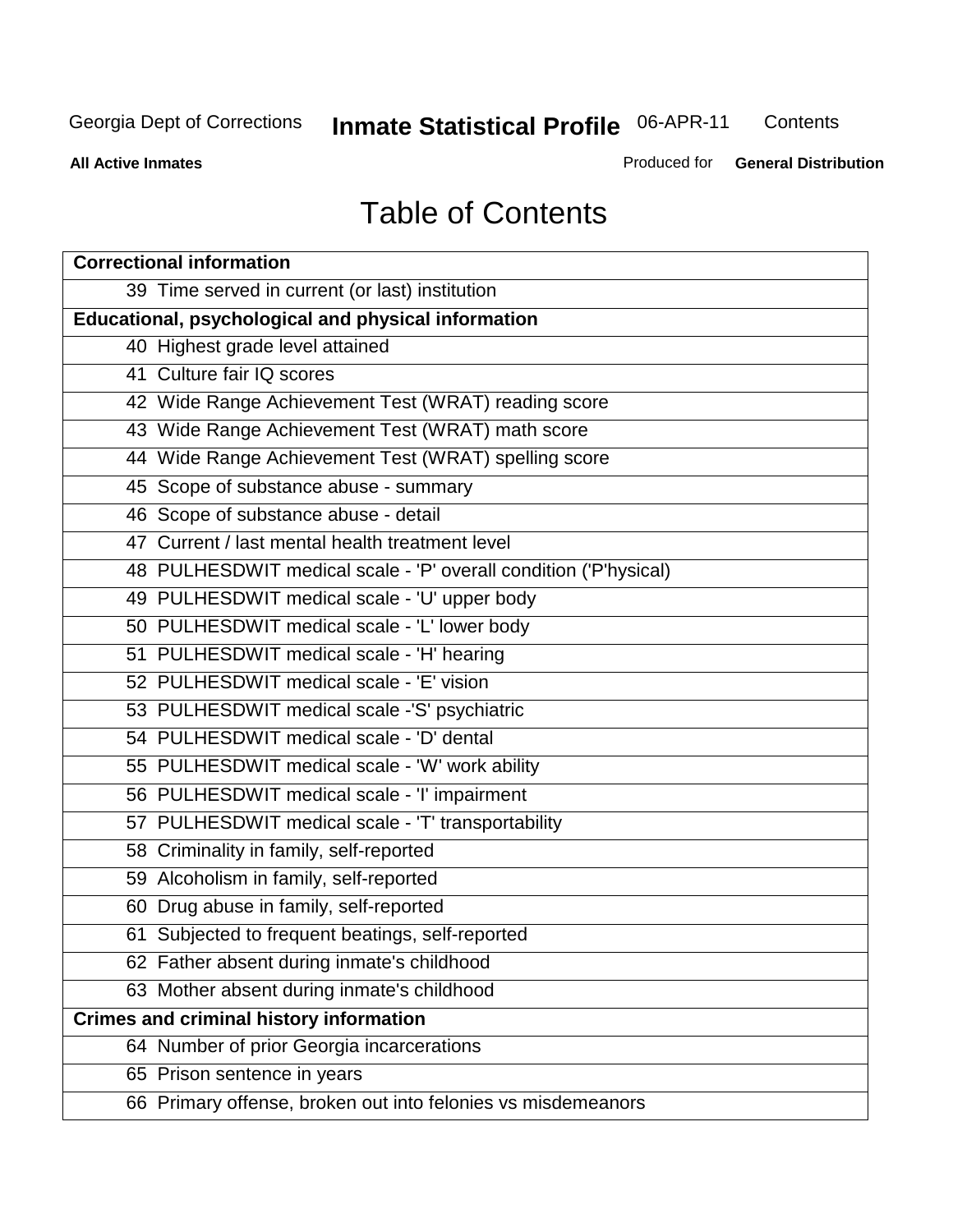**Contents** 

**All Active Inmates**

Produced for **General Distribution**

## Table of Contents

| <b>Crimes and criminal history information</b>                 |
|----------------------------------------------------------------|
| 67 Primary offense, broken out into six broad crime categories |
| 68 Primary offense, detailed offense code                      |
| 76 County of conviction of primary offense                     |
| 81 Circuit of conviction of primary offense                    |
| 83 Years served (jail + prison) in this incarceration          |
| <b>Medical information</b>                                     |
| 84 Results of most recent HIV test                             |
| 85 Results of most recent tuberculosis test                    |
| 86 Results of most recent syphilis test                        |
| 87 Results of most recent Hepatitis-C test                     |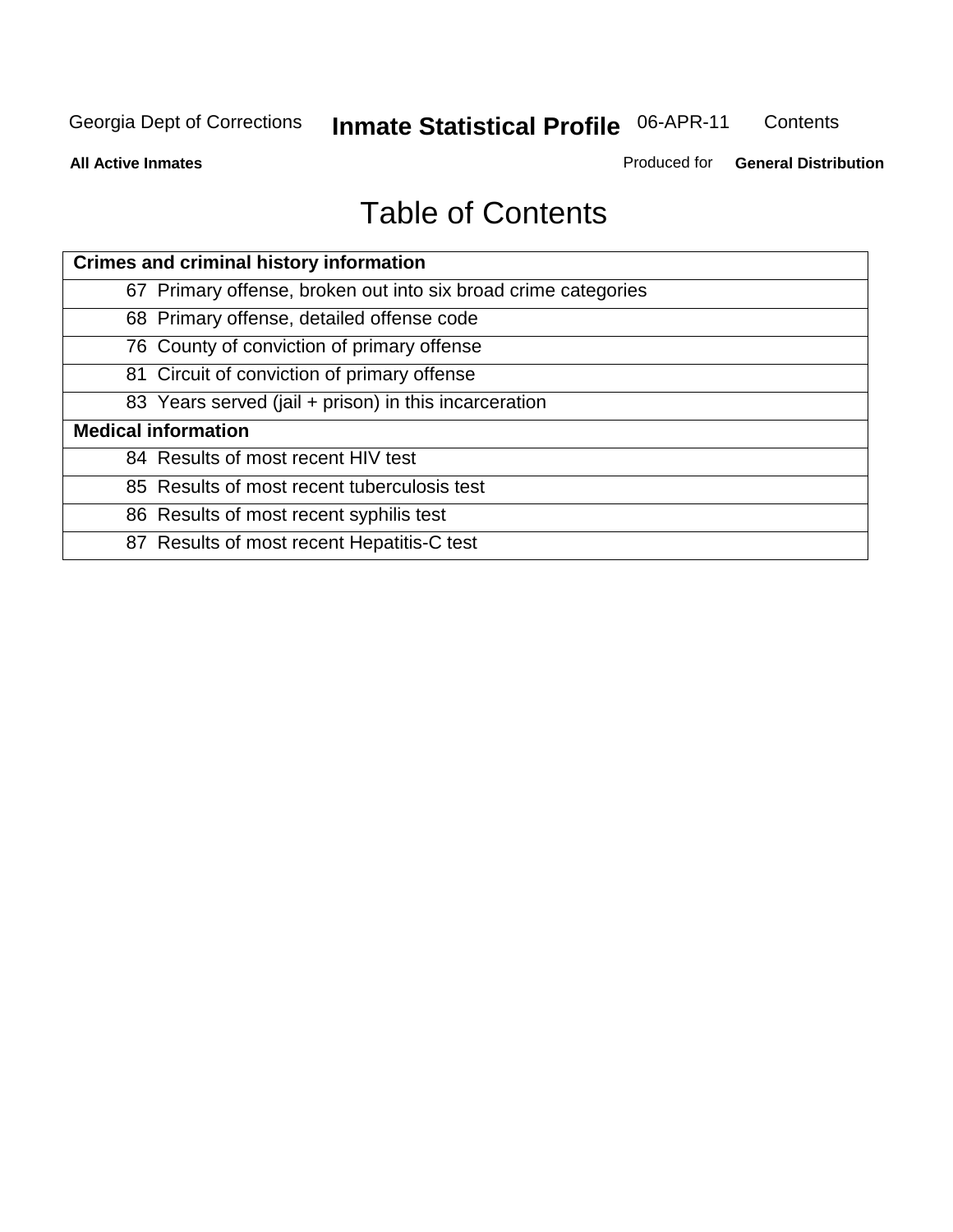#### **All Active Inmates**

#### Produced for **General Distribution**

#### Current age, broken out in ten-year age groups

|                          |              | <b>Male</b> |        |                 | <b>Female</b> |          | <b>Total</b> |                 |
|--------------------------|--------------|-------------|--------|-----------------|---------------|----------|--------------|-----------------|
| <b>Current Age</b>       | <b>Count</b> | Col %       | Row %  | <b>Count</b>    | Col %         | Row %    | <b>Total</b> | Col %           |
| <b>Teens (1-19)</b>      | 1,030        | 2.10%       | 97.63% | 25 <sub>1</sub> | $0.70\%$      | 2.37%    | 1,055        | $2.00\%$        |
| <b>Twenties (20-29)</b>  | 15,229       | 31.05%      | 93.78% | 1,010           | 28.13%        | $6.22\%$ | 16,239       | 30.85%          |
| <b>Thirties (30-39)</b>  | 14,346       | 29.25%      | 92.44% | 1,173           | 32.66%        | $7.56\%$ |              | 15,519 29.48%   |
| <b>Forties (40-49)</b>   | 10,932       | 22.29%      | 91.93% | 960             | 26.73%        | $8.07\%$ |              | 11,892   22.59% |
| <b>Fifties (50-59)</b>   | 5,844        | 11.91%      | 94.36% | 349             | 9.72%         | $5.64\%$ | 6,193        | 11.77%          |
| <b>Sixties (60-69)</b>   | 1,418        | 2.89%       | 96.14% | 57              | 1.59%         | 3.86%    | 1,475        | 2.80%           |
| Seventy + (70 and above) | 249          | 0.51%       | 93.61% | 17 <sup>1</sup> | $0.47\%$      | $6.39\%$ | 266          | 0.51%           |
| <b>Total Reported</b>    | 49,048       | 100%        | 93.18% | 3,591           | 100%          | 6.82%    | 52,639       | 100%            |

| <b>Not Reported</b> |        |       |       |
|---------------------|--------|-------|-------|
| <b>Total</b>        | 49,048 | 3,591 | 2,639 |

| <b>Mean</b><br>(average) | 36.53     | 36.69    | 36.55 |
|--------------------------|-----------|----------|-------|
| Median (middle)          | 25<br>JJ. | 36       | 35    |
| Mode<br>(most frequent)  |           | o.<br>vu | o.    |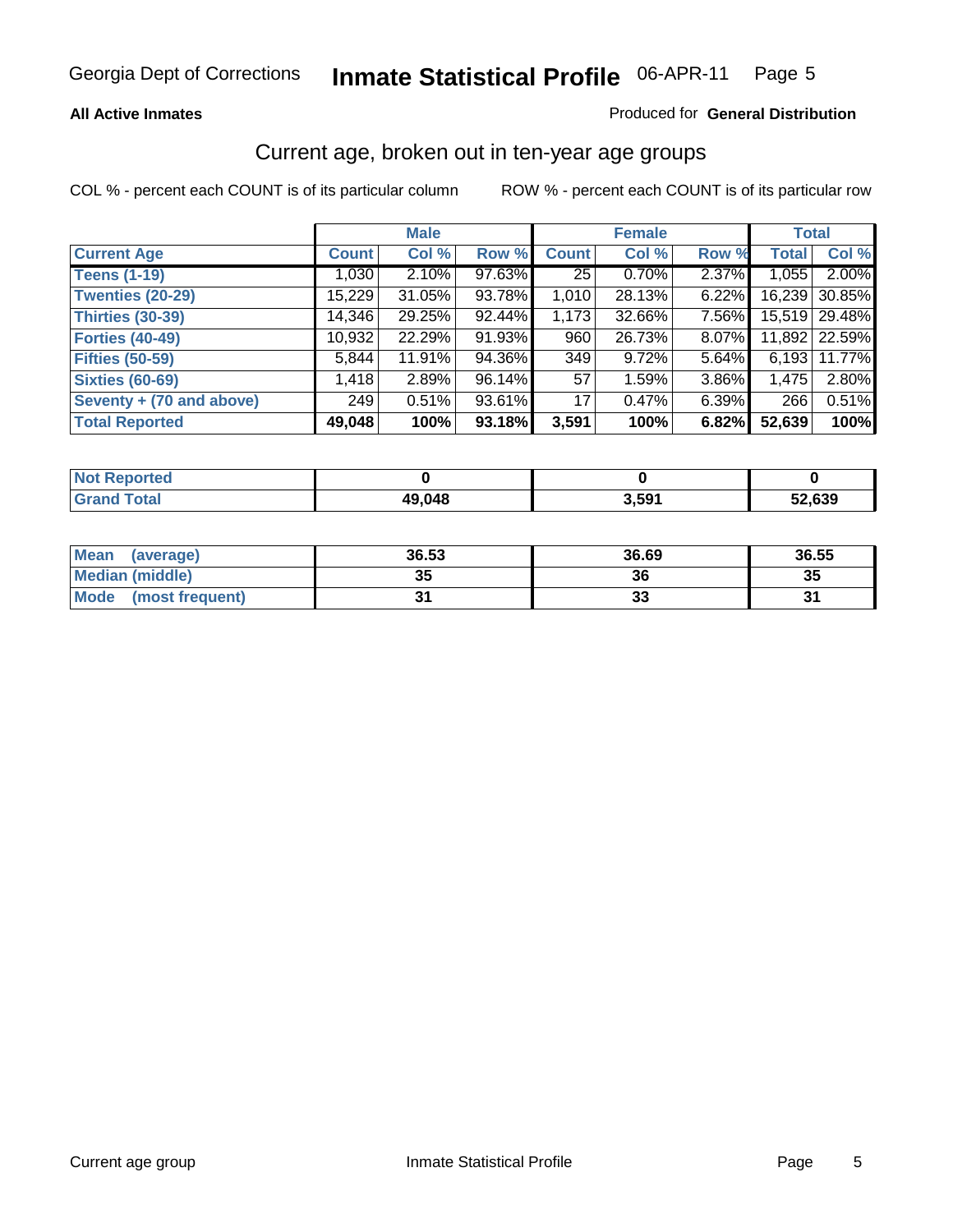#### **All Active Inmates**

#### Produced for **General Distribution**

## Race group

|              |                        |                 | <b>Male</b> |        |             | <b>Female</b> |         |              | <b>Total</b> |  |
|--------------|------------------------|-----------------|-------------|--------|-------------|---------------|---------|--------------|--------------|--|
|              | <b>Race Group</b>      | <b>Count</b>    | Col %       |        | Row % Count | Col %         | Row %   | <b>Total</b> | Col %        |  |
|              | <b>White</b>           | 15,576          | 31.76%      | 89.21% | ,883        | 52.44%        | 10.79%  | 17,459       | 33.17%       |  |
| $\mathbf{2}$ | <b>Black</b>           | 31,124          | 63.46%      | 95.04% | .625        | 45.25%        | 4.96%   | 32,749       | 62.21%       |  |
| 5            | <b>Other</b>           | 50              | .10%        | 90.91% | 5           | .14%          | 9.09%   | 55           | .10%         |  |
| 6            | <b>Asian</b>           | 118             | .24%        | 96.72% | 4           | .11%          | 3.28%   | 122          | .23%         |  |
| 10           | <b>Hispanic</b>        | 2,155           | 4.39%       | 96.85% | 70          | 1.95%         | 3.15%   | 2,225        | 4.23%        |  |
| $12 \,$      | <b>Native American</b> | 25 <sub>1</sub> | .05%        | 89.29% | 3           | .08%          | 10.71%  | 28           | .05%         |  |
| 13           | <b>Native Hawaiian</b> |                 |             |        |             | .03%          | 100.00% |              | .01%         |  |
|              | <b>Total Reported</b>  | 49,048          | 100%        | 93.18% | 3,591       | 100%          | 6.82%   | 52,639       | 100%         |  |

| <b>Not Reported</b> |        |       |        |
|---------------------|--------|-------|--------|
| <b>Total</b>        | 49,048 | 3,591 | 52.639 |

| Mc | --- | .<br>$\sim$ $\sim$ $\sim$ | . |
|----|-----|---------------------------|---|
|    |     |                           |   |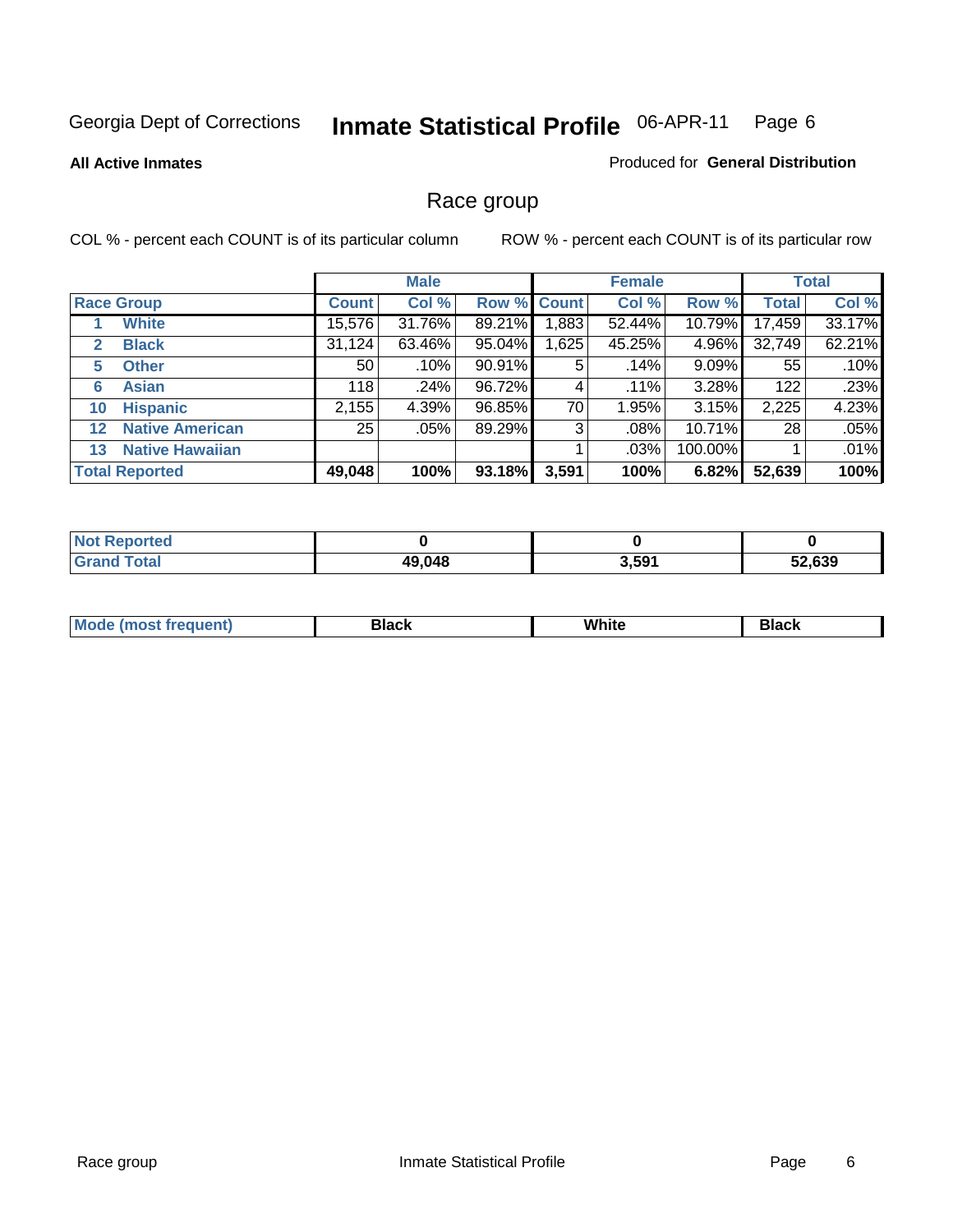**All Active Inmates**

Produced for **General Distribution**

#### Hispanic Origin

COL % - percent each COUNT is of its particular column ROW % - percent each COUNT is of its particular row

|                        |              | <b>Male</b> |                    |    | <b>Female</b> |          |        | <b>Total</b> |
|------------------------|--------------|-------------|--------------------|----|---------------|----------|--------|--------------|
| <b>Hispanic Origin</b> | <b>Count</b> | Col %       | <b>Row % Count</b> |    | Col %         | Row %    | Total  | Col %        |
| <b>Non Hispanic</b>    | 46,893       | 95.61%      | 93.02% 3,521       |    | $98.05\%$     | $6.98\%$ | 50.414 | 95.77%       |
| <b>Hispanic</b>        | 2.155        | 4.39%       | 96.85%             | 70 | $1.95\%$      | $3.15\%$ | 2,225  | 4.23%        |
| <b>Total Reported</b>  | 49,048       | 100%        | 93.18% 3,591       |    | 100%          | 6.82%    | 52,639 | 100%         |

**An inmate is counted as Hispanic if** 

**(a) he self-reported as Hispanic during the diagnostic process, or** 

**(b) his primary language is Spanish, or** 

**(c) he claimed birth or citizenship in Spain or a Latin American country, or** 

**(d) he had a common Spanish surname such as Lopez or Garcia**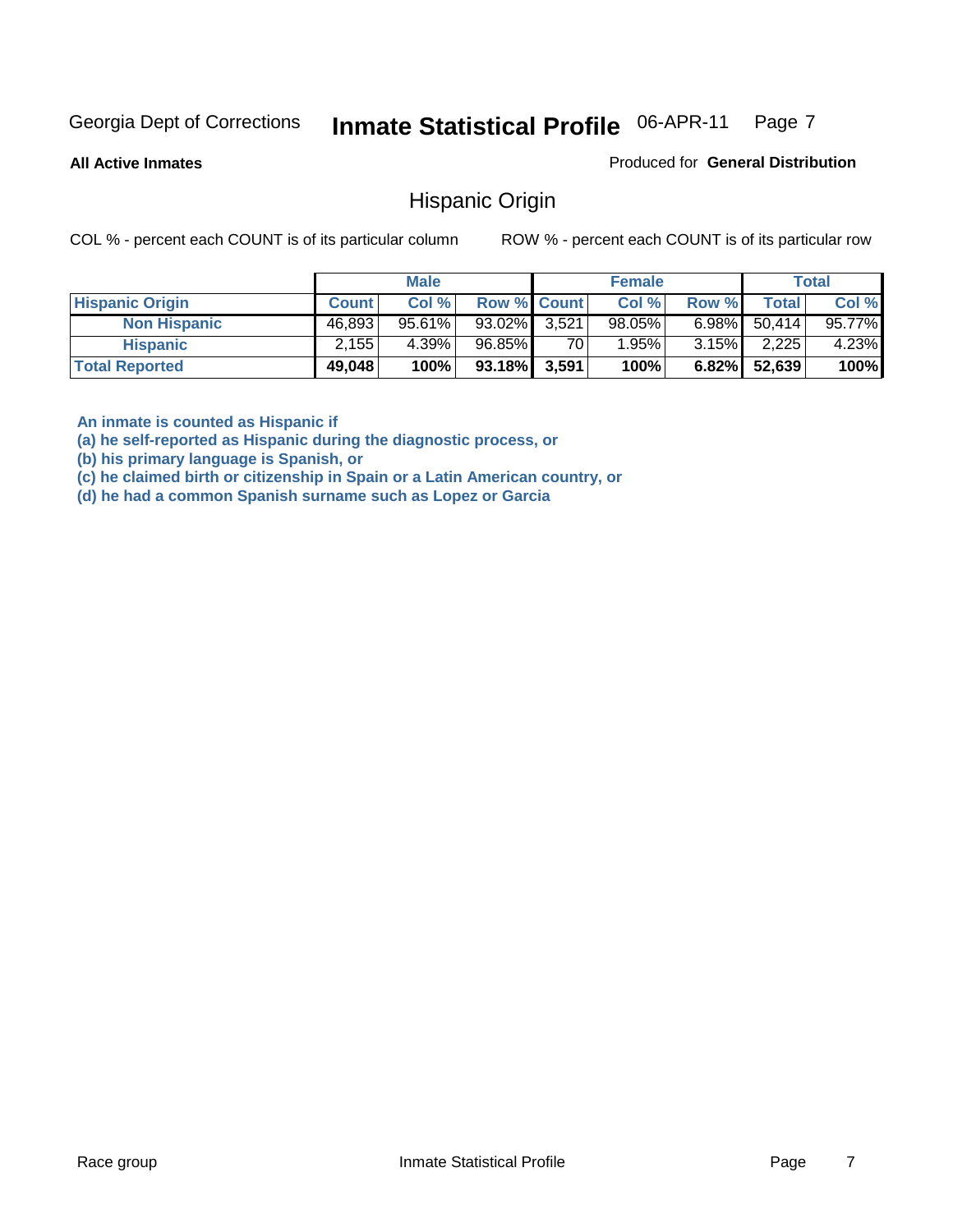**All Active Inmates**

#### Produced for **General Distribution**

## Marital status, self-reported at entry to prison

|                       | <b>Male</b>  |          |        | <b>Female</b>   |        |        | <b>Total</b> |        |
|-----------------------|--------------|----------|--------|-----------------|--------|--------|--------------|--------|
| <b>Marital Status</b> | <b>Count</b> | Col %    | Row %  | <b>Count</b>    | Col %  | Row %  | <b>Total</b> | Col %  |
| <b>Unknown</b>        | 257          | $.52\%$  | 93.12% | 19 <sup>1</sup> | .53%   | 6.88%  | 276          | .52%   |
| <b>Divorced</b><br>D  | 4,801        | 9.79%    | 88.87% | 601             | 16.74% | 11.13% | 5,402        | 10.26% |
| <b>Married</b><br>М   | 6,488        | 13.23%   | 91.41% | 610             | 16.99% | 8.59%  | 7,098        | 13.48% |
| <b>Separated</b><br>S | 1,720        | $3.51\%$ | 84.31% | 320             | 8.91%  | 15.69% | 2,040        | 3.88%  |
| <b>Unmarried</b><br>U | 35,323       | 72.02%   | 94.88% | 1,908           | 53.13% | 5.12%  | 37,231       | 70.73% |
| <b>Widow</b><br>W     | 459          | .94%     | 77.53% | 133             | 3.70%  | 22.47% | 592          | 1.12%  |
| <b>Total Reported</b> | 49,048       | 100%     | 93.18% | 3,591           | 100%   | 6.82%  | 52,639       | 100%   |

| .<br>тен.        |       |             |        |
|------------------|-------|-------------|--------|
| $\sim$<br>______ | a nar | 501<br>J,JJ | 52.639 |

|  | Mode<br>(most frequent) | Jnmarried | Unmarried | Jnmarried |
|--|-------------------------|-----------|-----------|-----------|
|--|-------------------------|-----------|-----------|-----------|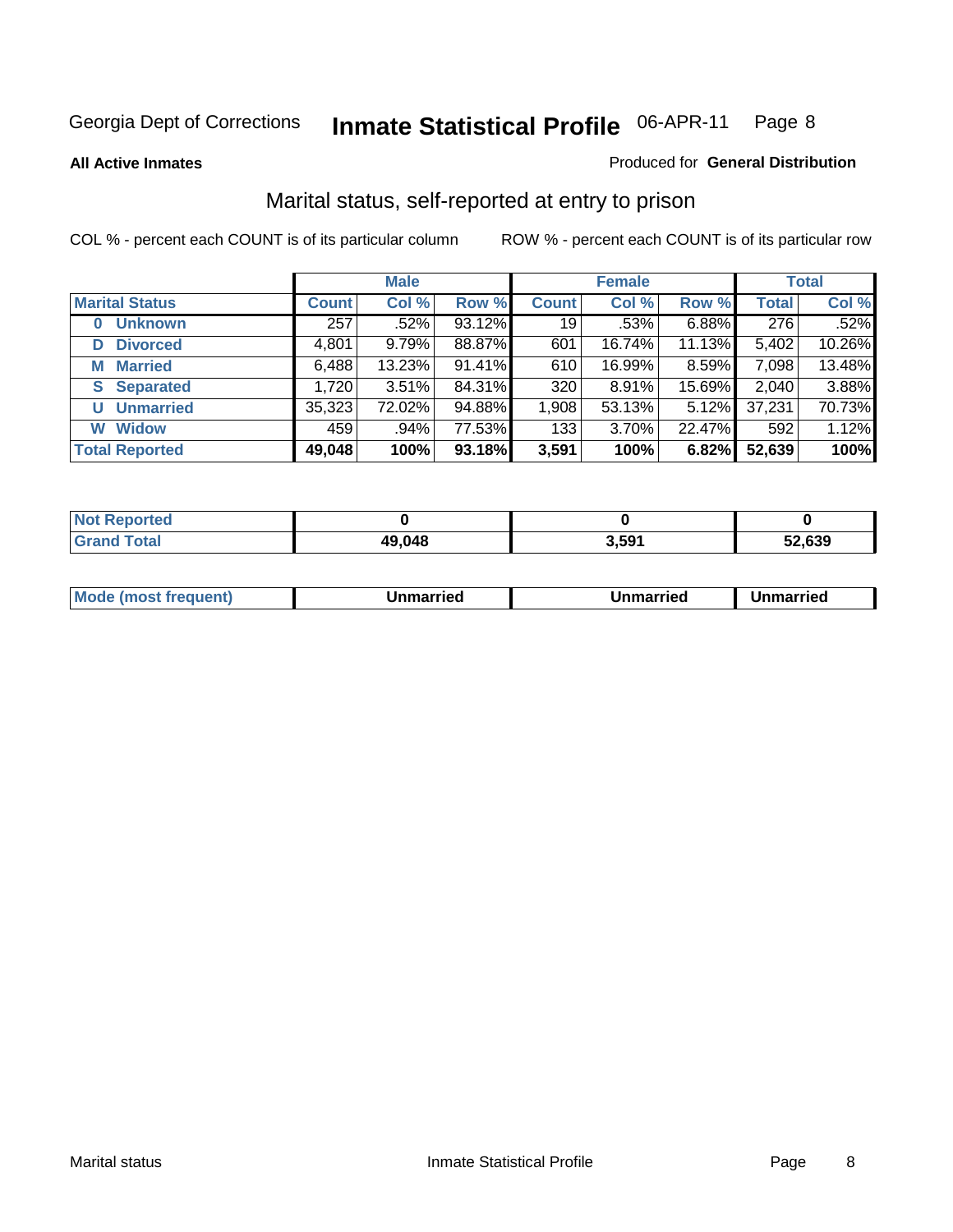#### **All Active Inmates**

#### Produced for **General Distribution**

## Number of children, self reported at entry to prison

|                           |              | <b>Male</b> |        |              | <b>Female</b> |        | <b>Total</b> |        |
|---------------------------|--------------|-------------|--------|--------------|---------------|--------|--------------|--------|
| <b>Number of Children</b> | <b>Count</b> | Col %       | Row %  | <b>Count</b> | Col %         | Row %  | <b>Total</b> | Col %  |
| $\bf{0}$                  | 20,373       | 41.78%      | 94.69% | 1,143        | 31.86%        | 5.31%  | 21,516       | 41.10% |
|                           | 11,056       | 22.67%      | 94.21% | 679          | 18.92%        | 5.79%  | 11,735       | 22.41% |
| $\overline{2}$            | 7,955        | 16.31%      | 91.03% | 784          | 21.85%        | 8.97%  | 8,739        | 16.69% |
| 3                         | 4,727        | 9.69%       | 89.92% | 530          | 14.77%        | 10.08% | 5,257        | 10.04% |
| 4                         | 2,356        | 4.83%       | 90.16% | 257          | 7.16%         | 9.84%  | 2,613        | 4.99%  |
| 5                         | 1,144        | 2.35%       | 91.96% | 100          | 2.79%         | 8.04%  | 1,244        | 2.38%  |
| 6                         | 562          | 1.15%       | 91.98% | 49           | 1.37%         | 8.02%  | 611          | 1.17%  |
| 7                         | 252          | 0.52%       | 91.64% | 23           | 0.64%         | 8.36%  | 275          | 0.53%  |
| 8                         | 130          | 0.27%       | 94.89% |              | 0.20%         | 5.11%  | 137          | 0.26%  |
| $\boldsymbol{9}$          | 85           | 0.17%       | 93.41% | 6            | 0.17%         | 6.59%  | 91           | 0.17%  |
| 10                        | 57           | 0.12%       | 89.06% | 7            | 0.20%         | 10.94% | 64           | 0.12%  |
| Over 10                   | 69           | 0.14%       | 95.83% | 3            | 0.08%         | 4.17%  | 72           | 0.14%  |
| <b>Total Reported</b>     | 48,766       | 100%        | 93.15% | 3,588        | 100%          | 6.85%  | 52,354       | 100%   |

| 282<br>$\sim$ $\sim$ $\sim$ $\sim$ $\sim$ $\sim$ |                   | 285          |
|--------------------------------------------------|-------------------|--------------|
| 49 NAP                                           | 3.59 <sup>4</sup> | 52,639<br>JZ |

| Mean<br>(average)       | l.33 | 1.68 | 1.35 |
|-------------------------|------|------|------|
| <b>Median (middle)</b>  |      |      |      |
| Mode<br>(most frequent) |      |      |      |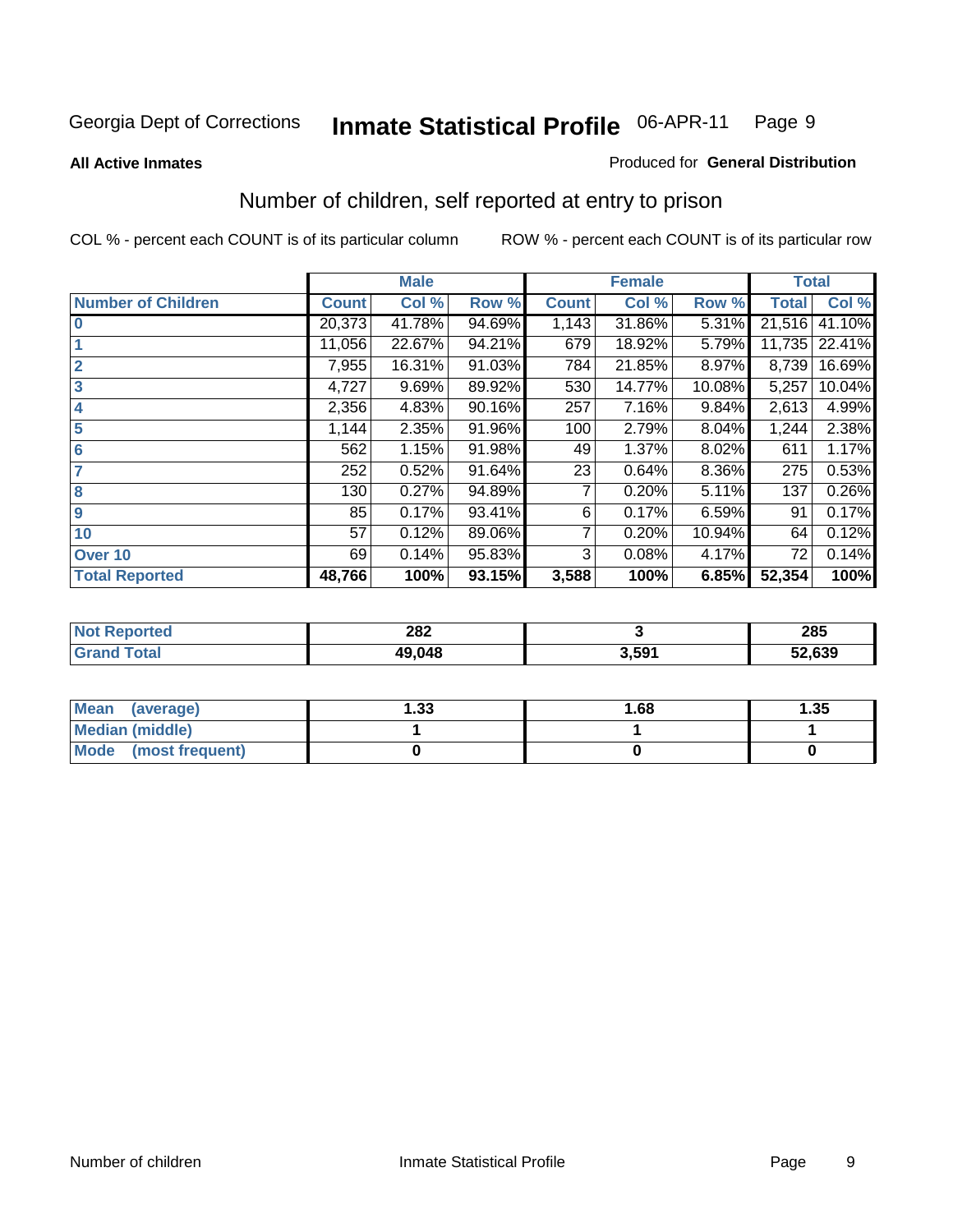#### **All Active Inmates**

#### Produced for **General Distribution**

## Religious affiliation, self-reported at entry to prison

|                  |                              |              | <b>Male</b> |         |                 | <b>Female</b>             |        | <b>Total</b>   |        |  |
|------------------|------------------------------|--------------|-------------|---------|-----------------|---------------------------|--------|----------------|--------|--|
|                  | <b>Religious Affiliation</b> | <b>Count</b> | Col %       | Row %   | <b>Count</b>    | $\overline{\text{Col}}$ % | Row %  | <b>Total</b>   | Col %  |  |
| 1                | <b>Islam</b>                 | 1,311        | 3.81%       | 98.28%  | $\overline{23}$ | .83%                      | 1.72%  | 1,334          | 3.59%  |  |
| $\overline{2}$   | <b>Catholic</b>              | 1,815        | 5.27%       | 92.04%  | 157             | 5.69%                     | 7.96%  | 1,972          | 5.30%  |  |
| 3                | <b>Baptist</b>               | 16,339       | 47.45%      | 90.41%  | 1,734           | 62.87%                    | 9.59%  | 18,073         | 48.59% |  |
| 4                | <b>Methodist</b>             | 680          | 1.97%       | 87.40%  | 98              | 3.55%                     | 12.60% | 778            | 2.09%  |  |
| 5                | <b>EpiscopIn</b>             | 51           | .15%        | 91.07%  | 5               | .18%                      | 8.93%  | 56             | .15%   |  |
| 6                | <b>Presbytrn</b>             | 95           | .28%        | 92.23%  | $\overline{8}$  | .29%                      | 7.77%  | 103            | .28%   |  |
| 7                | <b>Chc Of God</b>            | 471          | 1.37%       | 84.56%  | 86              | 3.12%                     | 15.44% | 557            | 1.50%  |  |
| 8                | <b>Holiness</b>              | 1,109        | 3.22%       | 82.15%  | 241             | 8.74%                     | 17.85% | 1,350          | 3.63%  |  |
| $\boldsymbol{9}$ | <b>Jewish</b>                | 43           | .12%        | 93.48%  | 3               | .11%                      | 6.52%  | 46             | .12%   |  |
| 10               | <b>Anglican</b>              | 8            | .02%        | 88.89%  |                 | .04%                      | 11.11% | 9              | .02%   |  |
| 11               | <b>Grk Orthdx</b>            | 5            | .01%        | 83.33%  | 1               | .04%                      | 16.67% | $\overline{6}$ | .02%   |  |
| 12               | <b>Hindu</b>                 | 8            | .02%        | 100.00% |                 |                           |        | $\overline{8}$ | .02%   |  |
| 13               | <b>Buddhist</b>              | 42           | .12%        | 87.50%  | 6               | .22%                      | 12.50% | 48             | .13%   |  |
| 14               | <b>Taoist</b>                | 3            | .01%        | 100.00% |                 |                           |        | 3              | .01%   |  |
| 15               | <b>Shintoist</b>             | 3            | .01%        | 100.00% |                 |                           |        | 3              | .01%   |  |
| 16               | <b>Seven D Ad</b>            | 108          | .31%        | 90.00%  | 12              | .44%                      | 10.00% | 120            | .32%   |  |
| 17               | <b>Jehovah Wt</b>            | 408          | 1.18%       | 93.15%  | 30              | 1.09%                     | 6.85%  | 438            | 1.18%  |  |
| 18               | <b>Latr Day S</b>            | 49           | .14%        | 92.45%  | 4               | .15%                      | 7.55%  | 53             | .14%   |  |
| 19               | Quaker                       | 3            | .01%        | 100.00% |                 |                           |        | 3              | .01%   |  |
| 20               | <b>Other Prot</b>            | 6,144        | 17.84%      | 95.85%  | 266             | 9.64%                     | 4.15%  | 6,410          | 17.23% |  |
| 96               | <b>None</b>                  | 5,741        | 16.67%      | 98.57%  | 83              | 3.01%                     | 1.43%  | 5,824          | 15.66% |  |
|                  | <b>Total Reported</b>        | 34,436       | 100%        | 92.58%  | 2,758           | 100%                      | 7.42%  | 37,194         | 100%   |  |

| <b>Not Reported</b> | 14.612 | 833   | 15,445 |
|---------------------|--------|-------|--------|
| <b>Grand Total</b>  | 49,048 | 3,591 | 52,639 |

|  | Mode (most frequent) | Baptist | Baptist<br>$\sim$ | Baptist |
|--|----------------------|---------|-------------------|---------|
|--|----------------------|---------|-------------------|---------|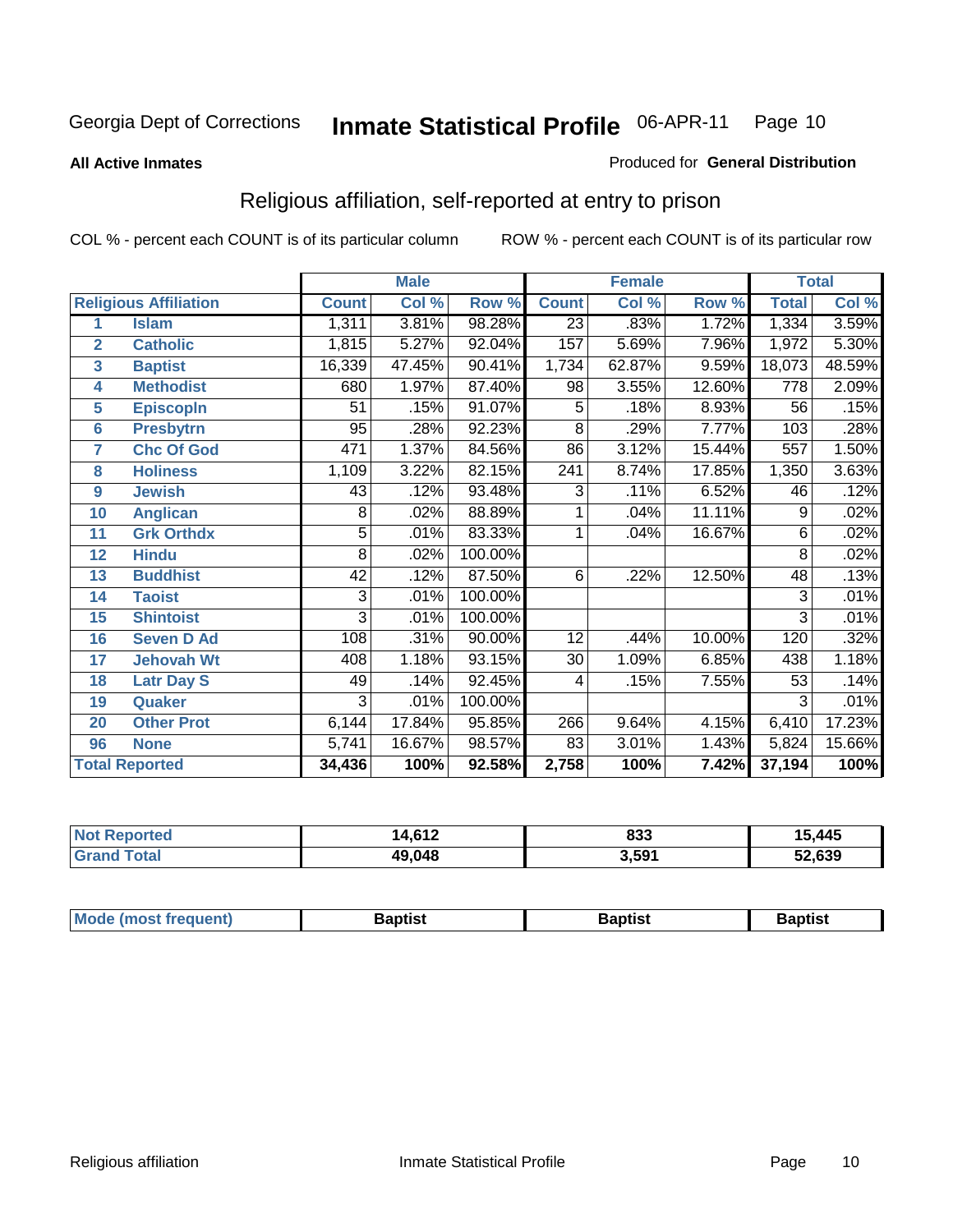#### **All Active Inmates**

#### Produced for **General Distribution**

## Home county, self-reported at entry to prison

|                 |                      |                  | <b>Male</b> |         |                  | <b>Female</b> |        | <b>Total</b>     |       |
|-----------------|----------------------|------------------|-------------|---------|------------------|---------------|--------|------------------|-------|
|                 | <b>Home County</b>   | <b>Count</b>     | Col %       | Row %   | <b>Count</b>     | Col %         | Row %  | <b>Total</b>     | Col % |
| 1               | <b>Appling</b>       | 114              | .25%        | 94.21%  | 7                | .21%          | 5.79%  | 121              | .25%  |
| $\overline{2}$  | <b>Atkinson</b>      | $\overline{44}$  | .10%        | 93.62%  | $\overline{3}$   | .09%          | 6.38%  | $\overline{47}$  | .10%  |
| 3               | <b>Bacon</b>         | $\overline{54}$  | .12%        | 93.10%  | 4                | .12%          | 6.90%  | $\overline{58}$  | .12%  |
| 4               | <b>Baker</b>         | $\overline{16}$  | .04%        | 100.00% |                  |               |        | $\overline{16}$  | .03%  |
| 5               | <b>Baldwin</b>       | $\overline{226}$ | .50%        | 93.00%  | $\overline{17}$  | .50%          | 7.00%  | $\sqrt{243}$     | .50%  |
| $6\phantom{a}$  | <b>Banks</b>         | 49               | .11%        | 81.67%  | $\overline{11}$  | .32%          | 18.33% | 60               | .12%  |
| $\overline{7}$  | <b>Barrow</b>        | $\overline{276}$ | .61%        | 93.24%  | $\overline{20}$  | .59%          | 6.76%  | 296              | .61%  |
| 8               | <b>Bartow</b>        | $\overline{512}$ | 1.13%       | 90.46%  | $\overline{54}$  | 1.59%         | 9.54%  | 566              | 1.17% |
| 9               | <b>Ben Hill</b>      | 199              | .44%        | 93.43%  | $\overline{14}$  | .41%          | 6.57%  | $\overline{213}$ | .44%  |
| 10              | <b>Berrien</b>       | $\overline{76}$  | .17%        | 93.83%  | $\overline{5}$   | .15%          | 6.17%  | $\overline{81}$  | .17%  |
| 11              | <b>Bibb</b>          | 1,146            | 2.54%       | 94.40%  | 68               | 2.00%         | 5.60%  | 1,214            | 2.50% |
| 12              | <b>Bleckley</b>      | $\overline{72}$  | .16%        | 96.00%  | $\overline{3}$   | .09%          | 4.00%  | $\overline{75}$  | .15%  |
| $\overline{13}$ | <b>Brantley</b>      | $\overline{48}$  | .11%        | 90.57%  | $\overline{5}$   | .15%          | 9.43%  | $\overline{53}$  | .11%  |
| $\overline{14}$ | <b>Brooks</b>        | $\overline{98}$  | .22%        | 94.23%  | $\overline{6}$   | .18%          | 5.77%  | 104              | .21%  |
| 15              | <b>Bryan</b>         | $\overline{99}$  | .22%        | 95.19%  | $\overline{5}$   | .15%          | 4.81%  | 104              | .21%  |
| 16              | <b>Bulloch</b>       | 335              | .74%        | 91.78%  | $\overline{30}$  | .88%          | 8.22%  | 365              | .75%  |
| $\overline{17}$ | <b>Burke</b>         | 187              | .41%        | 96.89%  | $\overline{6}$   | .18%          | 3.11%  | 193              | .40%  |
| 18              | <b>Butts</b>         | 130              | .29%        | 91.55%  | $\overline{12}$  | .35%          | 8.45%  | $\overline{142}$ | .29%  |
| 19              | <b>Calhoun</b>       | $\overline{46}$  | .10%        | 97.87%  | $\mathbf{1}$     | .03%          | 2.13%  | $\overline{47}$  | .10%  |
| 20              | <b>Camden</b>        | 125              | .28%        | 93.98%  | $\overline{8}$   | .23%          | 6.02%  | 133              | .27%  |
| 21              | <b>Candler</b>       | $\overline{92}$  | .20%        | 91.09%  | $\overline{9}$   | .26%          | 8.91%  | 101              | .21%  |
| $\overline{22}$ | <b>Carroll</b>       | $\overline{562}$ | 1.25%       | 89.63%  | 65               | 1.91%         | 10.37% | 627              | 1.29% |
| 23              | <b>Catoosa</b>       | $\overline{225}$ | .50%        | 89.64%  | $\overline{26}$  | .76%          | 10.36% | 251              | .52%  |
| 24              | <b>Charlton</b>      | $\overline{52}$  | .12%        | 96.30%  | $\overline{2}$   | .06%          | 3.70%  | $\overline{54}$  | .11%  |
| 25              | <b>Chatham</b>       | 2,161            | 4.79%       | 95.96%  | 91               | 2.67%         | 4.04%  | 2,252            | 4.64% |
| 26              | <b>Chattahoochee</b> | $\overline{26}$  | .06%        | 96.30%  | 1                | .03%          | 3.70%  | $\overline{27}$  | .06%  |
| 27              | <b>Chattooga</b>     | $\overline{244}$ | .54%        | 92.42%  | $\overline{20}$  | .59%          | 7.58%  | 264              | .54%  |
| 28              | <b>Cherokee</b>      | 395              | .88%        | 88.17%  | $\overline{53}$  | 1.56%         | 11.83% | 448              | .92%  |
| 29              | <b>Clarke</b>        | 479              | 1.06%       | 92.29%  | $\overline{40}$  | 1.17%         | 7.71%  | 519              | 1.07% |
| 30              | <b>Clay</b>          | $\overline{42}$  | .09%        | 95.45%  | $\overline{2}$   | .06%          | 4.55%  | 44               | .09%  |
| $\overline{31}$ | <b>Clayton</b>       | 1,398            | 3.10%       | 93.26%  | 101              | 2.97%         | 6.74%  | 1,499            | 3.09% |
| 32              | <b>Clinch</b>        | 60               | .13%        | 95.24%  | 3                | .09%          | 4.76%  | 63               | .13%  |
| 33              | <b>Cobb</b>          | 2,063            | 4.57%       | 92.06%  | $\overline{178}$ | 5.23%         | 7.94%  | 2,241            | 4.62% |
| 34              | <b>Coffee</b>        | 239              | .53%        | 91.92%  | $\overline{21}$  | .62%          | 8.08%  | 260              | .54%  |
| 35              | <b>Colquitt</b>      | $\overline{250}$ | .55%        | 96.15%  | 10               | .29%          | 3.85%  | 260              | .54%  |
| 36              | <b>Columbia</b>      | 189              | .42%        | 91.75%  | $\overline{17}$  | .50%          | 8.25%  | 206              | .42%  |
| 37              | <b>Cook</b>          | 130              | .29%        | 93.53%  | 9                | .26%          | 6.47%  | 139              | .29%  |
| 38              | <b>Coweta</b>        | 409              | .91%        | 90.69%  | $\overline{42}$  | 1.23%         | 9.31%  | 451              | .93%  |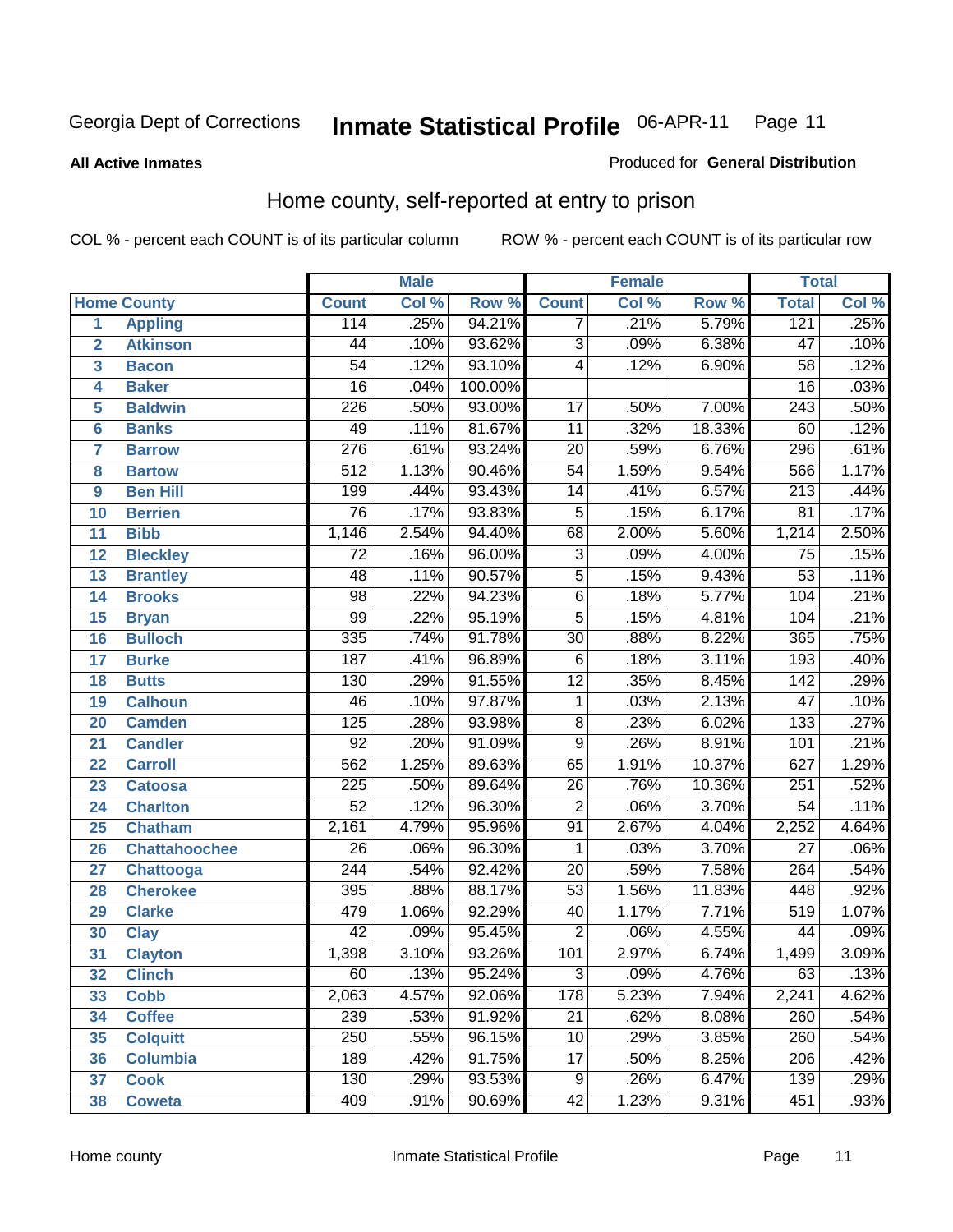#### **All Active Inmates**

#### Produced for **General Distribution**

## Home county, self-reported at entry to prison

|                 |                    |                  | <b>Male</b> |                  |                  | <b>Female</b> |        | <b>Total</b>     |        |
|-----------------|--------------------|------------------|-------------|------------------|------------------|---------------|--------|------------------|--------|
|                 | <b>Home County</b> | <b>Count</b>     | Col %       | Row <sup>%</sup> | <b>Count</b>     | Col %         | Row %  | <b>Total</b>     | Col %  |
| 39              | <b>Crawford</b>    | $\overline{25}$  | .06%        | 89.29%           | $\overline{3}$   | .09%          | 10.71% | $\overline{28}$  | .06%   |
| 40              | <b>Crisp</b>       | 235              | .52%        | 93.25%           | $\overline{17}$  | .50%          | 6.75%  | 252              | .52%   |
| 41              | <b>Dade</b>        | $\overline{73}$  | .16%        | 94.81%           | 4                | .12%          | 5.19%  | 77               | .16%   |
| 42              | <b>Dawson</b>      | $\overline{80}$  | .18%        | 89.89%           | $\overline{9}$   | .26%          | 10.11% | $\overline{89}$  | .18%   |
| 43              | <b>Decatur</b>     | 268              | .59%        | 93.71%           | $\overline{18}$  | .53%          | 6.29%  | 286              | .59%   |
| 44              | <b>Dekalb</b>      | 2,736            | 6.06%       | 93.89%           | 178              | 5.23%         | 6.11%  | 2,914            | 6.01%  |
| 45              | <b>Dodge</b>       | 152              | .34%        | 92.12%           | $\overline{13}$  | .38%          | 7.88%  | 165              | .34%   |
| 46              | <b>Dooly</b>       | $\overline{78}$  | .17%        | 92.86%           | $\overline{6}$   | .18%          | 7.14%  | 84               | .17%   |
| 47              | <b>Dougherty</b>   | 891              | 1.98%       | 94.39%           | $\overline{53}$  | 1.56%         | 5.61%  | 944              | 1.95%  |
| 48              | <b>Douglas</b>     | 627              | 1.39%       | 90.48%           | 66               | 1.94%         | 9.52%  | 693              | 1.43%  |
| 49              | <b>Early</b>       | $\overline{74}$  | .16%        | 93.67%           | $\overline{5}$   | .15%          | 6.33%  | 79               | .16%   |
| 50              | <b>Echols</b>      | $\overline{9}$   | .02%        | 100.00%          |                  |               |        | 9                | .02%   |
| $\overline{51}$ | <b>Effingham</b>   | 143              | .32%        | 91.08%           | 14               | .41%          | 8.92%  | 157              | .32%   |
| 52              | <b>Elbert</b>      | 136              | .30%        | 93.15%           | $\overline{10}$  | .29%          | 6.85%  | 146              | .30%   |
| 53              | <b>Emanuel</b>     | 154              | .34%        | 91.67%           | $\overline{14}$  | .41%          | 8.33%  | 168              | .35%   |
| 54              | <b>Evans</b>       | 85               | .19%        | 95.51%           | $\overline{4}$   | .12%          | 4.49%  | 89               | .18%   |
| 55              | <b>Fannin</b>      | $\overline{90}$  | .20%        | 89.11%           | $\overline{11}$  | .32%          | 10.89% | 101              | .21%   |
| 56              | <b>Fayette</b>     | $\overline{152}$ | .34%        | 89.94%           | $\overline{17}$  | .50%          | 10.06% | 169              | .35%   |
| 57              | <b>Floyd</b>       | 663              | 1.47%       | 89.96%           | $\overline{74}$  | 2.17%         | 10.04% | 737              | 1.52%  |
| 58              | <b>Forsyth</b>     | 196              | .43%        | 89.09%           | $\overline{24}$  | .70%          | 10.91% | $\overline{220}$ | .45%   |
| 59              | <b>Franklin</b>    | 110              | .24%        | 91.67%           | $\overline{10}$  | .29%          | 8.33%  | $\overline{120}$ | .25%   |
| 60              | <b>Fulton</b>      | 5,284            | 11.71%      | 94.87%           | 286              | 8.40%         | 5.13%  | 5,570            | 11.48% |
| 61              | Gilmer             | 120              | .27%        | 91.60%           | $\overline{11}$  | .32%          | 8.40%  | $\overline{131}$ | .27%   |
| 62              | <b>Glascock</b>    | $\overline{7}$   | .02%        | 100.00%          |                  |               |        | $\overline{7}$   | .01%   |
| 63              | <b>Glynn</b>       | 360              | .80%        | 94.49%           | $\overline{21}$  | .62%          | 5.51%  | 381              | .79%   |
| 64              | <b>Gordon</b>      | 262              | .58%        | 87.92%           | $\overline{36}$  | 1.06%         | 12.08% | 298              | .61%   |
| 65              | <b>Grady</b>       | 180              | .40%        | 96.26%           | 7                | .21%          | 3.74%  | 187              | .39%   |
| 66              | <b>Greene</b>      | 104              | .23%        | 93.69%           | $\overline{7}$   | .21%          | 6.31%  | 111              | .23%   |
| 67              | <b>Gwinnett</b>    | 1,611            | 3.57%       | 92.80%           | $\overline{125}$ | 3.67%         | 7.20%  | 1,736            | 3.58%  |
| 68              | <b>Habersham</b>   | 116              | .26%        | 91.34%           | $\overline{11}$  | .32%          | 8.66%  | $\overline{127}$ | .26%   |
| 69              | <b>Hall</b>        | $\overline{577}$ | 1.28%       | 90.87%           | $\overline{58}$  | 1.70%         | 9.13%  | 635              | 1.31%  |
| 70              | <b>Hancock</b>     | 56               | .12%        | 98.25%           | 1                | .03%          | 1.75%  | 57               | .12%   |
| 71              | <b>Haralson</b>    | 116              | .26%        | 95.08%           | 6                | .18%          | 4.92%  | 122              | .25%   |
| 72              | <b>Harris</b>      | $\overline{95}$  | .21%        | 95.00%           | $\overline{5}$   | .15%          | 5.00%  | 100              | .21%   |
| 73              | <b>Hart</b>        | $\overline{93}$  | .21%        | 94.90%           | $\overline{5}$   | .15%          | 5.10%  | $\overline{98}$  | .20%   |
| 74              | <b>Heard</b>       | $\overline{66}$  | .15%        | 94.29%           | 4                | .12%          | 5.71%  | 70               | .14%   |
| 75              | <b>Henry</b>       | 441              | .98%        | 89.09%           | $\overline{54}$  | 1.59%         | 10.91% | 495              | 1.02%  |
| 76              | <b>Houston</b>     | 499              | 1.11%       | 92.58%           | 40               | 1.17%         | 7.42%  | 539              | 1.11%  |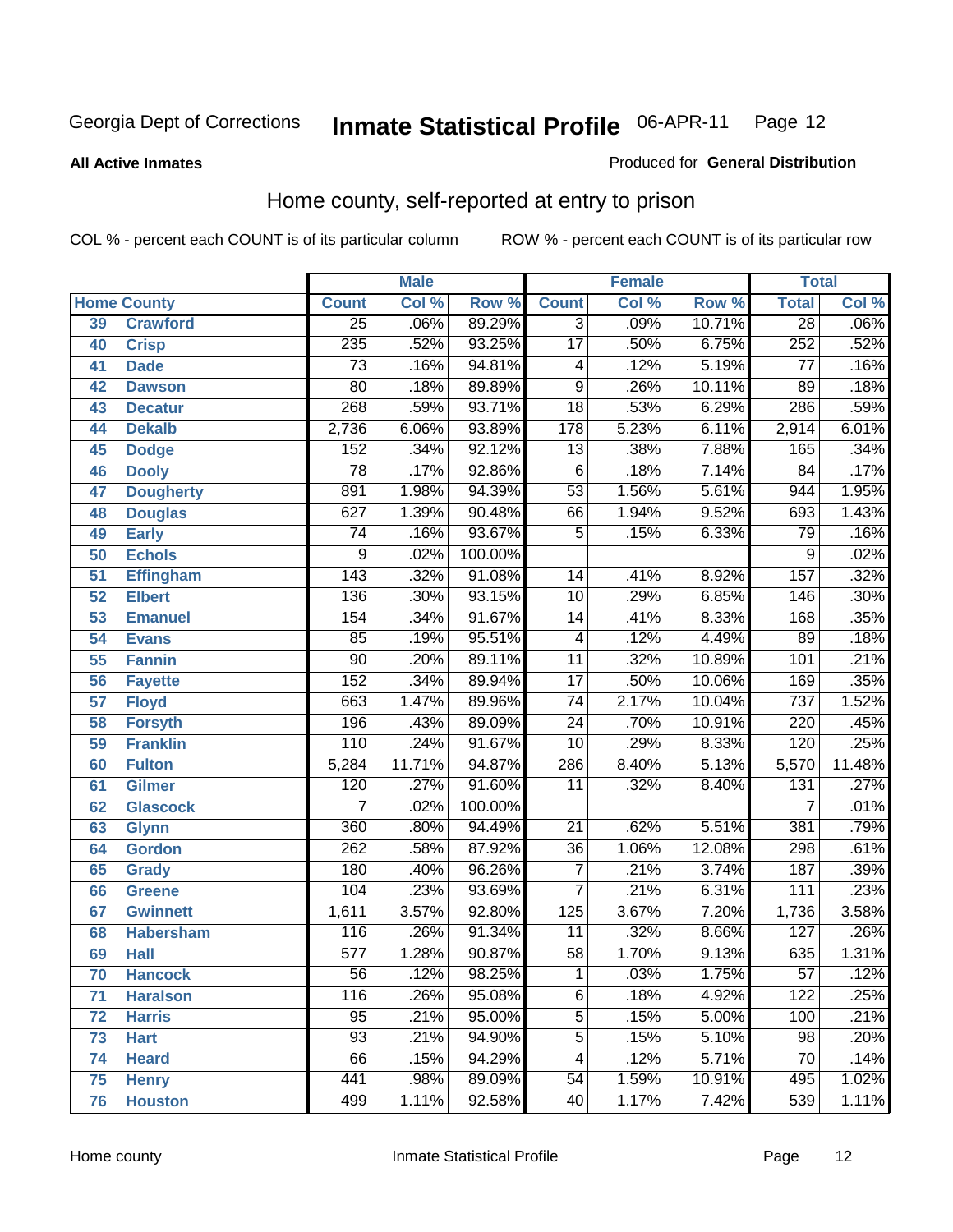**All Active Inmates**

#### Produced for **General Distribution**

## Home county, self-reported at entry to prison

|                 |                    |                  | <b>Male</b> |        |                 | <b>Female</b> |        | <b>Total</b>     |                            |
|-----------------|--------------------|------------------|-------------|--------|-----------------|---------------|--------|------------------|----------------------------|
|                 | <b>Home County</b> | <b>Count</b>     | Col %       | Row %  | <b>Count</b>    | Col %         | Row %  | <b>Total</b>     | $\overline{\text{Col }\%}$ |
| $\overline{77}$ | <b>Irwin</b>       | $\overline{71}$  | .16%        | 95.95% | $\overline{3}$  | .09%          | 4.05%  | $\overline{74}$  | .15%                       |
| 78              | <b>Jackson</b>     | 186              | .41%        | 93.47% | $\overline{13}$ | .38%          | 6.53%  | 199              | .41%                       |
| 79              | <b>Jasper</b>      | $\overline{78}$  | .17%        | 95.12% | 4               | .12%          | 4.88%  | $\overline{82}$  | .17%                       |
| 80              | <b>Jeff Davis</b>  | $\overline{71}$  | .16%        | 87.65% | $\overline{10}$ | .29%          | 12.35% | $\overline{81}$  | .17%                       |
| 81              | <b>Jefferson</b>   | $\overline{142}$ | .31%        | 95.30% | $\overline{7}$  | .21%          | 4.70%  | $\overline{149}$ | .31%                       |
| 82              | <b>Jenkins</b>     | $\overline{54}$  | .12%        | 94.74% | $\overline{3}$  | .09%          | 5.26%  | $\overline{57}$  | .12%                       |
| 83              | <b>Johnson</b>     | $\overline{41}$  | .09%        | 82.00% | $\overline{9}$  | .26%          | 18.00% | $\overline{50}$  | .10%                       |
| 84              | <b>Jones</b>       | 112              | .25%        | 93.33% | $\overline{8}$  | .23%          | 6.67%  | 120              | .25%                       |
| 85              | <b>Lamar</b>       | 66               | .15%        | 89.19% | $\overline{8}$  | .23%          | 10.81% | $\overline{74}$  | .15%                       |
| 86              | <b>Lanier</b>      | 46               | .10%        | 93.88% | $\overline{3}$  | .09%          | 6.12%  | 49               | .10%                       |
| 87              | <b>Laurens</b>     | 279              | .62%        | 93.00% | $\overline{21}$ | .62%          | 7.00%  | $\overline{300}$ | .62%                       |
| 88              | Lee                | $\overline{80}$  | .18%        | 95.24% | 4               | .12%          | 4.76%  | $\overline{84}$  | .17%                       |
| 89              | <b>Liberty</b>     | $\overline{247}$ | .55%        | 93.56% | $\overline{17}$ | .50%          | 6.44%  | 264              | .54%                       |
| 90              | <b>Lincoln</b>     | $\overline{27}$  | .06%        | 87.10% | 4               | .12%          | 12.90% | $\overline{31}$  | .06%                       |
| 91              | Long               | 45               | .10%        | 90.00% | $\overline{5}$  | .15%          | 10.00% | $\overline{50}$  | .10%                       |
| 92              | <b>Lowndes</b>     | 462              | 1.02%       | 94.48% | $\overline{27}$ | .79%          | 5.52%  | 489              | 1.01%                      |
| 93              | <b>Lumpkin</b>     | $\overline{78}$  | .17%        | 89.66% | $\overline{9}$  | .26%          | 10.34% | $\overline{87}$  | .18%                       |
| 94              | <b>Macon</b>       | 85               | .19%        | 95.51% | 4               | .12%          | 4.49%  | 89               | .18%                       |
| 95              | <b>Madison</b>     | 106              | .23%        | 89.83% | $\overline{12}$ | .35%          | 10.17% | $\overline{118}$ | .24%                       |
| 96              | <b>Marion</b>      | $\overline{45}$  | .10%        | 93.75% | $\overline{3}$  | .09%          | 6.25%  | $\overline{48}$  | .10%                       |
| 97              | <b>Mcduffie</b>    | 168              | .37%        | 94.38% | $\overline{10}$ | .29%          | 5.62%  | $\overline{178}$ | .37%                       |
| 98              | <b>Mcintosh</b>    | $\overline{59}$  | .13%        | 96.72% | $\overline{2}$  | .06%          | 3.28%  | $\overline{61}$  | .13%                       |
| 99              | <b>Meriwether</b>  | 185              | .41%        | 94.39% | $\overline{11}$ | .32%          | 5.61%  | 196              | .40%                       |
| 100             | <b>Miller</b>      | $\overline{32}$  | .07%        | 94.12% | $\overline{2}$  | .06%          | 5.88%  | $\overline{34}$  | .07%                       |
| 101             | <b>Mitchell</b>    | 193              | .43%        | 93.69% | $\overline{13}$ | .38%          | 6.31%  | $\overline{206}$ | .42%                       |
| 102             | <b>Monroe</b>      | 131              | .29%        | 92.91% | $\overline{10}$ | .29%          | 7.09%  | 141              | .29%                       |
| 103             | <b>Montgomery</b>  | $\overline{52}$  | .12%        | 91.23% | 5               | .15%          | 8.77%  | $\overline{57}$  | .12%                       |
| 104             | <b>Morgan</b>      | $\overline{109}$ | .24%        | 91.60% | $\overline{10}$ | .29%          | 8.40%  | 119              | .25%                       |
| 105             | <b>Murray</b>      | 168              | .37%        | 88.42% | $\overline{22}$ | .65%          | 11.58% | 190              | .39%                       |
| 106             | <b>Muscogee</b>    | 1,331            | 2.95%       | 94.87% | $\overline{72}$ | 2.11%         | 5.13%  | 1,403            | 2.89%                      |
| 107             | <b>Newton</b>      | 553              | 1.23%       | 91.25% | $\overline{53}$ | 1.56%         | 8.75%  | 606              | 1.25%                      |
| 108             | <b>Oconee</b>      | 44               | .10%        | 89.80% | 5               | .15%          | 10.20% | 49               | .10%                       |
| 109             | <b>Oglethorpe</b>  | $\overline{57}$  | .13%        | 93.44% | 4               | .12%          | 6.56%  | 61               | .13%                       |
| 110             | <b>Paulding</b>    | 283              | .63%        | 87.89% | $\overline{39}$ | 1.15%         | 12.11% | 322              | .66%                       |
| 111             | <b>Peach</b>       | 103              | .23%        | 93.64% | $\overline{7}$  | .21%          | 6.36%  | 110              | .23%                       |
| 112             | <b>Pickens</b>     | 118              | .26%        | 88.06% | 16              | .47%          | 11.94% | 134              | .28%                       |
| 113             | <b>Pierce</b>      | 61               | .14%        | 89.71% | $\overline{7}$  | .21%          | 10.29% | 68               | .14%                       |
| 114             | <b>Pike</b>        | $\overline{55}$  | .12%        | 93.22% | 4               | .12%          | 6.78%  | $\overline{59}$  | .12%                       |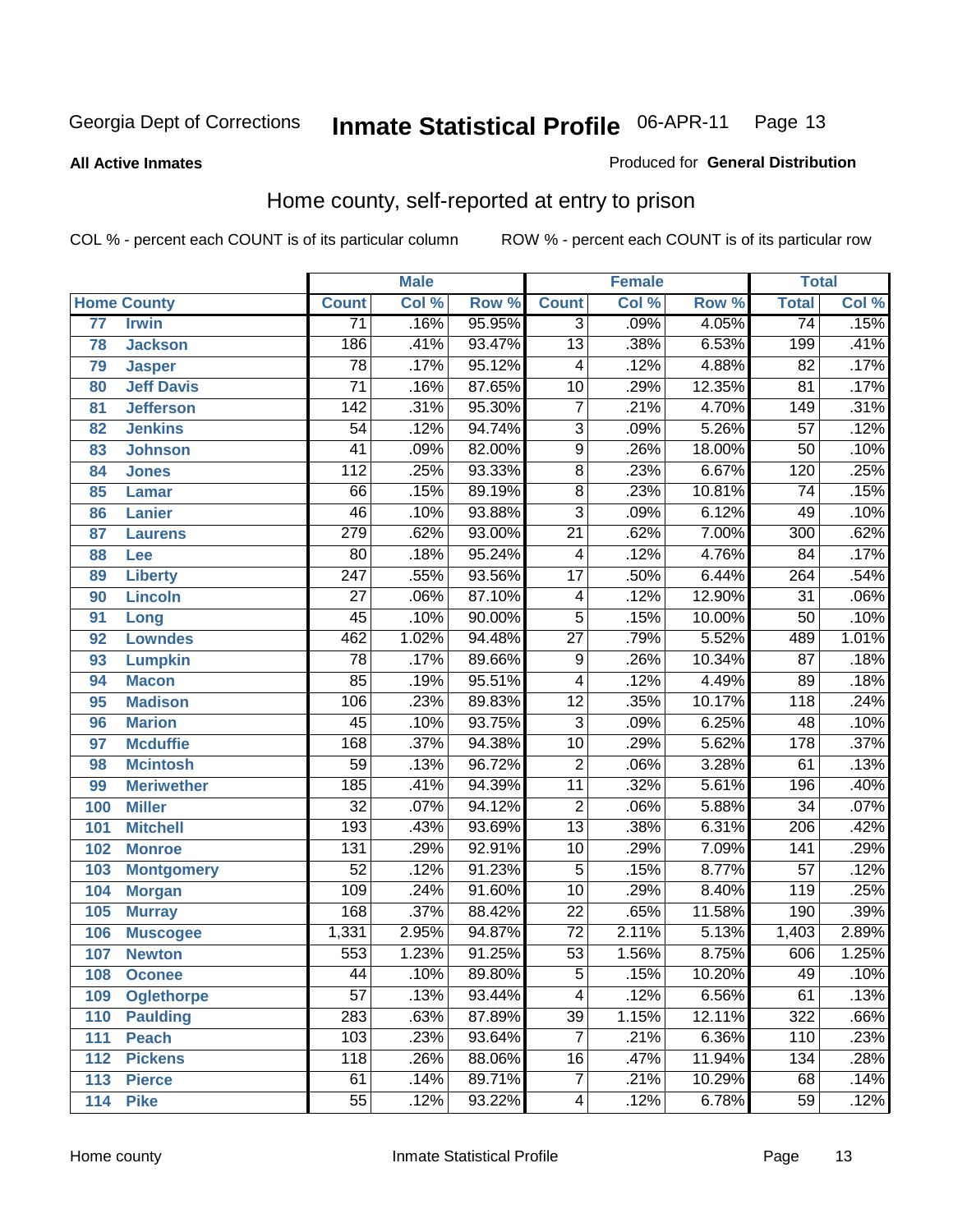#### **All Active Inmates**

#### Produced for **General Distribution**

## Home county, self-reported at entry to prison

|     |                    |                  | <b>Male</b> |         |                         | <b>Female</b> |        | <b>Total</b>     |                            |
|-----|--------------------|------------------|-------------|---------|-------------------------|---------------|--------|------------------|----------------------------|
|     | <b>Home County</b> | <b>Count</b>     | Col %       | Row %   | <b>Count</b>            | Col %         | Row %  | <b>Total</b>     | $\overline{\text{Col }^9}$ |
| 115 | <b>Polk</b>        | 210              | .47%        | 87.14%  | $\overline{31}$         | .91%          | 12.86% | 241              | .50%                       |
| 116 | <b>Pulaski</b>     | $\overline{76}$  | .17%        | 95.00%  | 4                       | .12%          | 5.00%  | 80               | .16%                       |
| 117 | <b>Putnam</b>      | 136              | .30%        | 95.77%  | $\overline{6}$          | .18%          | 4.23%  | 142              | .29%                       |
| 118 | Quitman            | $\overline{13}$  | .03%        | 86.67%  | $\overline{2}$          | .06%          | 13.33% | $\overline{15}$  | .03%                       |
| 119 | <b>Rabun</b>       | $\overline{47}$  | .10%        | 88.68%  | $\overline{6}$          | .18%          | 11.32% | $\overline{53}$  | .11%                       |
| 120 | <b>Randolph</b>    | $\overline{70}$  | .16%        | 98.59%  | 1                       | .03%          | 1.41%  | $\overline{71}$  | .15%                       |
| 121 | <b>Richmond</b>    | 1,572            | 3.48%       | 94.93%  | $\overline{84}$         | 2.47%         | 5.07%  | 1,656            | 3.41%                      |
| 122 | <b>Rockdale</b>    | 332              | .74%        | 89.73%  | $\overline{38}$         | 1.12%         | 10.27% | 370              | .76%                       |
| 123 | <b>Schley</b>      | $\overline{19}$  | .04%        | 90.48%  | $\overline{2}$          | .06%          | 9.52%  | $\overline{21}$  | .04%                       |
| 124 | <b>Screven</b>     | $\overline{122}$ | .27%        | 94.57%  | $\overline{7}$          | .21%          | 5.43%  | 129              | .27%                       |
| 125 | <b>Seminole</b>    | $\overline{52}$  | .12%        | 83.87%  | $\overline{10}$         | .29%          | 16.13% | 62               | .13%                       |
| 126 | <b>Spalding</b>    | $\overline{518}$ | 1.15%       | 92.50%  | $\overline{42}$         | 1.23%         | 7.50%  | 560              | 1.15%                      |
| 127 | <b>Stephens</b>    | 159              | .35%        | 90.34%  | $\overline{17}$         | .50%          | 9.66%  | 176              | .36%                       |
| 128 | <b>Stewart</b>     | $\overline{31}$  | .07%        | 93.94%  | $\overline{2}$          | .06%          | 6.06%  | $\overline{33}$  | .07%                       |
| 129 | <b>Sumter</b>      | $\overline{215}$ | .48%        | 96.41%  | $\overline{8}$          | .23%          | 3.59%  | 223              | .46%                       |
| 130 | <b>Talbot</b>      | $\overline{67}$  | .15%        | 95.71%  | $\overline{3}$          | .09%          | 4.29%  | 70               | .14%                       |
| 131 | <b>Taliaferro</b>  | $\overline{11}$  | .02%        | 100.00% |                         |               |        | $\overline{11}$  | .02%                       |
| 132 | <b>Tattnall</b>    | $\overline{149}$ | .33%        | 89.76%  | $\overline{17}$         | .50%          | 10.24% | 166              | .34%                       |
| 133 | <b>Taylor</b>      | $\overline{74}$  | .16%        | 93.67%  | $\overline{5}$          | .15%          | 6.33%  | 79               | .16%                       |
| 134 | <b>Telfair</b>     | 101              | .22%        | 88.60%  | $\overline{13}$         | .38%          | 11.40% | 114              | .23%                       |
| 135 | <b>Terrell</b>     | 63               | .14%        | 95.45%  | $\overline{3}$          | .09%          | 4.55%  | 66               | .14%                       |
| 136 | <b>Thomas</b>      | $\overline{240}$ | .53%        | 94.49%  | $\overline{14}$         | .41%          | 5.51%  | 254              | .52%                       |
| 137 | <b>Tift</b>        | $\overline{262}$ | .58%        | 95.97%  | $\overline{11}$         | .32%          | 4.03%  | $\overline{273}$ | .56%                       |
| 138 | <b>Toombs</b>      | 292              | .65%        | 92.70%  | $\overline{23}$         | .68%          | 7.30%  | 315              | .65%                       |
| 139 | <b>Towns</b>       | $\overline{37}$  | .08%        | 82.22%  | $\overline{8}$          | .23%          | 17.78% | 45               | .09%                       |
| 140 | <b>Treutlen</b>    | $\overline{54}$  | .12%        | 93.10%  | $\overline{\mathbf{4}}$ | .12%          | 6.90%  | $\overline{58}$  | .12%                       |
| 141 | <b>Troup</b>       | $\overline{517}$ | 1.15%       | 91.67%  | $\overline{47}$         | 1.38%         | 8.33%  | 564              | 1.16%                      |
| 142 | <b>Turner</b>      | $\overline{75}$  | .17%        | 94.94%  | 4                       | .12%          | 5.06%  | 79               | .16%                       |
| 143 | <b>Twiggs</b>      | 67               | .15%        | 94.37%  | $\overline{\mathbf{4}}$ | .12%          | 5.63%  | $\overline{71}$  | .15%                       |
| 144 | <b>Union</b>       | 63               | .14%        | 85.14%  | 11                      | .32%          | 14.86% | $\overline{74}$  | .15%                       |
| 145 | <b>Upson</b>       | 162              | .36%        | 91.01%  | $\overline{16}$         | .47%          | 8.99%  | 178              | .37%                       |
| 146 | <b>Walker</b>      | 367              | .81%        | 92.21%  | 31                      | .91%          | 7.79%  | 398              | .82%                       |
| 147 | <b>Walton</b>      | 369              | .82%        | 91.56%  | $\overline{34}$         | 1.00%         | 8.44%  | 403              | .83%                       |
| 148 | <b>Ware</b>        | 240              | .53%        | 93.02%  | $\overline{18}$         | .53%          | 6.98%  | 258              | .53%                       |
| 149 | <b>Warren</b>      | $\overline{35}$  | .08%        | 97.22%  | 1                       | .03%          | 2.78%  | $\overline{36}$  | .07%                       |
| 150 | <b>Washington</b>  | 161              | .36%        | 91.48%  | $\overline{15}$         | .44%          | 8.52%  | 176              | .36%                       |
| 151 | <b>Wayne</b>       | 164              | .36%        | 91.62%  | $\overline{15}$         | .44%          | 8.38%  | 179              | .37%                       |
| 152 | <b>Webster</b>     | $\overline{8}$   | .02%        | 88.89%  | 1                       | .03%          | 11.11% | $\overline{9}$   | .02%                       |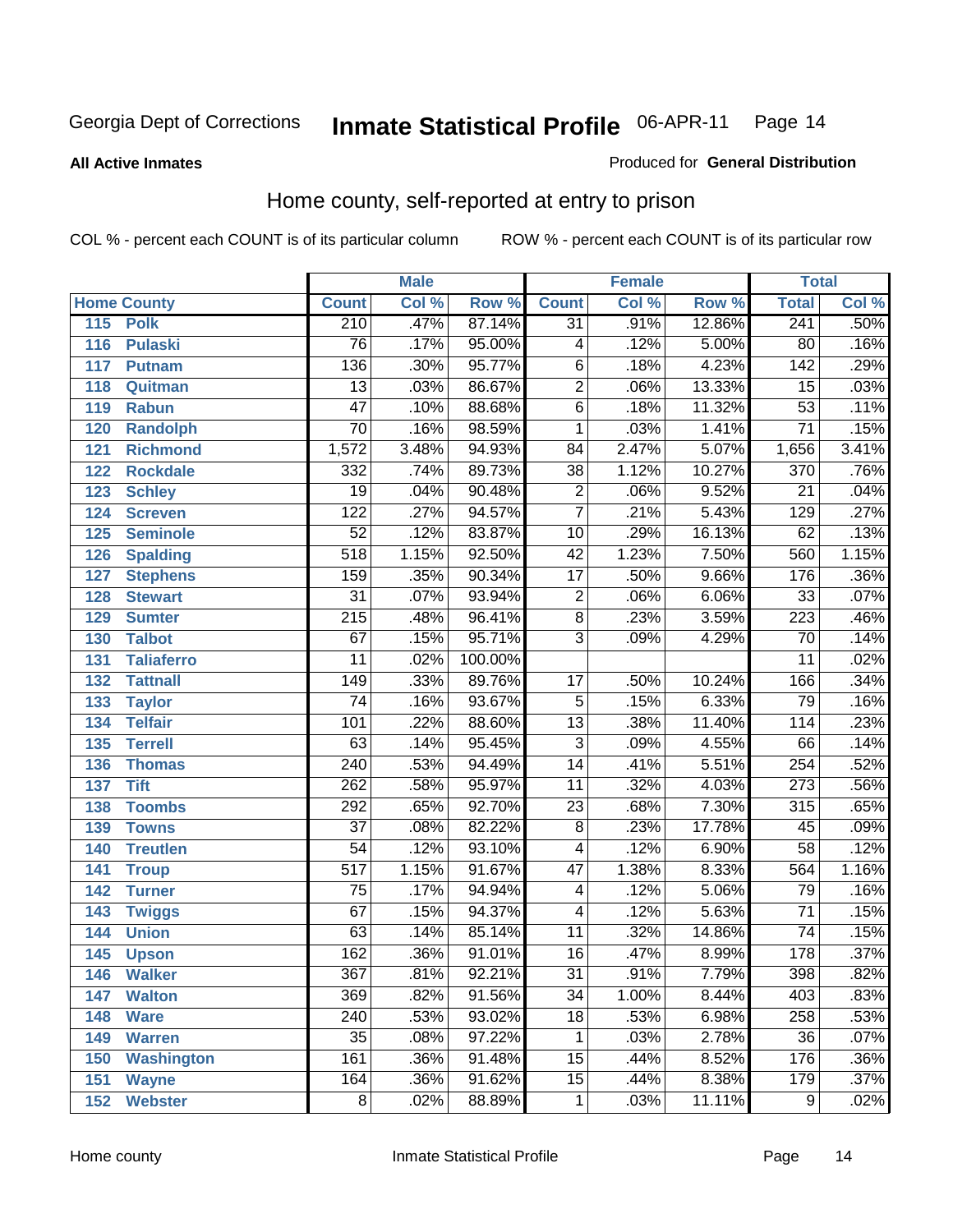#### **All Active Inmates**

#### Produced for **General Distribution**

## Home county, self-reported at entry to prison

|                    |                      |              | <b>Male</b> |        |              | <b>Female</b> | <b>Total</b> |              |         |
|--------------------|----------------------|--------------|-------------|--------|--------------|---------------|--------------|--------------|---------|
| <b>Home County</b> |                      | <b>Count</b> | Col %       | Row %  | <b>Count</b> | Col %         | Row %        | <b>Total</b> | Col %   |
| 153                | <b>Wheeler</b>       | 29           | .06%        | 82.86% | 6            | .18%          | 17.14%       | 35           | $.07\%$ |
| 154                | <b>White</b>         | 83           | .18%        | 87.37% | 12           | .35%          | 12.63%       | 95           | .20%    |
| 155                | <b>Whitfield</b>     | 489          | 1.08%       | 88.91% | 61           | 1.79%         | 11.09%       | 550          | 1.13%   |
| 156                | <b>Wilcox</b>        | 55           | .12%        | 90.16% | 6            | .18%          | 9.84%        | 61           | .13%    |
| 157                | <b>Wilkes</b>        | 58           | .13%        | 95.08% | 3            | .09%          | 4.92%        | 61           | .13%    |
| 158                | <b>Wilkinson</b>     | 50           | .11%        | 92.59% | 4            | .12%          | 7.41%        | 54           | .11%    |
| 159                | <b>Worth</b>         | 110          | .24%        | 94.83% | 6            | .18%          | 5.17%        | 116          | .24%    |
| 160                | <b>Unknown</b>       | 1,234        | 2.74%       | 93.34% | 88           | 2.58%         | 6.66%        | 1,322        | 2.72%   |
|                    | <b>Total Rported</b> | 45,113       | 100%        | 92.98% | 3,406        | 100%          | 7.02%        | 48,519       | 100%    |

| <b>rted</b><br><b>Not</b> | 3,935  | 185   | 120.ء  |
|---------------------------|--------|-------|--------|
| ™otal                     | 49,048 | 591.ر | 52.639 |

| <b>Mode</b> | مرمية الرار | ™ulton | uiton |
|-------------|-------------|--------|-------|
|             |             |        |       |
|             |             |        |       |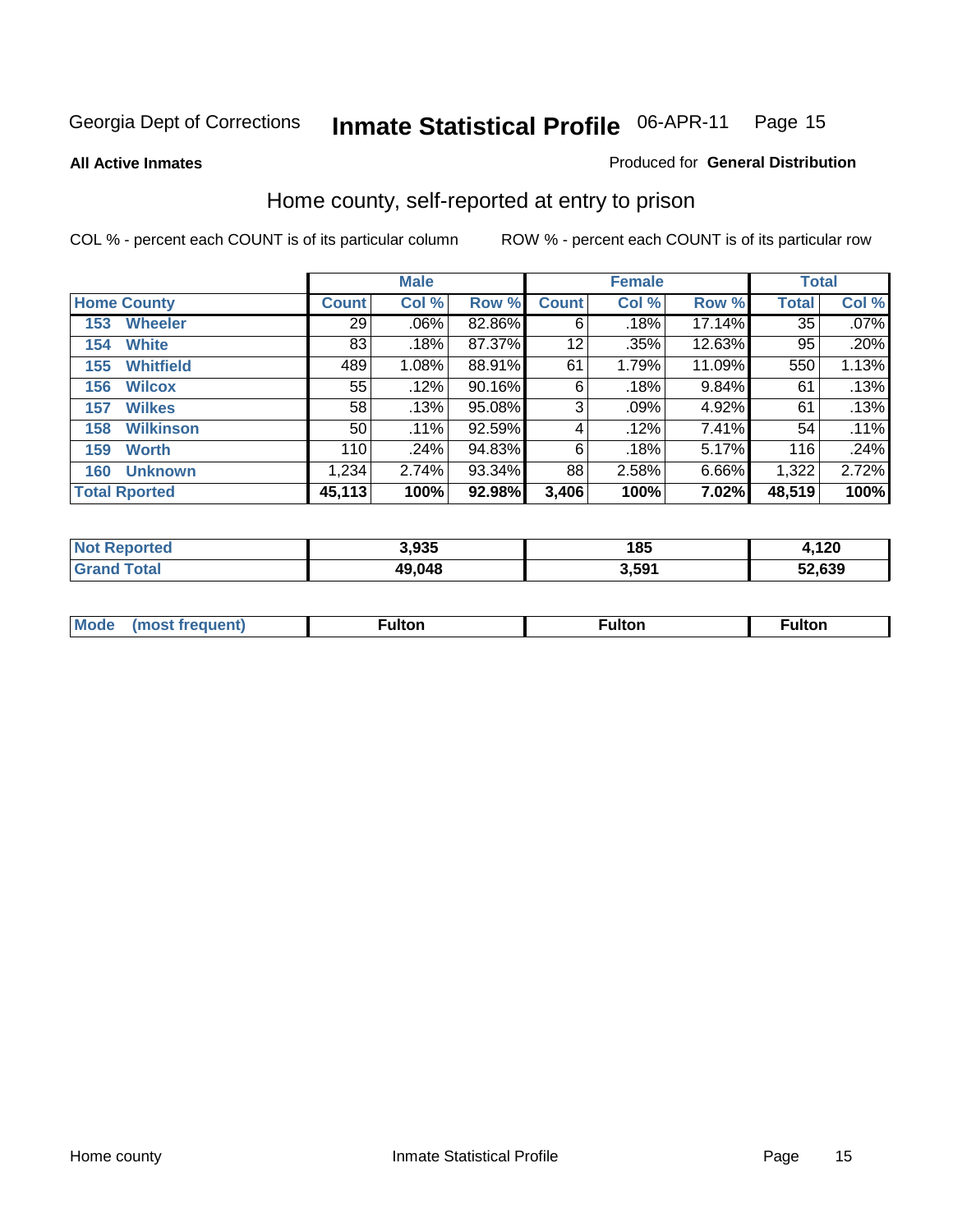**All Active Inmates**

#### Produced for **General Distribution**

## Socioeconomic class, self-reported at entry to prison

|                            | <b>Male</b>  |        | <b>Female</b> |                |           | <b>Total</b> |        |          |
|----------------------------|--------------|--------|---------------|----------------|-----------|--------------|--------|----------|
| <b>Socioeconomic Class</b> | <b>Count</b> | Col %  | Row %         | <b>Count</b> l | Col %     | Row %        | Total  | Col %    |
| <b>Welfare</b>             | 2,994        | 9.93%  | 94.90%        | 161            | 10.56%    | 5.10%        | 3,155  | $9.96\%$ |
| <b>Occ Employ</b><br>2     | 1.110 l      | 3.68%  | 98.40%        | 18             | 1.18%     | 1.60%        | 1.128  | 3.56%    |
| <b>Minimum Std</b><br>3    | 12,171       | 40.38% | 96.21%        | 479            | $31.43\%$ | 3.79%        | 12,650 | 39.95%   |
| <b>Middle</b><br>4         | 13,863       | 46.00% | 94.12%        | 866            | 56.82%    | 5.88%        | 14,729 | 46.52%   |
| <b>Total Reported</b>      | 30,138       | 100%   | 95.19%        | .524           | 100%      | 4.81%        | 31,662 | 100%     |

| <b>orteo</b><br><b>NOT</b> | 18.910 | 2,067 | 20,977 |
|----------------------------|--------|-------|--------|
| Grar                       | 49,048 | 3,591 | 52,639 |

|  | w | - 11<br>.<br>Mı<br>זוה | ---<br>. .<br>. | Mi |
|--|---|------------------------|-----------------|----|
|--|---|------------------------|-----------------|----|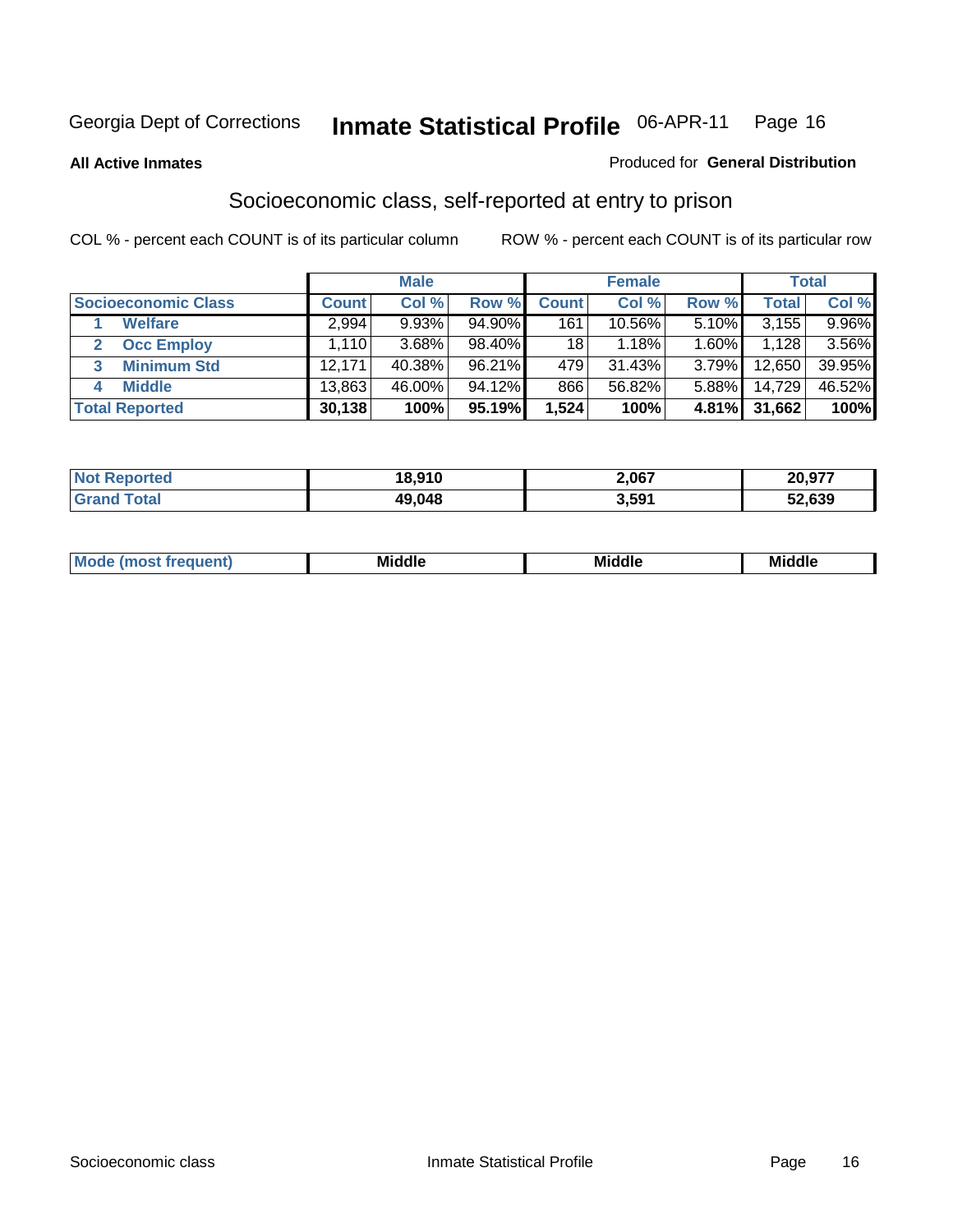**All Active Inmates**

#### Produced for **General Distribution**

## Environment to age 16, self-reported at entry to prison

|                                      |              | <b>Male</b> |        | <b>Female</b>   |        | <b>Total</b> |              |        |
|--------------------------------------|--------------|-------------|--------|-----------------|--------|--------------|--------------|--------|
| <b>Environment to age 16</b>         | <b>Count</b> | Col %       | Row %  | <b>Count</b>    | Col %  | Row %        | <b>Total</b> | Col %  |
| <b>Rural/Farm</b>                    | 1,152        | $3.80\%$    | 95.84% | 50 <sub>1</sub> | 3.29%  | 4.16%        | 1,202        | 3.77%  |
| <b>Rural/Nfarm</b><br>$\overline{2}$ | .669         | 5.50%       | 90.85% | 168             | 11.05% | 9.15%        | 1,837        | 5.77%  |
| <b>S.M.S.A</b><br>3                  | 10,485       | 34.57%      | 97.32% | 289             | 19.00% | 2.68%        | 10,774       | 33.82% |
| <b>Urban</b><br>4                    | 6,670        | 21.99%      | 92.63% | 531             | 34.91% | 7.37%        | 7,201        | 22.61% |
| <b>Small Town</b><br>5.              | 10,358       | 34.15%      | 95.54% | 483             | 31.76% | 4.46%        | 10,841       | 34.03% |
| <b>Total Reported</b>                | 30,334       | 100%        | 95.23% | 1,521           | 100%   | 4.77%        | 31,855       | 100%   |

| <b>Not Reported</b> | 18,714 | 2,070 | 20,784 |
|---------------------|--------|-------|--------|
| <b>Grand Total</b>  | 49,048 | 3,591 | 52,639 |

| <b>AhoM</b><br>frequent)<br>nst | M S<br>_____ | Jrban<br>____ | ⊺owr<br>.sr<br>_____ |
|---------------------------------|--------------|---------------|----------------------|
|                                 |              |               |                      |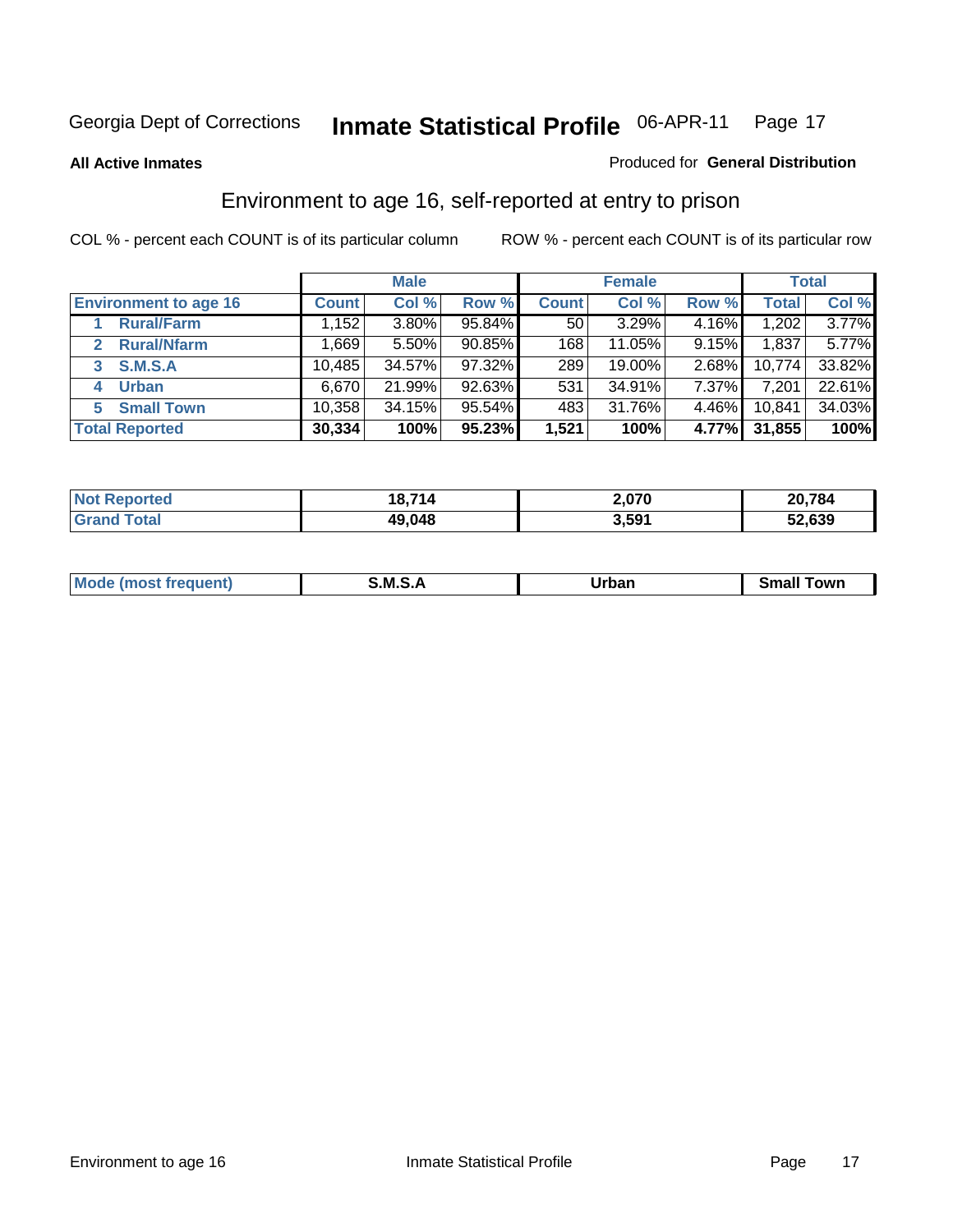#### **All Active Inmates**

#### Produced for **General Distribution**

## Guardian status to age 16, self-reported at entry to prison

|                                  |              | <b>Male</b> |         |                 | <b>Female</b> |       |              | <b>Total</b> |
|----------------------------------|--------------|-------------|---------|-----------------|---------------|-------|--------------|--------------|
| <b>Guardian Status To Age 16</b> | <b>Count</b> | Col %       | Row %   | <b>Count</b>    | Col %         | Row % | <b>Total</b> | Col %        |
| 1 Orphanage                      | 23           | .11%        | 95.83%  |                 | .19%          | 4.17% | 24           | .11%         |
| 2 Father Only                    | 605          | 2.96%       | 97.90%  | 13              | $2.44\%$      | 2.10% | 618          | 2.94%        |
| <b>3 Both Parents</b>            | 8,000        | 39.09%      | 97.22%  | 229             | 42.96%        | 2.78% | 8,229        | 39.18%       |
| <b>4 Mother Only</b>             | 8,921        | 43.59%      | 98.03%  | 179             | 33.58%        | 1.97% | 9,100        | 43.33%       |
| <b>6 Oth Female</b>              | 535          | 2.61%       | 97.10%  | 16              | 3.00%         | 2.90% | 551          | 2.62%        |
| <b>7 Oth Male</b>                | 85           | .42%        | 97.70%  | 2               | .38%          | 2.30% | 87           | .41%         |
| 8 Step-Parents                   | 196          | .96%        | 100.00% |                 |               |       | 196          | .93%         |
| 9 Foster Home                    | 345          | 1.69%       | 96.64%  | 12 <sup>°</sup> | 2.25%         | 3.36% | 357          | 1.70%        |
| <b>10 Grand Parents</b>          | 1,758        | 8.59%       | 95.60%  | 81              | 15.20%        | 4.40% | 1,839        | $8.76\%$     |
| <b>Total Reported</b>            | 20,468       | 100%        | 97.46%  | 533             | 100%          | 2.54% | 21,001       | 100%         |

| meo<br>NO. | 28.580 | 3,058             | ,638   |
|------------|--------|-------------------|--------|
| . Gr       | 49.048 | 3,59 <sup>4</sup> | 52.639 |

| Mode | Onlv<br>Mot | <b>Roth</b><br>Parents | <b>IMot</b><br>Onlv<br>∵hei |
|------|-------------|------------------------|-----------------------------|
|      |             |                        |                             |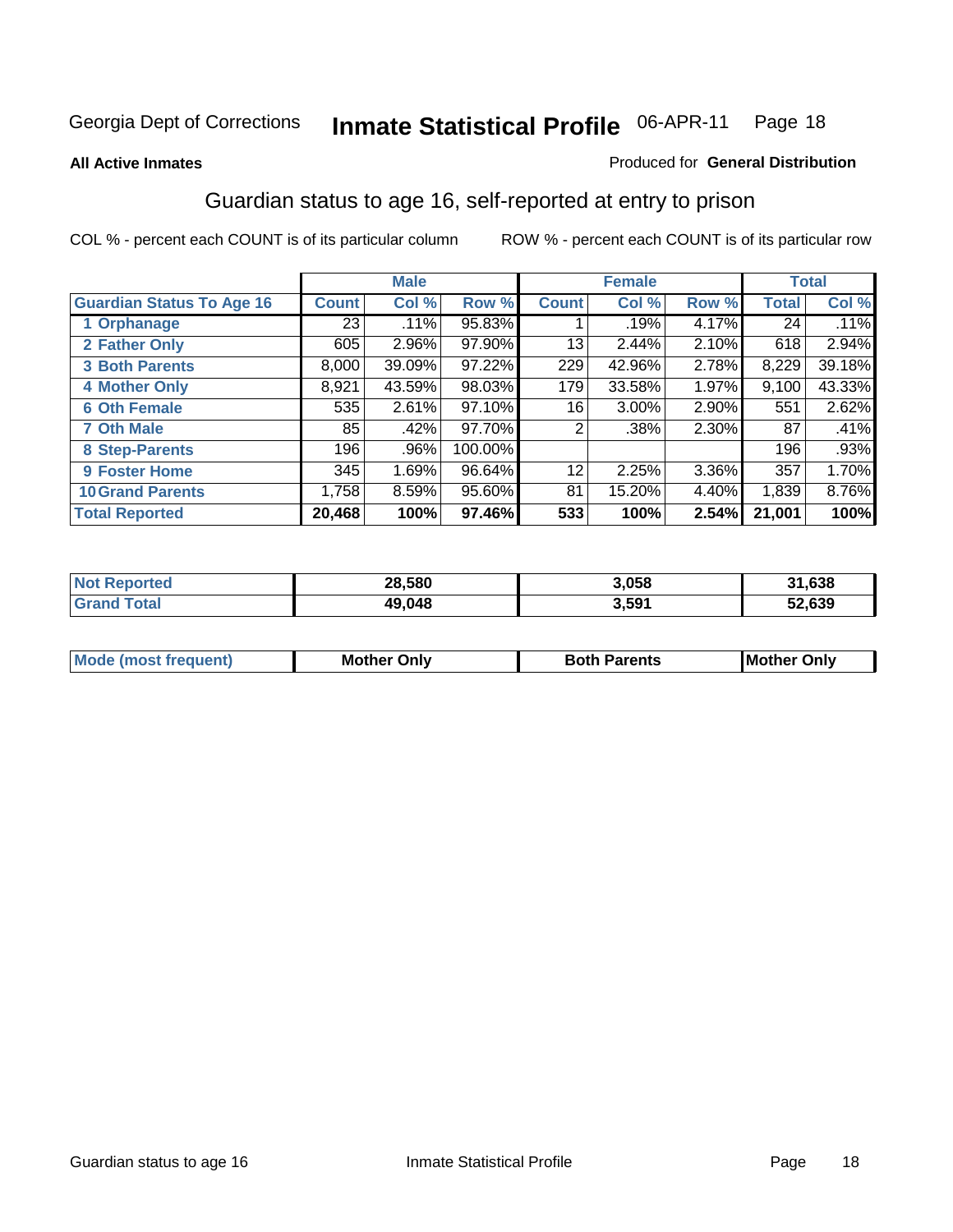#### **All Active Inmates**

#### Produced for **General Distribution**

## Employment status before prison, self-reported at entry to prison

|                                  |              | <b>Male</b> |        |              | <b>Female</b> |          |        | <b>Total</b> |
|----------------------------------|--------------|-------------|--------|--------------|---------------|----------|--------|--------------|
| <b>Employment Status</b>         | <b>Count</b> | Col %       | Row %  | <b>Count</b> | Col %         | Row %    | Total  | Col %        |
| <b>Full Time</b>                 | 20,572       | 49.47%      | 96.05% | 846          | 38.47%        | 3.95%    | 21,418 | 48.91%       |
| <b>Part Time</b><br>$\mathbf{2}$ | 3,556        | 8.55%       | 96.11% | 144          | 6.55%         | 3.89%    | 3,700  | 8.45%        |
| Unempl $<$ 6m<br>3               | 3,997        | 9.61%       | 96.69% | 137          | 6.23%         | 3.31%    | 4,134  | 9.44%        |
| Unempl > 6m<br>4                 | 7,412        | 17.82%      | 92.42% | 608          | 27.65%        | 7.58%    | 8,020  | 18.32%       |
| <b>Never Workd</b><br>5          | 3,805        | 9.15%       | 96.23% | 149          | 6.78%         | $3.77\%$ | 3,954  | 9.03%        |
| <b>Student</b><br>6              | 625          | 1.50%       | 89.80% | 71           | 3.23%         | 10.20%   | 696    | 1.59%        |
| <b>Incapable</b>                 | 1,622        | 3.90%       | 86.92% | 244          | 11.10%        | 13.08%   | 1,866  | 4.26%        |
| <b>Total Reported</b>            | 41,589       | 100%        | 94.98% | 2,199        | 100%          | 5.02%    | 43,788 | 100%         |

| 7,459  | .392  | .851   |
|--------|-------|--------|
| 49.048 | 3,591 | 52,639 |

| <b>M</b> ດ | the contract of the contract of the contract of the contract of the contract of the contract of the contract of | , ull i<br>ıme<br>the contract of the contract of the contract of the contract of the contract of the contract of the contract of | ïme<br>uı<br>$\sim$ $\sim$ $\sim$ $\sim$ $\sim$ |
|------------|-----------------------------------------------------------------------------------------------------------------|-----------------------------------------------------------------------------------------------------------------------------------|-------------------------------------------------|
|            |                                                                                                                 |                                                                                                                                   |                                                 |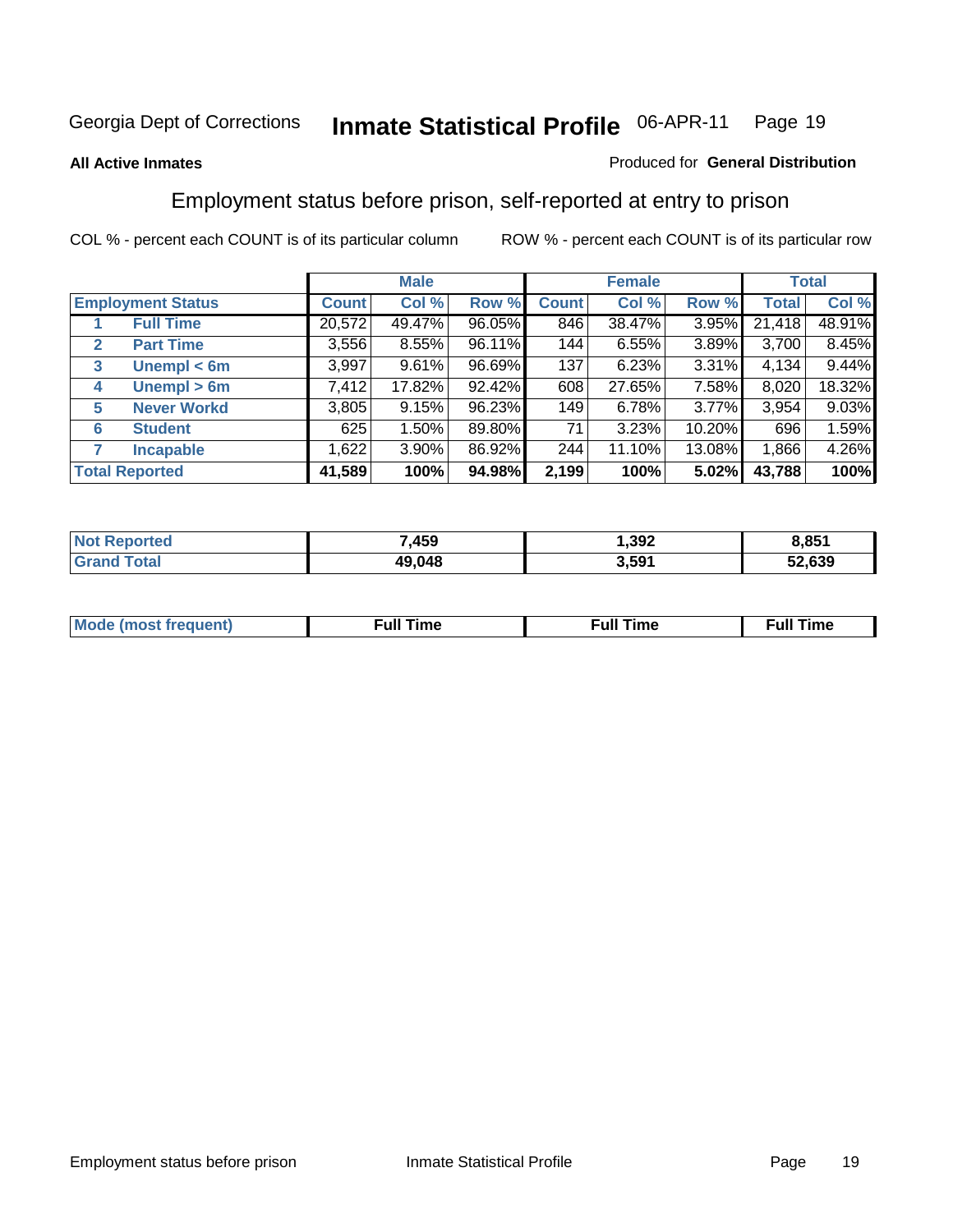#### **All Active Inmates**

Produced for **General Distribution**

#### Age at admission

|                         |              | <b>Male</b> |         |                 | <b>Female</b> |        |              | <b>Total</b> |
|-------------------------|--------------|-------------|---------|-----------------|---------------|--------|--------------|--------------|
| <b>Age At Admission</b> | <b>Count</b> | Col %       | Row %   | <b>Count</b>    | Col %         | Row %  | <b>Total</b> | Col %        |
| 13                      | 1            | 0.01%       | 100.00% |                 |               |        | 1            | 0.01%        |
| 14                      | 14           | 0.03%       | 93.33%  | 1               | 0.03%         | 6.67%  | 15           | 0.03%        |
| 15                      | 62           | 0.13%       | 98.41%  | 1               | 0.03%         | 1.59%  | 63           | 0.12%        |
| 16                      | 179          | 0.36%       | 95.21%  | 9               | 0.25%         | 4.79%  | 188          | 0.36%        |
| $\overline{17}$         | 767          | 1.56%       | 97.09%  | $\overline{23}$ | 0.64%         | 2.91%  | 790          | 1.50%        |
| 18                      | 1,578        | 3.22%       | 97.41%  | 42              | 1.17%         | 2.59%  | 1,620        | 3.08%        |
| 19                      | 2,194        | 4.47%       | 96.95%  | 69              | 1.92%         | 3.05%  | 2,263        | 4.30%        |
| 20                      | 2,191        | 4.47%       | 94.97%  | 116             | 3.23%         | 5.03%  | 2,307        | 4.38%        |
| 21                      | 2,215        | 4.52%       | 95.02%  | 116             | 3.23%         | 4.98%  | 2,331        | 4.43%        |
| 22                      | 2,182        | 4.45%       | 94.83%  | 119             | 3.31%         | 5.17%  | 2,301        | 4.37%        |
| 23                      | 2,008        | 4.09%       | 94.67%  | 113             | 3.15%         | 5.33%  | 2,121        | 4.03%        |
| 24                      | 2,016        | 4.11%       | 93.64%  | 137             | 3.82%         | 6.36%  | 2,153        | 4.09%        |
| $\overline{25}$         | 1,875        | 3.82%       | 93.24%  | 136             | 3.79%         | 6.76%  | 2,011        | 3.82%        |
| 26                      | 1,770        | 3.61%       | 93.55%  | 122             | 3.40%         | 6.45%  | 1,892        | 3.59%        |
| 27                      | 1,768        | 3.60%       | 93.50%  | 123             | 3.43%         | 6.50%  | 1,891        | 3.59%        |
| 28                      | 1,766        | 3.60%       | 93.29%  | 127             | 3.54%         | 6.71%  | 1,893        | 3.60%        |
| 29                      | 1,684        | 3.43%       | 93.35%  | 120             | 3.34%         | 6.65%  | 1,804        | 3.43%        |
| 30                      | 1,611        | 3.28%       | 92.37%  | 133             | 3.70%         | 7.63%  | 1,744        | 3.31%        |
| 31                      | 1,492        | 3.04%       | 91.53%  | 138             | 3.84%         | 8.47%  | 1,630        | 3.10%        |
| 32                      | 1,392        | 2.84%       | 92.86%  | 107             | 2.98%         | 7.14%  | 1,499        | 2.85%        |
| 33                      | 1,307        | 2.66%       | 92.04%  | 113             | 3.15%         | 7.96%  | 1,420        | 2.70%        |
| 34                      | 1,229        | 2.51%       | 91.51%  | 114             | 3.17%         | 8.49%  | 1,343        | 2.55%        |
| 35                      | 1,201        | 2.45%       | 92.96%  | 91              | 2.53%         | 7.04%  | 1,292        | 2.45%        |
| 36                      | 1,188        | 2.42%       | 91.95%  | 104             | 2.90%         | 8.05%  | 1,292        | 2.45%        |
| 37                      | 1,192        | 2.43%       | 92.47%  | 97              | 2.70%         | 7.53%  | 1,289        | 2.45%        |
| 38                      | 1,076        | 2.19%       | 91.65%  | 98              | 2.73%         | 8.35%  | 1,174        | 2.23%        |
| 39                      | 1,072        | 2.19%       | 89.48%  | 126             | 3.51%         | 10.52% | 1,198        | 2.28%        |
| 40                      | 1,058        | 2.16%       | 91.68%  | 96              | 2.67%         | 8.32%  | 1,154        | 2.19%        |
| 41                      | 973          | 1.98%       | 90.26%  | 105             | 2.92%         | 9.74%  | 1,078        | 2.05%        |
| 42                      | 988          | 2.01%       | 90.98%  | 98              | 2.73%         | 9.02%  | 1,086        | 2.06%        |
| 43                      | 911          | 1.86%       | 91.10%  | 89              | 2.48%         | 8.90%  | 1,000        | 1.90%        |
| 44                      | 886          | 1.81%       | 90.50%  | 93              | 2.59%         | 9.50%  | 979          | 1.86%        |
| 45                      | 814          | 1.66%       | 90.65%  | 84              | 2.34%         | 9.35%  | 898          | 1.71%        |
| 46                      | 799          | 1.63%       | 90.18%  | $\overline{87}$ | 2.42%         | 9.82%  | 886          | 1.68%        |
| 47                      | 718          | 1.46%       | 90.77%  | $\overline{73}$ | 2.03%         | 9.23%  | 791          | 1.50%        |
| 48                      | 665          | 1.36%       | 91.35%  | 63              | 1.75%         | 8.65%  | 728          | 1.38%        |
| 49                      | 609          | 1.24%       | 93.12%  | 45              | 1.25%         | 6.88%  | 654          | 1.24%        |
| 50                      | 520          | 1.06%       | 92.86%  | 40              | 1.11%         | 7.14%  | 560          | 1.06%        |
| 51                      | 447          | 0.91%       | 91.79%  | 40              | 1.11%         | 8.21%  | 487          | 0.93%        |
| 52                      | 421          | 0.86%       | 93.35%  | 30              | 0.84%         | 6.65%  | 451          | 0.86%        |
| 53                      | 370          | 0.75%       | 90.46%  | 39              | 1.09%         | 9.54%  | 409          | 0.78%        |
| 54                      | 277          | 0.56%       | 92.95%  | 21              | 0.58%         | 7.05%  | 298          | 0.57%        |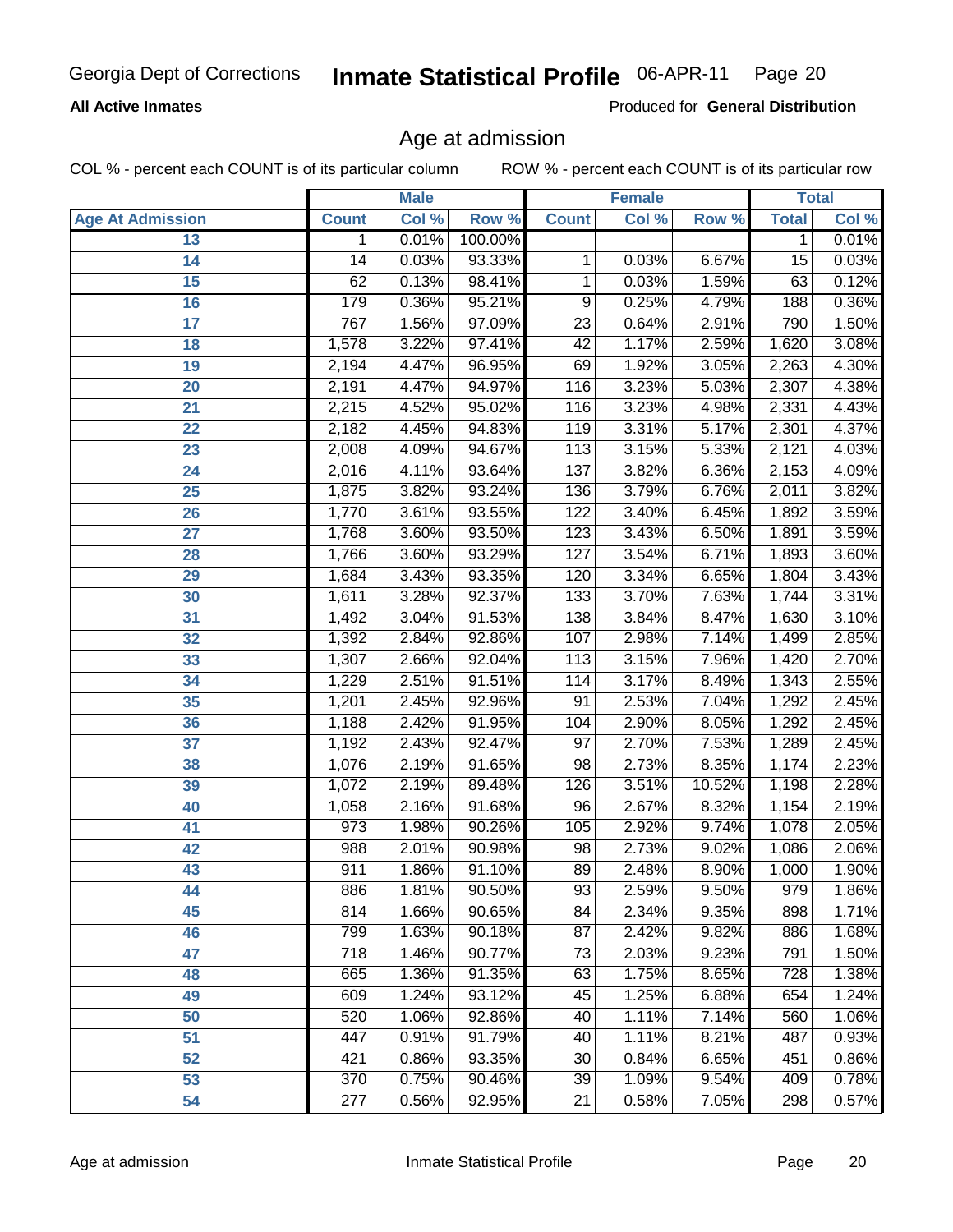#### **All Active Inmates**

Produced for **General Distribution**

## Age at admission

|                         |                  | <b>Male</b> |         |                 | <b>Female</b> |         |                 | <b>Total</b>               |  |
|-------------------------|------------------|-------------|---------|-----------------|---------------|---------|-----------------|----------------------------|--|
| <b>Age At Admission</b> | <b>Count</b>     | Col %       | Row %   | <b>Count</b>    | Col %         | Row %   | <b>Total</b>    | $\overline{\text{Col }^9}$ |  |
| 55                      | 278              | 0.57%       | 91.75%  | $\overline{25}$ | 0.70%         | 8.25%   | 303             | 0.58%                      |  |
| $\overline{56}$         | $\overline{242}$ | 0.49%       | 94.90%  | $\overline{13}$ | 0.36%         | 5.10%   | 255             | 0.48%                      |  |
| $\overline{57}$         | 174              | 0.35%       | 96.13%  | 7               | 0.19%         | 3.87%   | 181             | 0.34%                      |  |
| 58                      | 138              | 0.28%       | 92.00%  | $\overline{12}$ | 0.33%         | 8.00%   | 150             | 0.28%                      |  |
| 59                      | $\overline{140}$ | 0.29%       | 93.33%  | $\overline{10}$ | 0.28%         | 6.67%   | 150             | 0.28%                      |  |
| 60                      | 109              | 0.22%       | 94.78%  | $\overline{6}$  | 0.17%         | 5.22%   | 115             | 0.22%                      |  |
| 61                      | $\overline{90}$  | 0.18%       | 97.83%  | $\overline{2}$  | 0.06%         | 2.17%   | $\overline{92}$ | 0.17%                      |  |
| 62                      | $\overline{73}$  | 0.15%       | 98.65%  | 1               | 0.03%         | 1.35%   | $\overline{74}$ | 0.14%                      |  |
| 63                      | $\overline{58}$  | 0.12%       | 96.67%  | $\overline{2}$  | 0.06%         | 3.33%   | 60              | 0.11%                      |  |
| 64                      | $\overline{47}$  | 0.10%       | 97.92%  | 1               | 0.03%         | 2.08%   | 48              | 0.09%                      |  |
| 65                      | $\overline{40}$  | 0.08%       | 100.00% |                 |               |         | $\overline{40}$ | 0.08%                      |  |
| 66                      | $\overline{23}$  | 0.05%       | 95.83%  | 1               | 0.03%         | 4.17%   | $\overline{24}$ | 0.05%                      |  |
| 67                      | $\overline{25}$  | 0.05%       | 89.29%  | $\overline{3}$  | 0.08%         | 10.71%  | 28              | 0.05%                      |  |
| 68                      | $\overline{25}$  | 0.05%       | 92.59%  | $\overline{2}$  | 0.06%         | 7.41%   | $\overline{27}$ | 0.05%                      |  |
| 69                      | $\overline{29}$  | 0.06%       | 100.00% |                 |               |         | $\overline{29}$ | 0.06%                      |  |
| 70                      | $\overline{14}$  | 0.03%       | 87.50%  | $\overline{2}$  | 0.06%         | 12.50%  | $\overline{16}$ | 0.03%                      |  |
| $\overline{71}$         | 7                | 0.01%       | 100.00% |                 |               |         | $\overline{7}$  | 0.01%                      |  |
| 72                      | $\overline{9}$   | 0.02%       | 75.00%  | $\overline{3}$  | 0.08%         | 25.00%  | $\overline{12}$ | 0.02%                      |  |
| 73                      | 7                | 0.01%       | 100.00% |                 |               |         | 7               | 0.01%                      |  |
| $\overline{74}$         | $\overline{5}$   | 0.01%       | 100.00% |                 |               |         | $\overline{5}$  | 0.01%                      |  |
| 75                      | 7                | 0.01%       | 100.00% |                 |               |         | $\overline{7}$  | 0.01%                      |  |
| 76                      | $\overline{9}$   | 0.02%       | 100.00% |                 |               |         | $\overline{9}$  | 0.02%                      |  |
| $\overline{77}$         | $\overline{3}$   | 0.01%       | 75.00%  | 1               | 0.03%         | 25.00%  | $\overline{4}$  | 0.01%                      |  |
| 78                      | 4                | 0.01%       | 100.00% |                 |               |         | $\overline{4}$  | 0.01%                      |  |
| 79                      | $\overline{2}$   | 0.01%       | 66.67%  | 1               | 0.03%         | 33.33%  | $\overline{3}$  | 0.01%                      |  |
| 80                      | $\overline{2}$   | 0.01%       | 100.00% |                 |               |         | $\overline{2}$  | 0.01%                      |  |
| $\overline{82}$         | $\overline{1}$   | 0.01%       | 100.00% |                 |               |         | $\overline{1}$  | 0.01%                      |  |
| 83                      |                  |             |         | 1               | 0.03%         | 100.00% | $\overline{1}$  | 0.01%                      |  |
| <b>Total Reported</b>   | 49,047           | 100%        | 93.18%  | 3,591           | 100%          | 6.82%   | 52,638          | 100%                       |  |
| <b>Not Reported</b>     |                  | 1           |         |                 | $\mathbf 0$   |         |                 | 1                          |  |
| <b>Grand Total</b>      |                  | 49,048      |         | 3,591           |               |         | 52,639          |                            |  |
|                         |                  |             |         |                 |               |         |                 |                            |  |

| <b>Mean</b><br>(average)       | 31.88 | 34.03    | 32.02 |
|--------------------------------|-------|----------|-------|
| <b>Median (middle)</b>         | 30    | າາ<br>აა | 30    |
| <b>Mode</b><br>(most frequent) |       | ັ        | n.    |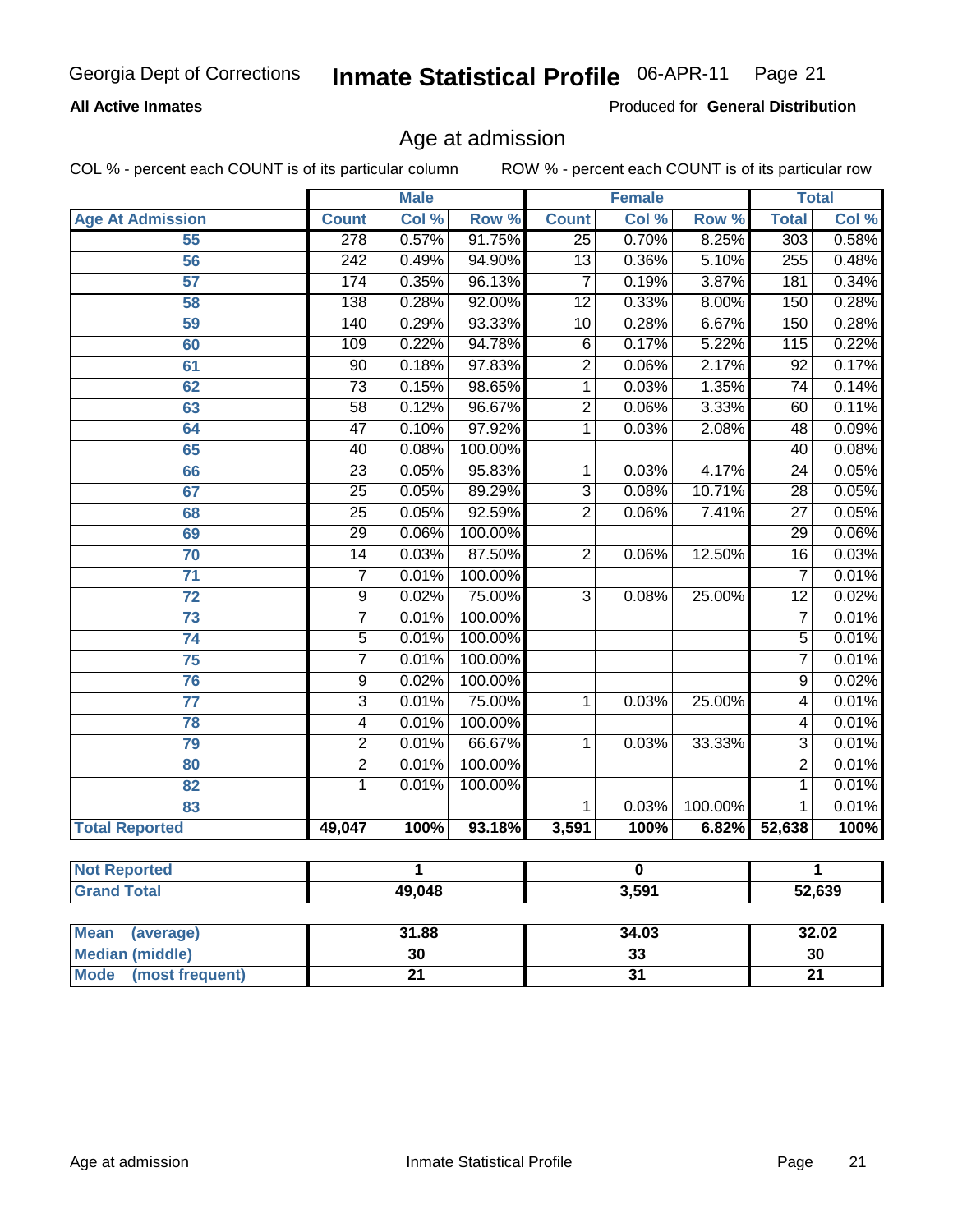#### **All Active Inmates**

#### Produced for **General Distribution**

## Height, measured at entry to prison

|                       |                 | <b>Male</b> |         |                | <b>Female</b> |        | <b>Total</b>    |        |
|-----------------------|-----------------|-------------|---------|----------------|---------------|--------|-----------------|--------|
| <b>Height</b>         | <b>Count</b>    | Col %       | Row %   | <b>Count</b>   | Col %         | Row %  | <b>Total</b>    | Col %  |
| 4'10"                 | $\overline{3}$  | 0.03%       | 25.00%  | $\overline{9}$ | 4.29%         | 75.00% | $\overline{12}$ | 0.10%  |
| 4'11''                | 10              | 0.08%       | 13.70%  | 63             | 30.00%        | 86.30% | $\overline{73}$ | 0.61%  |
| 5'02"                 | 2               | 0.02%       | 66.67%  | 1              | 0.48%         | 33.33% | 3               | 0.02%  |
| 5'03''                | $\overline{2}$  | 0.02%       | 100.00% |                |               |        | $\overline{2}$  | 0.02%  |
| 5'05"                 | 14              | 0.12%       | 100.00% |                |               |        | 14              | 0.12%  |
| 5'06''                | 14              | 0.12%       | 87.50%  | $\overline{2}$ | 0.95%         | 12.50% | 16              | 0.13%  |
| 5'07''                | 21              | 0.18%       | 100.00% |                |               |        | $\overline{21}$ | 0.17%  |
| 5'08''                | $\overline{17}$ | 0.14%       | 100.00% |                |               |        | $\overline{17}$ | 0.14%  |
| 5'09''                | 22              | 0.19%       | 100.00% |                |               |        | $\overline{22}$ | 0.18%  |
| 5'10''                | 5,753           | 48.73%      | 98.70%  | 76             | 36.19%        | 1.30%  | 5,829           | 48.51% |
| 5'11''                | 5,870           | 49.72%      | 99.00%  | 59             | 28.10%        | 1.00%  | 5,929           | 49.35% |
| 6'00''                | 20              | 0.17%       | 100.00% |                |               |        | 20              | 0.17%  |
| 6'01''                | 13              | 0.11%       | 100.00% |                |               |        | 13              | 0.11%  |
| 6'02"                 | 15              | 0.13%       | 100.00% |                |               |        | 15              | 0.12%  |
| 6'03''                | 4               | 0.03%       | 100.00% |                |               |        | 4               | 0.03%  |
| 6'04"                 | $\overline{3}$  | 0.03%       | 100.00% |                |               |        | $\overline{3}$  | 0.02%  |
| 6'05''                | 3               | 0.03%       | 100.00% |                |               |        | 3               | 0.02%  |
| 6'06''                | 1               | 0.01%       | 100.00% |                |               |        | 1               | 0.01%  |
| 6'10''                | 3               | 0.03%       | 100.00% |                |               |        | $\overline{3}$  | 0.02%  |
| 6'11''                | 14              | 0.12%       | 100.00% |                |               |        | 14              | 0.12%  |
| Seven feet +          | 1               | 0.01%       | 100.00% |                |               |        | 1               | 0.01%  |
| <b>Total Reported</b> | 11,805          | 100%        | 98.25%  | 210            | 100%          | 1.75%  | 12,015          | 100%   |

| ' Not<br><b>Reported</b> | 37,243 | 3,381 | 40,624 |
|--------------------------|--------|-------|--------|
| <sup>-</sup> otal        | 49,048 | 3,591 | 52,639 |

| <b>Mean</b><br>(average)       | 5'10" | 5'06" | 5'10''       |
|--------------------------------|-------|-------|--------------|
| Median (middle)                | 544"  | 5'10" | 5'10"        |
| <b>Mode</b><br>(most frequent) | 5'11" | 5'10" | <b>K'11"</b> |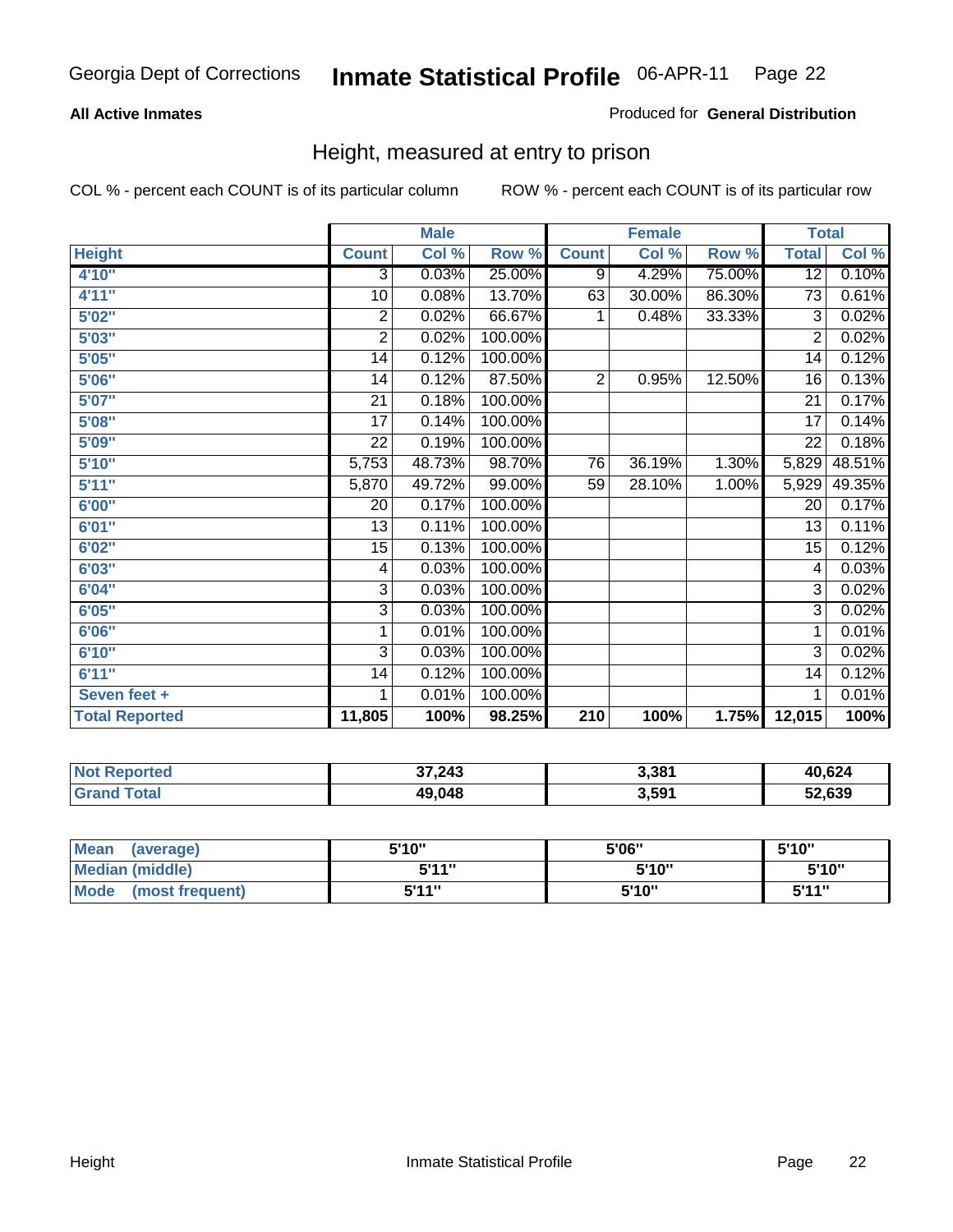#### **All Active Inmates**

Produced for **General Distribution**

#### Weight, measured at entry to prison

|                        | <b>Male</b>      |        | <b>Female</b> |                  |        | <b>Total</b> |                  |          |  |  |
|------------------------|------------------|--------|---------------|------------------|--------|--------------|------------------|----------|--|--|
| Weight                 | <b>Count</b>     | Col %  | Row %         | <b>Count</b>     | Col %  | Row %        | <b>Total</b>     | Col %    |  |  |
| <b>Under 80 pounds</b> | $\overline{33}$  | 0.07%  | 97.06%        | $\mathbf 1$      | 0.03%  | 2.94%        | $\overline{34}$  | $0.06\%$ |  |  |
| $80 - 89$ pounds       | $\overline{13}$  | 0.03%  | 76.47%        | 4                | 0.11%  | 23.53%       | $\overline{17}$  | 0.03%    |  |  |
| <b>90 - 99 pounds</b>  | 4                | 0.01%  | 25.00%        | $\overline{12}$  | 0.33%  | 75.00%       | 16               | 0.03%    |  |  |
| 100 - 109 pounds       | $\overline{12}$  | 0.02%  | 20.69%        | 46               | 1.28%  | 79.31%       | $\overline{58}$  | 0.11%    |  |  |
| 110 - 119 pounds       | 85               | 0.17%  | 34.27%        | 163              | 4.55%  | 65.73%       | $\overline{248}$ | 0.47%    |  |  |
| 120 - 129 pounds       | 420              | 0.86%  | 60.26%        | $\overline{277}$ | 7.72%  | 39.74%       | 697              | 1.33%    |  |  |
| 130 - 139 pounds       | 1,319            | 2.70%  | 77.36%        | 386              | 10.76% | 22.64%       | 1,705            | 3.26%    |  |  |
| 140 - 149 pounds       | 3,263            | 6.69%  | 88.17%        | 438              | 12.21% | 11.83%       | 3,701            | 7.07%    |  |  |
| 150 - 159 pounds       | 4,613            | 9.46%  | 92.93%        | 351              | 9.79%  | 7.07%        | 4,964            | 9.48%    |  |  |
| 160 - 169 pounds       | 6,965            | 14.28% | 94.39%        | 414              | 11.54% | 5.61%        | 7,379            | 14.09%   |  |  |
| 170 - 179 pounds       | 6,101            | 12.51% | 95.09%        | 315              | 8.78%  | 4.91%        | 6,416            | 12.25%   |  |  |
| 180 - 189 pounds       | 6,775            | 13.89% | 95.30%        | $\frac{1}{334}$  | 9.31%  | 4.70%        | 7,109            | 13.58%   |  |  |
| 190 - 199 pounds       | 4,469            | 9.16%  | 95.84%        | 194              | 5.41%  | 4.16%        | 4,663            | 8.90%    |  |  |
| 200 - 209 pounds       | 4,024            | 8.25%  | 96.06%        | 165              | 4.60%  | 3.94%        | 4,189            | 8.00%    |  |  |
| 210 - 219 pounds       | 2,892            | 5.93%  | 96.30%        | 111              | 3.10%  | 3.70%        | 3,003            | 5.73%    |  |  |
| 220 - 229 pounds       | 2,451            | 5.02%  | 96.53%        | $\overline{88}$  | 2.45%  | 3.47%        | 2,539            | 4.85%    |  |  |
| 230 - 239 pounds       | 1,582            | 3.24%  | 95.42%        | $\overline{76}$  | 2.12%  | 4.58%        | 1,658            | 3.17%    |  |  |
| 240 - 249 pounds       | 1,245            | 2.55%  | 95.92%        | $\overline{53}$  | 1.48%  | 4.08%        | 1,298            | 2.48%    |  |  |
| 250 - 259 pounds       | 753              | 1.54%  | 94.84%        | $\overline{41}$  | 1.14%  | 5.16%        | 794              | 1.52%    |  |  |
| 260 - 269 pounds       | 611              | 1.25%  | 94.29%        | $\overline{37}$  | 1.03%  | 5.71%        | 648              | 1.24%    |  |  |
| 270 - 279 pounds       | 340              | 0.70%  | 93.41%        | $\overline{24}$  | 0.67%  | 6.59%        | 364              | 0.70%    |  |  |
| 280 - 289 pounds       | $\overline{276}$ | 0.57%  | 92.93%        | $\overline{21}$  | 0.59%  | 7.07%        | 297              | 0.57%    |  |  |
| 290 - 299 pounds       | 122              | 0.25%  | 95.31%        | $\overline{6}$   | 0.17%  | 4.69%        | 128              | 0.24%    |  |  |
| 300 - 309 pounds       | 125              | 0.26%  | 91.24%        | $\overline{12}$  | 0.33%  | 8.76%        | 137              | 0.26%    |  |  |
| 310 - 319 pounds       | $\overline{75}$  | 0.15%  | 97.40%        | $\overline{2}$   | 0.06%  | 2.60%        | $\overline{77}$  | 0.15%    |  |  |
| 320 - 329 pounds       | 80               | 0.16%  | 96.39%        | $\overline{3}$   | 0.08%  | 3.61%        | 83               | 0.16%    |  |  |
| 330 - 339 pounds       | $\overline{25}$  | 0.05%  | 96.15%        | $\overline{1}$   | 0.03%  | 3.85%        | $\overline{26}$  | 0.05%    |  |  |
| 340 - 349 pounds       | $\overline{18}$  | 0.04%  | 81.82%        | 4                | 0.11%  | 18.18%       | 22               | 0.04%    |  |  |
| 350 - 359 pounds       | $\overline{36}$  | 0.07%  | 90.00%        | $\overline{4}$   | 0.11%  | 10.00%       | 40               | 0.08%    |  |  |
| 360 - 369 pounds       | $\overline{12}$  | 0.02%  | 100.00%       |                  |        |              | $\overline{12}$  | 0.02%    |  |  |
| 370 - 379 pounds       | $\overline{14}$  | 0.03%  | 93.33%        | $\mathbf{1}$     | 0.03%  | 6.67%        | $\overline{15}$  | 0.03%    |  |  |
| 380 - 389 pounds       | 7                | 0.01%  | 100.00%       |                  |        |              |                  | 0.01%    |  |  |
| 390 - 399 pounds       | 4                | 0.01%  | 100.00%       |                  |        |              | $\overline{4}$   | 0.01%    |  |  |
| 400 pounds and over    | $\overline{17}$  | 0.03%  | 89.47%        | $\overline{2}$   | 0.06%  | 10.53%       | 19               | 0.04%    |  |  |
| <b>Total Reported</b>  | 48,781           | 100%   | 93.15%        | 3,586            | 100%   | 6.85%        | 52,367           | 100.0%   |  |  |
|                        |                  |        |               |                  |        |              |                  |          |  |  |
| <b>Not Reported</b>    |                  | 267    |               | 5                |        |              | 272              |          |  |  |
| <b>Grand Total</b>     |                  | 49,048 |               |                  | 3,591  |              |                  | 52,639   |  |  |

| Mean<br>(average)       | 185 | 167 | 184 |
|-------------------------|-----|-----|-----|
| Median (middle)         | 180 | 160 | 180 |
| Mode<br>(most frequent) | 180 | 140 | 180 |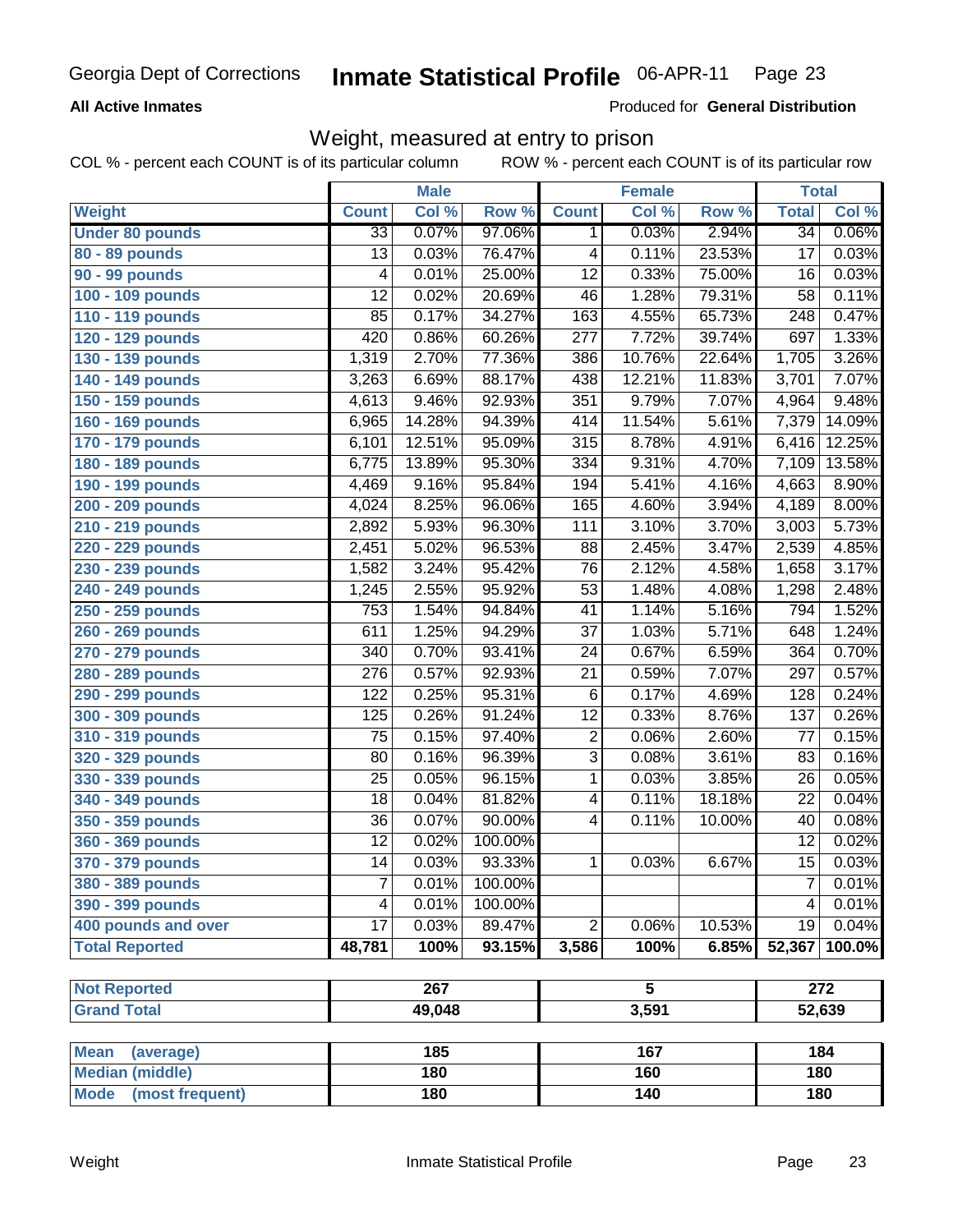**All Active Inmates**

#### Produced for **General Distribution**

## Military service

|                             | <b>Male</b>  |        |                    |       | <b>Female</b> |       |              | <b>Total</b> |  |
|-----------------------------|--------------|--------|--------------------|-------|---------------|-------|--------------|--------------|--|
| <b>Military service</b>     | <b>Count</b> | Col %  | <b>Row % Count</b> |       | Col %         | Row % | <b>Total</b> | Col %        |  |
| <b>Air Force</b>            | 1,753        | 5.23%  | 98.43%             | 28    | 1.10%         | 1.57% | 1,781        | 4.93%        |  |
| $\mathbf{2}$<br><b>Army</b> | 318          | .95%   | 97.85%             |       | .28%          | 2.15% | 325          | .90%         |  |
| <b>Navy</b><br>3            | 589          | 1.76%  | 98.66%             | 8     | .31%          | 1.34% | 597          | 1.65%        |  |
| <b>Marines</b><br>4         | 34           | .10%   | 100.00%            |       |               |       | 34           | .09%         |  |
| <b>Coast Guard</b><br>5     | 403          | 1.20%  | 99.51%             | 2     | .08%          | .49%  | 405          | 1.12%        |  |
| <b>None</b><br>96           | 30,453       | 90.77% | 92.42%             | 2,496 | 98.23%        | 7.58% | 32,949       | 91.29%       |  |
| <b>Total Reported</b>       | 33,550       | 100%   | 92.96%             | 2,541 | 100%          | 7.04% | 36,091       | 100%         |  |

| Reported<br><b>Not</b> | 15,498 | ,050  | 16,548 |
|------------------------|--------|-------|--------|
| Total<br><b>Grano</b>  | 49,048 | 3,591 | 52.639 |

|  | <b>Mode (most frequent)</b> | Air Force | Force | Force<br>Air |
|--|-----------------------------|-----------|-------|--------------|
|--|-----------------------------|-----------|-------|--------------|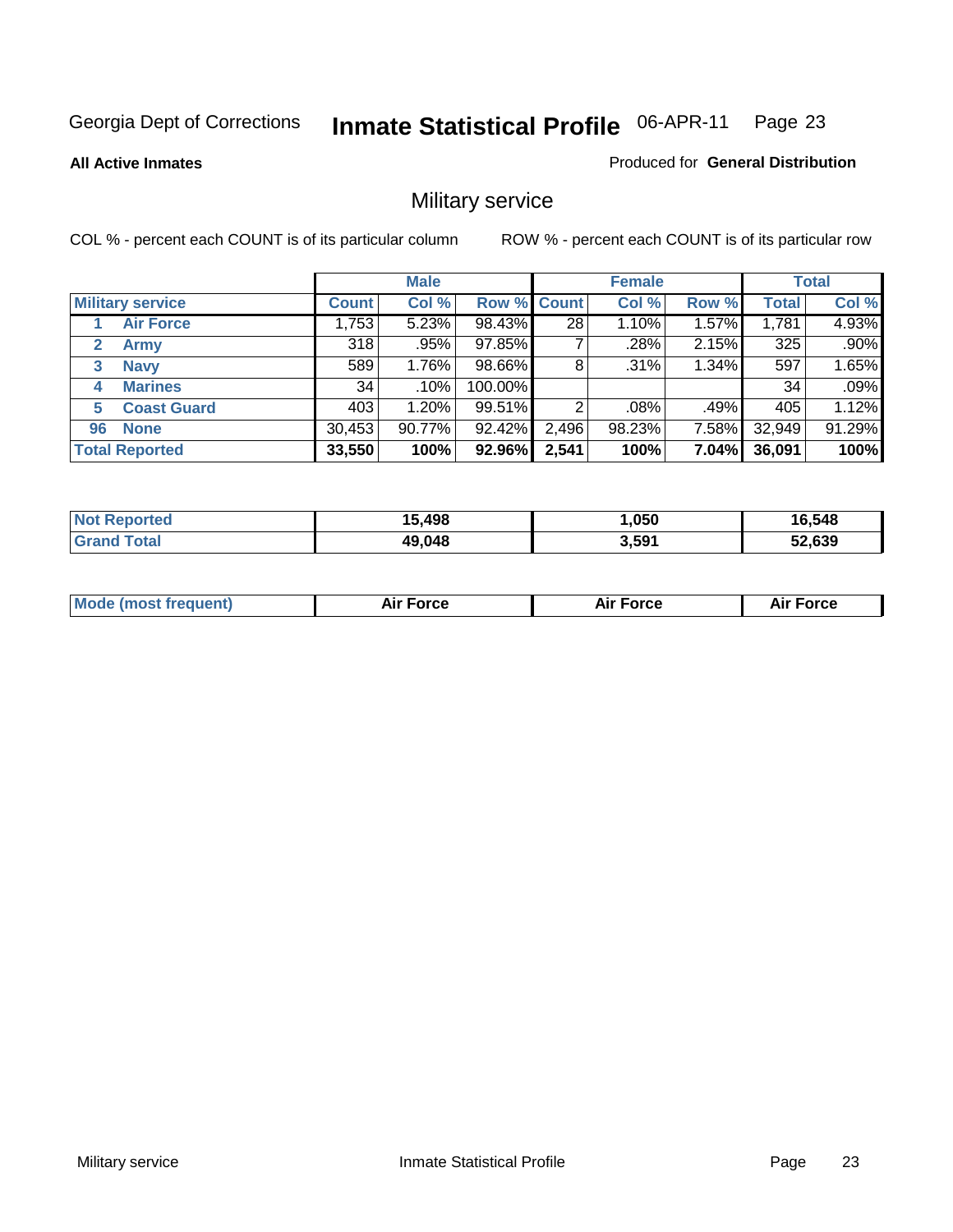**All Active Inmates**

#### Produced for **General Distribution**

## Type of admission to prison

|                |                             |              | <b>Male</b> |                    |     | <b>Female</b> |        |              | <b>Total</b> |
|----------------|-----------------------------|--------------|-------------|--------------------|-----|---------------|--------|--------------|--------------|
|                | <b>Type of Admission</b>    | <b>Count</b> | Col %       | <b>Row % Count</b> |     | Col %         | Row %  | <b>Total</b> | Col %        |
|                | <b>Committed From Court</b> | 42,082       | 85.92%      | 93.38% 2,984       |     | 83.14%        | 6.62%  | 45,066       | 85.73%       |
| $\overline{2}$ | <b>Return Appeal/Bond</b>   | 3            | .01%        | 100.00%            |     |               |        | 3            | .01%         |
| 3              | <b>Parole Rev/New Sent</b>  | 2,555        | 5.22%       | 94.98%             | 135 | 3.76%         | 5.02%  | 2,690        | 5.12%        |
| 4              | <b>Par Rev/No New Sent</b>  | 1,016        | 2.07%       | 93.99%             | 65  | 1.81%         | 6.01%  | 1,081        | 2.06%        |
| 5              | <b>Prob Viol/Total Rev</b>  |              | .01%        | 100.00%            |     |               |        |              | .01%         |
| 6              | <b>Prob Viol/Partial</b>    | 1,335        | 2.73%       | 87.25%             | 195 | 5.43%         | 12.75% | 1,530        | 2.91%        |
| 7              | <b>Admit Fm Other Cust</b>  | 8            | .02%        | 100.00%            |     |               |        | 8            | .02%         |
| 9              | <b>Prob Rev/Remainder</b>   | 1,898        | 3.88%       | 90.08%             | 209 | 5.82%         | 9.92%  | 2,107        | 4.01%        |
| 10             | <b>New Sent/Par Rev Pnd</b> | 9            | .02%        | 100.00%            |     |               |        | 9            | .02%         |
| 11             | <b>Life W/O Parole</b>      | 15           | .03%        | 100.00%            |     |               |        | 15           | .03%         |
| 30             | <b>Par Rev/Rsn Unknown</b>  | 24           | .05%        | 100.00%            |     |               |        | 24           | .05%         |
| 32             | <b>Pb Parole Rescinded</b>  | 2            | .01%        | 100.00%            |     |               |        | 2            | .01%         |
| 33             | <b>Prob Revoc/Spec Cond</b> | 9            | .02%        | 100.00%            |     |               |        | 9            | .02%         |
| 40             | <b>Par Rev/Revoc Center</b> | 11           | .02%        | 100.00%            |     |               |        | 11           | .02%         |
| 44             | <b>Whitworth Detention</b>  | 2            | .01%        | 100.00%            |     |               |        | 2            | .01%         |
| 50             | <b>Dcys At Risk</b>         |              | .01%        | 100.00%            |     |               |        |              | .01%         |
| 97             | <b>Other</b>                | 7            | .01%        | 87.50%             |     | .03%          | 12.50% | 8            | .02%         |
|                | <b>Total Reported</b>       | 48,978       | 100%        | 93.17% 3,589       |     | 100%          | 6.83%  | 52,567       | 100%         |

| <b>Not Reported</b> | $\rightarrow$ |       | $\rightarrow$ |
|---------------------|---------------|-------|---------------|
| Total               | 49,048        | 3,591 | 52.639        |

| <b>Mode (most frequent)</b><br><b>Court Cmmt</b><br>Court Cmmt | <b>Court Cmmt</b> |
|----------------------------------------------------------------|-------------------|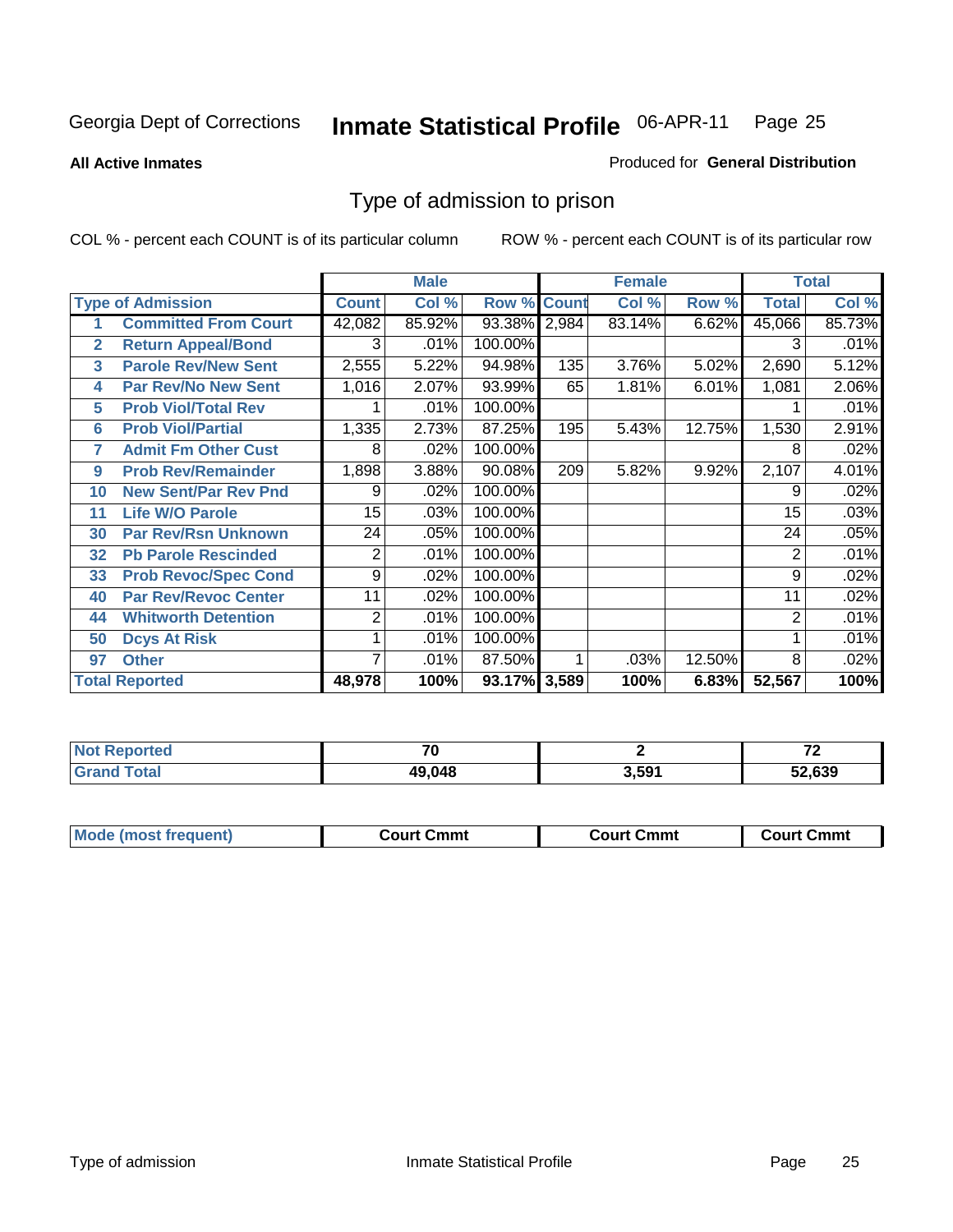**All Active Inmates**

#### Produced for **General Distribution**

## Current / last security status

|                        |         | <b>Male</b> |                    |       | <b>Female</b> |          |              | <b>Total</b> |
|------------------------|---------|-------------|--------------------|-------|---------------|----------|--------------|--------------|
| <b>Security Status</b> | Count l | Col %       | <b>Row % Count</b> |       | Col %         | Row %    | <b>Total</b> | Col %        |
| 0 Diag Incom           | 2,084   | 4.67%       | 99.24%             | 16    | .54%          | $.76\%$  | 2,100        | 4.42%        |
| 1 Wrk Releas           | 24      | .05%        | 96.00%             |       | .03%          | $4.00\%$ | 25           | .05%         |
| 2 Trusty               | 36      | .08%        | 94.74%             | 2     | $.07\%$       | 5.26%    | 38           | $.08\%$      |
| 3 Minimum              | 9,963   | 22.34%      | 86.01%             | 1,620 | 54.84%        | 13.99%   | 11,583       | 24.36%       |
| 4 Medium               | 24,912  | 55.86%      | 95.72%             | 1,114 | 37.71%        | 4.28%    | 26,026       | 54.73%       |
| 5 Close                | 7,486   | 16.79%      | 97.40%             | 200   | 6.77%         | 2.60%    | 7,686        | 16.16%       |
| <b>Maximum</b><br>6.   | 93      | .21%        | 98.94%             |       | .03%          | $1.06\%$ | 94           | .20%         |
| <b>Total Reported</b>  | 44,598  | 100%        | 93.79%             | 2,954 | 100%          | 6.21%    | 47,552       | 100%         |

| <b>Still being diagnosed</b> | .470   | 197   | 1,667  |
|------------------------------|--------|-------|--------|
| <b>Not Reported</b>          | 2,980  | 440   | 3,420  |
| <b>Grand Total</b>           | 49,048 | 3,591 | 52,639 |

| $M_{\Omega}$<br>יחב | M۵<br>dium | <b>BAL.</b><br>num | Mer<br>dium |
|---------------------|------------|--------------------|-------------|
|                     |            |                    |             |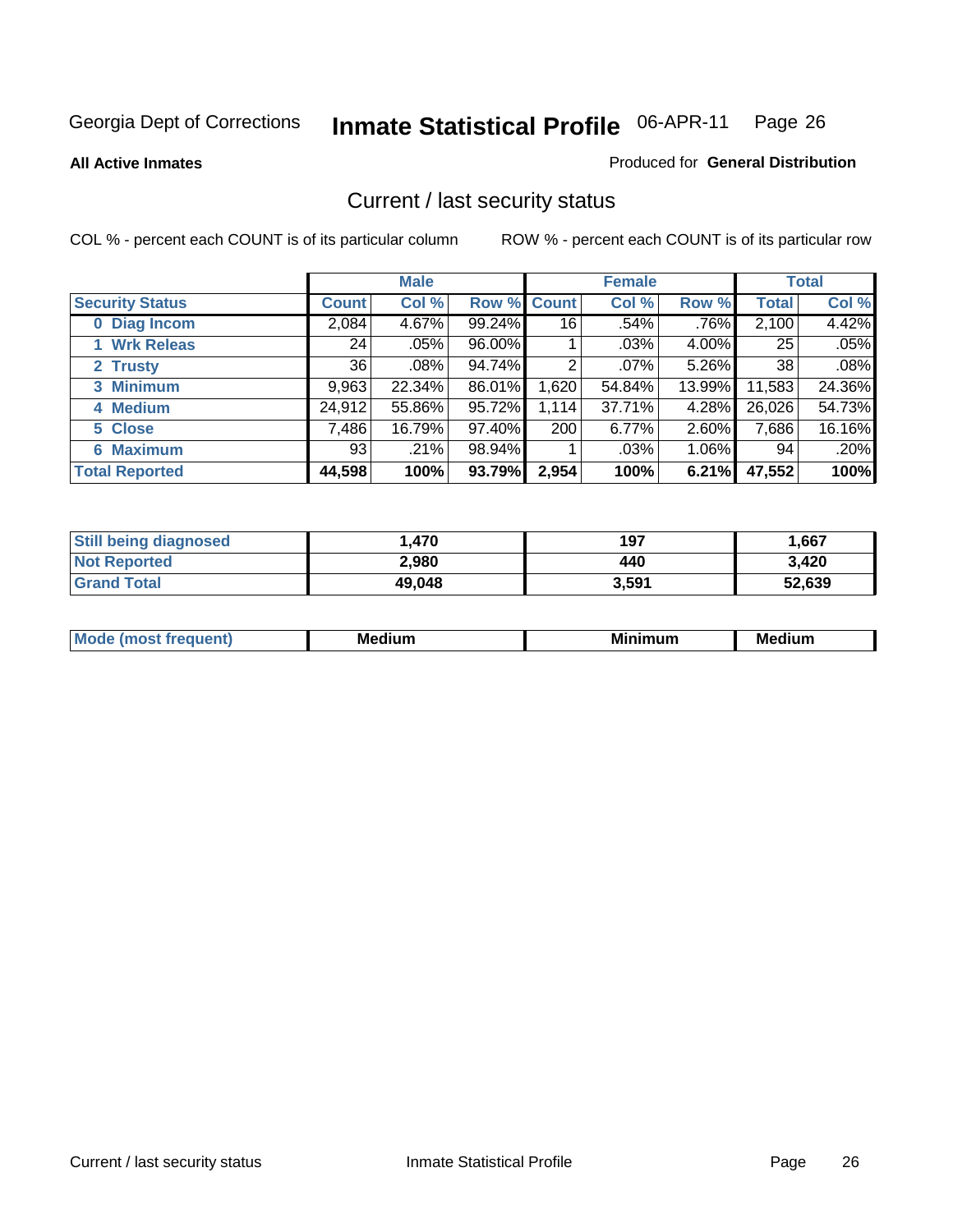**All Active Inmates**

#### Produced for **General Distribution**

## Current / last type of institution

|                            |                | <b>Male</b> |             |       | <b>Female</b> |        |              | <b>Total</b> |
|----------------------------|----------------|-------------|-------------|-------|---------------|--------|--------------|--------------|
| <b>Type of Institution</b> | <b>Count</b>   | Col %       | Row % Count |       | Col %         | Row %  | <b>Total</b> | Col %        |
| <b>Transitional Center</b> | 1,975          | 4.07%       | 82.67%      | 414   | 11.63%        | 17.33% | 2,389        | 4.58%        |
| <b>County Camp</b>         | 5,027          | 10.35%      | 100.00%     |       |               |        | 5,027        | 9.65%        |
| <b>State Prison</b>        | 35,178         | 72.44%      | 92.22%      | 2,966 | 83.31%        | 7.78%  | 38,144       | 73.19%       |
| <b>Private Prison</b>      | 5,510          | 11.35%      | 100.00%     |       |               |        | 5,510        | 10.57%       |
| <b>Pre Release Center</b>  | 867            | 1.79%       | 82.81%      | 180   | 5.06%         | 17.19% | 1,047        | 2.01%        |
| <b>Parole Revoc Center</b> | $\overline{2}$ | $.01\%$     | 100.00%     |       |               |        |              | .01%         |
| <b>Total Reported</b>      | 48,559         | 100%        | 93.17%      | 3,560 | 100%          | 6.83%  | 52,119       | 100%         |

| N   | 100    | т.       | EOO        |
|-----|--------|----------|------------|
| reo | 403    | <u>.</u> | ט∠כ        |
|     | 49,048 | $3.59^*$ | .639<br>-- |

|  | <b>Mode (most frequent)</b> | <b>State Prison</b> | <b>State Prison</b> | <b>State Prison!</b> |
|--|-----------------------------|---------------------|---------------------|----------------------|
|--|-----------------------------|---------------------|---------------------|----------------------|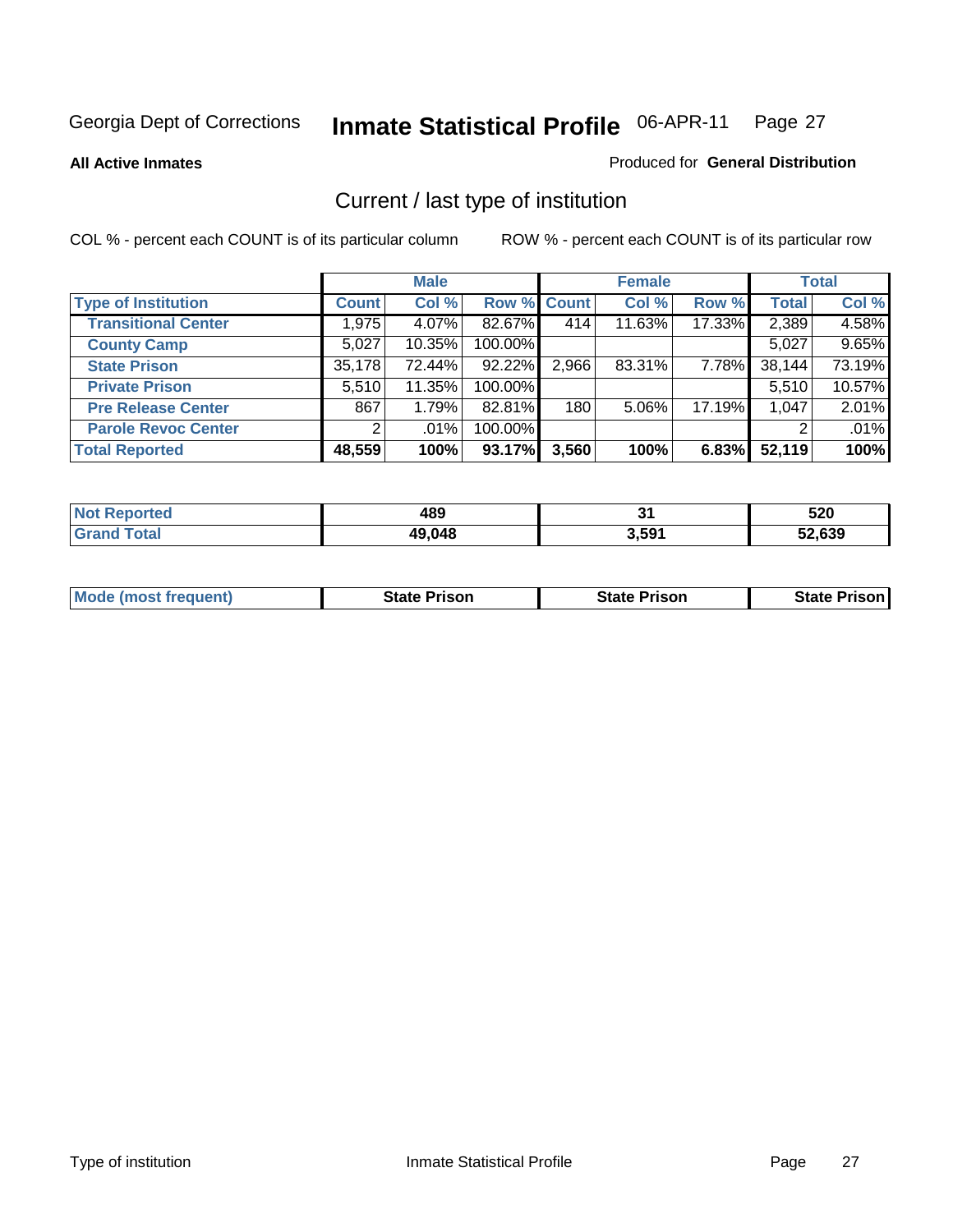**All Active Inmates**

#### Produced for **General Distribution**

## Institution type - transitional centers

|     |                                          |              | <b>Male</b> |         |              | <b>Female</b> |         |              | <b>Total</b> |
|-----|------------------------------------------|--------------|-------------|---------|--------------|---------------|---------|--------------|--------------|
|     | <b>Institution Type - Trans. Centers</b> | <b>Count</b> | Col %       | Row %   | <b>Count</b> | Col %         | Row %   | <b>Total</b> | Col %        |
| 220 | <b>Albany Trans-Ctr</b>                  | 150          | 7.59%       | 100.00% |              |               |         | 150          | 6.28%        |
| 223 | <b>Atlanta Male Trans-Ctr</b>            | 247          | 12.51%      | 100.00% |              |               |         | 247          | 10.34%       |
| 246 | <b>Augusta Trans-Ctr</b>                 | 198          | 10.03%      | 100.00% |              |               |         | 198          | 8.29%        |
| 249 | <b>Clayton Transitional Ctr</b>          | 332          | 16.81%      | 100.00% |              |               |         | 332          | 13.90%       |
| 247 | <b>Coastal Transitional Ctr</b>          | 255          | 12.91%      | 100.00% |              |               |         | 255          | 10.67%       |
| 225 | <b>Columbus Trans-Ctr</b>                | 177          | 8.96%       | 100.00% |              |               |         | 177          | 7.41%        |
| 252 | <b>Emanuel-Swainsboro Tc</b>             |              |             |         | 199          | 48.07%        | 100.00% | 199          | 8.33%        |
| 250 | <b>Helms Trans-Ctr</b>                   | 25           | 1.27%       | 100.00% |              |               |         | 25           | 1.05%        |
| 248 | <b>Lagrange Trans Ctr</b>                | 153          | 7.75%       | 100.00% |              |               |         | 153          | 6.40%        |
| 231 | <b>Macon Male Trans-Ctr</b>              | 151          | 7.65%       | 100.00% |              |               |         | 151          | 6.32%        |
| 235 | <b>Metro Womens Trans-Ctr</b>            |              |             |         | 215          | 51.93%        | 100.00% | 215          | 9.00%        |
| 233 | <b>Phillips Trans-Ctr</b>                | 1            | .05%        | 100.00% |              |               |         |              | .04%         |
| 253 | <b>Smith Trans-Ctr</b>                   | 188          | 9.52%       | 100.00% |              |               |         | 188          | 7.87%        |
| 230 | <b>Valdosta Trans-Ctr</b>                | 98           | 4.96%       | 100.00% |              |               |         | 98           | 4.10%        |
|     | <b>Total Reported</b>                    | 1,975        | 100%        | 82.67%  | 414          | 100%          | 17.33%  | 2,389        | 100%         |

| Reported<br>. |      |      |
|---------------|------|------|
| <b>ota</b>    | .975 | ,389 |

| Mode (most frequent) | 249 Clayton Transitional Ctr 235 Metro Womens Trans- | 249 Clayton<br>Transitional Ctr |
|----------------------|------------------------------------------------------|---------------------------------|
|                      |                                                      |                                 |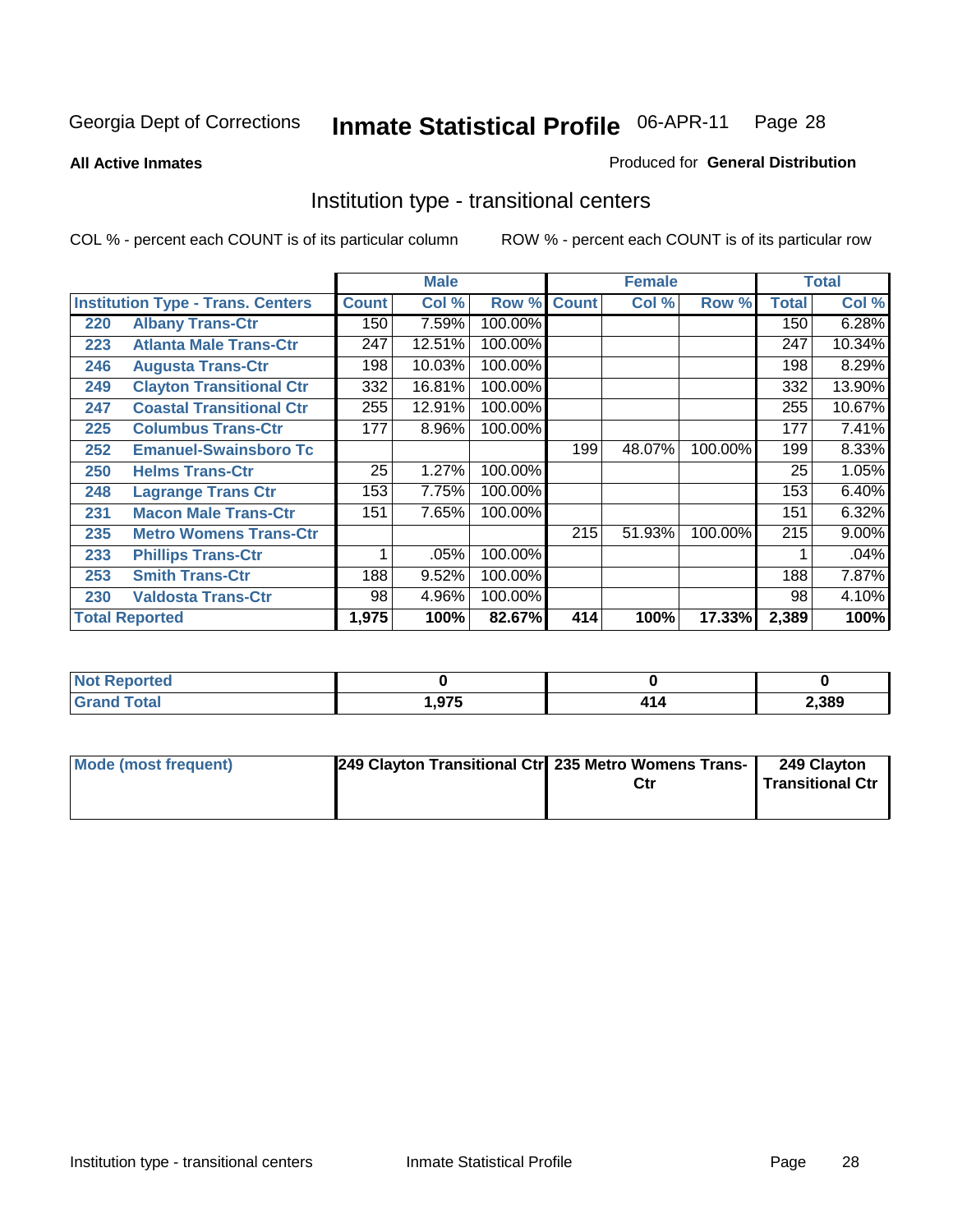#### **All Active Inmates**

#### Produced for **General Distribution**

## Institution type - county prisons

|                                          |                  | <b>Male</b> |         |              | <b>Female</b> |                          |                  | <b>Total</b> |
|------------------------------------------|------------------|-------------|---------|--------------|---------------|--------------------------|------------------|--------------|
| <b>Institution Type - County Prisons</b> | <b>Count</b>     | Col %       | Row %   | <b>Count</b> | Col %         | Row %                    | <b>Total</b>     | Col %        |
| <b>Bulloch County Ci</b><br>402          | 147              | 2.92%       | 100.00% |              |               |                          | 147              | 2.92%        |
| <b>Carroll County Ci</b><br>404          | $\overline{216}$ | 4.30%       | 100.00% |              |               |                          | $\overline{216}$ | 4.30%        |
| <b>Clarke County Ci</b><br>406           | 110              | 2.19%       | 100.00% |              |               |                          | 110              | 2.19%        |
| <b>Clayton County Ci</b><br>456          | 237              | 4.71%       | 100.00% |              |               |                          | 237              | 4.71%        |
| <b>Colquitt County Ci</b><br>407         | 186              | 3.70%       | 100.00% |              |               |                          | 186              | 3.70%        |
| <b>Coweta County Ci</b><br>409           | 210              | 4.18%       | 100.00% |              |               |                          | $\overline{210}$ | 4.18%        |
| <b>Decatur County Ci</b><br>411          | 216              | 4.30%       | 100.00% |              |               |                          | $\overline{216}$ | 4.30%        |
| <b>Effingham County Ci</b><br>413        | $\overline{246}$ | 4.89%       | 100.00% |              |               |                          | $\overline{246}$ | 4.89%        |
| <b>Floyd County Ci</b><br>415            | 348              | 6.92%       | 100.00% |              |               |                          | 348              | 6.92%        |
| <b>Gwinnett County Ci</b><br>419         | 128              | 2.55%       | 100.00% |              |               |                          | 128              | 2.55%        |
| <b>Hall County Ci</b><br>420             | 161              | 3.20%       | 100.00% |              |               |                          | 161              | 3.20%        |
| <b>Harris County Ci</b><br>422           | 109              | 2.17%       | 100.00% |              |               |                          | 109              | 2.17%        |
| <b>Jackson County Ci</b><br>426          | 199              | 3.96%       | 100.00% |              |               |                          | 199              | 3.96%        |
| <b>Jefferson County Ci</b><br>428        | 190              | 3.78%       | 100.00% |              |               |                          | 190              | 3.78%        |
| <b>Mitchell County Ci</b><br>433         | 128              | 2.55%       | 100.00% |              |               |                          | 128              | 2.55%        |
| <b>Muscogee County Ci</b><br>435         | 526              | 10.46%      | 100.00% |              |               |                          | 526              | 10.46%       |
| <b>Richmond County Ci</b><br>439         | $\overline{213}$ | 4.24%       | 100.00% |              |               |                          | $\overline{213}$ | 4.24%        |
| <b>Screven County Prison</b><br>440      | 147              | 2.92%       | 100.00% |              |               |                          | 147              | 2.92%        |
| <b>Spalding County Ci</b><br>441         | 384              | 7.64%       | 100.00% |              |               |                          | 384              | 7.64%        |
| <b>Sumter County Ci</b><br>443           | 351              | 6.98%       | 100.00% |              |               |                          | 351              | 6.98%        |
| <b>Terrell County Ci</b><br>444          | 138              | 2.75%       | 100.00% |              |               |                          | 138              | 2.75%        |
| <b>Thomas County Ci</b><br>445           | 163              | 3.24%       | 100.00% |              |               |                          | 163              | 3.24%        |
| <b>Troup County Ci</b><br>447            | 274              | 5.45%       | 100.00% |              |               |                          | 274              | 5.45%        |
| <b>Total Reported</b>                    | 5,027            | 100%        | 100%    |              |               | $\overline{\frac{9}{6}}$ | 5,027            | 100%         |

| <b>Not Reported</b>    |       |       |
|------------------------|-------|-------|
| <b>Total</b><br>'Grand | 5.027 | 5,027 |

| Mode (most frequent)<br>435 Muscogee County Ci | Null | 435 Muscogee<br><b>County Ci</b> |
|------------------------------------------------|------|----------------------------------|
|------------------------------------------------|------|----------------------------------|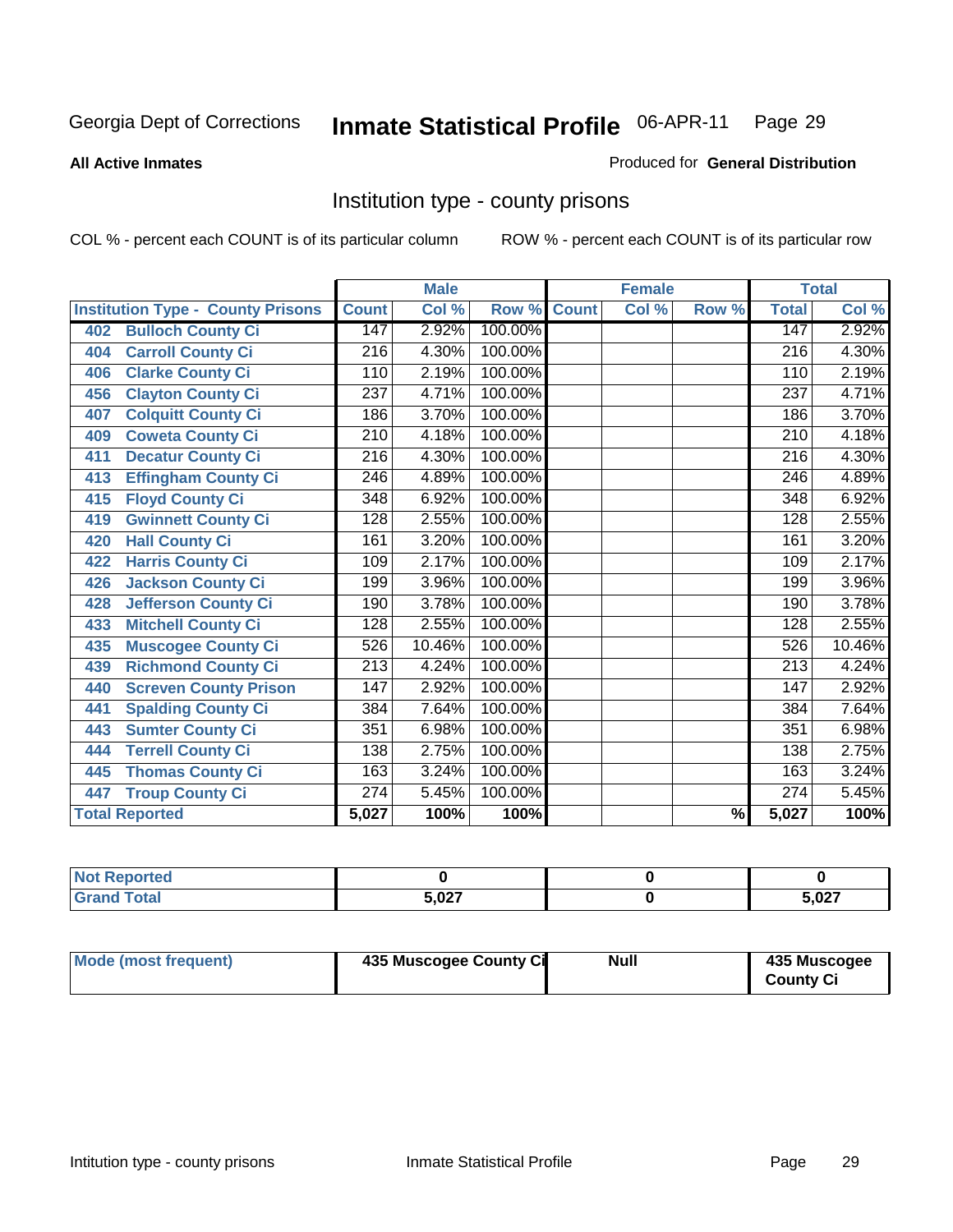#### **All Active Inmates**

#### Produced for **General Distribution**

## Institution type - state prisons

|                                         |              | <b>Male</b> |         |              | <b>Female</b>             |         | <b>Total</b>     |       |
|-----------------------------------------|--------------|-------------|---------|--------------|---------------------------|---------|------------------|-------|
| <b>Institution Type - State Prisons</b> | <b>Count</b> | Col %       | Row %   | <b>Count</b> | $\overline{\text{Col}}$ % | Row %   | <b>Total</b>     | Col % |
| <b>Arrendale State Prison</b><br>508    |              |             |         | 1,377        | 46.43%                    | 100.00% | 1,377            | 3.61% |
| 532<br><b>Augusta State Med.</b>        | 1,144        | 3.25%       | 99.31%  | 8            | .27%                      | .69%    | 1,152            | 3.02% |
| <b>Prison</b>                           |              |             |         |              |                           |         |                  |       |
| <b>Autry State Prison</b><br>543        | 1,675        | 4.76%       | 100.00% |              |                           |         | 1,675            | 4.39% |
| <b>Baldwin State Prison</b><br>553      | 901          | 2.56%       | 100.00% |              |                           |         | 901              | 2.36% |
| <b>Burrus Corr Trn Cntr</b><br>534      | 640          | 1.82%       | 100.00% |              |                           |         | 640              | 1.68% |
| <b>Calhoun State Prison</b><br>547      | 1,649        | 4.69%       | 100.00% |              |                           |         | 1,649            | 4.32% |
| 531<br><b>Central State Prison</b>      | 858          | 2.44%       | 100.00% |              |                           |         | 858              | 2.25% |
| 523<br><b>Coastal State Prison</b>      | 1,438        | 4.09%       | 100.00% |              |                           |         | 1,438            | 3.77% |
| <b>Dodge State Prison</b><br>503        | 1,199        | 3.41%       | 100.00% |              |                           |         | 1,199            | 3.14% |
| 548<br><b>Dooly State Prison</b>        | 1,676        | 4.76%       | 100.00% |              |                           |         | 1,676            | 4.39% |
| <b>Ga Diag &amp; Class Pris</b><br>521  | 1,971        | 5.60%       | 100.00% |              |                           |         | 1,971            | 5.17% |
| <b>Ga State Prison</b><br>517           | 1,496        | 4.25%       | 100.00% |              |                           |         | 1,496            | 3.92% |
| 541<br><b>Hancock State Prison</b>      | 1,452        | 4.13%       | 100.00% |              |                           |         | 1,452            | 3.81% |
| 540<br><b>Hays State Prison</b>         | 1,690        | 4.80%       | 100.00% |              |                           |         | 1,690            | 4.43% |
| <b>Johnson State Prison</b><br>545      | 1,559        | 4.43%       | 100.00% |              |                           |         | 1,559            | 4.09% |
| <b>Lee State Prison</b><br>510          | 757          | 2.15%       | 100.00% |              |                           |         | 757              | 1.98% |
| 564<br><b>Long State Prison</b>         | 219          | .62%        | 100.00% |              |                           |         | $\overline{219}$ | .57%  |
| <b>Macon State Prison</b><br>549        | 1,759        | 5.00%       | 100.00% |              |                           |         | 1,759            | 4.61% |
| 554<br><b>Metro State Prison (W)</b>    | 7            | .02%        | 1.51%   | 458          | 15.44%                    | 98.49%  | 465              | 1.22% |
| <b>Montgomery State Prison</b><br>509   | 408          | 1.16%       | 100.00% |              |                           |         | 408              | 1.07% |
| <b>Phillips State Prison</b><br>505     | 1,122        | 3.19%       | 100.00% |              |                           |         | 1,122            | 2.94% |
| 557<br><b>Pulaski State Prison (W)</b>  |              |             |         | 1,123        | 37.86%                    | 100.00% | 1,123            | 2.94% |
| 533<br><b>Rogers State Prison</b>       | 1,434        | 4.08%       | 100.00% |              |                           |         | 1,434            | 3.76% |
| <b>Rutledge State Prison</b><br>530     | 604          | 1.72%       | 100.00% |              |                           |         | 604              | 1.58% |
| <b>Smith State Prison</b><br>550        | 1,583        | 4.50%       | 100.00% |              |                           |         | 1,583            | 4.15% |
| 542<br><b>Telfair State Prison</b>      | 1,186        | 3.37%       | 100.00% |              |                           |         | 1,186            | 3.11% |
| 537<br><b>Valdosta State Prison</b>     | 1,403        | 3.99%       | 100.00% |              |                           |         | 1,403            | 3.68% |
| <b>Walker State Prison</b><br>506       | 413          | 1.17%       | 100.00% |              |                           |         | $\overline{413}$ | 1.08% |
| <b>Ware State Prison</b><br>501         | 1,588        | 4.51%       | 100.00% |              |                           |         | 1,588            | 4.16% |
| 552<br><b>Washington Sp</b>             | 1,506        | 4.28%       | 100.00% |              |                           |         | 1,506            | 3.95% |
| <b>Wilcox State Prison</b><br>546       | 1,841        | 5.23%       | 100.00% |              |                           |         | 1,841            | 4.83% |
| <b>Total Reported</b>                   | 35,178       | 100%        | 92.22%  | 2,966        | 100%                      | 7.78%   | 38,144           | 100%  |

| rrec  |                    |       |             |
|-------|--------------------|-------|-------------|
| Total | <b>25470</b><br>70 | 2,966 | .144<br>38. |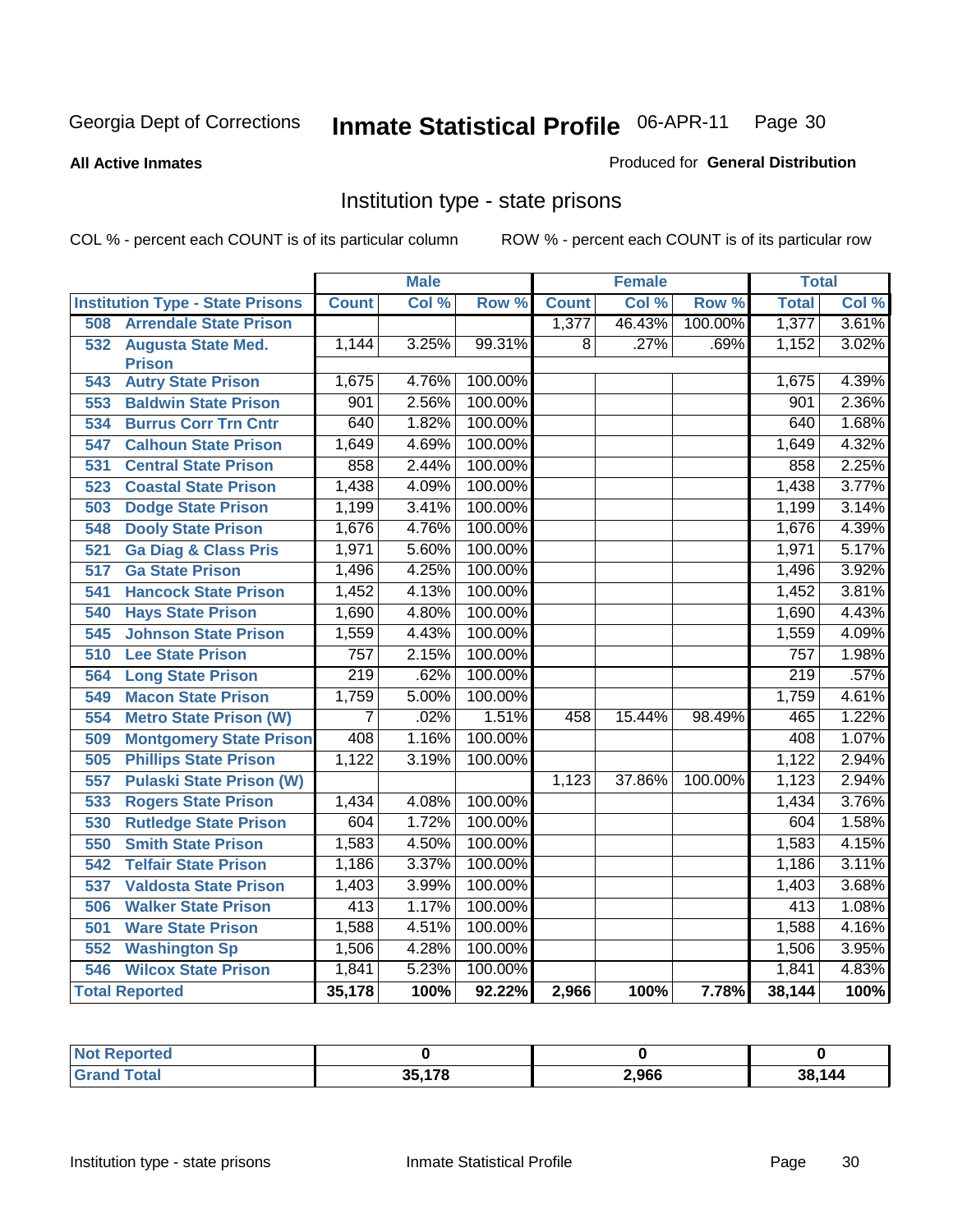#### **All Active Inmates**

Produced for **General Distribution**

## Institution type - state prisons

|                      | <b>Male</b>              | <b>Female</b>                     | Total                              |
|----------------------|--------------------------|-----------------------------------|------------------------------------|
| Mode (most frequent) | 521 Ga Diag & Class Pris | <b>508 Arrendale State Prison</b> | 521 Ga Diag &<br><b>Class Pris</b> |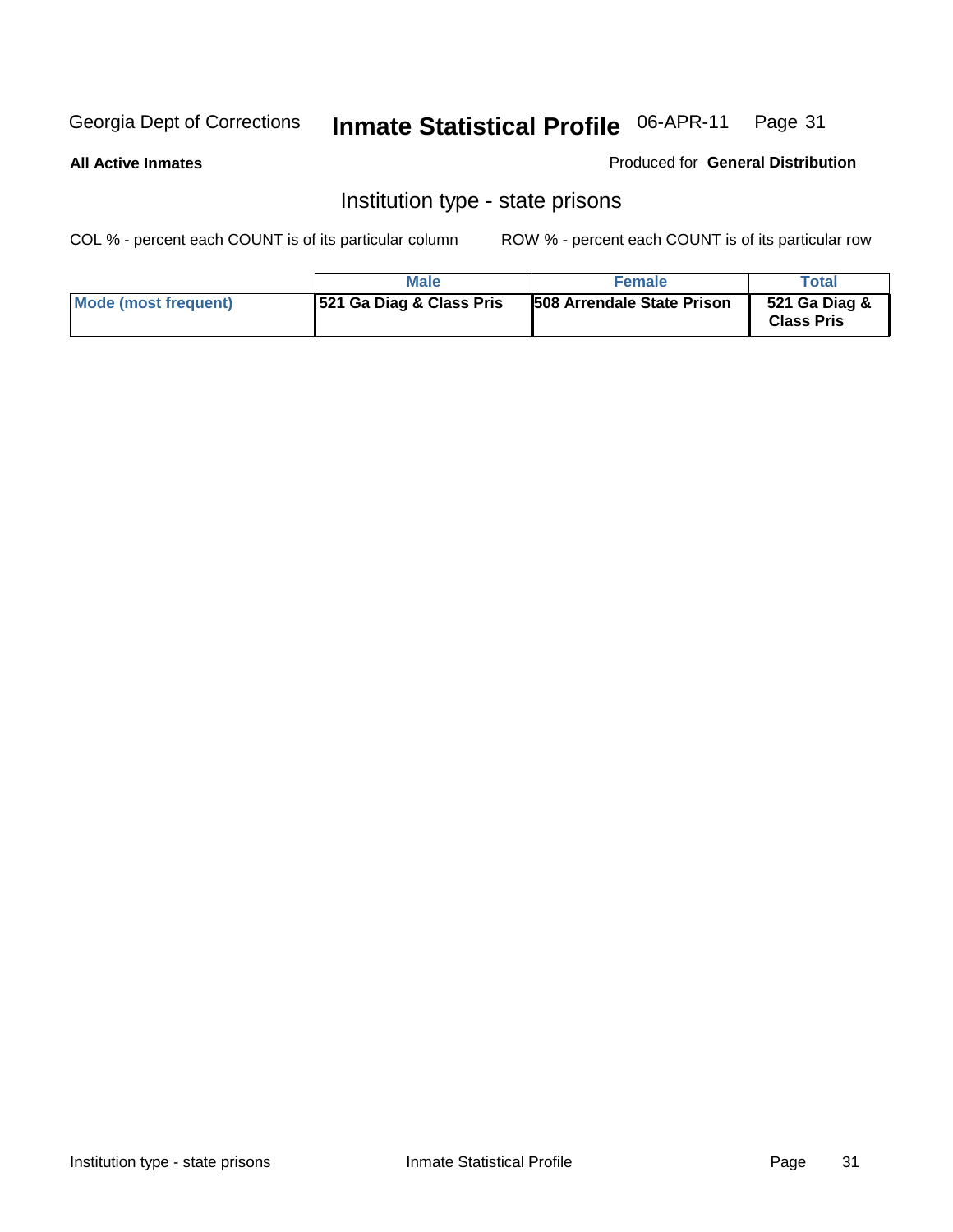**All Active Inmates**

#### Produced for **General Distribution**

## Institution type - private prisons

|                                           |              | <b>Male</b> |                  | <b>Female</b> |       |       | <b>Total</b> |
|-------------------------------------------|--------------|-------------|------------------|---------------|-------|-------|--------------|
| <b>Institution Type - Private Prisons</b> | <b>Count</b> | Col %       | Row % Count      | Col %         | Row % | Total | Col %        |
| <b>Coffee Corr Facility</b><br>569        | 2.7551       | $50.00\%$   | 100.00% <b>I</b> |               |       | 2.755 | 50.00%       |
| <b>Wheeler Corr Facility</b><br>571       | 2.755        | $50.00\%$   | 100.00%          |               |       | 2.755 | 50.00%       |
| <b>Total Reported</b>                     | 5,510        | 100%        | 100%             |               | %Ⅰ    | 5,510 | 100%         |

| τeα |      |       |
|-----|------|-------|
| --  | 5510 | E EAN |

| Mode (most frequent) | 569 Coffee Corr Facility | <b>Null</b> | 569 Coffee Corr<br><b>Facility</b> |
|----------------------|--------------------------|-------------|------------------------------------|
|----------------------|--------------------------|-------------|------------------------------------|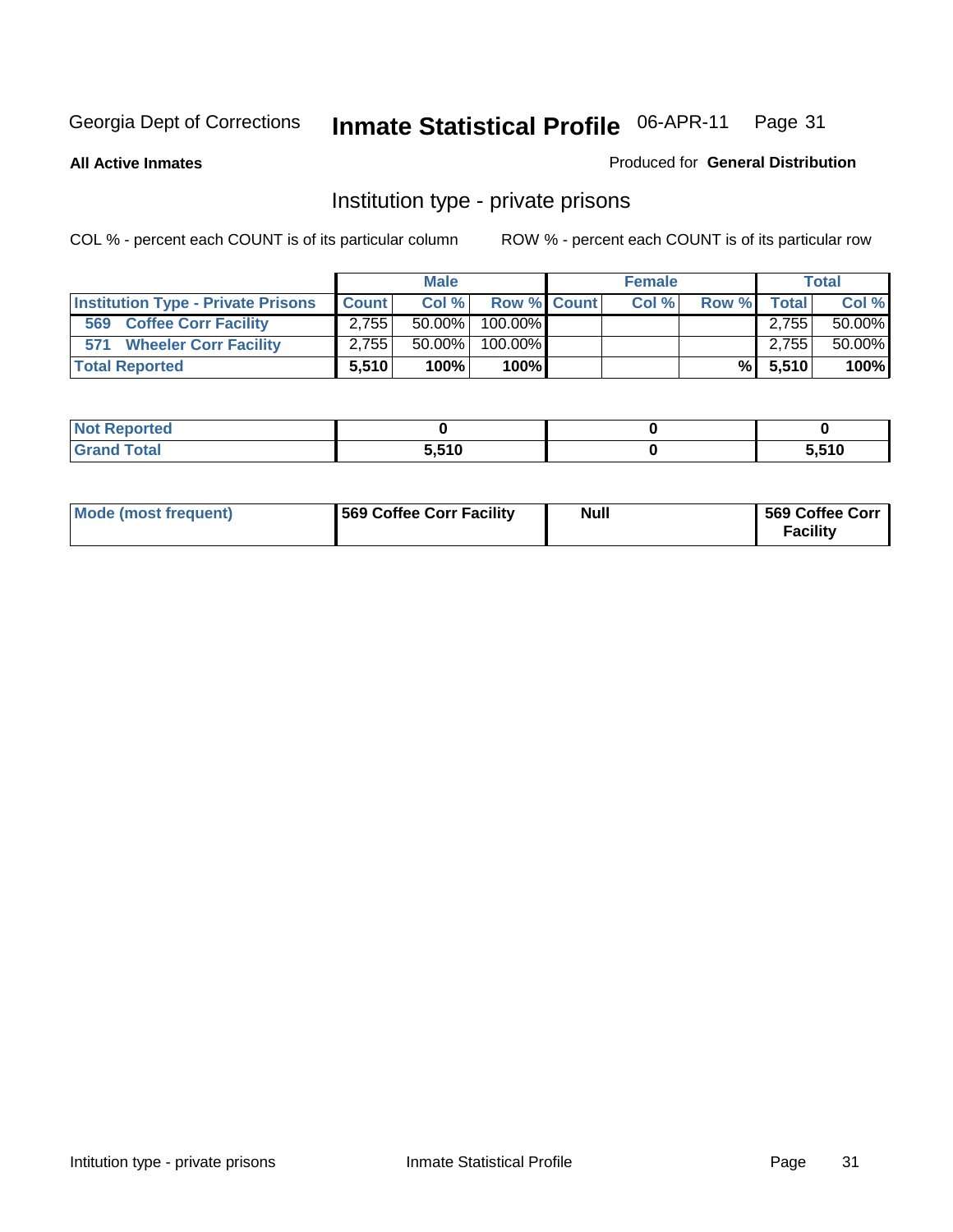**All Active Inmates**

#### Produced for **General Distribution**

## Institution type - prison annexes

|                                                | <b>Male</b> |                    | <b>Female</b> |             | <b>Total</b> |
|------------------------------------------------|-------------|--------------------|---------------|-------------|--------------|
| <b>Institution Type - Prison Annexes Count</b> | Col %       | <b>Row % Count</b> | Col %         | Row % Total | Col %        |
| <b>Total Reported</b>                          |             |                    |               |             |              |

| <b>Not</b><br><b>Reported</b>    |  |  |
|----------------------------------|--|--|
| <b>Total</b><br>Gran<br>$\sim$ . |  |  |

| <b>Mode (most frequent)</b> | <b>Null</b> | <b>Null</b> | <b>Null</b> |
|-----------------------------|-------------|-------------|-------------|
|                             |             |             |             |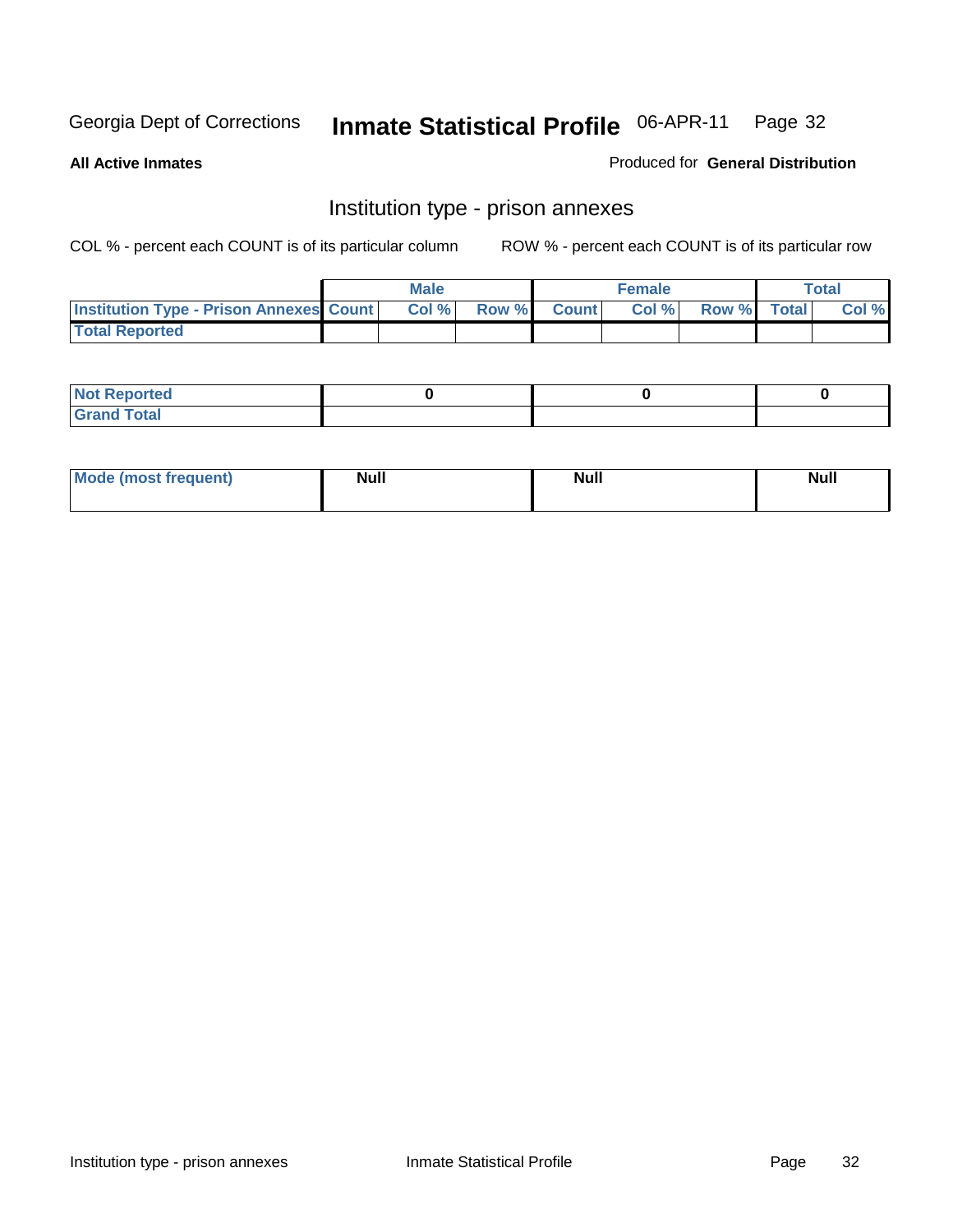#### **All Active Inmates**

#### Produced for **General Distribution**

#### Institution type - pre-release centers

|                                                |                  | <b>Male</b> |         |              | <b>Female</b> |         |              | <b>Total</b> |
|------------------------------------------------|------------------|-------------|---------|--------------|---------------|---------|--------------|--------------|
| <b>Institution Type - Prison Annexes Count</b> |                  | Col %       | Row %   | <b>Count</b> | Col %         | Row %   | <b>Total</b> | Col %        |
| 7507 Appling Pre-Release Ctr                   | 224              | 25.84%      | 100.00% |              |               |         | 224          | 21.39%       |
| 7521 Lamar Pre-Release Center                  | 172              | 19.84%      | 100.00% |              |               |         | 172          | 16.43%       |
| 7546 Turner Pre-Release Center                 | 232 <sub>1</sub> | 26.76%      | 100.00% |              |               |         | 232          | 22.16%       |
| 7538 W Central Pre-Release Ctr                 |                  |             |         | 180          | $100.00\%$    | 100.00% | 180          | 17.19%       |
| 556 Western Pre-Release Cntr                   | 6                | $.69\%$     | 100.00% |              |               |         | 6            | $.57\%$      |
| 7572 Wilkes Pre-Release Center                 | 233              | 26.87%      | 100.00% |              |               |         | 233          | 22.25%       |
| <b>Total Reported</b>                          | 867              | 100%        | 82.81%  | 180          | 100%          | 17.19%  | 1,047        | 100%         |

| ' Nr<br>'tea |     |     |        |
|--------------|-----|-----|--------|
| otal         | 867 | 180 | .047 ، |

| <b>Mode (most frequent)</b> |               | 7572 Wilkes Pre-Release   7538 W Central Pre-Release   7572 Wilkes Pre- |                       |  |  |
|-----------------------------|---------------|-------------------------------------------------------------------------|-----------------------|--|--|
|                             | <b>Center</b> | Ctr                                                                     | <b>Release Center</b> |  |  |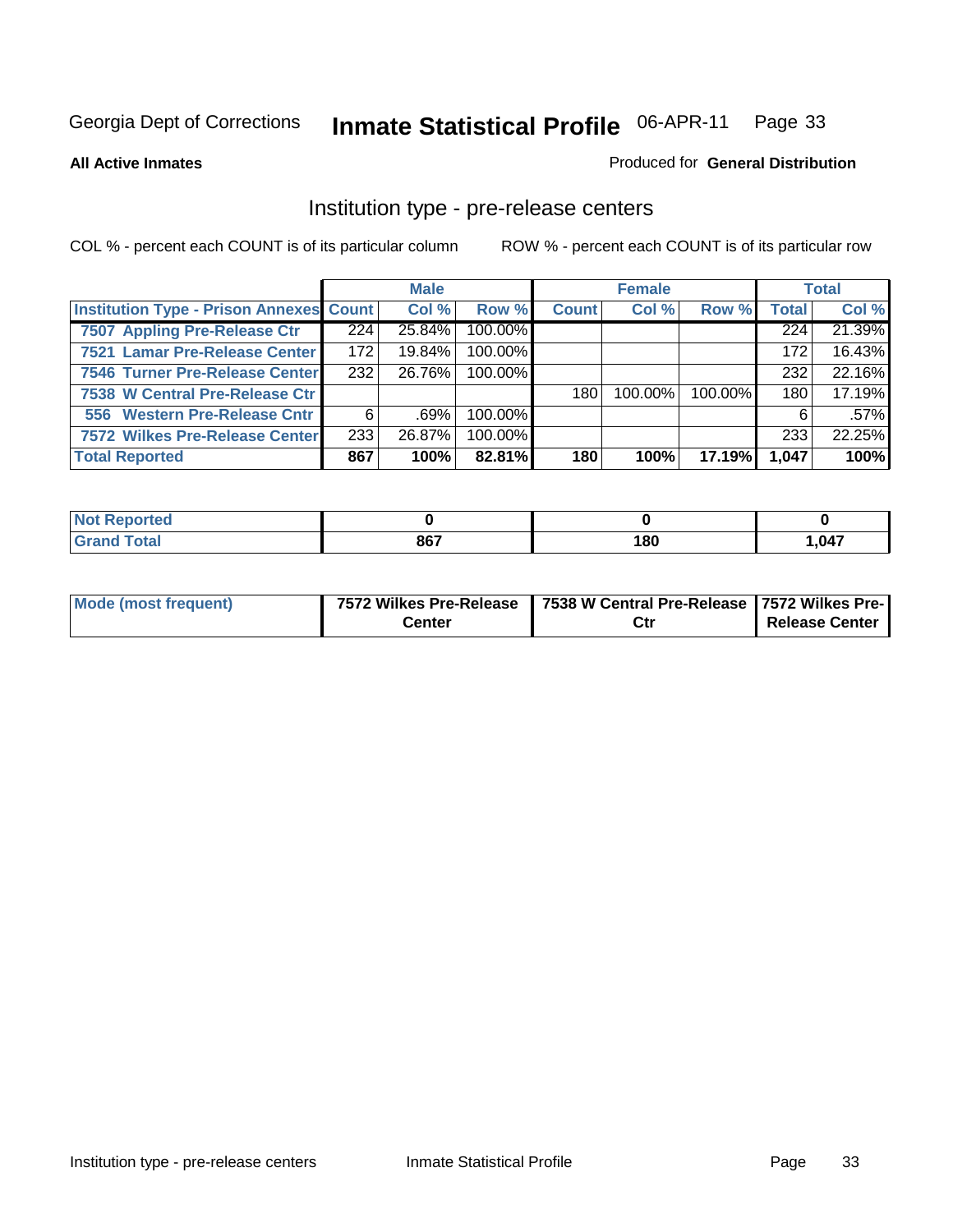**All Active Inmates**

#### Produced for **General Distribution**

## Institution type - inmate boot camp

|                                      |              | Male  |             | <b>Female</b> |             | <b>Total</b> |
|--------------------------------------|--------------|-------|-------------|---------------|-------------|--------------|
| <b>Institution Type - Boot Camps</b> | <b>Count</b> | Col % | Row % Count | Col%          | Row % Total | Col %        |
| <b>Total Rported</b>                 |              |       |             |               |             |              |

| <b>Not Reported</b>          |  |  |
|------------------------------|--|--|
| <b>Total</b><br><b>C HAM</b> |  |  |

| Mode (most frequent) | <b>Null</b> | <b>Null</b> | Null |
|----------------------|-------------|-------------|------|
|                      |             |             |      |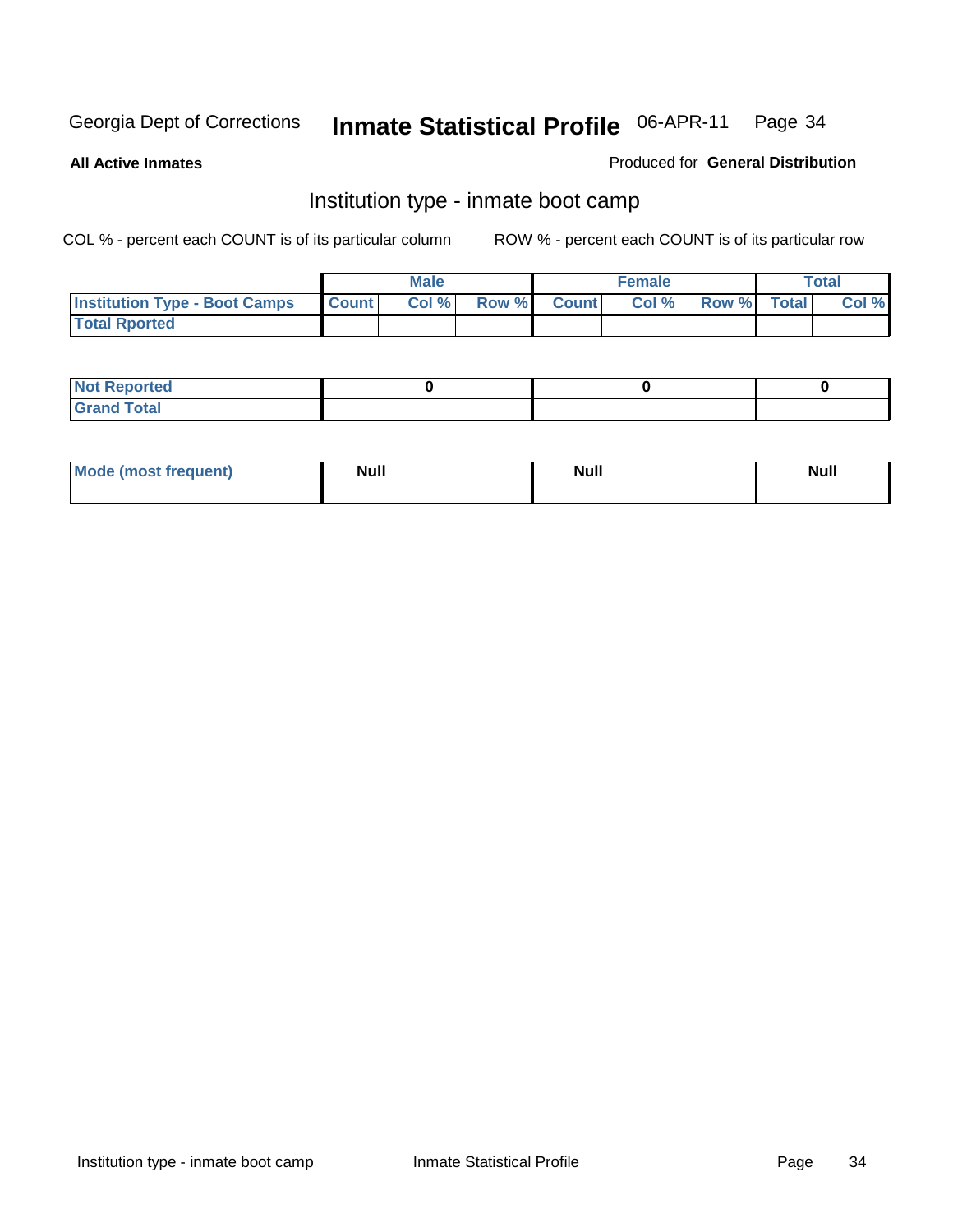**All Active Inmates**

#### Produced for **General Distribution**

## Number of disciplinary reports

|                                       |              | <b>Male</b> |        |              | <b>Female</b> |          |              | <b>Total</b> |
|---------------------------------------|--------------|-------------|--------|--------------|---------------|----------|--------------|--------------|
| <b>Number of Disciplinary Reports</b> | <b>Count</b> | Col %       | Row %  | <b>Count</b> | Col %         | Row %    | <b>Total</b> | Col %        |
|                                       | 20,745       | 42.30%      | 90.88% | 2,082        | 57.98%        | 9.12%    | 22,827       | 43.37%       |
|                                       | 3,844        | 7.84%       | 93.30% | 276          | 7.69%         | 6.70%    | 4,120        | 7.83%        |
| 2                                     | 4,598        | $9.37\%$    | 92.63% | 366          | 10.19%        | 7.37%    | 4,964        | 9.43%        |
| 3                                     | 2,127        | 4.34%       | 93.87% | 139          | 3.87%         | 6.13%    | 2,266        | 4.30%        |
|                                       | 2,408        | 4.91%       | 94.69% | 135          | 3.76%         | $5.31\%$ | 2,543        | 4.83%        |
| 5                                     | .459         | 2.97%       | 95.92% | 62           | 1.73%         | 4.08%    | 1,521        | 2.89%        |
| <b>More Than 5</b>                    | 13,867       | 28.27%      | 96.31% | 531          | 14.79%        | 3.69%    | 14,398       | 27.35%       |
| <b>Total Reported</b>                 | 49,048       | 100%        | 93.18% | 3,591        | 100.0%        | 6.82%    | 52,639       | 100%         |

| N                        |               |       |        |
|--------------------------|---------------|-------|--------|
| $int^{\bullet}$<br>_____ | <b>49 048</b> | 3,591 | 52.639 |

| Mean (average)       | C 47 | 3.14 | 5.96 |
|----------------------|------|------|------|
| Median (middle)      |      |      |      |
| Mode (most frequent) |      |      |      |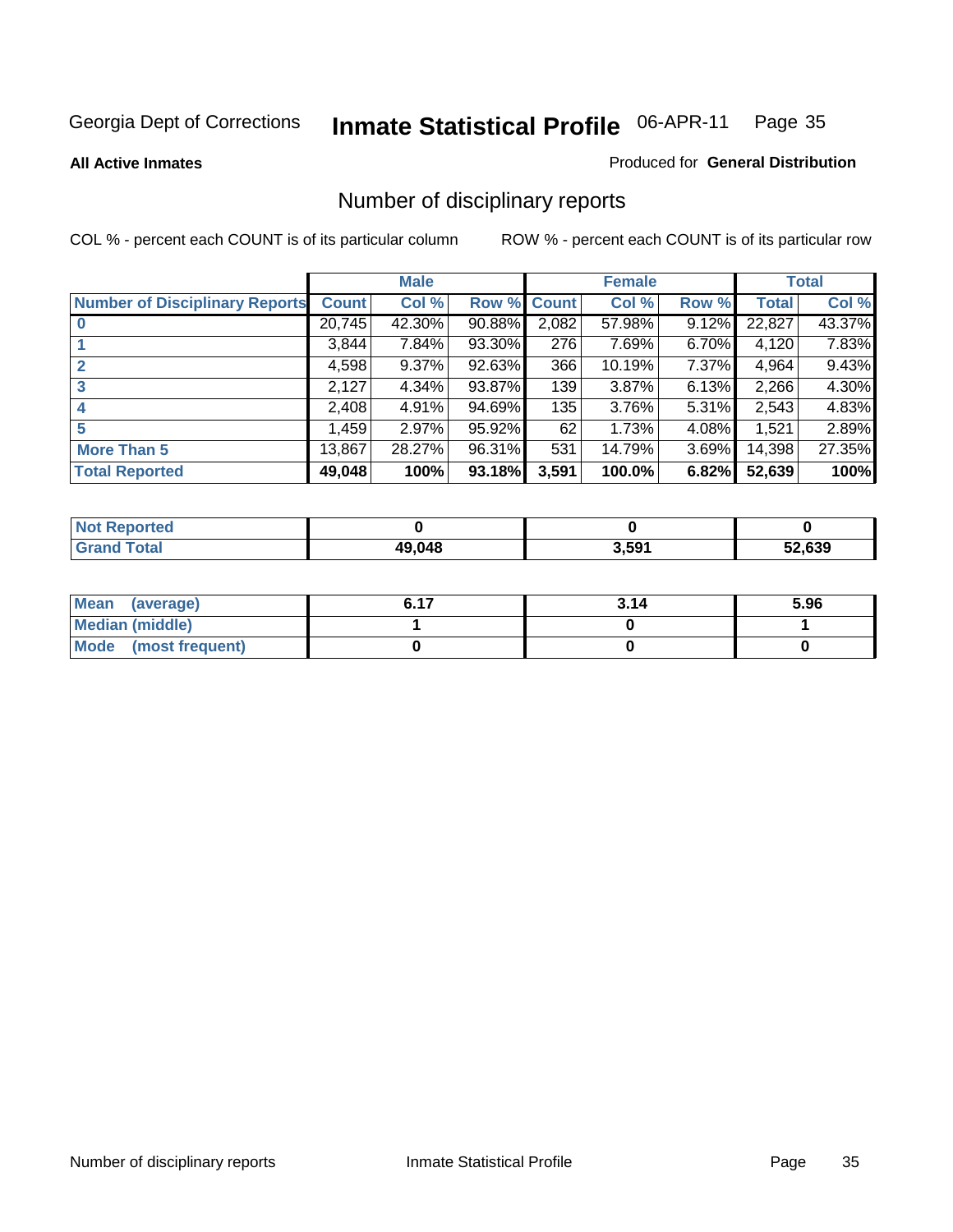**All Active Inmates**

### Produced for **General Distribution**

## Number of transfers

|                            |         | <b>Male</b> |        |              | <b>Female</b> |          |              | <b>Total</b> |
|----------------------------|---------|-------------|--------|--------------|---------------|----------|--------------|--------------|
| <b>Number of Transfers</b> | Count l | Col %       | Row %  | <b>Count</b> | Col %         | Row %    | <b>Total</b> | Col %        |
|                            | 3,228   | 6.58%       | 89.42% | 382          | 10.64%        | 10.58%   | 3,610        | 6.86%        |
|                            | 7,702   | 15.70%      | 90.85% | 776          | 21.61%        | 9.15%    | 8,478        | 16.11%       |
|                            | 11,392  | 23.23%      | 89.91% | 1,278        | 35.59%        | 10.09%   | 12,670       | 24.07%       |
| 3                          | 6,561   | 13.38%      | 92.59% | 525          | 14.62%        | 7.41%    | 7,086        | 13.46%       |
|                            | 5,278   | 10.76%      | 94.44% | 311          | 8.66%         | 5.56%    | 5,589        | 10.62%       |
| 5                          | 4,220   | 8.60%       | 96.39% | 158          | 4.40%         | $3.61\%$ | 4,378        | 8.32%        |
| <b>More Than 5</b>         | 10,667  | 21.75%      | 98.51% | 161          | 4.48%         | 1.49%    | 10,828       | 20.57%       |
| <b>Total Reported</b>      | 49,048  | 100%        | 93.18% | 3,591        | 100%          | 6.82%    | 52,639       | 100.0%       |

| المستقد<br>'N G |        |                   |        |
|-----------------|--------|-------------------|--------|
| '∩tal<br>_____  | 49 048 | 3,59 <sup>4</sup> | 52.639 |

| Mean (average)       | 3.79 | 2.25 | 3.68 |
|----------------------|------|------|------|
| Median (middle)      |      |      |      |
| Mode (most frequent) |      |      |      |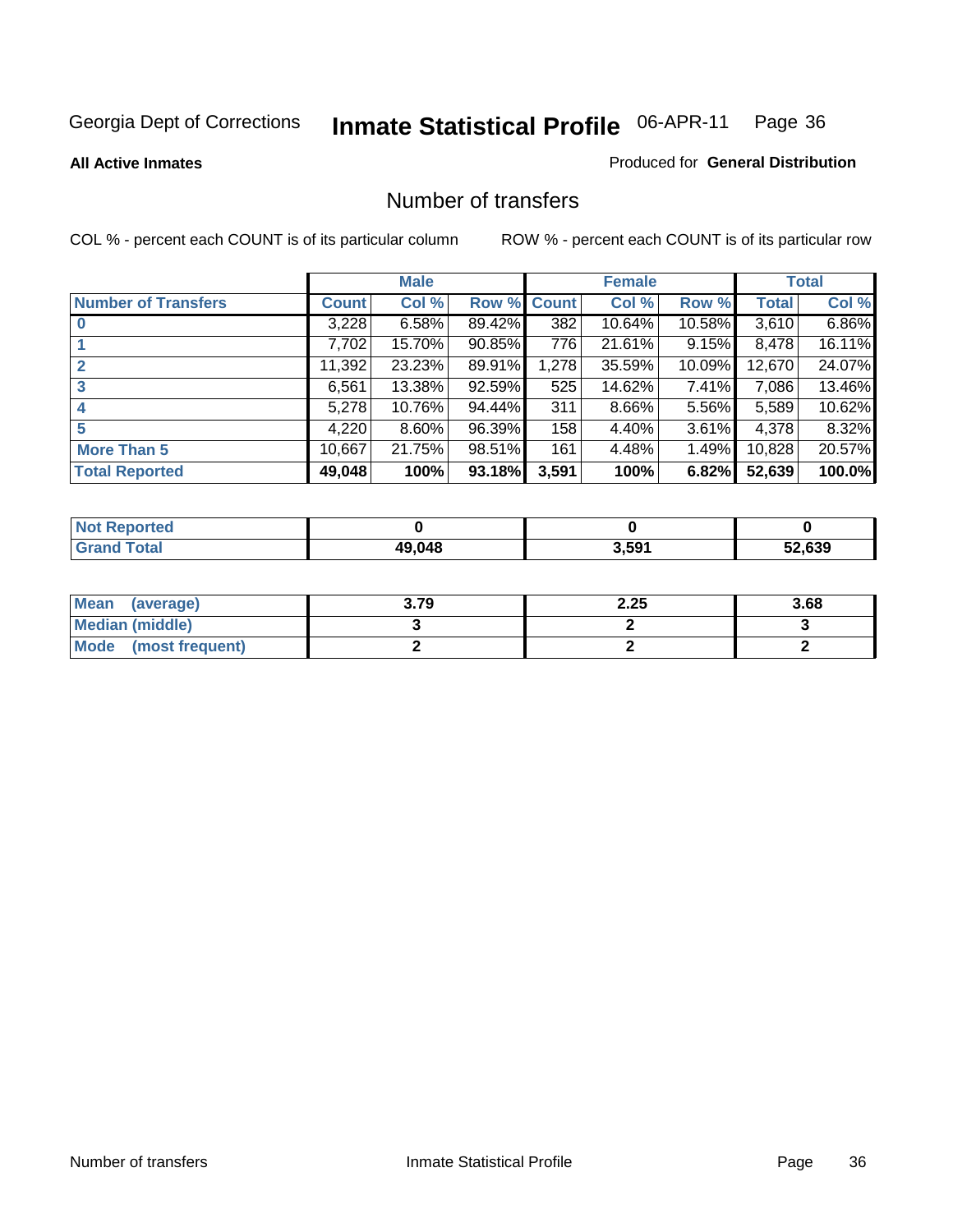**All Active Inmates**

#### Produced for **General Distribution**

# Number of escapes

|                          |              | <b>Male</b> |                    |       | <b>Female</b> |          |        | <b>Total</b> |
|--------------------------|--------------|-------------|--------------------|-------|---------------|----------|--------|--------------|
| <b>Number of Escapes</b> | <b>Count</b> | Col %       | <b>Row % Count</b> |       | Col %         | Row %    | Total  | Col %        |
|                          | 48,741       | 99.37%      | 93.15%             | 3,584 | 99.81%        | $6.85\%$ | 52,325 | 99.40%       |
|                          | 149          | 0.30%       | 98.68%             | ⌒     | 0.06%         | 1.32%    | 151    | 0.29%        |
|                          | 147          | 0.30%       | 96.71%             | 5     | 0.14%         | 3.29%    | 152    | 0.29%        |
|                          | 8            | 0.02%       | 100.00%            |       |               |          |        | 0.02%        |
|                          | 3            | 0.01%       | $100.00\%$         |       |               |          | 3      | 0.01%        |
| <b>Total Reported</b>    | 49,048       | 100%        | 93.18%             | 3,591 | 100.0%        | 6.82%    | 52,639 | 100.0%       |

| <b>Not Reported</b> |        |       |     |
|---------------------|--------|-------|-----|
| <b>Total</b>        | 49.048 | 3,591 | 639 |

| Mean (average)       |  | ו ש. |
|----------------------|--|------|
| Median (middle)      |  |      |
| Mode (most frequent) |  |      |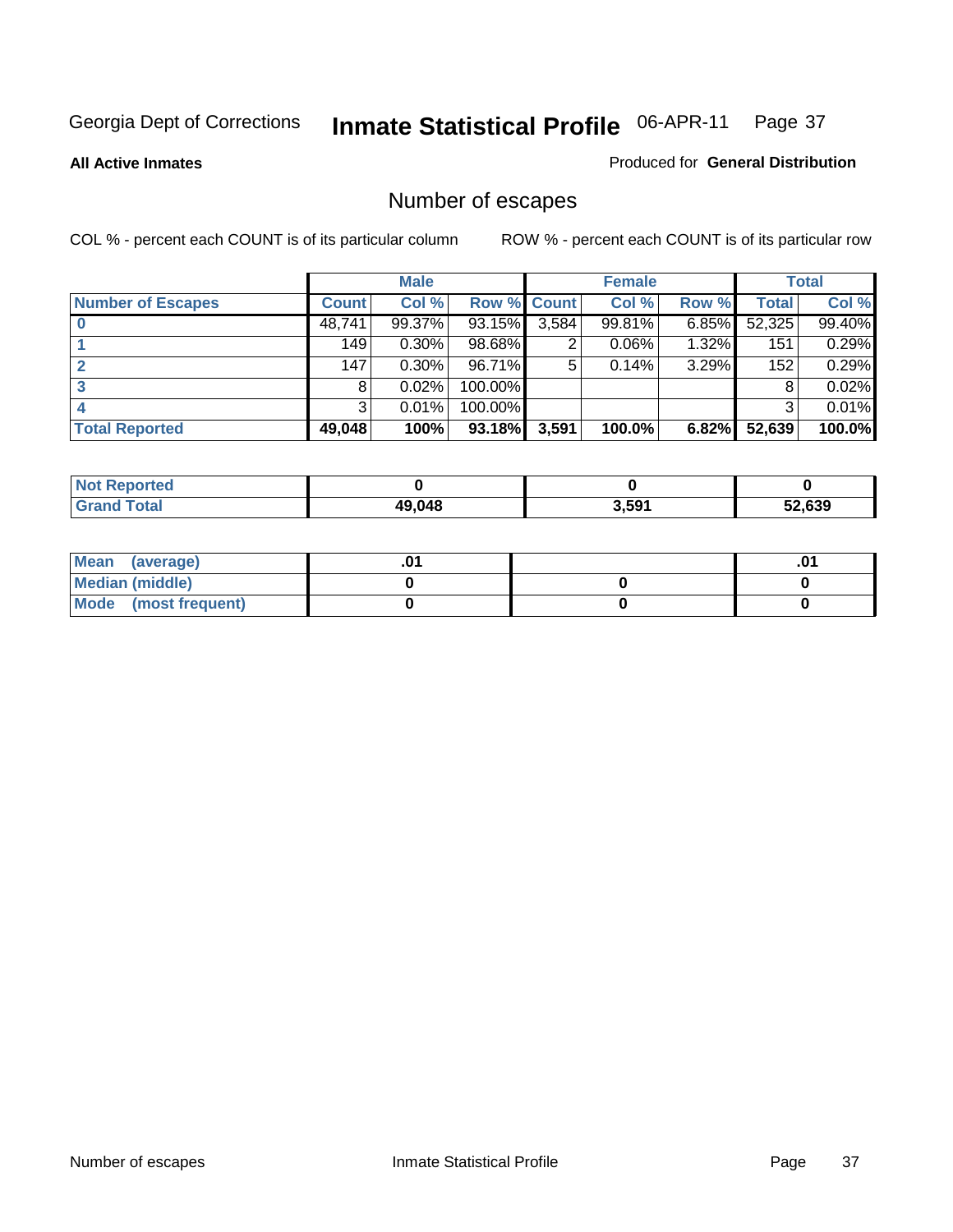**All Active Inmates**

## Produced for **General Distribution**

## Probable future release type of still active inmates

|                                         |              | <b>Male</b> |                    |     | <b>Female</b> |          | <b>Total</b> |        |
|-----------------------------------------|--------------|-------------|--------------------|-----|---------------|----------|--------------|--------|
| <b>Probable Future Release Type</b>     | <b>Count</b> | Col %       | <b>Row % Count</b> |     | Col %         | Row %    | <b>Total</b> | Col %  |
| <b>Paroled with probation to follow</b> | 5,708        | 13.71%      | 93.94%             | 368 | 11.29%        | $6.06\%$ | 6,076        | 13.54% |
| Paroled w/o probation to follow         | 3.617        | $8.69\%$    | 95.16%             | 184 | 5.65%         | $4.84\%$ | 3,801        | 8.47%  |
| <b>Maxout with probation to follow</b>  | 20,632       | 49.57%      | 92.06% 1,779       |     | 54.59%        | 7.94%    | 22.411       | 49.94% |
| <b>Maxout w/o probation to follow</b>   | 11,663       | 28.02%      | 92.63%             | 928 | 28.47%        | 7.37%    | 12,591       | 28.05% |
| Life, LWOP or death sentence            |              | .00%        | 100.00%            |     | $.00\%$       | $.00\%$  |              | .00%   |
| <b>Total Reported</b>                   | 41,621       | 100%        | $92.74\%$ 3,259    |     | 100%          | $7.26\%$ | 44,880       | 100%   |

| <b>Seo</b>   |        |       |        |
|--------------|--------|-------|--------|
| <b>Total</b> | 41,621 | 3,259 | 44,880 |

| Mode (most frequent) | Maxout with PROB follow   Maxout with PROB follow   Maxout with PROB |        |
|----------------------|----------------------------------------------------------------------|--------|
|                      |                                                                      | follow |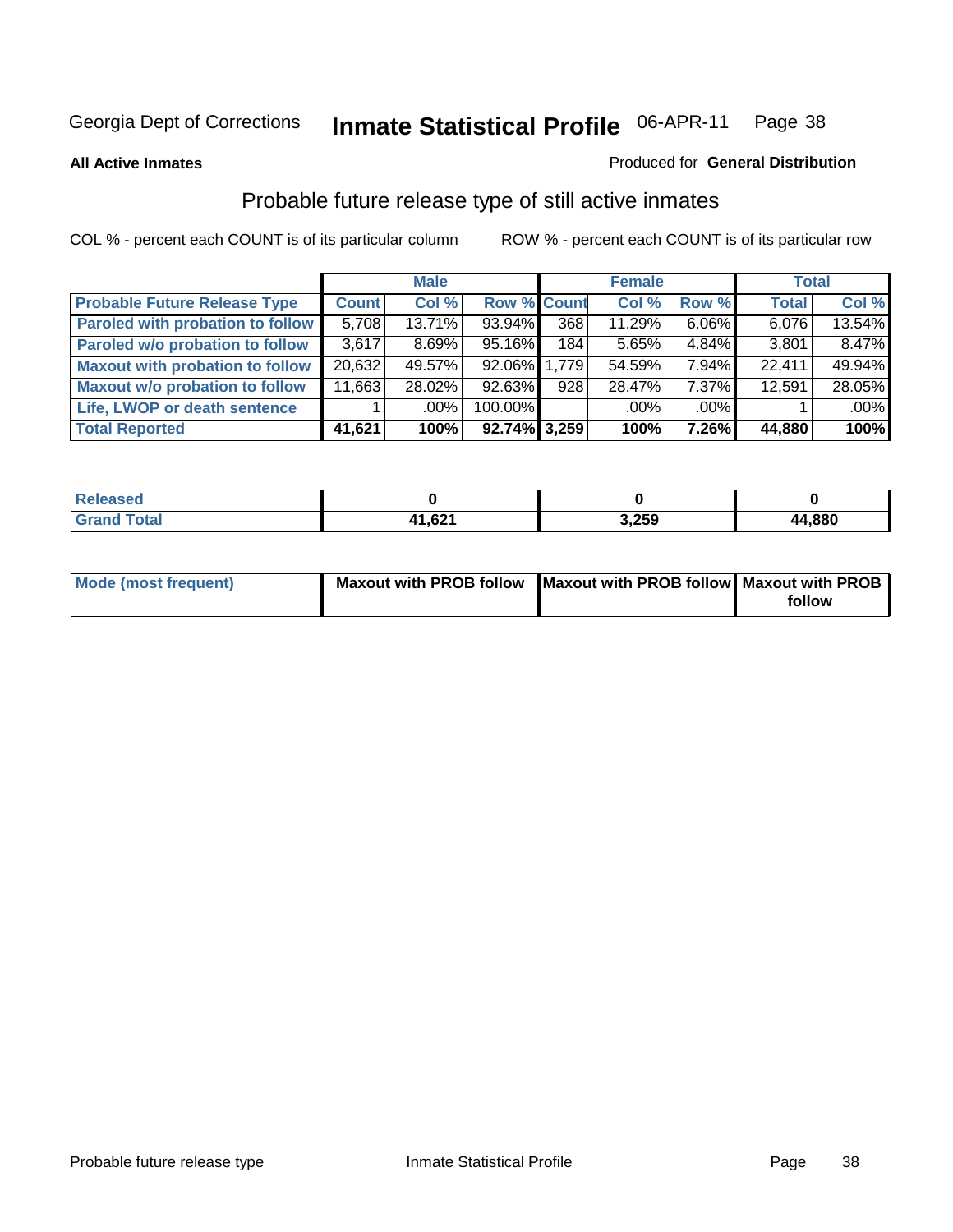## **All Active Inmates**

## Produced for **General Distribution**

## Time served in current (or last) institution

|                              |              | <b>Male</b> |        |              | <b>Female</b> |        | <b>Total</b> |        |
|------------------------------|--------------|-------------|--------|--------------|---------------|--------|--------------|--------|
| <b>Time In Institution</b>   | <b>Count</b> | Col %       | Row %  | <b>Count</b> | Col %         | Row %  | <b>Total</b> | Col %  |
| 0 to 3 months                | 11,308       | 23.05%      | 90.86% | 1,137        | 31.66%        | 9.14%  | 12,445       | 23.64% |
| <b>3.01 to 6 months</b>      | 7,049        | 14.37%      | 93.43% | 496          | 13.81%        | 6.57%  | 7,545        | 14.33% |
| 6.01 to 9 months             | 7,080        | 14.43%      | 94.12% | 442          | 12.31%        | 5.88%  | 7,522        | 14.29% |
| 9.01 to 12 months            | 4,222        | 8.61%       | 92.79% | 328          | 9.13%         | 7.21%  | 4,550        | 8.64%  |
| <b>12.01 to 18 months</b>    | 5,665        | 11.55%      | 93.21% | 413          | 11.50%        | 6.79%  | 6,078        | 11.55% |
| <b>18.01 to 24 months</b>    | 3,665        | 7.47%       | 95.12% | 188          | 5.24%         | 4.88%  | 3,853        | 7.32%  |
| 2.01 to 3 years              | 4,531        | 9.24%       | 94.32% | 273          | 7.60%         | 5.68%  | 4,804        | 9.13%  |
| 3.01 to 4 years              | 1,774        | 3.62%       | 95.84% | 77           | 2.14%         | 4.16%  | 1,851        | 3.52%  |
| $\overline{4.01}$ to 5 years | 989          | 2.02%       | 93.83% | 65           | 1.81%         | 6.17%  | 1,054        | 2.00%  |
| 5.01 to 6 years              | 747          | 1.52%       | 89.14% | 91           | 2.53%         | 10.86% | 838          | 1.59%  |
| 6.01 to 7 years              | 445          | 0.91%       | 93.68% | 30           | 0.84%         | 6.32%  | 475          | 0.90%  |
| 7.01 to 8 years              | 369          | 0.75%       | 97.11% | 11           | 0.31%         | 2.89%  | 380          | 0.72%  |
| 8.01 to 9 years              | 281          | 0.57%       | 98.60% | 4            | 0.11%         | 1.40%  | 285          | 0.54%  |
| 9.01 to 10 years             | 215          | 0.44%       | 96.41% | 8            | 0.22%         | 3.59%  | 223          | 0.42%  |
| Over 10 years                | 708          | 1.44%       | 96.20% | 28           | 0.78%         | 3.80%  | 736          | 1.40%  |
| <b>Total Reported</b>        | 49,048       | 100%        | 93.18% | 3,591        | 100%          | 6.82%  | 52,639       | 100%   |

| orted<br>N |        |       |        |
|------------|--------|-------|--------|
| `ota⊾<br>. | 49.048 | . 504 | 52.639 |

| <b>Mean</b><br>(average) | 19 months | 14 months | 18 months |
|--------------------------|-----------|-----------|-----------|
| Median (middle)          | 9 months  | 7 months  | 9 months  |
| Mode<br>(most frequent)  | 0 months  | months    | months    |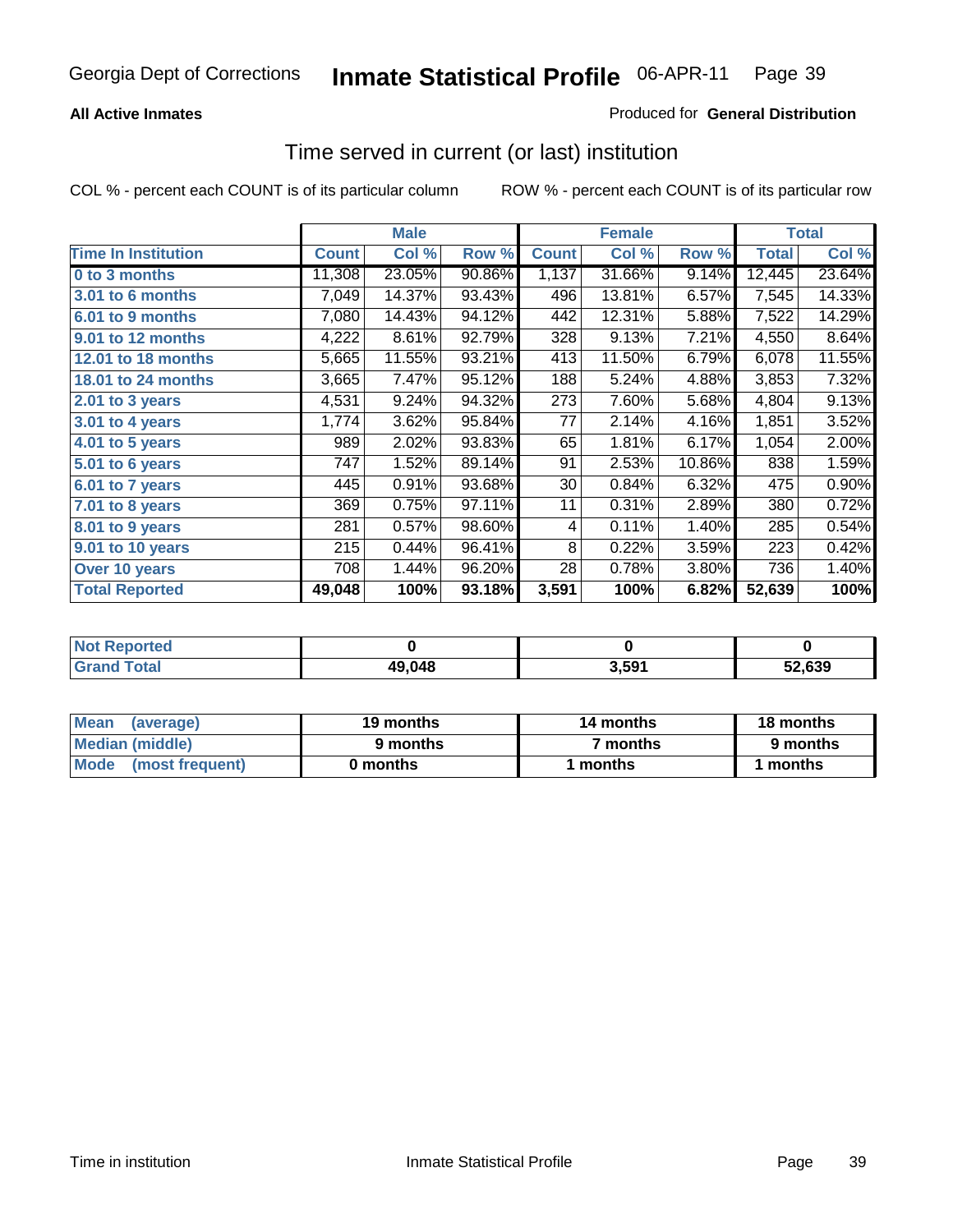**All Active Inmates**

### Produced for **General Distribution**

## Highest grade level attained

|                              |                  | <b>Male</b> |         |                  | <b>Female</b> |        |                 | <b>Total</b> |
|------------------------------|------------------|-------------|---------|------------------|---------------|--------|-----------------|--------------|
| <b>Grade Level</b>           | <b>Count</b>     | Col %       | Row %   | <b>Count</b>     | Col %         | Row %  | <b>Total</b>    | Col %        |
| No school at all             | $\overline{31}$  | 0.07%       | 100.00% |                  |               |        | $\overline{31}$ | 0.06%        |
| Grade 1                      | $\overline{42}$  | 0.09%       | 97.67%  | 1                | 0.03%         | 2.33%  | $\overline{43}$ | 0.08%        |
| <b>Grade 2</b>               | $\overline{83}$  | 0.17%       | 97.65%  | $\overline{2}$   | 0.06%         | 2.35%  | 85              | 0.17%        |
| <b>Grade 3</b>               | 108              | 0.23%       | 93.10%  | $\overline{8}$   | 0.23%         | 6.90%  | 116             | 0.23%        |
| Grade 4                      | $\overline{143}$ | 0.30%       | 95.33%  | 7                | 0.20%         | 4.67%  | 150             | 0.29%        |
| Grade 5                      | 190              | 0.40%       | 92.23%  | 16               | 0.46%         | 7.77%  | 206             | 0.40%        |
| Grade 6                      | 717              | 1.51%       | 95.22%  | $\overline{36}$  | 1.04%         | 4.78%  | 753             | 1.47%        |
| <b>Grade 7</b>               | 975              | 2.05%       | 94.66%  | 55               | 1.58%         | 5.34%  | 1,030           | 2.02%        |
| <b>Grade 8</b>               | 3,546            | 7.44%       | 93.86%  | 232              | 6.68%         | 6.14%  | 3,778           | 7.39%        |
| Grade 9                      | 6,245            | 13.11%      | 94.52%  | 362              | 10.42%        | 5.48%  | 6,607           | 12.93%       |
| Grade 10                     | 8,308            | 17.44%      | 95.13%  | 425              | 12.24%        | 4.87%  | 8,733           | 17.09%       |
| Grade 11                     | 8,132            | 17.07%      | 95.16%  | 414              | 11.92%        | 4.84%  | 8,546           | 16.72%       |
| <b>Grade 12 or GED</b>       | 14,051           | 29.49%      | 92.41%  | 1,154            | 33.23%        | 7.59%  | 15,205          | 29.75%       |
| <b>Some tech school</b>      | 351              | 0.74%       | 87.31%  | 51               | 1.47%         | 12.69% | 402             | 0.79%        |
| <b>Completed tech school</b> | 388              | 0.81%       | 86.80%  | $\overline{59}$  | 1.70%         | 13.20% | 447             | 0.87%        |
| College, 1 year              | 1,319            | 2.77%       | 86.10%  | 213              | 6.13%         | 13.90% | 1,532           | 3.00%        |
| College, 2 year              | 1,784            | 3.74%       | 87.24%  | $\overline{261}$ | 7.52%         | 12.76% | 2,045           | 4.00%        |
| College, 3 year              | 464              | 0.97%       | 89.23%  | $\overline{56}$  | 1.61%         | 10.77% | 520             | 1.02%        |
| <b>Bachelor's degree</b>     | 608              | 1.28%       | 85.88%  | 100              | 2.88%         | 14.12% | 708             | 1.39%        |
| <b>Master's degree</b>       | 114              | 0.24%       | 86.36%  | 18               | 0.52%         | 13.64% | 132             | 0.26%        |
| Ph.D. degree                 | 19               | 0.04%       | 95.00%  | 1                | 0.03%         | 5.00%  | 20              | 0.04%        |
| Law degree                   | $\overline{13}$  | 0.03%       | 86.67%  | $\overline{2}$   | 0.06%         | 13.33% | $\overline{15}$ | 0.03%        |
| <b>Some medical school</b>   | 1                | 0.01%       | 100.00% |                  |               |        | 1               | 0.01%        |
| <b>Medical degree</b>        | 8                | 0.02%       | 100.00% |                  |               |        | 8               | 0.02%        |
| <b>Total Reported</b>        | 47,640           | 100%        | 93.21%  | 3,473            | 100.0%        | 6.79%  | 51,113          | 100.0%       |

| .408   | 440<br>. I V      | ,526   |
|--------|-------------------|--------|
| 49.048 | 3.59 <sup>4</sup> | 52.639 |

| <b>Mean</b><br>(average)       | 10.72           | 11.30           | 10.76             |
|--------------------------------|-----------------|-----------------|-------------------|
| Median (middle)                | Grade 11        | Grade 12 or GED | Grade 11          |
| <b>Mode</b><br>(most frequent) | Grade 12 or GED | Grade 12 or GED | I Grade 12 or GED |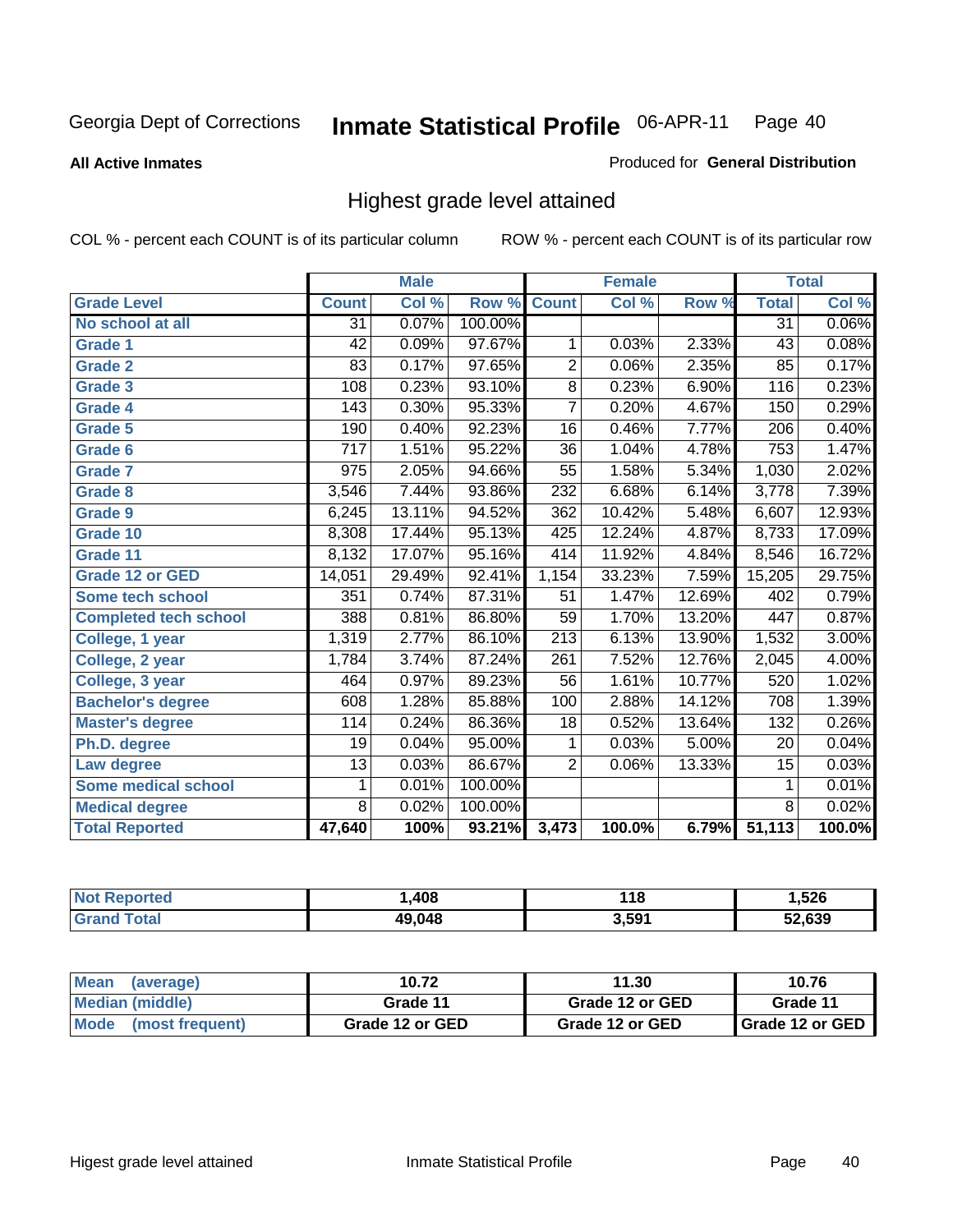#### **All Active Inmates**

## Produced for **General Distribution**

## Culture fair IQ scores

|                       |              | <b>Male</b> |        |              | <b>Female</b> |          |              | <b>Total</b> |
|-----------------------|--------------|-------------|--------|--------------|---------------|----------|--------------|--------------|
| <b>IQ Scores</b>      | <b>Count</b> | Col %       | Row %  | <b>Count</b> | Col %         | Row %    | <b>Total</b> | Col %        |
| $60 - 69$             | 1,285        | $3.18\%$    | 95.40% | 62           | 2.38%         | 4.60%    | 1,347        | 3.13%        |
| $70 - 79$             | 3,242        | $8.02\%$    | 93.11% | 240          | 9.22%         | 6.89%    | 3,482        | 8.09%        |
| $80 - 89$             | 6,190        | 15.32%      | 90.75% | 631          | 24.25%        | 9.25%    | 6,821        | 15.86%       |
| $90 - 99$             | 10,696       | 26.47%      | 92.44% | 875          | 33.63%        | 7.56%    | 11,571       | 26.90%       |
| $100 - 109$           | 10,910       | 26.99%      | 96.65% | 378          | 14.53%        | $3.35\%$ | 11,288       | 26.24%       |
| $110 - 119$           | 6,686        | 16.54%      | 97.31% | 185          | 7.11%         | 2.69%    | 6,871        | 15.97%       |
| $120 - 129$           | 1,338        | 3.31%       | 91.27% | 128          | 4.92%         | 8.73%    | 1,466        | 3.41%        |
| $130 - 139$           | 56           | 0.14%       | 42.75% | 75           | 2.88%         | 57.25%   | 131          | $0.30\%$     |
| 140 & Up              | 12           | 0.03%       | 30.00% | 28           | 1.08%         | 70.00%   | 40           | 0.09%        |
| <b>Total Reported</b> | 40,415       | 100%        | 93.95% | 2,602        | 100%          | 6.05%    | 43,017       | 100%         |

| <b>Not Reported</b>  | 7,884  | 775   | 8,659  |
|----------------------|--------|-------|--------|
| Not Valid (under 60) | 749    | 214   | 963    |
| <b>Grand Total</b>   | 49,048 | 3,591 | 52,639 |

| <b>Mean</b><br>(average) | 98  | 96 | 97 |
|--------------------------|-----|----|----|
| Median (middle)          | 99  | 94 | 99 |
| Mode (most frequent)     | 103 | 94 | 99 |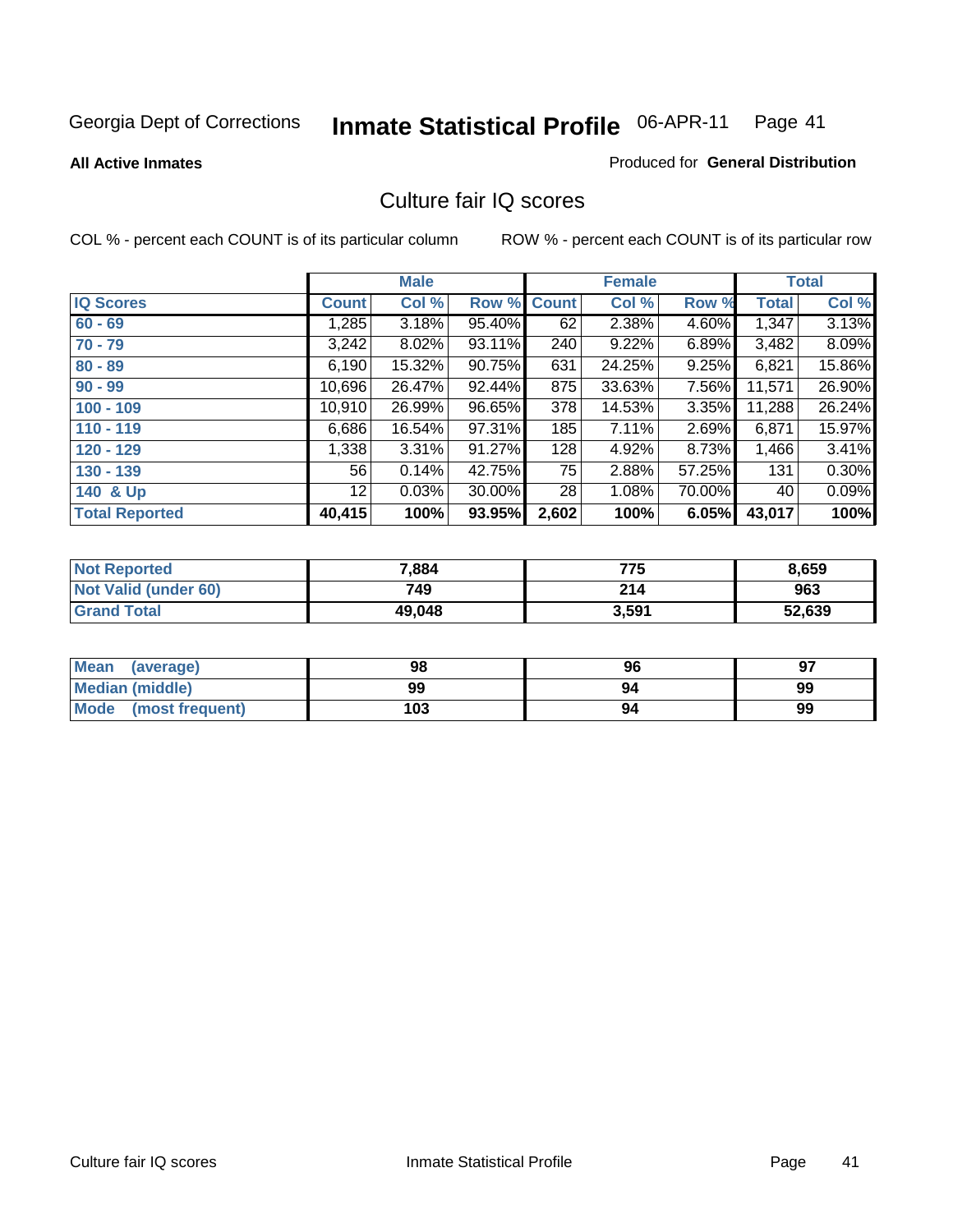#### **All Active Inmates**

#### Produced for **General Distribution**

# Wide Range Achievement Test (WRAT) reading score

|                           |              | <b>Male</b> |        |                 | <b>Female</b> |       |              | <b>Total</b> |
|---------------------------|--------------|-------------|--------|-----------------|---------------|-------|--------------|--------------|
| <b>WRAT Reading Score</b> | <b>Count</b> | Col %       | Row %  | <b>Count</b>    | Col %         | Row % | <b>Total</b> | Col %        |
| 0.1 to 0.9                | 866          | 2.11%       | 98.30% | $\overline{15}$ | 0.53%         | 1.70% | 881          | 2.01%        |
| 1.0 to 1.9                | 1,024        | 2.49%       | 97.52% | 26              | 0.92%         | 2.48% | 1,050        | 2.39%        |
| 2.0 to 2.9                | 1,813        | 4.41%       | 96.59% | 64              | 2.27%         | 3.41% | 1,877        | 4.27%        |
| 3.0 to 3.9                | 3,425        | 8.33%       | 95.30% | 169             | 6.00%         | 4.70% | 3,594        | 8.18%        |
| 4.0 to 4.9                | 3,931        | 9.56%       | 95.11% | 202             | 7.17%         | 4.89% | 4,133        | 9.41%        |
| 5.0 to 5.9                | 3,445        | 8.38%       | 95.48% | 163             | 5.79%         | 4.52% | 3,608        | 8.21%        |
| 6.0 to 6.9                | 3,578        | 8.70%       | 94.16% | 222             | 7.88%         | 5.84% | 3,800        | 8.65%        |
| 7.0 to 7.9                | 1,613        | 3.92%       | 94.44% | 95              | 3.37%         | 5.56% | 1,708        | 3.89%        |
| 8.0 to 8.9                | 3,199        | 7.78%       | 94.20% | 197             | 7.00%         | 5.80% | 3,396        | 7.73%        |
| 9.0 to 9.9                | 2,419        | 5.88%       | 95.54% | 113             | 4.01%         | 4.46% | 2,532        | 5.76%        |
| 10.0 to 10.9              | 2,388        | 5.81%       | 92.95% | 181             | 6.43%         | 7.05% | 2,569        | 5.85%        |
| 11.0 to 11.9              | 3,036        | 7.39%       | 92.03% | 263             | 9.34%         | 7.97% | 3,299        | 7.51%        |
| 12.0 to 12.9              | 8,804        | 21.42%      | 90.40% | 935             | 33.20%        | 9.60% | 9,739        | 22.17%       |
| 13                        | 1,564        | 3.80%       | 90.14% | 171             | 6.07%         | 9.86% | 1,735        | 3.95%        |
| <b>Total Reported</b>     | 41,105       | 100%        | 93.59% | 2,816           | 100%          | 6.41% | 43,921       | 100%         |

| orted<br>N | 7,943  | ---<br>,, ,       | 3,718  |
|------------|--------|-------------------|--------|
| <b>ota</b> | 49.048 | 3,59 <sup>4</sup> | 52.639 |

| <b>Mean</b><br>(average) | 8.07       | 9.43 | 8.16 |
|--------------------------|------------|------|------|
| <b>Median (middle)</b>   | י ה<br>0.Z | 10.8 | o.z  |
| Mode<br>(most frequent)  | 12.9       | 12.9 | 12.9 |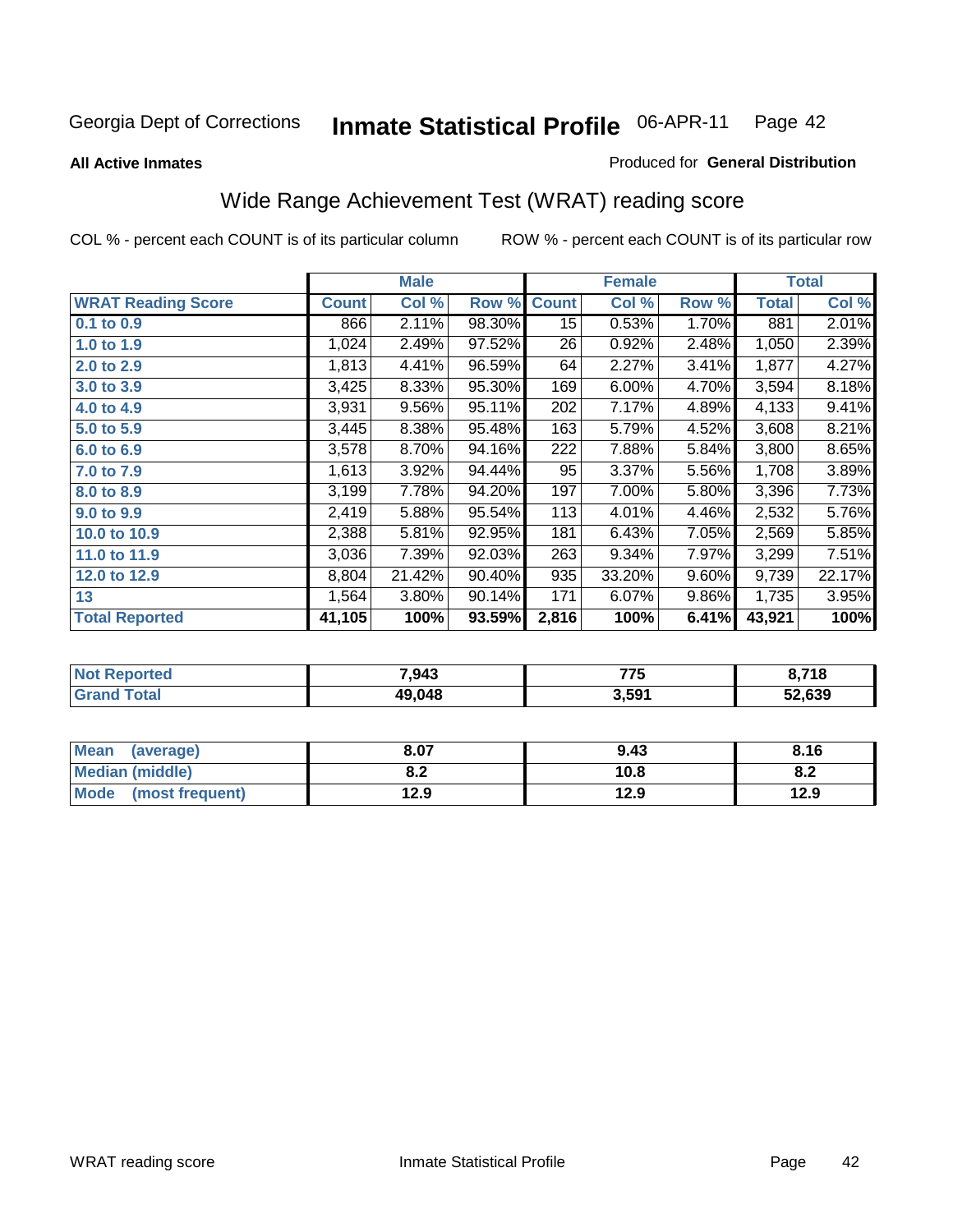#### **All Active Inmates**

# Produced for **General Distribution**

# Wide Range Achievement Test (WRAT) math score

|                              |              | <b>Male</b> |        |              | <b>Female</b> |        |              | <b>Total</b> |
|------------------------------|--------------|-------------|--------|--------------|---------------|--------|--------------|--------------|
| <b>WRAT Mathematic Score</b> | <b>Count</b> | Col %       | Row %  | <b>Count</b> | Col %         | Row %  | <b>Total</b> | Col %        |
| $0.1$ to $0.9$               | 129          | $0.31\%$    | 97.73% | 3            | 0.11%         | 2.27%  | 132          | 0.30%        |
| 1.0 to 1.9                   | 298          | 0.72%       | 97.39% | 8            | 0.28%         | 2.61%  | 306          | 0.70%        |
| 2.0 to 2.9                   | 1,041        | 2.53%       | 95.50% | 49           | 1.74%         | 4.50%  | 1,090        | 2.48%        |
| 3.0 to 3.9                   | 2,396        | 5.83%       | 95.99% | 100          | 3.55%         | 4.01%  | 2,496        | 5.68%        |
| 4.0 to 4.9                   | 5,028        | 12.23%      | 95.01% | 264          | 9.37%         | 4.99%  | 5,292        | 12.05%       |
| 5.0 to 5.9                   | 6,077        | 14.78%      | 94.89% | 327          | 11.61%        | 5.11%  | 6,404        | 14.58%       |
| 6.0 to 6.9                   | 9,007        | 21.91%      | 94.26% | 548          | 19.45%        | 5.74%  | 9,555        | 21.75%       |
| 7.0 to 7.9                   | 4,381        | 10.66%      | 94.91% | 235          | 8.34%         | 5.09%  | 4,616        | 10.51%       |
| 8.0 to 8.9                   | 3,649        | 8.88%       | 91.23% | 351          | 12.46%        | 8.78%  | 4,000        | 9.10%        |
| 9.0 to 9.9                   | 2,625        | 6.38%       | 93.18% | 192          | 6.82%         | 6.82%  | 2,817        | 6.41%        |
| 10.0 to 10.9                 | 1,105        | 2.69%       | 96.68% | 38           | 1.35%         | 3.32%  | 1,143        | 2.60%        |
| 11.0 to 11.9                 | 1,509        | 3.67%       | 90.74% | 154          | 5.47%         | 9.26%  | 1,663        | 3.79%        |
| 12.0 to 12.9                 | 3,683        | 8.96%       | 87.63% | 520          | 18.46%        | 12.37% | 4,203        | 9.57%        |
| 13                           | 187          | 0.45%       | 86.98% | 28           | 0.99%         | 13.02% | 215          | 0.49%        |
| <b>Total Reported</b>        | 41,115       | 100%        | 93.59% | 2,817        | 100%          | 6.41%  | 43,932       | 100.0%       |
|                              |              |             |        |              |               |        |              |              |

| <b>Not Reported</b> | 7,933  | 771   | 8,707  |
|---------------------|--------|-------|--------|
| <b>Grand Total</b>  | 49,048 | 3,591 | 52,639 |

| Mean (average)       | 7.12 | 8.06 | 7.18 |
|----------------------|------|------|------|
| Median (middle)      | 6.5  |      | 6.8  |
| Mode (most frequent) | 6.9  | 12.9 | 6.9  |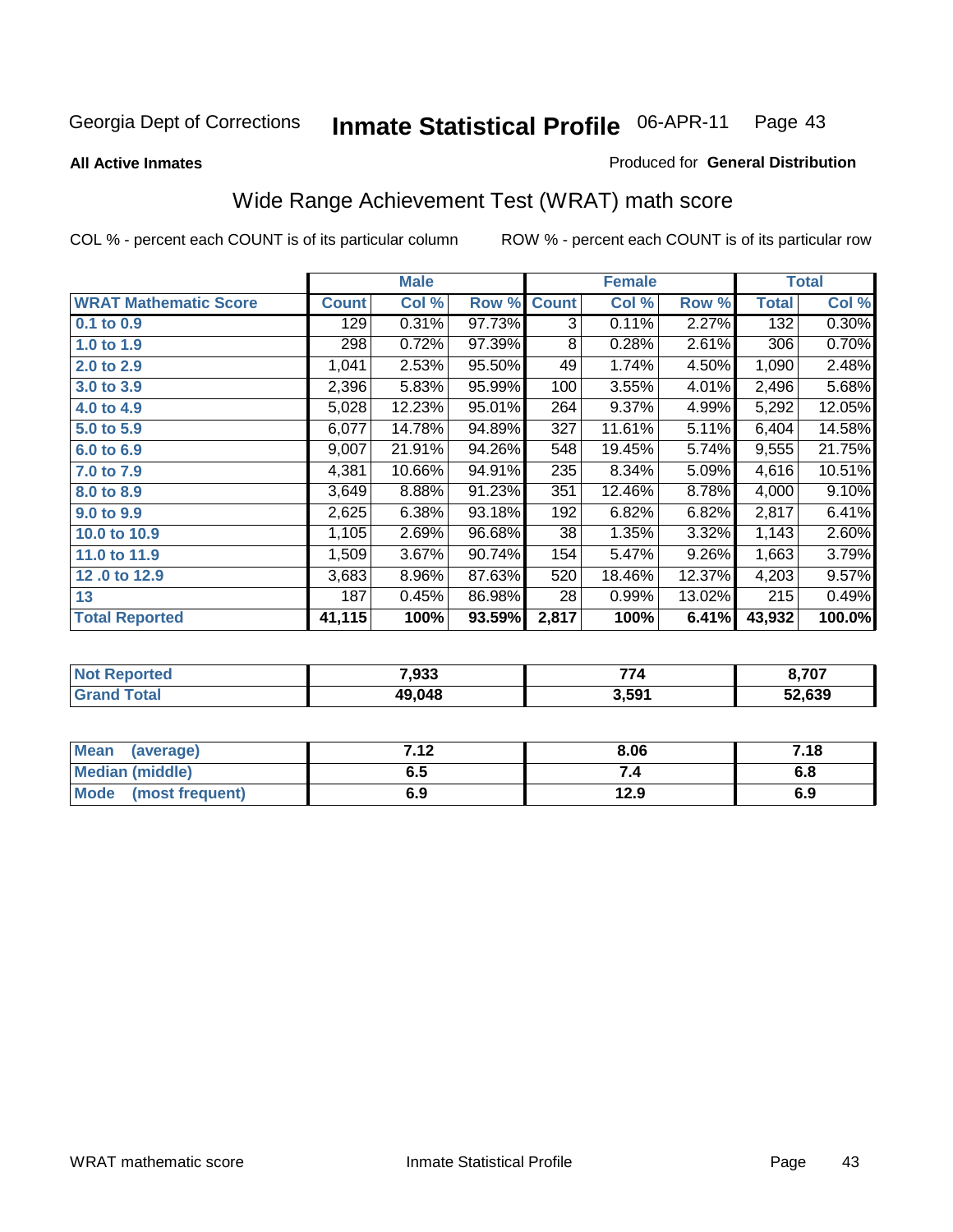#### **All Active Inmates**

#### Produced for **General Distribution**

## Wide Range Achievement Test (WRAT) spelling score

|                            |              | <b>Male</b> |        |              | <b>Female</b> |        |              | <b>Total</b> |
|----------------------------|--------------|-------------|--------|--------------|---------------|--------|--------------|--------------|
| <b>WRAT Spelling Score</b> | <b>Count</b> | Col %       | Row %  | <b>Count</b> | Col %         | Row %  | <b>Total</b> | Col %        |
| 0.1 to 0.9                 | 1,004        | 2.44%       | 98.43% | 16           | 0.57%         | 1.57%  | 1,020        | 2.32%        |
| 1.0 to 1.9                 | 1,560        | 3.79%       | 98.30% | 27           | 0.96%         | 1.70%  | 1,587        | 3.61%        |
| 2.0 to 2.9                 | 2,642        | 6.43%       | 97.82% | 59           | 2.09%         | 2.18%  | 2,701        | 6.15%        |
| 3.0 to 3.9                 | 3,377        | 8.21%       | 96.90% | 108          | 3.83%         | 3.10%  | 3,485        | 7.93%        |
| 4.0 to 4.9                 | 3,341        | 8.13%       | 96.50% | 121          | 4.29%         | 3.50%  | 3,462        | 7.88%        |
| 5.0 to 5.9                 | 4,833        | 11.75%      | 95.18% | 245          | 8.69%         | 4.82%  | 5,078        | 11.56%       |
| 6.0 to 6.9                 | 4,270        | 10.39%      | 94.83% | 233          | 8.27%         | 5.17%  | 4,503        | 10.25%       |
| 7.0 to 7.9                 | 3,493        | 8.50%       | 93.75% | 233          | 8.27%         | 6.25%  | 3,726        | 8.48%        |
| 8.0 to 8.9                 | 3,256        | 7.92%       | 93.22% | 237          | 8.41%         | 6.78%  | 3,493        | 7.95%        |
| 9.0 to 9.9                 | 2,318        | 5.64%       | 94.07% | 146          | 5.18%         | 5.93%  | 2,464        | 5.61%        |
| 10.0 to 10.9               | 2,206        | 5.37%       | 94.03% | 140          | 4.97%         | 5.97%  | 2,346        | 5.34%        |
| 11.0 to 11.9               | 2,388        | 5.81%       | 91.88% | 211          | 7.48%         | 8.12%  | 2,599        | 5.92%        |
| 12.0 to 12.9               | 5,700        | 13.86%      | 85.87% | 938          | 33.27%        | 14.13% | 6,638        | 15.11%       |
| 13                         | 728          | 1.77%       | 87.39% | 105          | 3.72%         | 12.61% | 833          | 1.90%        |
| <b>Total Reported</b>      | 41,116       | 100%        | 93.58% | 2,819        | 100%          | 6.42%  | 43,935       | 100.0%       |

| n er | 7,932  | ---<br>. | },704  |
|------|--------|----------|--------|
|      | 49.048 | 3,591    | 52.639 |

| <b>Mean</b><br>(average) | 7.25 | 9.34 | 7.39  |
|--------------------------|------|------|-------|
| <b>Median (middle)</b>   | ν.,  | ס.פ  | . . Z |
| Mode<br>(most frequent)  | 12.9 | 12.9 | 12.9  |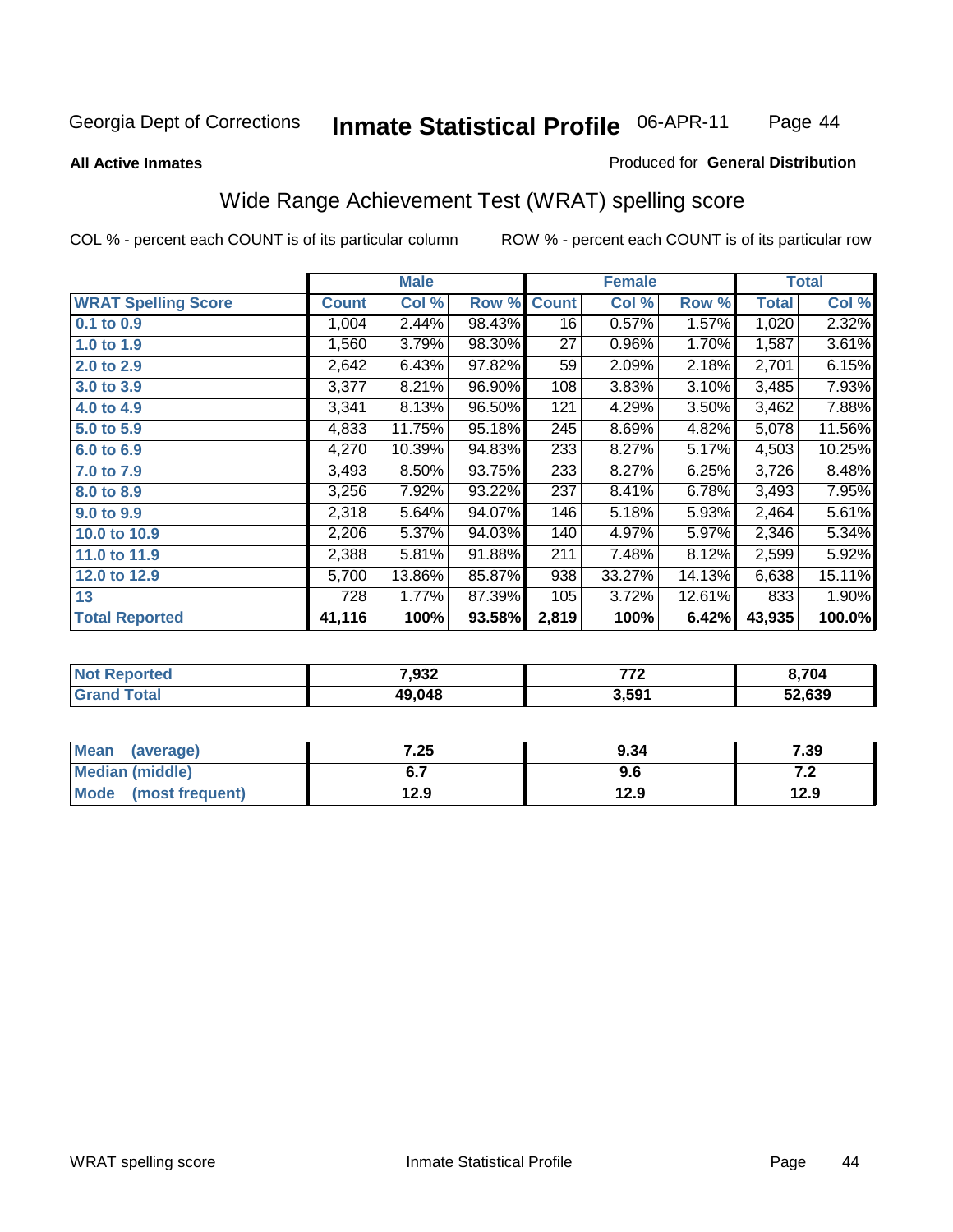### **All Active Inmates**

## Produced for **General Distribution**

## Scope of substance abuse - summary

|                        |              | <b>Male</b> |        |              | <b>Female</b> |          |              | <b>Total</b> |
|------------------------|--------------|-------------|--------|--------------|---------------|----------|--------------|--------------|
| <b>Substance Abuse</b> | <b>Count</b> | Col %       | Row %  | <b>Count</b> | Col %         | Row %    | <b>Total</b> | Col %        |
| <b>None</b>            | 28,726       | 58.57%      | 91.70% | 2,599        | 72.38%        | $8.30\%$ | 31,325       | 59.51%       |
| Drugs only             | 11.111       | 22.65%      | 93.37% | 789          | 21.97%        | $6.63\%$ | 11,900       | 22.61%       |
| <b>Alcohol only</b>    | 2,269        | 4.63%       | 98.23% | 41           | $1.14\%$      | 1.77%    | 2,310        | 4.39%        |
| Drugs and alcohol      | 6.942        | 14.15%      | 97.72% | 162          | $4.51\%$      | 2.28%    | 7.104        | 13.50%       |
| <b>Total Reported</b>  | 49,048       | 100%        | 93.18% | 3,591        | 100%          | 6.82%    | 52,639       | 100.0%       |

| <b>Not Reported</b>          |        |       |        |
|------------------------------|--------|-------|--------|
| <b>Total</b><br><b>Grand</b> | 49.048 | 3,591 | 52.639 |

|  | M<br>auent | None | nnr | None |
|--|------------|------|-----|------|
|--|------------|------|-----|------|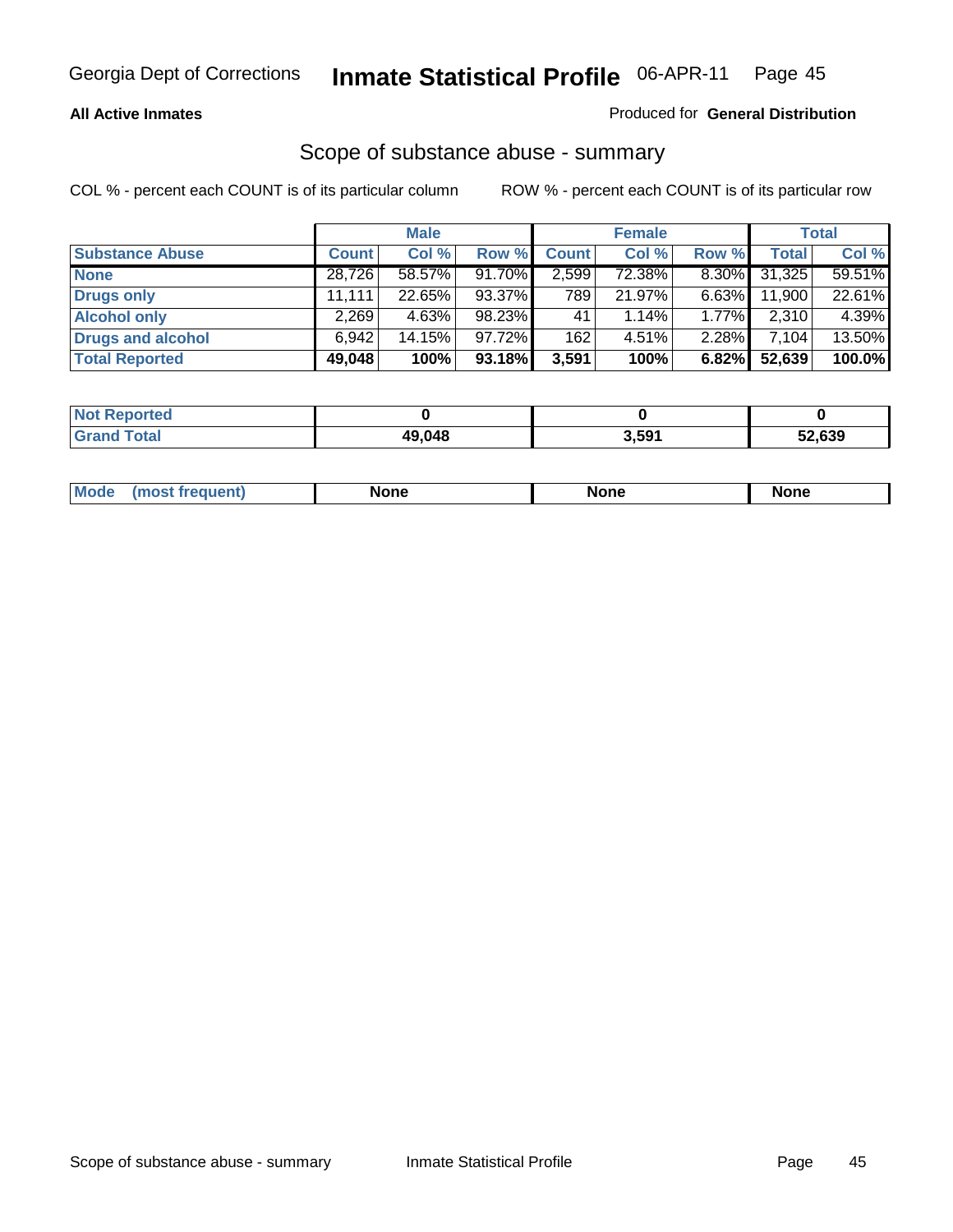## **All Active Inmates**

## Produced for **General Distribution**

## Scope of substance abuse - detail

|                                      |              | <b>Male</b> |        |              | <b>Female</b> |        |              | Total  |
|--------------------------------------|--------------|-------------|--------|--------------|---------------|--------|--------------|--------|
| <b>Substance Abuse</b>               | <b>Count</b> | Col %       | Row %  | <b>Count</b> | Col %         | Row %  | <b>Total</b> | Col %  |
| No drug or alcohol problems          | 28,726       | 58.57%      | 91.70% | 2,599        | 72.38%        | 8.30%  | 31,325       | 59.51% |
| Drug addiction but no alcohol        | 194          | 0.40%       | 88.18% | 26           | 0.72%         | 11.82% | 220          | 0.42%  |
| <b>Drug addiction and alcohol</b>    | 79           | 0.16%       | 98.75% |              | 0.03%         | 1.25%  | 80           | 0.15%  |
| <b>labuse</b>                        |              |             |        |              |               |        |              |        |
| <b>Drug addiction and alcoholism</b> | 57           | 0.12%       | 96.61% | 2            | 0.06%         | 3.39%  | 59           | 0.11%  |
| No drug problem but alcohol          | 1,869        | 3.81%       | 99.10% | 17           | 0.47%         | 0.90%  | 1,886        | 3.58%  |
| <b>labuse</b>                        |              |             |        |              |               |        |              |        |
| No drug problem but alcoholism       | 400          | 0.82%       | 94.34% | 24           | 0.67%         | 5.66%  | 424          | 0.81%  |
| Drug experiment but no alcohol       | 5,429        | 11.07%      | 96.84% | 177          | 4.93%         | 3.16%  | 5,606        | 10.65% |
| <b>Drug experiment &amp; alcohol</b> | 1,051        | 2.14%       | 98.50% | 16           | 0.45%         | 1.50%  | 1,067        | 2.03%  |
| <b>labuse</b>                        |              |             |        |              |               |        |              |        |
| Drug experiment & alcoholism         | 322          | 0.66%       | 95.55% | 15           | 0.42%         | 4.45%  | 337          | 0.64%  |
| Drug abuse but no alcohol            | 5,488        | 11.19%      | 90.35% | 586          | 16.32%        | 9.65%  | 6,074        | 11.54% |
| Drug abuse and alcohol abuse         | 4,635        | 9.45%       | 98.74% | 59           | 1.64%         | 1.26%  | 4,694        | 8.92%  |
| <b>Drug abuse and alcoholism</b>     | 798          | 1.63%       | 92.04% | 69           | 1.92%         | 7.96%  | 867          | 1.65%  |
| <b>Total Reported</b>                | 49,048       | 100%        | 93.18% | 3,591        | 100%          | 6.82%  | 52,639       | 100.0% |

| <b>Not Reported</b> |        |       |        |
|---------------------|--------|-------|--------|
| `otal               | 49.048 | 3,591 | 52.639 |

| Mode (most frequent) | No drug or alcohol problems No drug or alcohol problems No drug or alcohol |          |
|----------------------|----------------------------------------------------------------------------|----------|
|                      |                                                                            | problems |
|                      |                                                                            |          |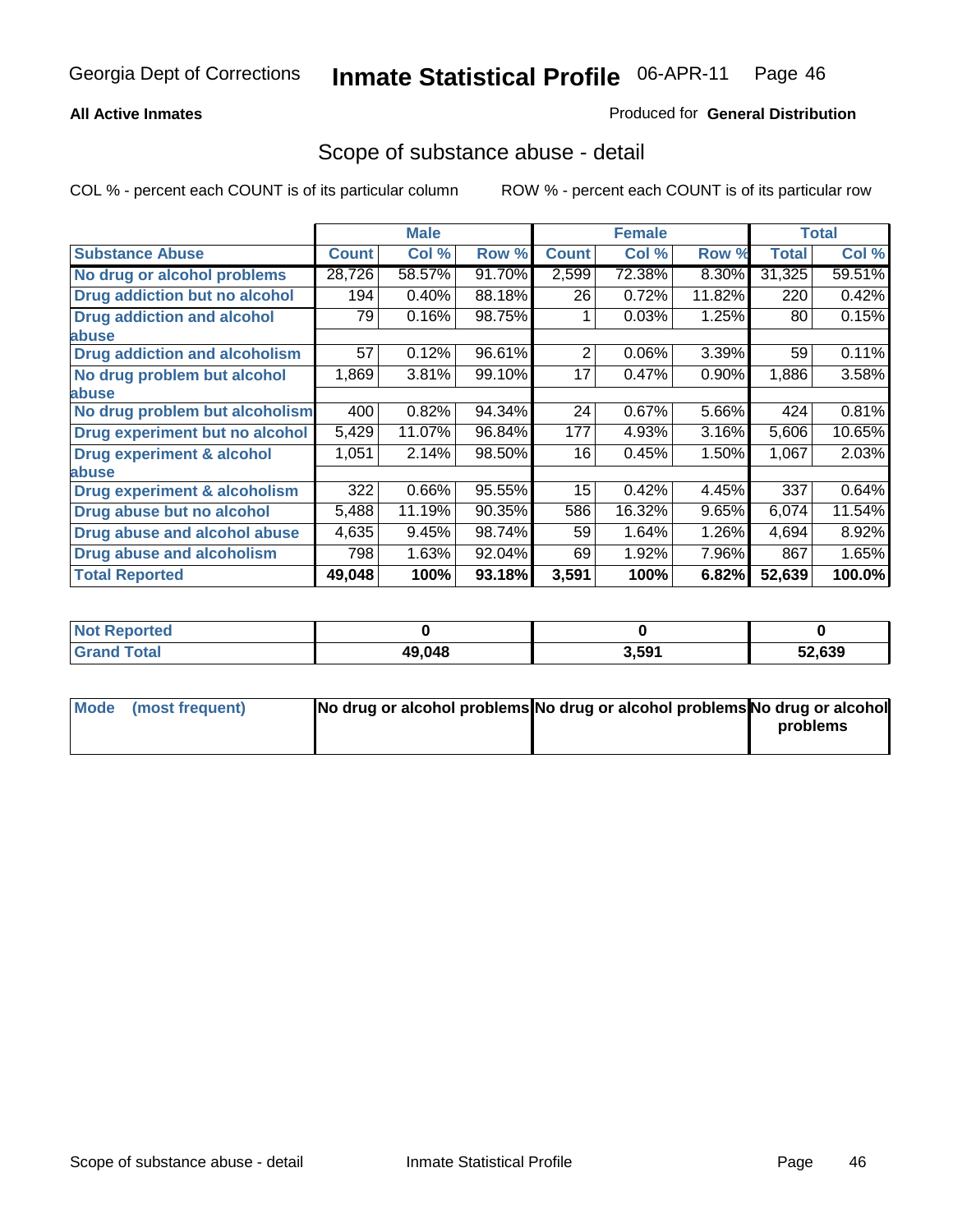#### **All Active Inmates**

#### Produced for **General Distribution**

## Current / last mental health treatment level

|                                    |              | <b>Male</b> |         |              | <b>Female</b> |          |              | <b>Total</b> |
|------------------------------------|--------------|-------------|---------|--------------|---------------|----------|--------------|--------------|
| <b>Mental Health Treatment Lev</b> | <b>Count</b> | Col%        | Row %   | <b>Count</b> | Col%          | Row %    | <b>Total</b> | Col %        |
| 1 No problem at current time       | 2,046        | 17.69%      | 97.10%  | 61           | 2.98%         | $2.90\%$ | 2,107        | 15.48%       |
| <b>2 Receiving outpatient</b>      | 7,646        | 66.12%      | 79.78%  | 1,938        | 94.68%        | 20.22%   | 9,584        | 70.42%       |
| treatment                          |              |             |         |              |               |          |              |              |
| 3 Inpatient, moderate              | 1,438        | 12.44%      | 97.62%  | 35           | 1.71%         | 2.38%    | 1,473        | 10.82%       |
| treatment                          |              |             |         |              |               |          |              |              |
| 4 Inpatient, intensive             | 398          | 3.44%       | 96.84%  | 13           | 0.64%         | 3.16%    | 411          | 3.02%        |
| treatment                          |              |             |         |              |               |          |              |              |
| <b>5 Undergoing crisis</b>         | 27           | 0.23%       | 100.00% |              |               |          | 27           | 0.20%        |
| stabilization                      |              |             |         |              |               |          |              |              |
| <b>6 Hospital for criminally</b>   | 8            | 0.07%       | 100.00% |              |               |          | 8            | $0.06\%$     |
| insane                             |              |             |         |              |               |          |              |              |
| <b>Total Evaluated</b>             | 11,563       | 100%        | 84.96%  | 2,047        | 100%          | 15.04%   | 13,610       | 100%         |

| Never had MH evaluation | 37,485 | 1,544 | 39,029 |
|-------------------------|--------|-------|--------|
| <b>Grand Total</b>      | 49,048 | 3,591 | 52,639 |

| <b>Median (middle)</b>         | <b>Receiving outpatient</b><br>treatment | <b>Receiving outpatient</b><br>treatment | <b>Receiving</b><br>outpatient<br>treatment |  |
|--------------------------------|------------------------------------------|------------------------------------------|---------------------------------------------|--|
| <b>Mode</b><br>(most frequent) | <b>Receiving outpatient</b><br>treatment | <b>Receiving outpatient</b><br>treatment | <b>Receiving</b><br>outpatient<br>treatment |  |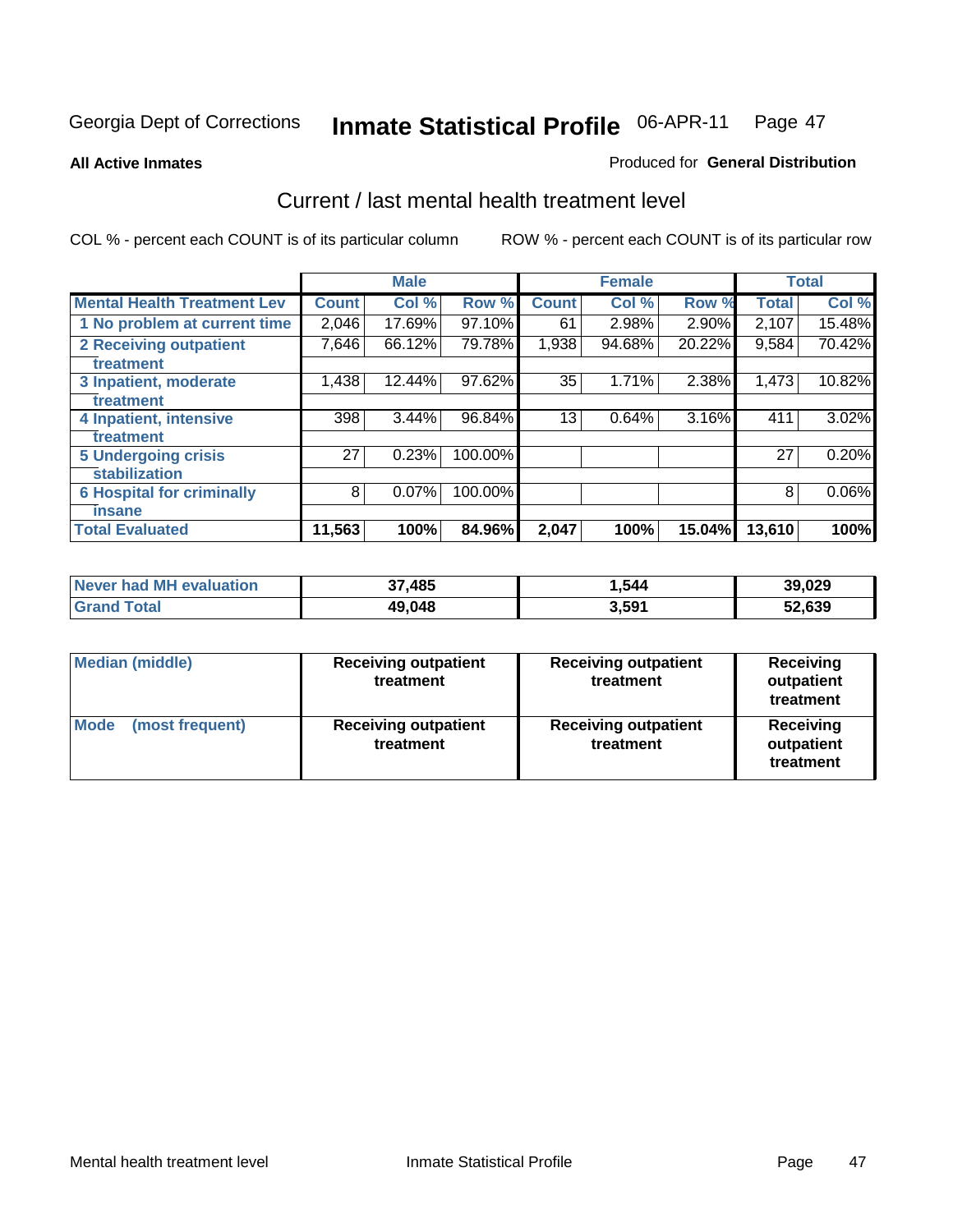## **All Active Inmates**

## Produced for **General Distribution**

## PULHESDWIT medical scale - 'P' overall condition ('P'hysical)

|                                   |              | <b>Male</b> |        |              | <b>Female</b> |         |              | <b>Total</b> |
|-----------------------------------|--------------|-------------|--------|--------------|---------------|---------|--------------|--------------|
| 'P' Overall Condition             | <b>Count</b> | Col %       | Row %  | <b>Count</b> | Col %         | Row %   | <b>Total</b> | Col %        |
| 1 No medical illness              | 34,290       | 74.93%      | 94.51% | 1,993        | 56.56%        | 5.49%   | 36,283       | 73.62%       |
| 2 Well-controlled chronic illness | 9,957        | 21.76%      | 87.63% | 1,406        | 39.90%        | 12.37%  | 11,363       | 23.06%       |
| 3 Poorly-controlled chronic       | 1,382        | 3.02%       | 94.79% | 76           | 2.16%         | 5.21%   | 1,458        | 2.96%        |
| <b>illness</b>                    |              |             |        |              |               |         |              |              |
| 4 Significant problems requiring  | 126          | 0.28%       | 94.74% |              | 0.20%         | 5.26%   | 133          | 0.27%        |
| special housing                   |              |             |        |              |               |         |              |              |
| 5 Terminal illness, < 6 months    | 6            | 0.01%       | 85.71% |              | 0.03%         | 14.29%  |              | 0.01%        |
| to live                           |              |             |        |              |               |         |              |              |
| Inmate is pregnant<br>6           |              |             |        | 41           | 1.16%         | 100.00% | 41           | 0.08%        |
| <b>Total Reported</b>             | 45,761       | 100%        | 92.85% | 3,524        | 100%          | 7.15%   | 49,285       | 100%         |

| <b>Not Reported</b> | 3,287  |       | 3,354  |
|---------------------|--------|-------|--------|
| <b>Grand Total</b>  | 49,048 | 3.591 | 52,639 |

| Mode (most frequent) | 1 No medical illness | 1 No medical illness | 1 No medical |
|----------------------|----------------------|----------------------|--------------|
|                      |                      |                      | illness      |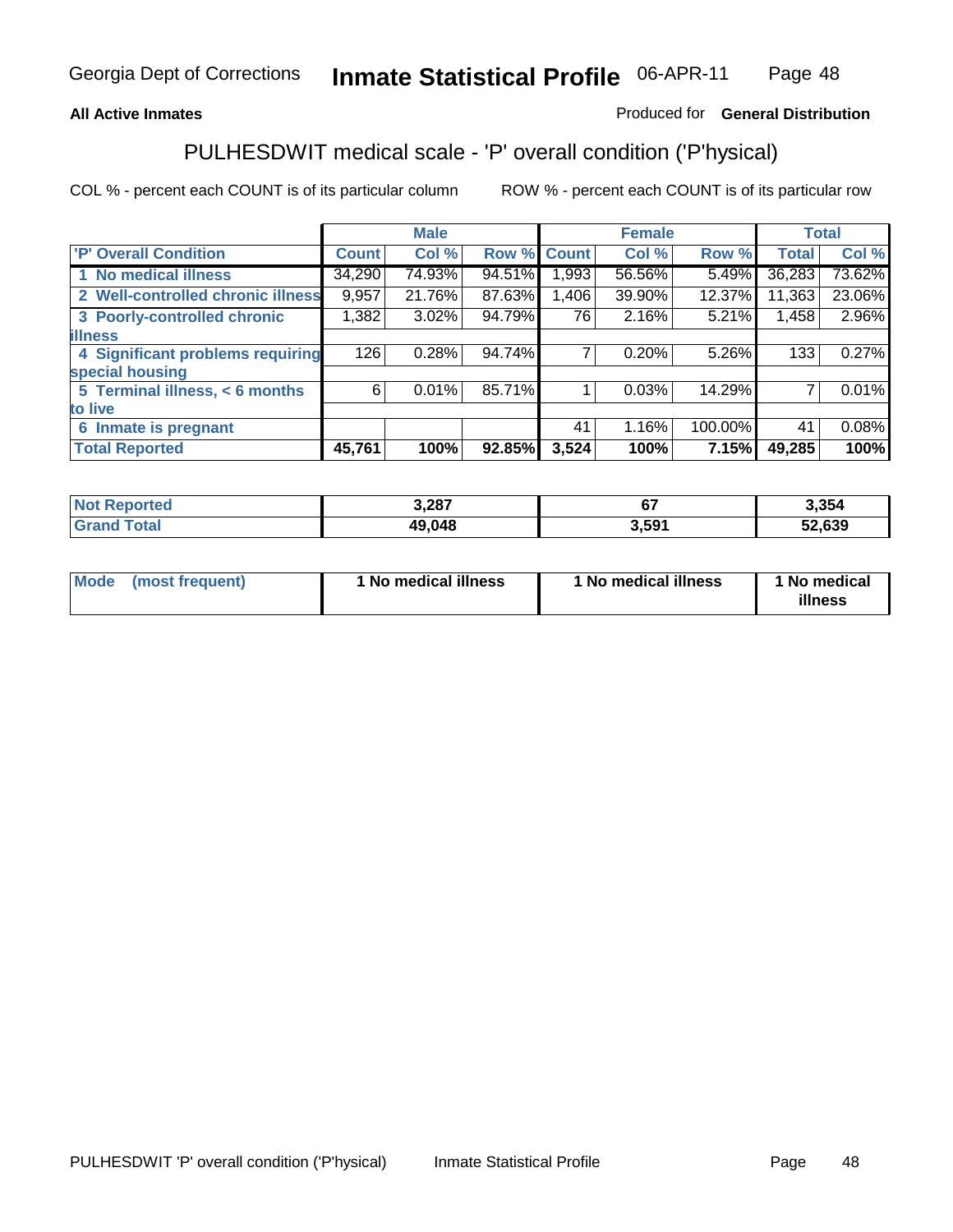## **All Active Inmates**

### Produced for **General Distribution**

## PULHESDWIT medical scale - 'U' upper body

|                              |              | <b>Male</b> |         |              | <b>Female</b> |        |              | <b>Total</b> |
|------------------------------|--------------|-------------|---------|--------------|---------------|--------|--------------|--------------|
| <b>U' Upper Body</b>         | <b>Count</b> | Col %       | Row %   | <b>Count</b> | Col %         | Row %  | <b>Total</b> | Col %        |
| 1 Upper bones, joints,       | 43,799       | 95.90%      | 93.00%  | 3,295        | 93.40%        | 7.00%  | 47,094       | 95.72%       |
| muscles all OK               |              |             |         |              |               |        |              |              |
| 2 One or both arms minimally | 1,564        | 3.42%       | 87.67%  | 220          | 6.24%         | 12.33% | 1,784        | 3.63%        |
| limited                      |              |             |         |              |               |        |              |              |
| 3 One or both arms           | 266          | 0.58%       | 95.68%  | 12           | 0.34%         | 4.32%  | 278          | 0.57%        |
| moderately limited           |              |             |         |              |               |        |              |              |
| 4 One arm disabled,          | 38           | 0.08%       | 97.44%  |              | 0.03%         | 2.56%  | 39           | 0.08%        |
| paralyzed, or amputated      |              |             |         |              |               |        |              |              |
| 5 Both arms disabled,        | 3            | 0.01%       | 100.00% |              |               |        | 3            | 0.01%        |
| paralyzed, or amputated      |              |             |         |              |               |        |              |              |
| <b>Total Reported</b>        | 45,670       | 100%        | 92.83%  | 3,528        | 100%          | 7.17%  | 49,198       | 100.0%       |

| N <sub>of</sub><br><b>orted</b><br>Renn | 3,378  | $\sim$<br>სა | $3\,441$ |
|-----------------------------------------|--------|--------------|----------|
| <b>Total</b>                            | 49,048 | 3,591        | 52.639   |

| <b>Mode</b> | (most frequent) | 1 Upper bones, joints,<br>muscles all OK | 1 Upper bones, joints,<br>muscles all OK | 1 Upper bones,<br>joints, muscles all<br>ΟK |
|-------------|-----------------|------------------------------------------|------------------------------------------|---------------------------------------------|
|-------------|-----------------|------------------------------------------|------------------------------------------|---------------------------------------------|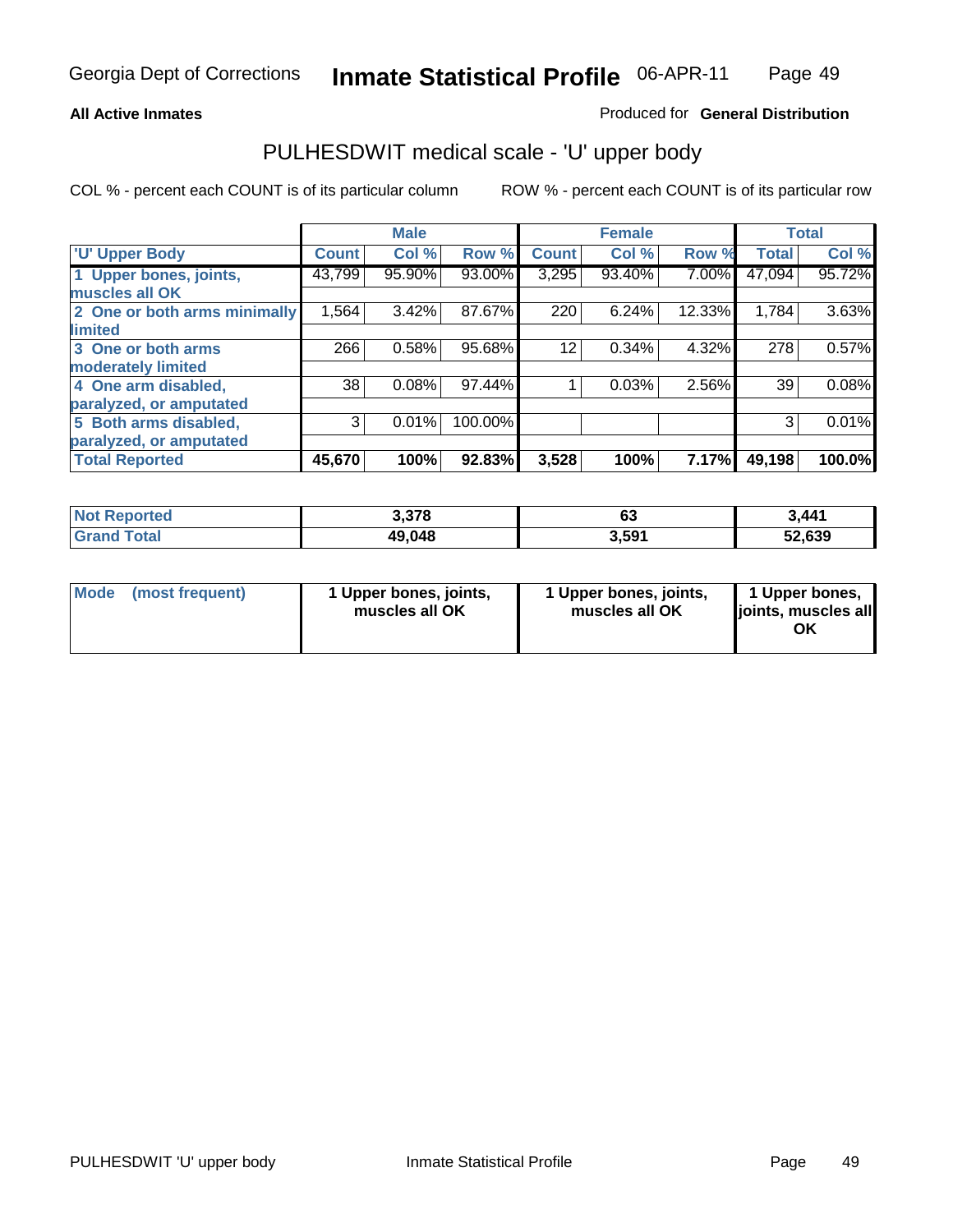## **All Active Inmates**

## Produced for **General Distribution**

## PULHESDWIT medical scale - 'L' lower body

|                                |              | <b>Male</b> |        |                | <b>Female</b> |        |              | <b>Total</b> |
|--------------------------------|--------------|-------------|--------|----------------|---------------|--------|--------------|--------------|
| <b>L' Lower Body</b>           | <b>Count</b> | Col %       | Row %  | <b>Count</b>   | Col %         | Row %  | <b>Total</b> | Col %        |
| 1 Lower bones, joints,         | 40,540       | 88.76%      | 93.54% | 2,799          | 79.31%        | 6.46%  | 43,339       | 88.08%       |
| muscles all OK                 |              |             |        |                |               |        |              |              |
| 2 One or both legs minimally   | 4,308        | 9.43%       | 85.99% | 702            | 19.89%        | 14.01% | 5,010        | 10.18%       |
| limited                        |              |             |        |                |               |        |              |              |
| 3 One or both legs             | 711          | 1.56%       | 97.13% | 21             | 0.60%         | 2.87%  | 732          | 1.49%        |
| moderately limited             |              |             |        |                |               |        |              |              |
| 4 One leg disabled, paralyzed, | 106          | 0.23%       | 95.50% | 5              | 0.14%         | 4.50%  | 111          | 0.23%        |
| or amputated                   |              |             |        |                |               |        |              |              |
| 5 Both legs disabled,          | 11           | 0.02%       | 84.62% | $\overline{2}$ | 0.06%         | 15.38% | 13           | 0.03%        |
| paralyzed, or amputated        |              |             |        |                |               |        |              |              |
| <b>Total Reported</b>          | 45,676       | 100%        | 92.83% | 3,529          | 100%          | 7.17%  | 49,205       | 100.0%       |

| <b>Not Reported</b> | 372<br>⊾ اد.ب | $\sim$<br>σ∠ | 3,434  |
|---------------------|---------------|--------------|--------|
| ™otal<br>' Grand    | 49,048        | 3,591        | 52,639 |

| Mode | (most frequent) | 1 Lower bones, joints,<br>muscles all OK | 1 Lower bones, joints,<br>muscles all OK | 1 Lower bones,<br>joints, muscles all<br>ΟK |
|------|-----------------|------------------------------------------|------------------------------------------|---------------------------------------------|
|------|-----------------|------------------------------------------|------------------------------------------|---------------------------------------------|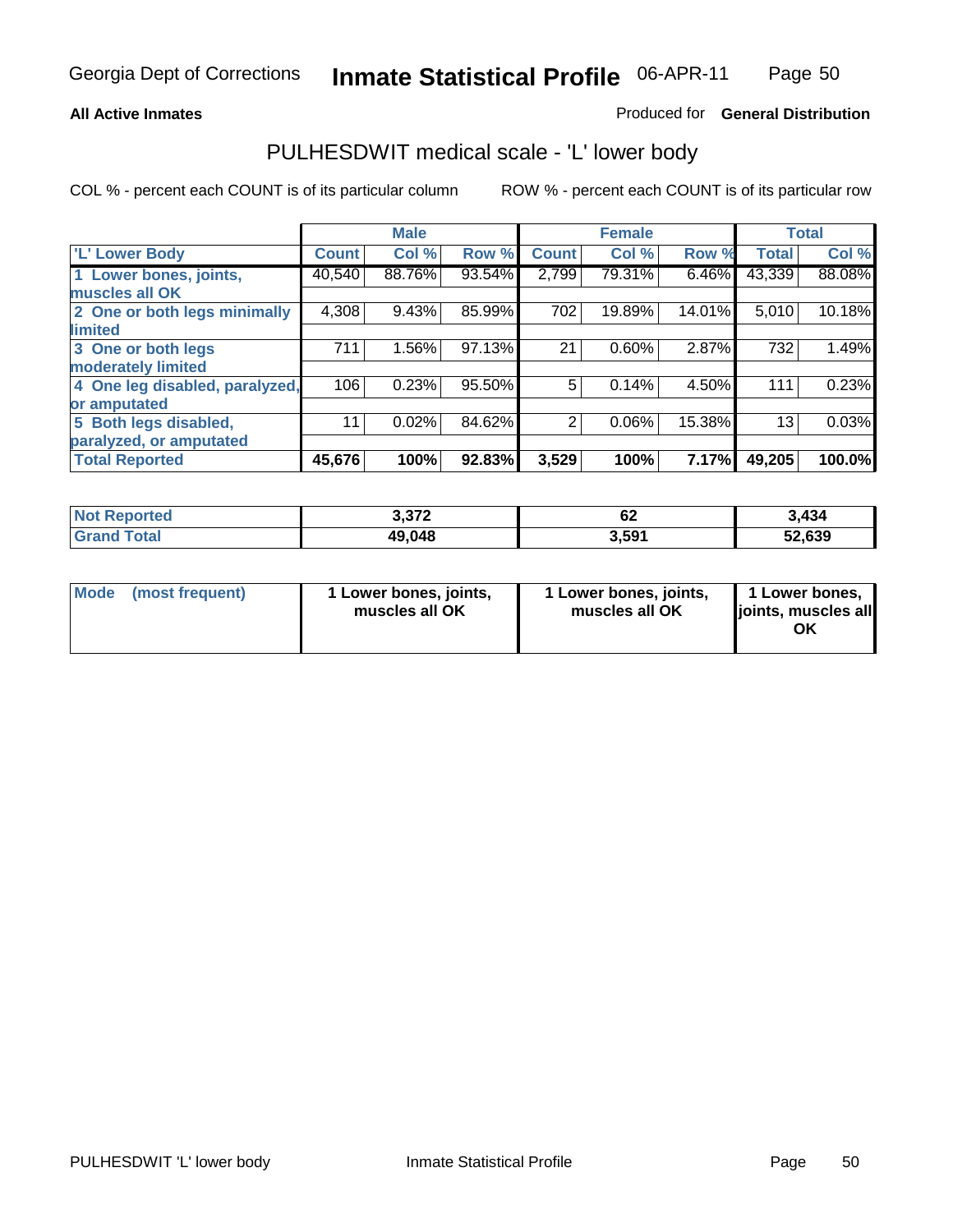#### **All Active Inmates**

## Produced for **General Distribution**

## PULHESDWIT medical scale - 'H' hearing

|                                |              | <b>Male</b> |             |       | <b>Female</b> |       | <b>Total</b> |        |
|--------------------------------|--------------|-------------|-------------|-------|---------------|-------|--------------|--------|
| <b>H'</b> Hearing              | <b>Count</b> | Col %       | Row % Count |       | Col %         | Row % | <b>Total</b> | Col %  |
| 1 Normal hearing both ears     | 45,154       | 98.88%      | 92.83%      | 3,485 | 98.75%        | 7.17% | 48,639       | 98.87% |
| 2 Some loss in one ear with    | 397          | 0.87%       | 90.64%      | 41    | 1.16%         | 9.36% | 438          | 0.89%  |
| other OK, or mild loss in both |              |             |             |       |               |       |              |        |
| 3 Total loss in one ear with   | 74           | 0.16%       | 97.37%      | 2     | $0.06\%$      | 2.63% | 76           | 0.15%  |
| mild loss in other             |              |             |             |       |               |       |              |        |
| 4 Severe loss in both ears     | 23           | 0.05%       | 100.00%     |       |               |       | 23           | 0.05%  |
| 5 Total loss in both ears,     | 16           | 0.04%       | 94.12%      |       | 0.03%         | 5.88% | 17           | 0.03%  |
| requiring special housing      |              |             |             |       |               |       |              |        |
| <b>Total Reported</b>          | 45,664       | 100%        | 92.83%      | 3,529 | 100%          | 7.17% | 49,193       | 100%   |

| orted     | 3,384  | ~~<br>VZ.         | ,446       |
|-----------|--------|-------------------|------------|
| $\sim$ 40 | 49.048 | 3,59 <sup>1</sup> | .639<br>JZ |

| Mode (most frequent) | 1 Normal hearing both ears   1 Normal hearing both ears   1 Normal hearing |           |
|----------------------|----------------------------------------------------------------------------|-----------|
|                      |                                                                            | both ears |
|                      |                                                                            |           |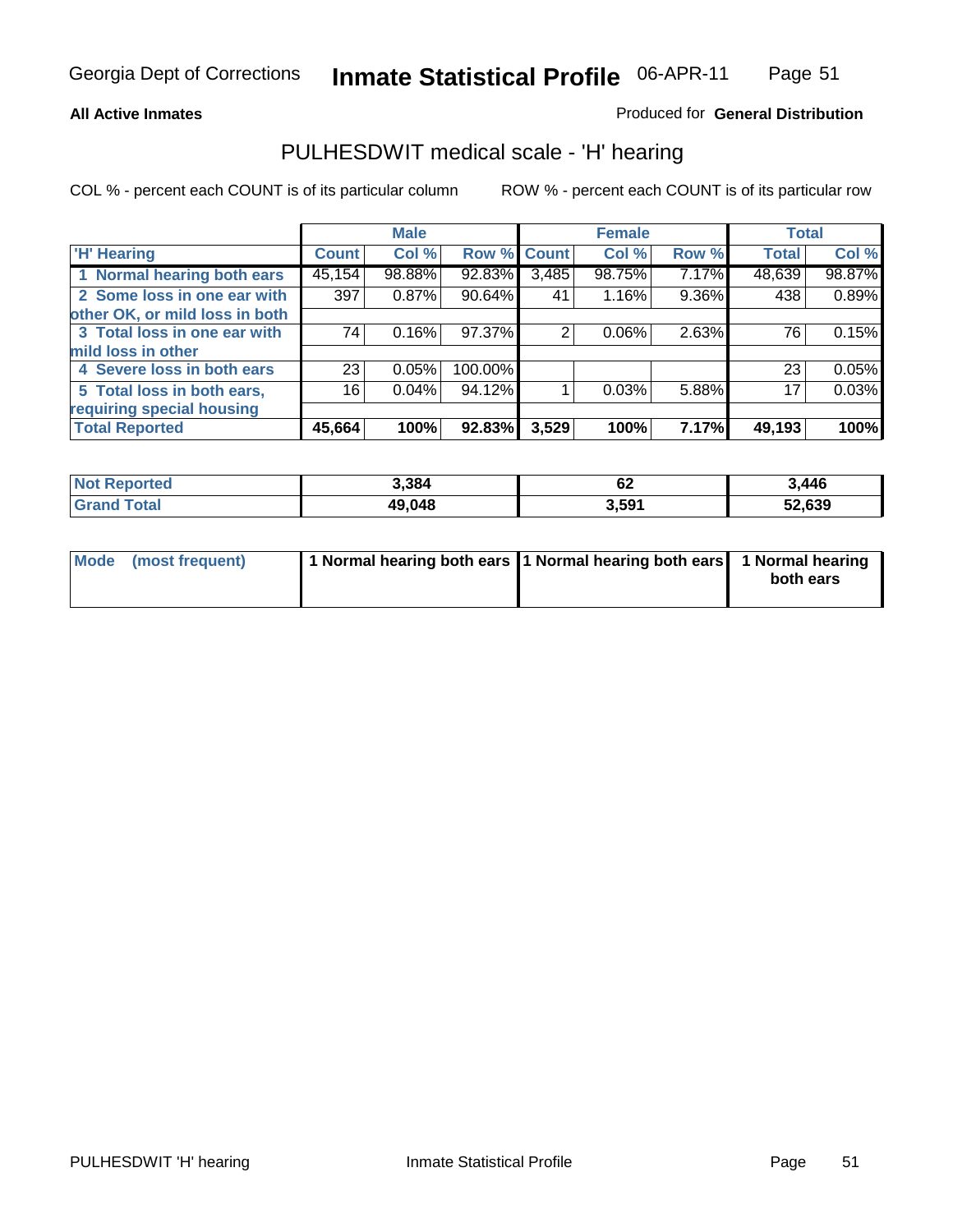#### **All Active Inmates**

## Produced for **General Distribution**

## PULHESDWIT medical scale - 'E' vision

|                                 |              | <b>Male</b> |             |       | <b>Female</b> |        |              | <b>Total</b> |
|---------------------------------|--------------|-------------|-------------|-------|---------------|--------|--------------|--------------|
| 'E' Vision                      | <b>Count</b> | Col %       | Row % Count |       | Col %         | Row %  | <b>Total</b> | Col %        |
| 1 Correctable to 20/40 in both  | 37,868       | 84.42%      | 94.87%      | 2,049 | 58.09%        | 5.13%  | 39,917       | 82.50%       |
| eyes                            |              |             |             |       |               |        |              |              |
| 2 Correctable to 20/70 in one   | 6,163        | 13.74%      | 82.22%      | 1,333 | 37.79%        | 17.78% | 7,496        | 15.49%       |
| eye, may be blind in other      |              |             |             |       |               |        |              |              |
| 3 Correctable to 20/200 in one  | 699          | $1.56\%$    | 83.71%      | 136   | 3.86%         | 16.29% | 835          | 1.73%        |
| eye, may be blind in other      |              |             |             |       |               |        |              |              |
| 4 One eye not correctable to    | 117          | 0.26%       | 92.86%      | 9     | 0.26%         | 7.14%  | 126          | 0.26%        |
| 20/200, other may be blind      |              |             |             |       |               |        |              |              |
| 5 Blind in both eyes, requiring | 12           | 0.03%       | 100.00%     |       |               |        | 12           | 0.02%        |
| special housing                 |              |             |             |       |               |        |              |              |
| <b>Total Reported</b>           | 44,859       | 100%        | 92.71%      | 3,527 | 100%          | 7.29%  | 48,386       | 100%         |

| <b>Not Reported</b>    | ,189   | 64    | 4,253  |
|------------------------|--------|-------|--------|
| $\tau$ otal<br>' Grand | 49,048 | 3,591 | 52,639 |

| Mode | (most frequent) | 1 Correctable to 20/40 in<br>both eves | 1 Correctable to 20/40 in   1 Correctable to<br>both eves | 20/40 in both eyes |
|------|-----------------|----------------------------------------|-----------------------------------------------------------|--------------------|
|      |                 |                                        |                                                           |                    |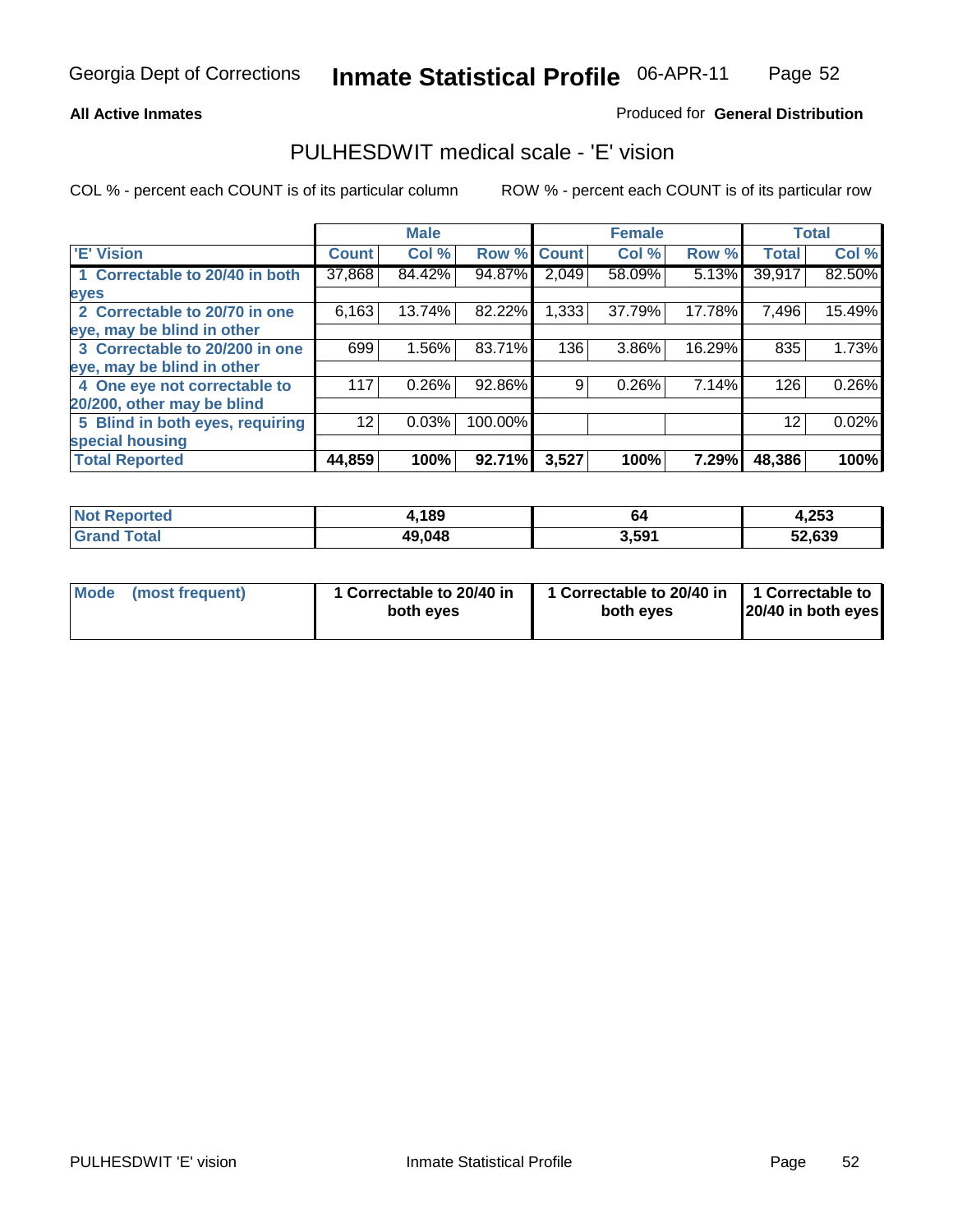#### **All Active Inmates**

### Produced for **General Distribution**

## PULHESDWIT medical scale - 'S' pSychiatric

|                                        |              | <b>Male</b> |             |       | <b>Female</b> |              |              | <b>Total</b> |
|----------------------------------------|--------------|-------------|-------------|-------|---------------|--------------|--------------|--------------|
| 'S' pSychiatric                        | <b>Count</b> | Col %       | Row % Count |       | Col %         | Row %        | <b>Total</b> | Col %        |
| 1 No impairment or disorders           | 38,982       | 86.29%      | 94.90%      | 2,095 | 60.20%        | $5.10\%$     | 41,077       | 84.42%       |
| 2 Stable, or in remission, or          | 4,765        | 10.55%      | 77.86%      | .355  | 38.94%        | 22.14%       | 6,120        | 12.58%       |
| mild impairment or retardation         |              |             |             |       |               |              |              |              |
| 3 Requires moderate inpatient          | 1,196        | 2.65%       | 98.11%      | 23    | 0.66%         | 1.89%        | 1,219        | 2.51%        |
| treatment                              |              |             |             |       |               |              |              |              |
| 4 Requires intensive inpatient         | 206          | $0.46\%$    | 96.71%      |       | 0.20%         | 3.29%        | 213          | 0.44%        |
| treatment                              |              |             |             |       |               |              |              |              |
| <b>5 Requires Crisis Stabilization</b> | 28           | $0.06\%$    | 100.00%     |       |               |              | 28           | $0.06\%$     |
| Unit (CSU) inpatient care              |              |             |             |       |               |              |              |              |
| <b>Total Reported</b>                  | 45,177       | 100%        | 92.85%      | 3,480 | 100%          | <b>7.15%</b> | 48,657       | 100.0%       |

| <b>Not Reported</b>   | 3,871  | .     | 3,982  |
|-----------------------|--------|-------|--------|
| Total<br><b>Grand</b> | 49,048 | 3,591 | 52,639 |

| Mode (most frequent) | <b>1 No impairment or disorders</b> | 1 No impairment or<br>disorders | 1 No impairment or<br>disorders |
|----------------------|-------------------------------------|---------------------------------|---------------------------------|
|                      |                                     |                                 |                                 |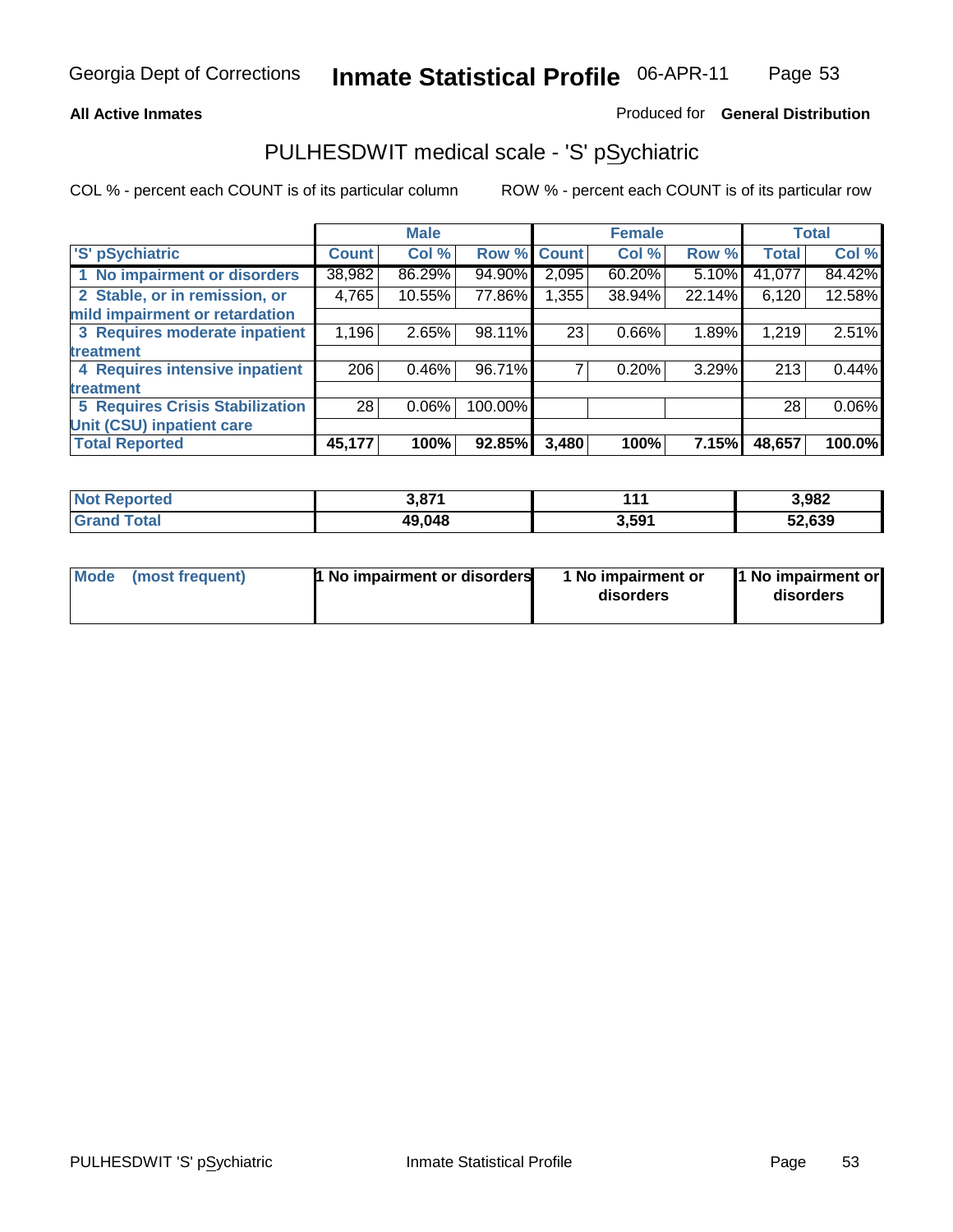#### **All Active Inmates**

## Produced for **General Distribution**

## PULHESDWIT medical scale - 'D' dental

|                                 |              | <b>Male</b> |         |              | <b>Female</b> |       |              | <b>Total</b> |
|---------------------------------|--------------|-------------|---------|--------------|---------------|-------|--------------|--------------|
| 'D' Dental                      | <b>Count</b> | Col %       | Row %   | <b>Count</b> | Col %         | Row % | <b>Total</b> | Col %        |
| 1 Minimal routine dental health | 20,043       | 46.42%      | 90.77%  | 2,037        | 58.69%        | 9.23% | 22,080       | 47.33%       |
| <b>needs</b>                    |              |             |         |              |               |       |              |              |
| 2 Moderate cavities and/or      | 15,549       | 36.01%      | 92.75%  | 1,216        | 35.03%        | 7.25% | 16,765       | 35.94%       |
| gum disease                     |              |             |         |              |               |       |              |              |
| 3 Extensive gum disease         | 7,566        | 17.52%      | 97.20%  | 218          | 6.28%         | 2.80% | 7,784        | 16.69%       |
| and/or widespread decay         |              |             |         |              |               |       |              |              |
| 4 Urgent need for dental        | 18           | $0.04\%$    | 100.00% |              |               |       | 18           | 0.04%        |
| <b>services</b>                 |              |             |         |              |               |       |              |              |
| 5 Life-threatening disease or   |              | 0.01%       | 100.00% |              |               |       |              | 0.01%        |
| extreme pain or infection       |              |             |         |              |               |       |              |              |
| <b>Total Reported</b>           | 43,177       | 100%        | 92.56%  | 3,471        | 100%          | 7.44% | 46,648       | 100.0%       |

| <b>Not Reported</b>  | 074<br>. | 120   | 5,991  |
|----------------------|----------|-------|--------|
| Total<br><b>Grar</b> | 49,048   | 3,591 | 52,639 |

| <b>Mode</b> | (most frequent) | Minimal routine dental<br>health needs | Minimal routine dental<br>health needs | 1 Minimal routine<br>dental health<br>needs |
|-------------|-----------------|----------------------------------------|----------------------------------------|---------------------------------------------|
|             |                 |                                        |                                        |                                             |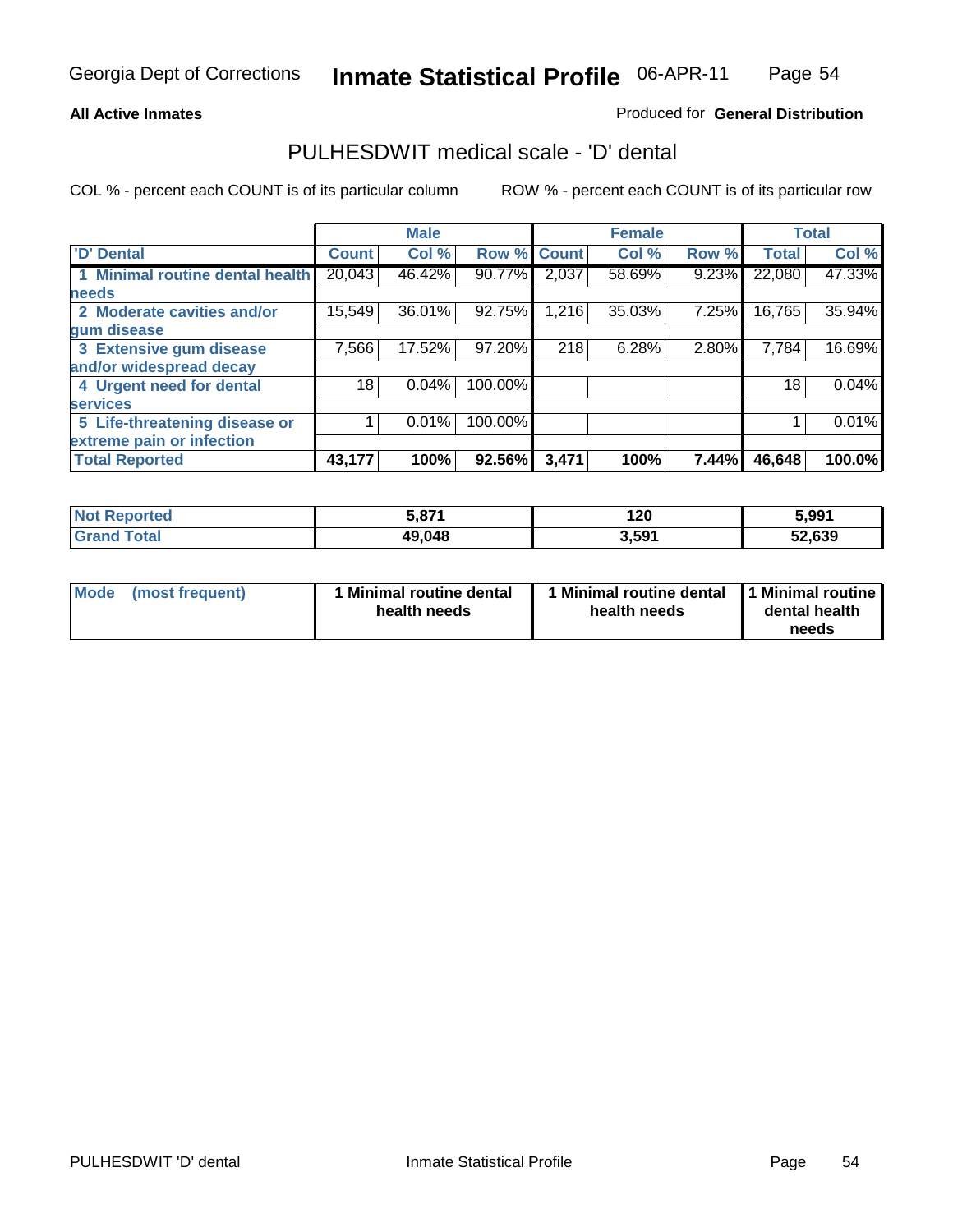### **All Active Inmates**

### Produced for **General Distribution**

## PULHESDWIT medical scale - 'W' work ability

|                                 |              | <b>Male</b> |             |       | <b>Female</b> |        |              | <b>Total</b> |
|---------------------------------|--------------|-------------|-------------|-------|---------------|--------|--------------|--------------|
| W' work ability                 | <b>Count</b> | Col %       | Row % Count |       | Col %         | Row %  | <b>Total</b> | Col %        |
| 1 Unrestricted work or activity | 37,970       | 83.14%      | 93.35%      | 2,705 | 76.65%        | 6.65%  | 40,675       | 82.68%       |
| 2 Minor restrictions on type of | 6,022        | 13.19%      | 89.55%      | 703   | 19.92%        | 10.45% | 6,725        | 13.67%       |
| work                            |              |             |             |       |               |        |              |              |
| 3 Moderate restrictions on type | 1,159        | 2.54%       | 94.69%      | 65    | 1.84%         | 5.31%  | 1,224        | 2.49%        |
| of work                         |              |             |             |       |               |        |              |              |
| 4 Major restrictions on type of | 388          | 0.85%       | 87.98%      | 53    | 1.50%         | 12.02% | 441          | 0.90%        |
| work                            |              |             |             |       |               |        |              |              |
| 5 Cannot work under any         | 129          | 0.28%       | 97.73%      | 3     | 0.09%         | 2.27%  | 132          | 0.27%        |
| <b>circumstances</b>            |              |             |             |       |               |        |              |              |
| <b>Total Reported</b>           | 45,668       | 100%        | 92.83%      | 3,529 | 100%          | 7.17%  | 49,197       | 100.0%       |

| <b>Not Reported</b> | 3,380  | r n<br>ν | 3,442  |
|---------------------|--------|----------|--------|
| <b>Grand Total</b>  | 49,048 | 3,591    | 52,639 |

| Mode            | 1 Unrestricted work or | 1 Unrestricted work or | 1 Unrestricted   |
|-----------------|------------------------|------------------------|------------------|
| (most frequent) | activity               | activity               | work or activity |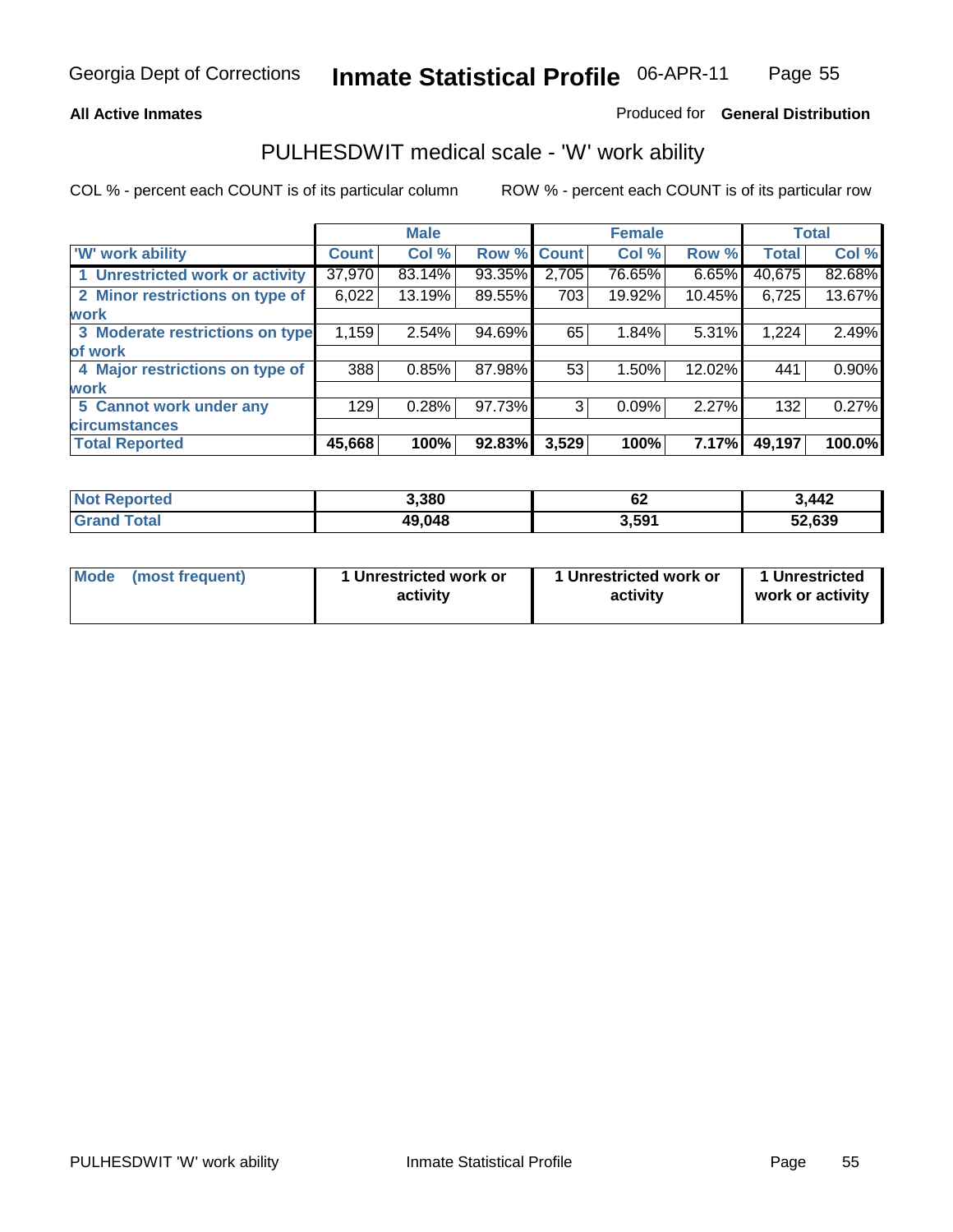#### **All Active Inmates**

## Produced for **General Distribution**

## PULHESDWIT medical scale - 'I' impairment

|                                   |              | <b>Male</b> |         |                | <b>Female</b> |        |              | <b>Total</b> |
|-----------------------------------|--------------|-------------|---------|----------------|---------------|--------|--------------|--------------|
| <b>T' Impairment</b>              | <b>Count</b> | Col %       |         | Row % Count    | Col %         | Row %  | <b>Total</b> | Col %        |
| 1 No impairments or               | 45,387       | 99.45%      | 92.83%  | 3,503          | 99.32%        | 7.17%  | 48,890       | 99.44%       |
| <b>disabilities</b>               |              |             |         |                |               |        |              |              |
| 2 Wheelchair-bound but            | 161          | 0.35%       | 89.94%  | 18             | 0.51%         | 10.06% | 179          | $0.36\%$     |
| otherwise OK                      |              |             |         |                |               |        |              |              |
| <b>3 Needs low-level Assisted</b> | 35           | 0.08%       | 89.74%  | 4              | 0.11%         | 10.26% | 39           | 0.08%        |
| Living (level I)                  |              |             |         |                |               |        |              |              |
| 4 Needs moderate Assisted         | 4            | 0.01%       | 100.00% |                |               |        |              | 0.01%        |
| <b>Living (level II)</b>          |              |             |         |                |               |        |              |              |
| <b>5 Needs maximal Assisted</b>   | 51           | 0.11%       | 96.23%  | $\overline{2}$ | 0.06%         | 3.77%  | 53           | 0.11%        |
| <b>Living (level III)</b>         |              |             |         |                |               |        |              |              |
| <b>Total Reported</b>             | 45,638       | 100%        | 92.83%  | 3,527          | 100%          | 7.17%  | 49,165       | 100%         |

| <b>Not</b><br>: Reported       | 3,410  | 04    | 3,474  |
|--------------------------------|--------|-------|--------|
| <b>Total</b><br><b>'</b> Gran⊾ | 49,048 | 3,591 | 52,639 |

| Mode | (most frequent) | 1 No impairments or<br>disabilities | 1 No impairments or<br>disabilities | 1 1 No impairments<br>or disabilities |
|------|-----------------|-------------------------------------|-------------------------------------|---------------------------------------|
|------|-----------------|-------------------------------------|-------------------------------------|---------------------------------------|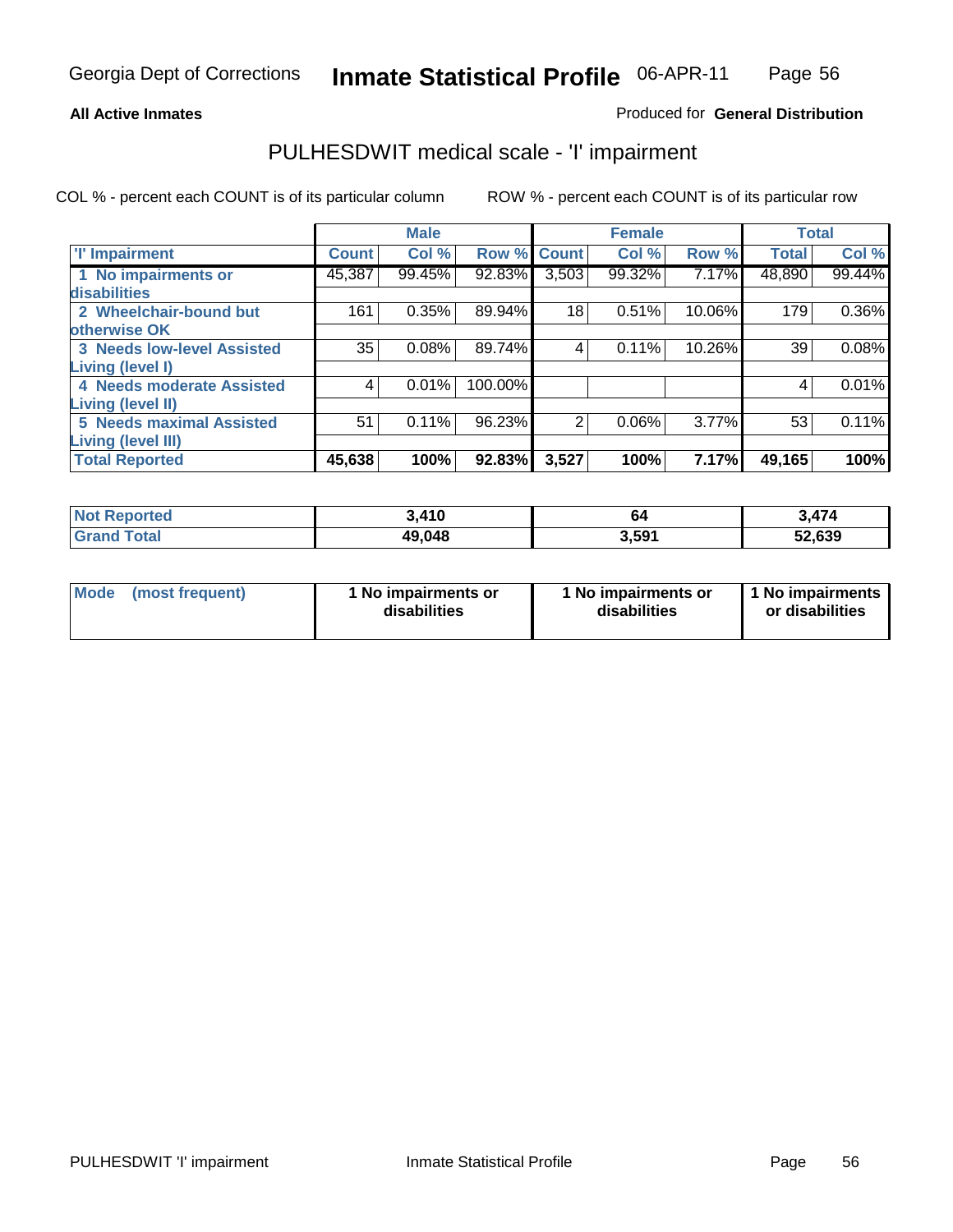#### **Inmate Statistical Profile** 06-APR-11 Page Page 57

## **All Active Inmates Allowski** Produced fo **General Distribution**

## PULHESDWIT medical scale - 'T' transportability

|                              |                 | <b>Male</b> |             |       | <b>Female</b> |        | <b>Total</b> |        |
|------------------------------|-----------------|-------------|-------------|-------|---------------|--------|--------------|--------|
| <b>T' Transportability</b>   | <b>Count</b>    | Col %       | Row % Count |       | Col %         | Row %  | <b>Total</b> | Col %  |
| 1 Can be transported in any  | 45,491          | 99.65%      | 92.85%      | 3,503 | 99.63%        | 7.15%  | 48,994       | 99.65% |
| ordinary approved vehicle    |                 |             |             |       |               |        |              |        |
| 2 Wheelchair-bound, not      | 64              | 0.14%       | 87.67%      | 9     | 0.26%         | 12.33% | 73           | 0.15%  |
| needing special vehicle      |                 |             |             |       |               |        |              |        |
| 3 Wheelchair-bound, requires | 14 <sub>1</sub> | 0.03%       | 100.00%     |       |               |        | 14           | 0.03%  |
| special vehicle              |                 |             |             |       |               |        |              |        |
| 4 Needs specially-equipped   | 3               | 0.01%       | 100.00%     |       |               |        | 3            | 0.01%  |
| medical vehicle              |                 |             |             |       |               |        |              |        |
| <b>5 Requires ambulance</b>  | 79              | 0.17%       | 95.18%      | 4     | 0.11%         | 4.82%  | 83           | 0.17%  |
| transport                    |                 |             |             |       |               |        |              |        |
| <b>Total Reported</b>        | 45,651          | 100%        | 92.85%      | 3,516 | 100%          | 7.15%  | 49,167       | 100.0% |

| <b>Not</b>            | 3,397  | $-$   | 3.172  |
|-----------------------|--------|-------|--------|
| Reported              |        | ر.    | J,476  |
| Total<br><b>Grand</b> | 49,048 | 3,591 | 52,639 |

| Mode (most frequent) | 1 Can be transported in any 1 Can be transported in any | ordinary approved vehicle   ordinary approved vehicle   transported in any | 1 Can be<br>  ordinary approved  <br>vehicle |
|----------------------|---------------------------------------------------------|----------------------------------------------------------------------------|----------------------------------------------|
|                      |                                                         |                                                                            |                                              |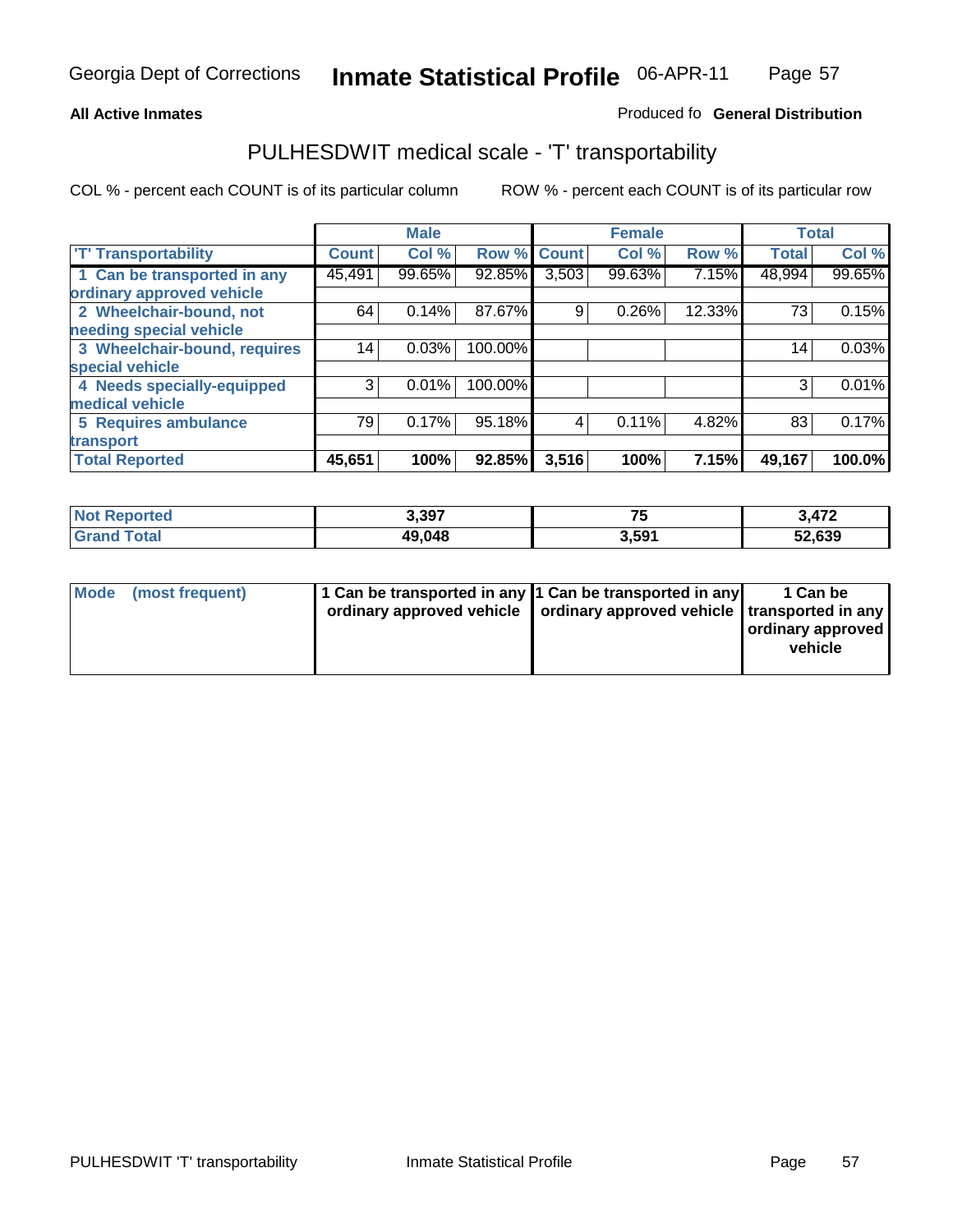## **All Active Inmates**

## Produced for **General Distribution**

## Criminality in family, self-reported

|                              |              | <b>Male</b> |        |              | <b>Female</b> |          |              | <b>Total</b> |
|------------------------------|--------------|-------------|--------|--------------|---------------|----------|--------------|--------------|
| <b>Criminality In Family</b> | <b>Count</b> | Col %       | Row %  | <b>Count</b> | Col %         | Row %    | <b>Total</b> | Col %        |
| Yes, criminality in family   | 7.196        | $22.40\%$   | 91.82% | 641          | 41.44%        | $8.18\%$ | 7,837        | 23.27%       |
| No criminality in family     | 24.929       | 77.60%      | 96.49% | 906          | 58.56%        |          | 3.51% 25,835 | 76.73%       |
| <b>Total Reported</b>        | 32,125       | 100%        | 95.41% | 1,547        | 100%          |          | 4.59% 33,672 | 100%         |

| <b>Not Reported</b> | 16,923 | 2,044             | 18,967 |
|---------------------|--------|-------------------|--------|
| l Grand Total       | 49,048 | 3,59 <sup>1</sup> | 52,639 |

|  | Mode (most frequent) | No criminality in family | No criminality in family | No criminality in<br>familv |
|--|----------------------|--------------------------|--------------------------|-----------------------------|
|--|----------------------|--------------------------|--------------------------|-----------------------------|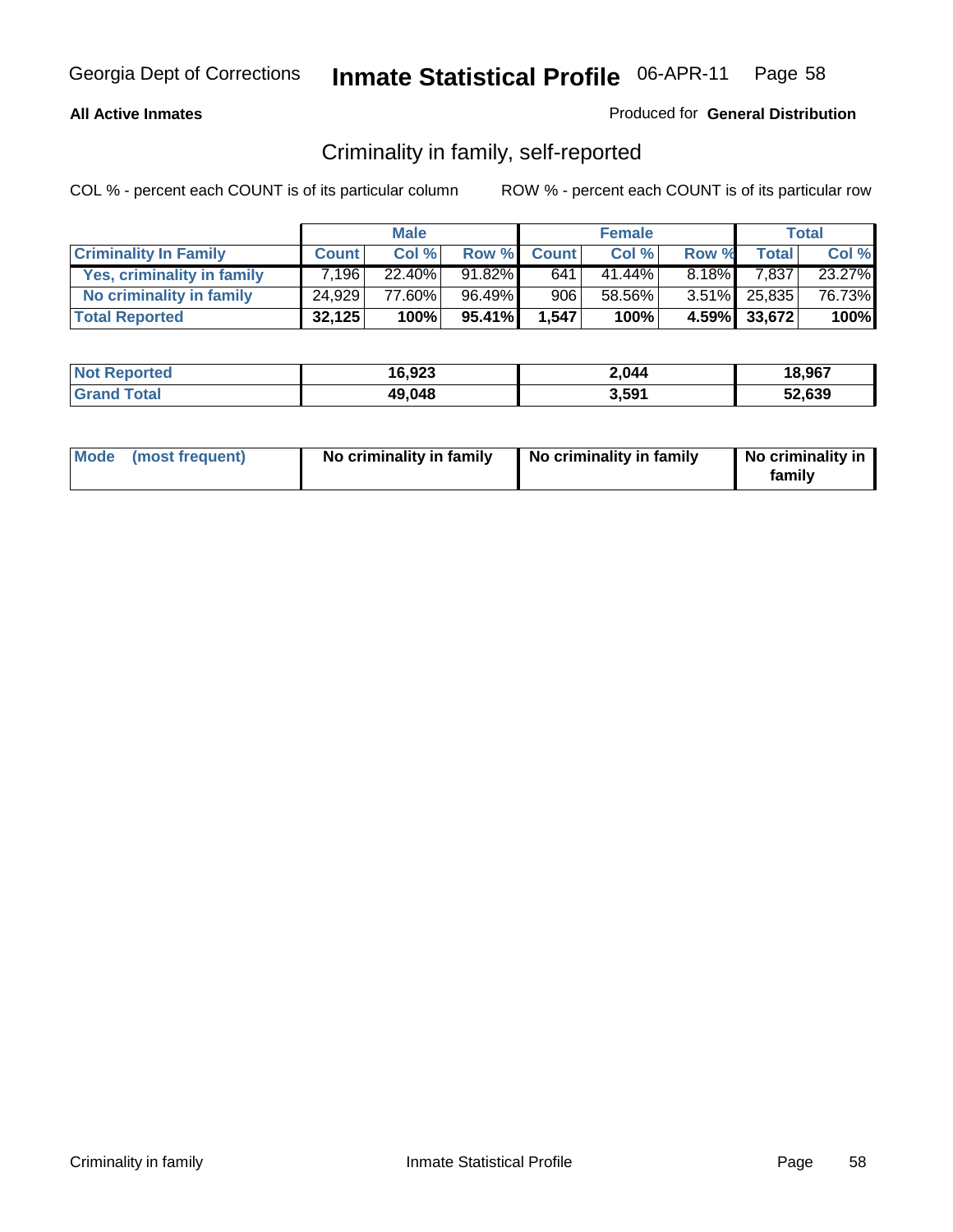## **All Active Inmates**

## Produced for **General Distribution**

## Alcoholism in family, self-reported

|                             |              | <b>Male</b> |           |              | <b>Female</b> |          |              | <b>Total</b> |
|-----------------------------|--------------|-------------|-----------|--------------|---------------|----------|--------------|--------------|
| <b>Alcoholism In Family</b> | <b>Count</b> | Col %       | Row %     | <b>Count</b> | Col %         | Row %    | <b>Total</b> | Col %        |
| Yes, alcoholism in family   | 4.550        | 14.16%      | 91.77%    | 408          | 26.37%        | $8.23\%$ | 4.958        | 14.72%       |
| No alcoholism in family     | 27,575       | 85.84%      | 96.03%    | 1,139        | 73.63%        |          | 3.97% 28,714 | 85.28%       |
| <b>Total Reported</b>       | 32,125       | 100%        | $95.41\%$ | 1,547        | 100%          |          | 4.59% 33,672 | 100%         |

| <b>Not Reported</b> | 16,923 | 2,044             | 18,967 |
|---------------------|--------|-------------------|--------|
| <b>Srand Total</b>  | 49,048 | 3,59 <sup>4</sup> | 52,639 |

|  | Mode (most frequent) | No alcoholism in family | No alcoholism in family | No alcoholism in<br>family |
|--|----------------------|-------------------------|-------------------------|----------------------------|
|--|----------------------|-------------------------|-------------------------|----------------------------|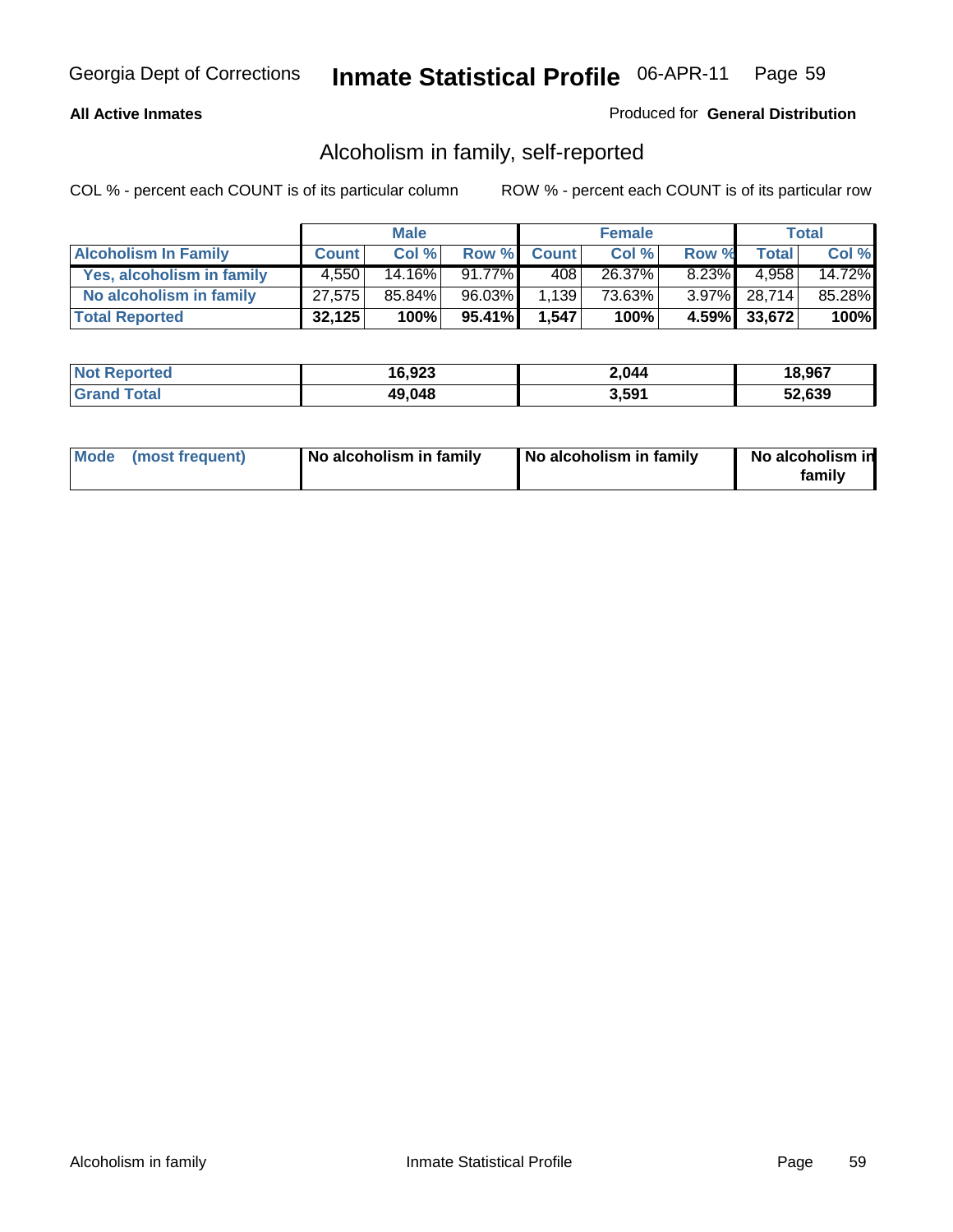## **All Active Inmates**

Produced for **General Distribution**

## Drug abuse in family, self-reported

|                           |              | <b>Male</b> |        |              | <b>Female</b> |           |                 | <b>Total</b> |
|---------------------------|--------------|-------------|--------|--------------|---------------|-----------|-----------------|--------------|
| Drug Abuse In Family      | <b>Count</b> | Col %       | Row %  | <b>Count</b> | Col %         | Row %     | <b>Total</b>    | Col %        |
| Yes, drug abuse in family | 2,546        | 7.93%       | 88.19% | 341          | $22.04\%$     | $11.81\%$ | 2,887           | $8.57\%$     |
| No drug abuse in family   | 29.579       | $92.07\%$   | 96.08% | .206         | 77.96%        |           | $3.92\%$ 30.785 | 91.43%       |
| <b>Total Reported</b>     | 32,125       | 100%        | 95.41% | 1.547        | 100%          |           | 4.59% 33,672    | 100%         |

| <b>Not Reported</b> | 16,923 | 2,044             | 18,967 |
|---------------------|--------|-------------------|--------|
| <b>Srand Total</b>  | 49,048 | 3,59 <sup>4</sup> | 52,639 |

|  | Mode (most frequent) | No drug abuse in family | No drug abuse in family | No drug abuse in<br>family |
|--|----------------------|-------------------------|-------------------------|----------------------------|
|--|----------------------|-------------------------|-------------------------|----------------------------|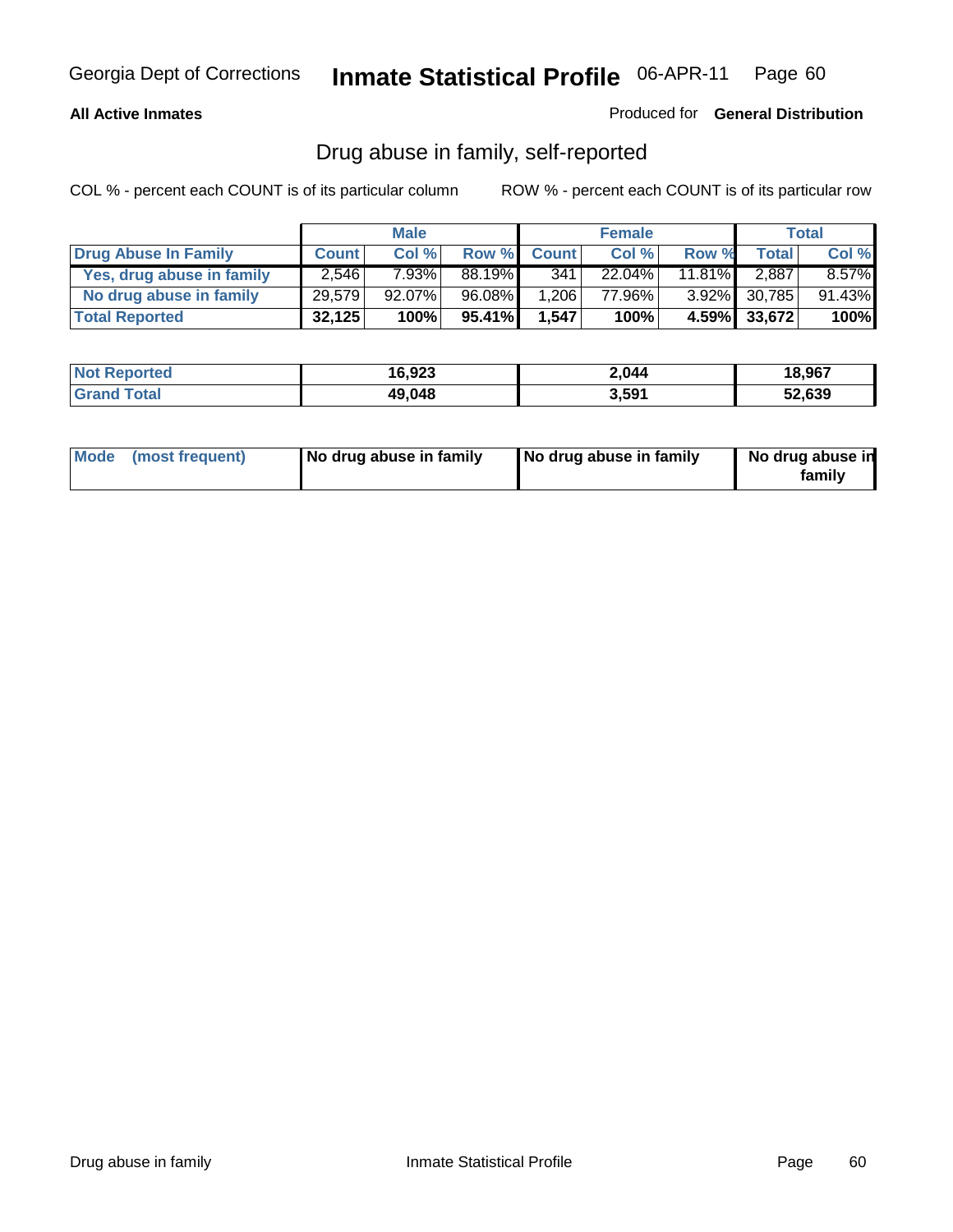## **All Active Inmates**

## Produced for **General Distribution**

## Subjected to frequent beatings, self-reported

|                                   |              | <b>Male</b> |        |              | <b>Female</b> |          |        | <b>Total</b> |
|-----------------------------------|--------------|-------------|--------|--------------|---------------|----------|--------|--------------|
| <b>Frequent beatings</b>          | <b>Count</b> | Col%        | Row %  | <b>Count</b> | Col%          | Row %    | Total  | Col %        |
| <b>Yes, subjected to frequent</b> | 1,376        | 4.28%       | 84.83% | 246          | 15.90%        | 15.17%   | .622   | 4.82%        |
| <b>beatings</b>                   |              |             |        |              |               |          |        |              |
| Not subjected to frequent         | 30,749       | 95.72%      | 95.94% | 1,301,       | 84.10%        | $4.06\%$ | 32,050 | 95.18%       |
| <b>beatings</b>                   |              |             |        |              |               |          |        |              |
| <b>Total Reported</b>             | 32,125       | 100%        | 95.41% | 1,547        | 100%          | 4.59%    | 33,672 | 100%         |

| <b>Not Reported</b> | 16,923 | 2,044 | 18,967 |
|---------------------|--------|-------|--------|
| Γotal<br>⊩Grar      | 49,048 | 3,591 | 52,639 |

| Mode (most frequent) | Not subjected to frequent<br>beatings | Not subjected to frequent<br>beatings | Not subjected to<br>frequent beatings |  |
|----------------------|---------------------------------------|---------------------------------------|---------------------------------------|--|
|                      |                                       |                                       |                                       |  |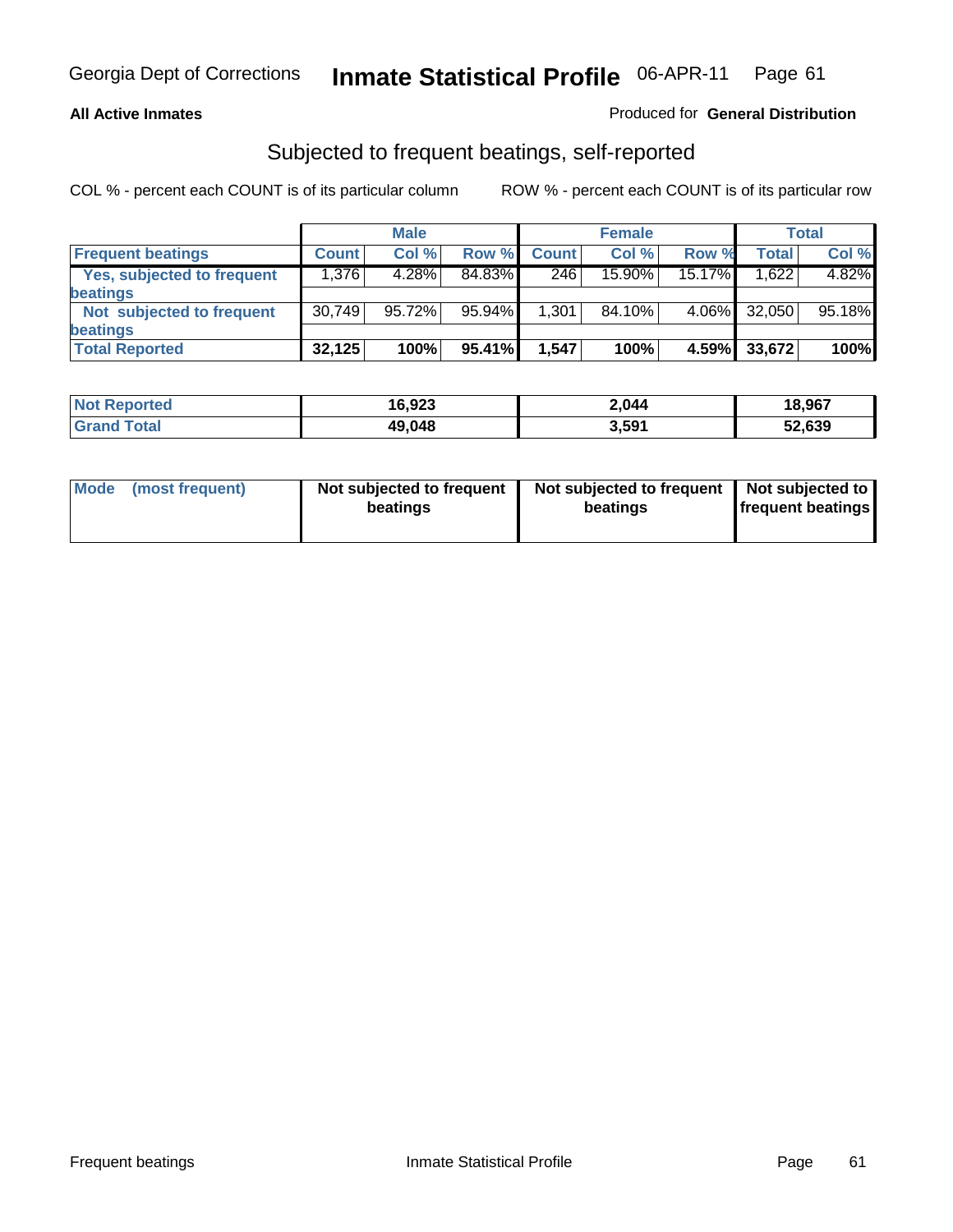## **All Active Inmates**

## Produced for **General Distribution**

## Father absent during inmate's childhood

|                           |              | <b>Male</b> |        |              | <b>Female</b> |          |                    | Total  |
|---------------------------|--------------|-------------|--------|--------------|---------------|----------|--------------------|--------|
| <b>Father Absent</b>      | <b>Count</b> | Col %       | Row %  | <b>Count</b> | Col %         | Row %    | Total <sub>1</sub> | Col %  |
| Yes, father was absent    | 15.543       | 48.38%      | 96.37% | 585          | 37.82%        | $3.63\%$ | 16,128             | 47.90% |
| No, father was not absent | 16.582       | 51.62%      | 94.52% | 962          | 62.18%        | $5.48\%$ | 17.544             | 52.10% |
| <b>Total Reported</b>     | 32,125       | 100%        | 95.41% | 1,547        | 100%          |          | 4.59% 33,672       | 100%   |

| <b>Not Reported</b> | 16,923 | 2.044 | 18,967 |
|---------------------|--------|-------|--------|
| <b>Grand Total</b>  | 49,048 | 3,59' | 52,639 |

| Mode (most frequent) |  | 「No, father was not absent ┃No, father was not absent ┃No, father was not | absent |
|----------------------|--|---------------------------------------------------------------------------|--------|
|----------------------|--|---------------------------------------------------------------------------|--------|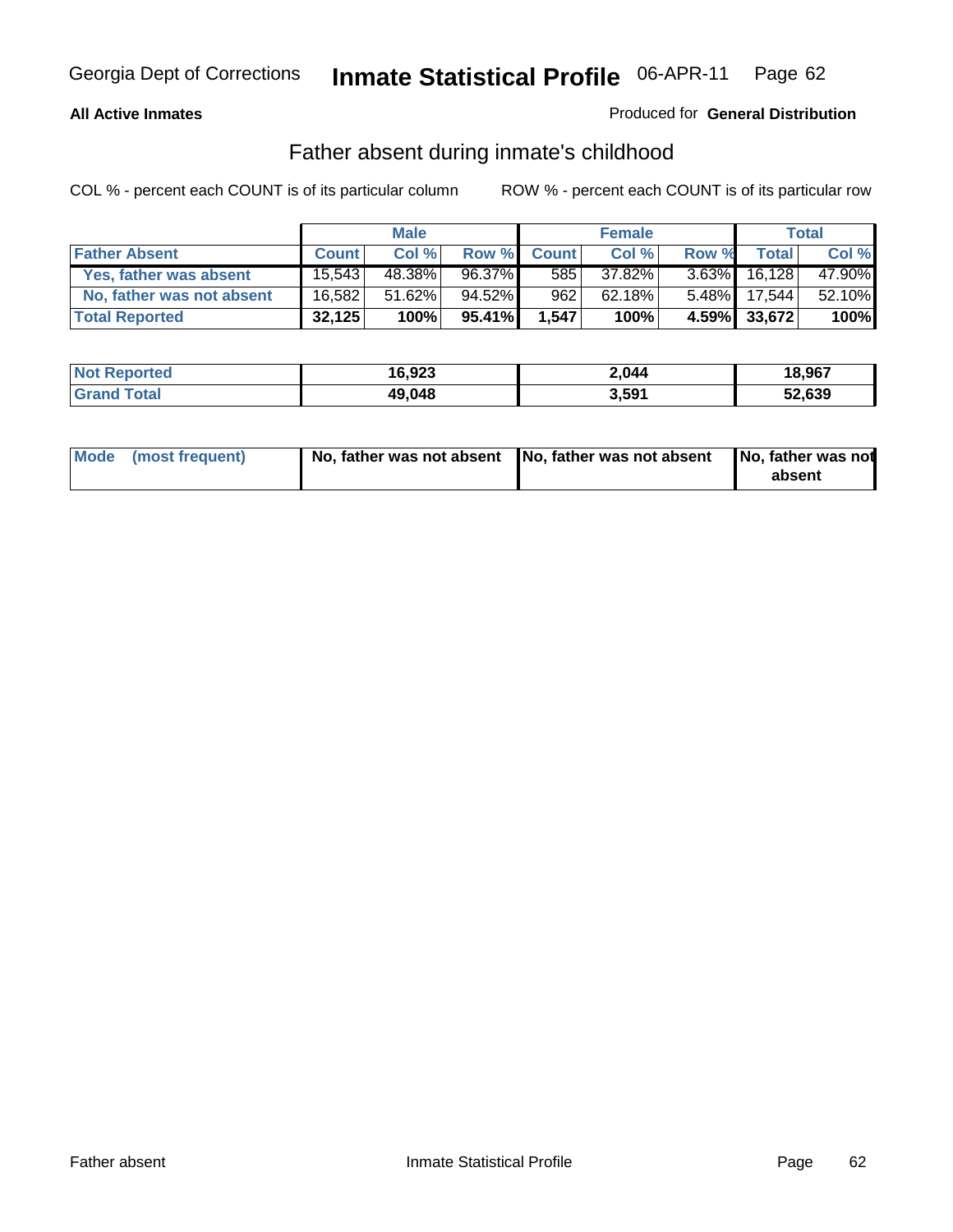## **All Active Inmates**

## Produced for **General Distribution**

## Mother absent during inmate's childhood

|                           |              | <b>Male</b> |           |              | <b>Female</b> |          |              | <b>Total</b> |
|---------------------------|--------------|-------------|-----------|--------------|---------------|----------|--------------|--------------|
| <b>Mother Absent</b>      | <b>Count</b> | Col %       | Row %     | <b>Count</b> | Col %         | Row %    | <b>Total</b> | Col %        |
| Yes, mother was absent    | 4,125        | $12.84\%$   | 95.31%    | 203          | 13.12%        | $4.69\%$ | 4.328        | 12.85%       |
| No, mother was not absent | 28,000       | 87.16%      | $95.42\%$ | 1,344        | 86.88%        |          | 4.58% 29,344 | 87.15%       |
| <b>Total Reported</b>     | 32,125       | 100%        | 95.41%    | 1,547        | 100%          |          | 4.59% 33,672 | 100%         |

| <b>Not Reported</b> | 16,923 | 2,044             | 18,967 |
|---------------------|--------|-------------------|--------|
| l Grand Total       | 49,048 | 3,59 <sup>1</sup> | 52,639 |

| Mode (most frequent) | No, mother was not absent   No, mother was not absent   No, mother was | not absent |
|----------------------|------------------------------------------------------------------------|------------|
|----------------------|------------------------------------------------------------------------|------------|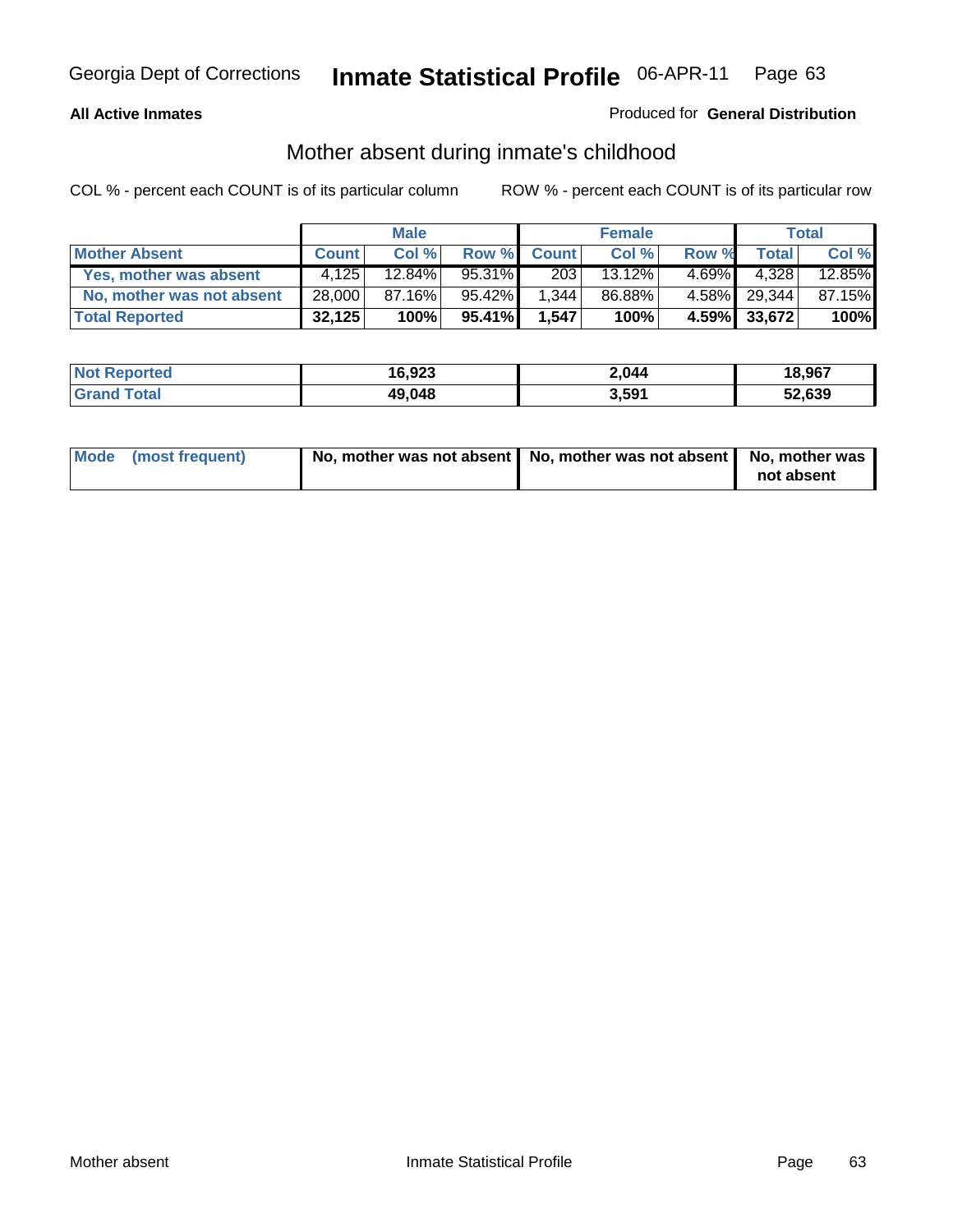#### **All Active Inmates**

#### Produced for **General Distribution**

## Number of prior Georgia incarcerations

|                                       |              | <b>Male</b> |                    |       | <b>Female</b> |       |        | <b>Total</b> |
|---------------------------------------|--------------|-------------|--------------------|-------|---------------|-------|--------|--------------|
| <b>Num of Prior GA Incarcerations</b> | <b>Count</b> | Col %       | <b>Row % Count</b> |       | Col %         | Row % | Total  | Col %        |
| $\bf{0}$                              | 28,601       | 58.31%      | 91.87%             | 2,532 | 70.51%        | 8.13% | 31,133 | 59.14%       |
|                                       | 8,491        | 17.31%      | 94.82%             | 464   | 12.92%        | 5.18% | 8,955  | 17.01%       |
|                                       | 4,791        | 9.77%       | 94.67%             | 270   | 7.52%         | 5.33% | 5,061  | 9.61%        |
| 3                                     | 2,843        | 5.80%       | 95.43%             | 136   | 3.79%         | 4.57% | 2,979  | 5.66%        |
|                                       | 1,802        | 3.67%       | 95.70%             | 81    | 2.26%         | 4.30% | 1,883  | 3.58%        |
| 5                                     | 1,080        | 2.20%       | 96.43%             | 40    | 1.11%         | 3.57% | 1,120  | 2.13%        |
| <b>More Than 5</b>                    | 1,440        | 2.94%       | 95.49%             | 68    | 1.89%         | 4.51% | 1,508  | 2.86%        |
| <b>Total Reported</b>                 | 49,048       | 100%        | 93.18%             | 3,591 | 100%          | 6.82% | 52,639 | 100%         |

| oorted<br>NO.          |        |       |        |
|------------------------|--------|-------|--------|
| <b>Total</b><br>. Grat | 49.048 | 3,591 | 52,639 |

| Mean (average)       | 1.01 | .98 |
|----------------------|------|-----|
| Median (middle)      |      |     |
| Mode (most frequent) |      |     |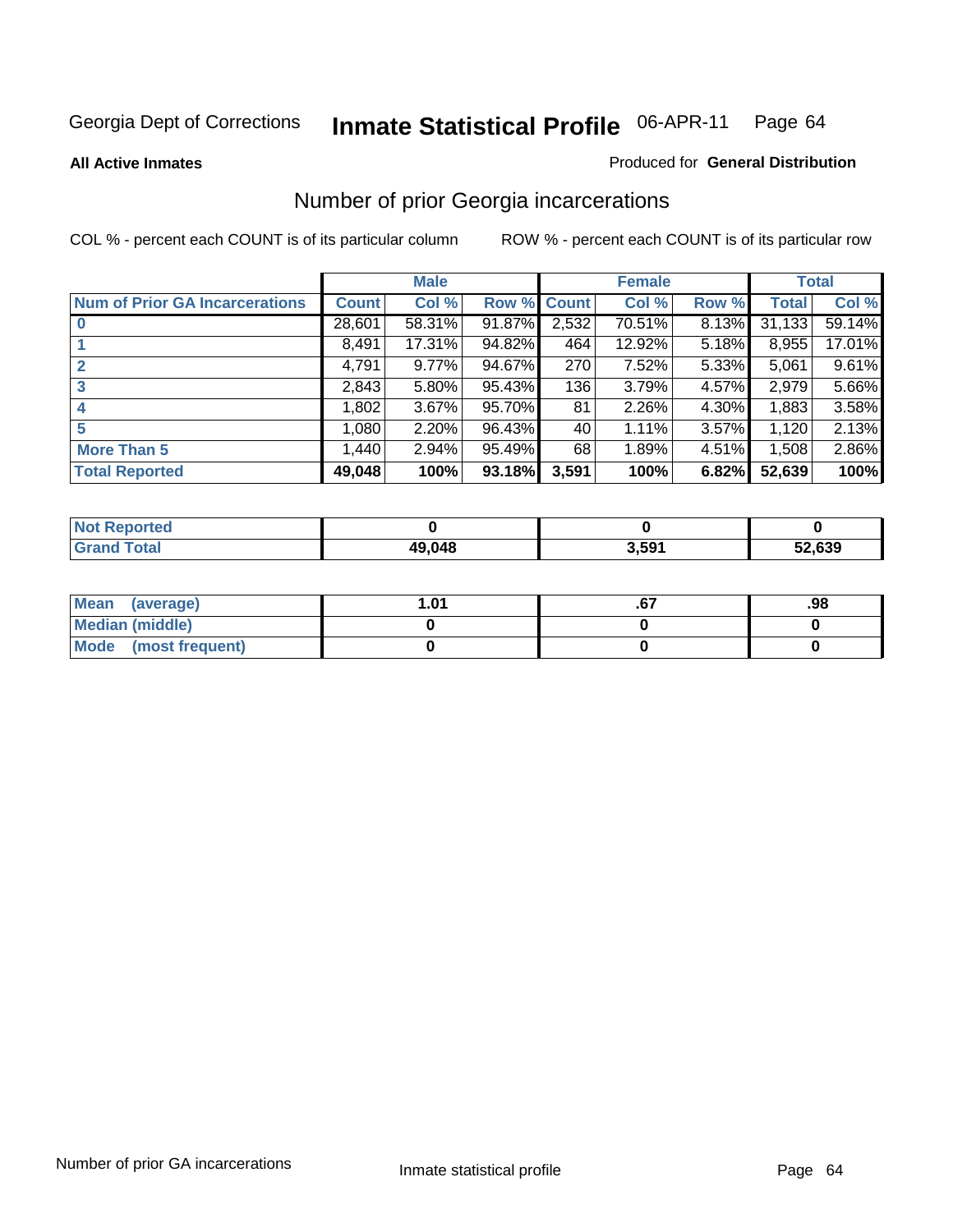#### **All Active Inmates**

#### Produced for **General Distribution**

## Prison sentence in years

COL % - percent each COUNT is of its particular column ROW % - percent each COUNT is of its particular row

|                                 |              | <b>Male</b> |         |              | <b>Female</b> |        |              | <b>Total</b> |
|---------------------------------|--------------|-------------|---------|--------------|---------------|--------|--------------|--------------|
| <b>Prison Sentence In Years</b> | <b>Count</b> | Col %       | Row %   | <b>Count</b> | Col %         | Row %  | <b>Total</b> | Col %        |
| $0 - 1$                         | 8,639        | 17.61%      | 94.40%  | 512          | 14.26%        | 5.60%  | 9,151        | 17.38%       |
| $1.1 - 2$                       | 3,328        | 6.79%       | 88.14%  | 448          | 12.48%        | 11.86% | 3,776        | 7.17%        |
| $2.1 - 3$                       | 3,839        | 7.83%       | 87.51%  | 548          | 15.26%        | 12.49% | 4,387        | 8.33%        |
| $3.1 - 4$                       | 2,771        | 5.65%       | 90.56%  | 289          | 8.05%         | 9.44%  | 3,060        | 5.81%        |
| $4.1 - 5$                       | 5,121        | 10.44%      | 90.89%  | 513          | 14.29%        | 9.11%  | 5,634        | 10.70%       |
| $5.1 - 6$                       | 1,976        | 4.03%       | 92.25%  | 166          | 4.62%         | 7.75%  | 2,142        | 4.07%        |
| $6.1 - 7$                       | 1,905        | 3.88%       | 93.25%  | 138          | 3.84%         | 6.75%  | 2,043        | 3.88%        |
| $7.1 - 8$                       | 1,826        | 3.72%       | 94.32%  | 110          | 3.06%         | 5.68%  | 1,936        | 3.68%        |
| $8.1 - 9$                       | 853          | 1.74%       | 95.20%  | 43           | 1.20%         | 4.80%  | 896          | 1.70%        |
| $9.1 - 10$                      | 5,847        | 11.92%      | 94.58%  | 335          | 9.33%         | 5.42%  | 6,182        | 11.74%       |
| $10.1 - 12$                     | 2,398        | 4.89%       | 95.42%  | 115          | 3.20%         | 4.58%  | 2,513        | 4.77%        |
| $12.1 - 15$                     | 3,776        | 7.70%       | 96.45%  | 139          | 3.87%         | 3.55%  | 3,915        | 7.44%        |
| $15.1 - 20$                     | 3,697        | 7.54%       | 96.30%  | 142          | 3.95%         | 3.70%  | 3,839        | 7.29%        |
| 20.1 - Over                     | 3,068        | 6.26%       | 97.06%  | 93           | 2.59%         | 2.94%  | 3,161        | 6.01%        |
| Life                            |              | 0.01%       | 100.00% |              |               |        |              | 0.01%        |
| <b>Youthful Offenders</b>       | 3            | 0.01%       | 100.00% |              |               |        | 3            | 0.01%        |
| <b>Total Reported</b>           | 49,048       | 100%        | 93.18%  | 3,591        | 100%          | 6.82%  | 52,639       | 100%         |

| <b>Not Reported</b>  |       |       |        |
|----------------------|-------|-------|--------|
| Total<br><b>Gran</b> | 9,048 | 5.591 | 52,639 |

**Determinate (numeric) sentences only**

|  | Me:<br> | IU. 34<br>____ | $\sim$ $\sim$ | 10.28<br>___ |
|--|---------|----------------|---------------|--------------|
|--|---------|----------------|---------------|--------------|

**All sentences (including determinate), with life, life without parole, and death sentences figured at 45 years**

| Mean<br>^ 7^<br>10.34<br>10.28<br>эле:<br>- 7<br>0.11<br>___<br>___ |
|---------------------------------------------------------------------|
|---------------------------------------------------------------------|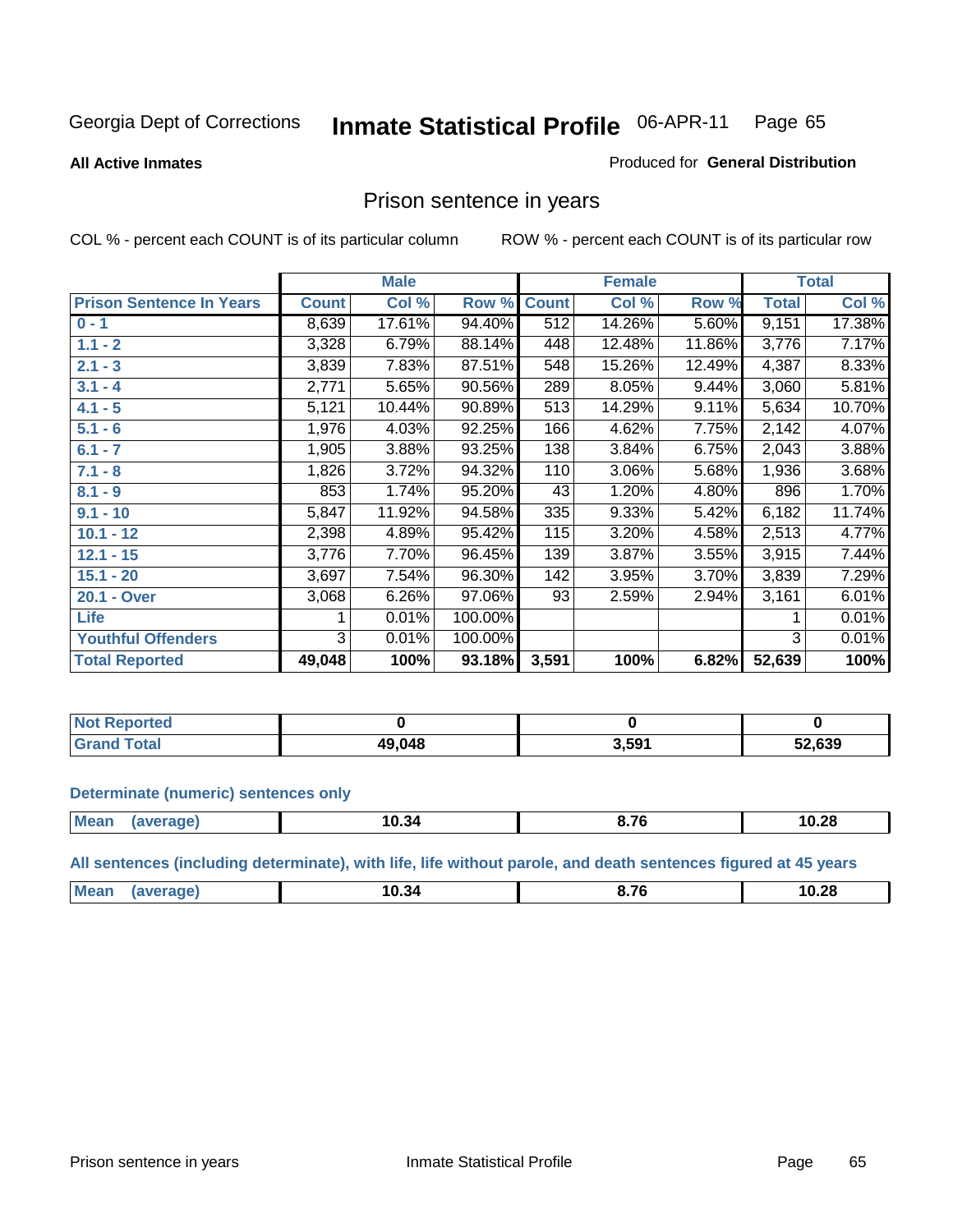### **All Active Inmates**

#### Produced for **General Distribution**

# Primary offense, broken out into felonies vs misdemeanors

|                                  |              | <b>Male</b> |                    |       | <b>Female</b> |       | Total        |         |
|----------------------------------|--------------|-------------|--------------------|-------|---------------|-------|--------------|---------|
| <b>Felonies and Misdemeanors</b> | <b>Count</b> | Col %       | <b>Row % Count</b> |       | Col %         | Row % | <b>Total</b> | Col %   |
| <b>Felonies</b>                  | 48,045       | $99.99\%$   | 93.25%             | 3.476 | 100.00%       | 6.75% | 51,521       | 99.99%  |
| <b>Misdemeanors</b>              | 6            | $.01\%$     | 100.00%            |       |               |       |              | $.01\%$ |
| <b>Total Reported</b>            | 48,051       | 100%        | 93.25%             | 3,476 | 100%          | 6.75% | 51,527       | 100%    |

| <b>Not</b><br>rted.<br>$\sim$ | 997    | 1 4 C<br>. . J | 1119<br>11Z |
|-------------------------------|--------|----------------|-------------|
| Gran.                         | 19 NAR | 48.166         | 52,639      |

| Mode (most frequent) | elonies | elonies | onies<br>-е к |
|----------------------|---------|---------|---------------|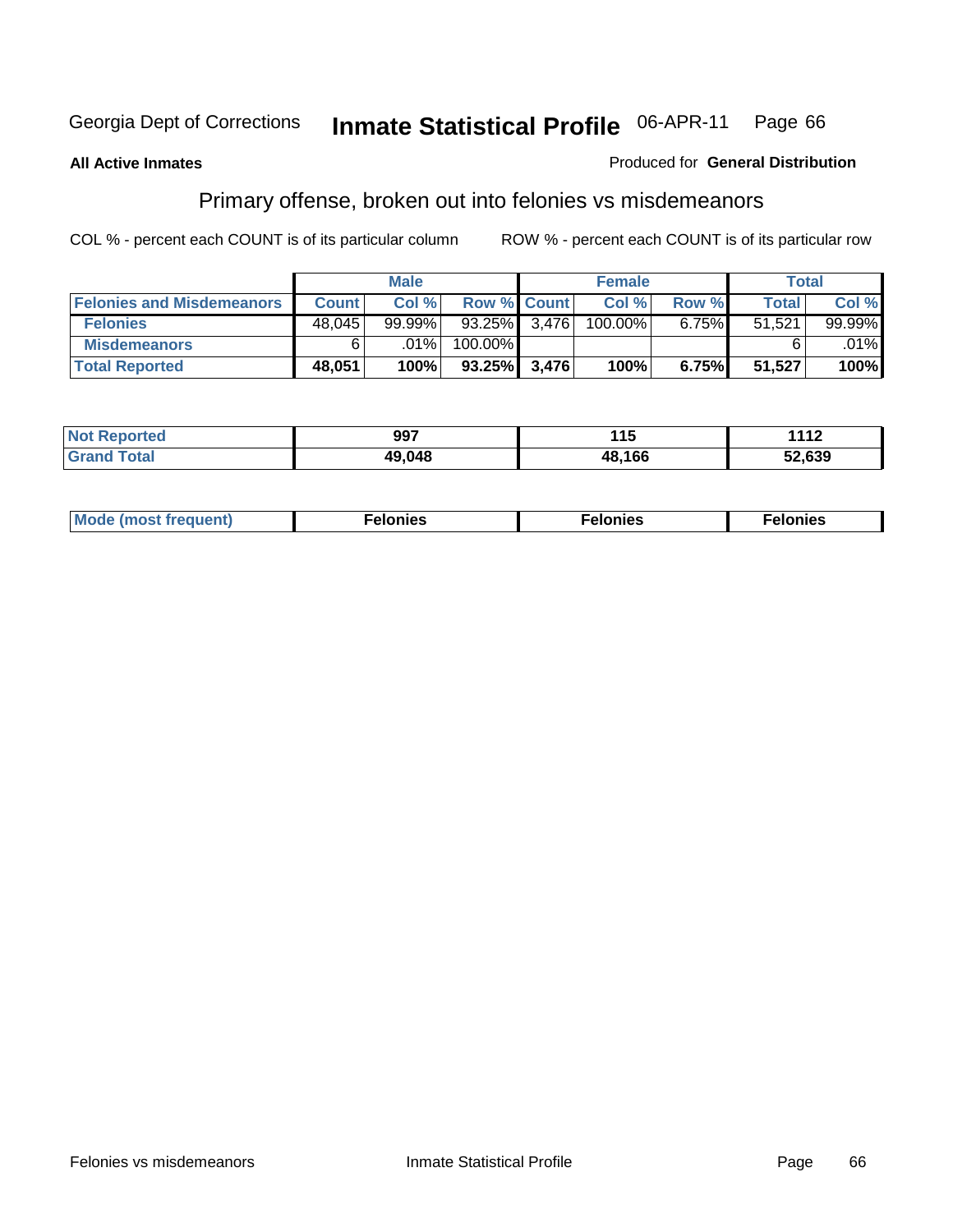#### **All Active Inmates**

#### Produced for **General Distribution**

## Primary offense, broken out into six broad crime categories

|                                  |              | <b>Male</b> |             |       | <b>Female</b> |        |              | <b>Total</b> |
|----------------------------------|--------------|-------------|-------------|-------|---------------|--------|--------------|--------------|
| <b>Crime Categories</b>          | <b>Count</b> | Col %       | Row % Count |       | Col %         | Row %  | <b>Total</b> | Col %        |
| <b>Violent</b>                   | 22,680       | 47.20%      | 94.44%      | 1,334 | 38.38%        | 5.56%  | 24,014       | 46.60%       |
| <b>Sex Crime</b><br>$\mathbf{2}$ | 7,577        | 15.77%      | 98.56%      | 111   | 3.19%         | 1.44%  | 7,688        | 14.92%       |
| $\mathbf{3}$<br><b>Property</b>  | 8,952        | 18.63%      | 88.62%      | 1,149 | 33.06%        | 11.38% | 10,101       | 19.60%       |
| <b>Drug</b><br>4                 | 6,868        | 14.29%      | $90.08\%$   | 756   | 21.75%        | 9.92%  | 7,624        | 14.80%       |
| <b>Habit/DUI</b><br>5            | 96           | .20%        | 94.12%      | 6     | .17%          | 5.88%  | 102          | .20%         |
| <b>Other</b><br>6                | 1,878        | 3.91%       | $93.99\%$   | 120   | 3.45%         | 6.01%  | 1,998        | 3.88%        |
| <b>Total Reported</b>            | 48,051       | 100%        | 93.25%      | 3,476 | 100%          | 6.75%  | 51,527       | 100%         |

| N | 997    | .     | $-144C$<br>$\blacksquare$ |
|---|--------|-------|---------------------------|
|   | 49 N48 | 591., | 52.639                    |

| <b>Mou</b> | .<br>วient | วlent | ent |
|------------|------------|-------|-----|
|            |            |       |     |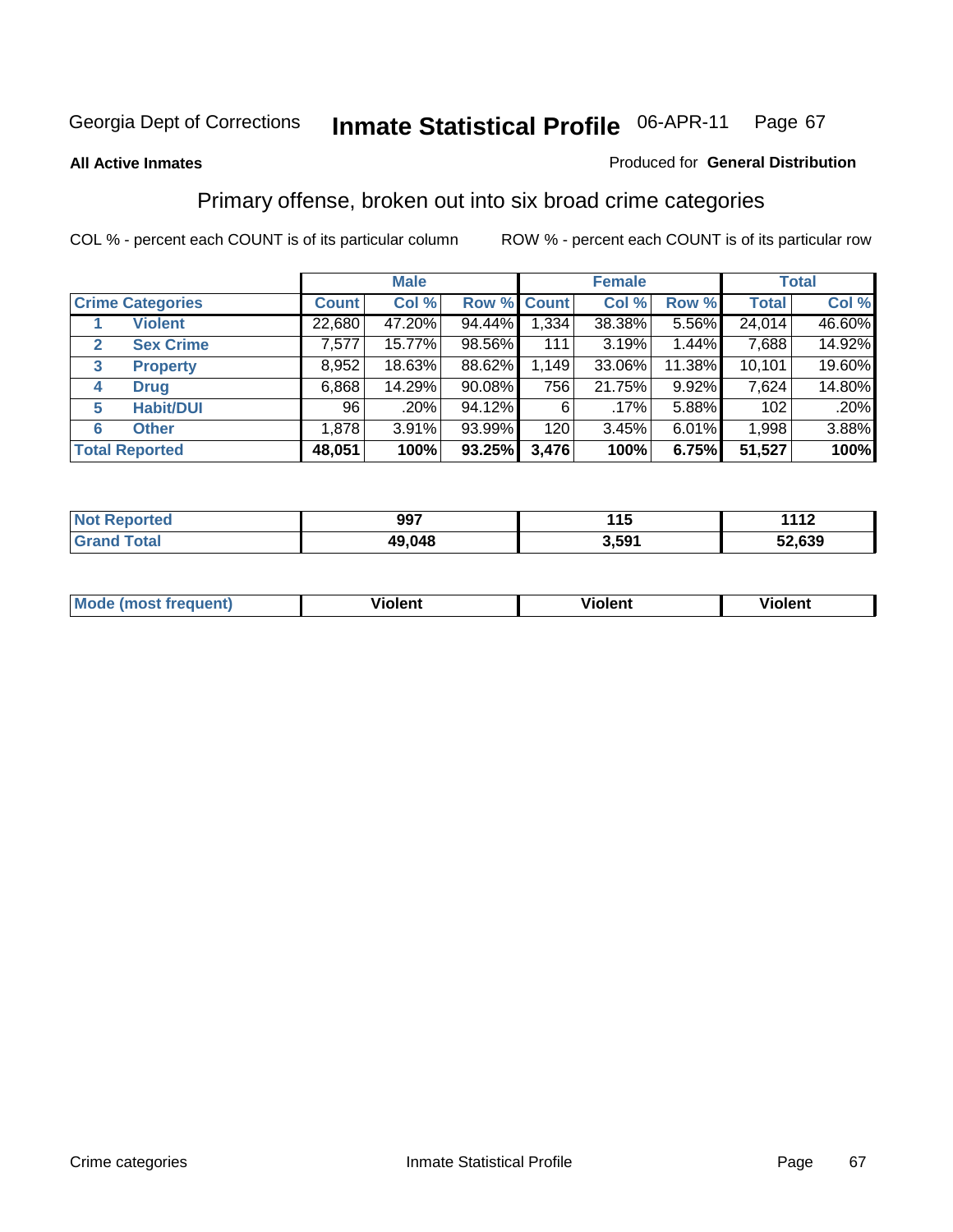**All Active Inmates**

#### Produced for **General Distribution**

# Primary offense, detailed offense code

|      |                                             | <b>Male</b>     |       |         |                 | <b>Female</b> | <b>Total</b> |                 |          |
|------|---------------------------------------------|-----------------|-------|---------|-----------------|---------------|--------------|-----------------|----------|
|      | <b>Primary Offense</b>                      | <b>Count</b>    | Col % | Row %   | <b>Count</b>    | Col %         | Row %        | <b>Total</b>    | Col %    |
| 70   | <b>Poss Of Marijuana</b>                    | $\overline{2}$  | .01%  | 100.00% |                 |               |              | 2               | .01%     |
| 71   | <b>Viol Motor Veh Law</b>                   | 1               | .01%  | 100.00% |                 |               |              | 1               | .01%     |
| 101  | <b>Riot</b>                                 | 1               | .01%  | 100.00% |                 |               |              | 1               | .01%     |
| 341  | <b>Reckless Driving</b>                     | 1               | .01%  | 100.00% |                 |               |              | 1               | .01%     |
| 410  | <b>Viol Motor Veh</b>                       | 1               | .01%  | 100.00% |                 |               |              | 1               | .01%     |
|      | <b>License/PI</b>                           |                 |       |         |                 |               |              |                 |          |
| 1100 | <b>Misc Homicide Offense</b>                | 11              | .02%  | 84.62%  | $\overline{2}$  | .06%          | 15.38%       | 13              | .03%     |
| 1101 | <b>Murder</b>                               | 4,569           | 9.51% | 94.46%  | 268             | 7.71%         | 5.54%        | 4,837           | 9.39%    |
| 1102 | <b>Voluntary Manslaughter</b>               | 1,035           | 2.15% | 88.92%  | 129             | 3.71%         | 11.08%       | 1,164           | 2.26%    |
| 1103 | <b>Involuntary</b>                          | 121             | .25%  | 84.62%  | $\overline{22}$ | .63%          | 15.38%       | 143             | .28%     |
|      | <b>Manslaughter</b>                         |                 |       |         |                 |               |              |                 |          |
| 1118 | <b>Feticide By Vehicle</b>                  | $\overline{2}$  | .01%  | 40.00%  | $\overline{3}$  | .09%          | 60.00%       | 5               | .01%     |
| 1119 | <b>Vol Manslaughter Of</b>                  | 1               | .01%  | 100.00% |                 |               |              | $\mathbf{1}$    | .01%     |
| 1120 | <b>Fetus</b><br><b>Reckless Abandonment</b> | $\overline{2}$  | .01%  | 100.00% |                 |               |              | 2               | .01%     |
|      |                                             | $\overline{4}$  | .01%  | 100.00% |                 |               |              |                 | .01%     |
| 1121 | <b>Feticide</b>                             | 341             | .71%  | 89.03%  | $\overline{42}$ | 1.21%         |              | 4<br>383        | .74%     |
| 1123 | <b>Vehicular Homicide</b>                   |                 |       |         |                 |               | 10.97%       |                 |          |
| 1124 | <b>Homicide By Vessel</b>                   | 17              | .04%  | 94.44%  | 1               | .03%          | 5.56%        | 18              | .03%     |
| 1125 | <b>Conceal Death Of</b>                     | 14              | .03%  | 82.35%  | $\overline{3}$  | .09%          | 17.65%       | $\overline{17}$ | .03%     |
| 1190 | <b>Another</b><br><b>Atmpt Murder</b>       | $\overline{23}$ | .05%  | 95.83%  | $\mathbf{1}$    | .03%          | 4.17%        | $\overline{24}$ | .05%     |
| 1191 | <b>Murder, Conspire To</b>                  | $\overline{6}$  | .01%  | 75.00%  | $\overline{2}$  | .06%          | 25.00%       | $\overline{8}$  | .02%     |
|      | <b>Commit</b>                               |                 |       |         |                 |               |              |                 |          |
| 1300 | <b>Misc Assault/Battery</b>                 | $\overline{15}$ | .03%  | 93.75%  | $\overline{1}$  | .03%          | 6.25%        | 16              | .03%     |
| 1301 | <b>Family Violence Battery</b>              | $\overline{91}$ | .19%  | 97.85%  | $\overline{2}$  | .06%          | 2.15%        | 93              | .18%     |
| 1302 | <b>Aggrav Assault</b>                       | 4,499           | 9.36% | 94.76%  | 249             | 7.16%         | 5.24%        | 4,748           | 9.21%    |
| 1303 | <b>Atmpt Aggrav Assault</b>                 | 5               | .01%  | 71.43%  | $\overline{2}$  | .06%          | 28.57%       | 7               | .01%     |
| 1304 | <b>Aggravated Assault On</b>                | $\overline{3}$  | .01%  | 100.00% |                 |               |              | 3               | .01%     |
|      | $65+$                                       |                 |       |         |                 |               |              |                 |          |
| 1305 | <b>Aggrav Battery</b>                       | 892             | 1.86% | 93.80%  | $\overline{59}$ | 1.70%         | 6.20%        | 951             | 1.85%    |
| 1306 | <b>Misc Family Violence</b>                 | $\overline{3}$  | .01%  | 100.00% |                 |               |              | $\overline{3}$  | .01%     |
| 1307 | <b>Terrorist Threats &amp; Acts</b>         | 383             | .80%  | 97.46%  | 10              | .29%          | 2.54%        | 393             | .76%     |
| 1308 | <b>False Imprisonment</b>                   | 202             | .42%  | 96.65%  | $\overline{7}$  | .20%          | 3.35%        | 209             | .41%     |
| 1309 | <b>False Impris Color Legal</b>             | $\overline{1}$  | .01%  | 100.00% |                 |               |              | $\mathbf 1$     | .01%     |
| 1311 | Kidnapping                                  | 1,536           | 3.20% | 96.79%  | 51              | 1.47%         | 3.21%        | 1,587           | $3.08\%$ |
| 1312 | <b>Interference With</b>                    | $\overline{13}$ | .03%  | 92.86%  | $\overline{1}$  | .03%          | 7.14%        | 14              | .03%     |
|      | <b>Custody</b>                              |                 |       |         |                 |               |              |                 |          |
| 1314 | <b>Aggrav Assault Peace</b>                 | 300             | .62%  | 95.24%  | 15              | .43%          | 4.76%        | 315             | .61%     |
|      | <b>Ofcr</b>                                 |                 |       |         |                 |               |              |                 |          |
| 1315 | <b>Aggrav Battery Peace</b>                 | 17              | .04%  | 89.47%  | 2               | $.06\%$       | 10.53%       | 19              | .04%     |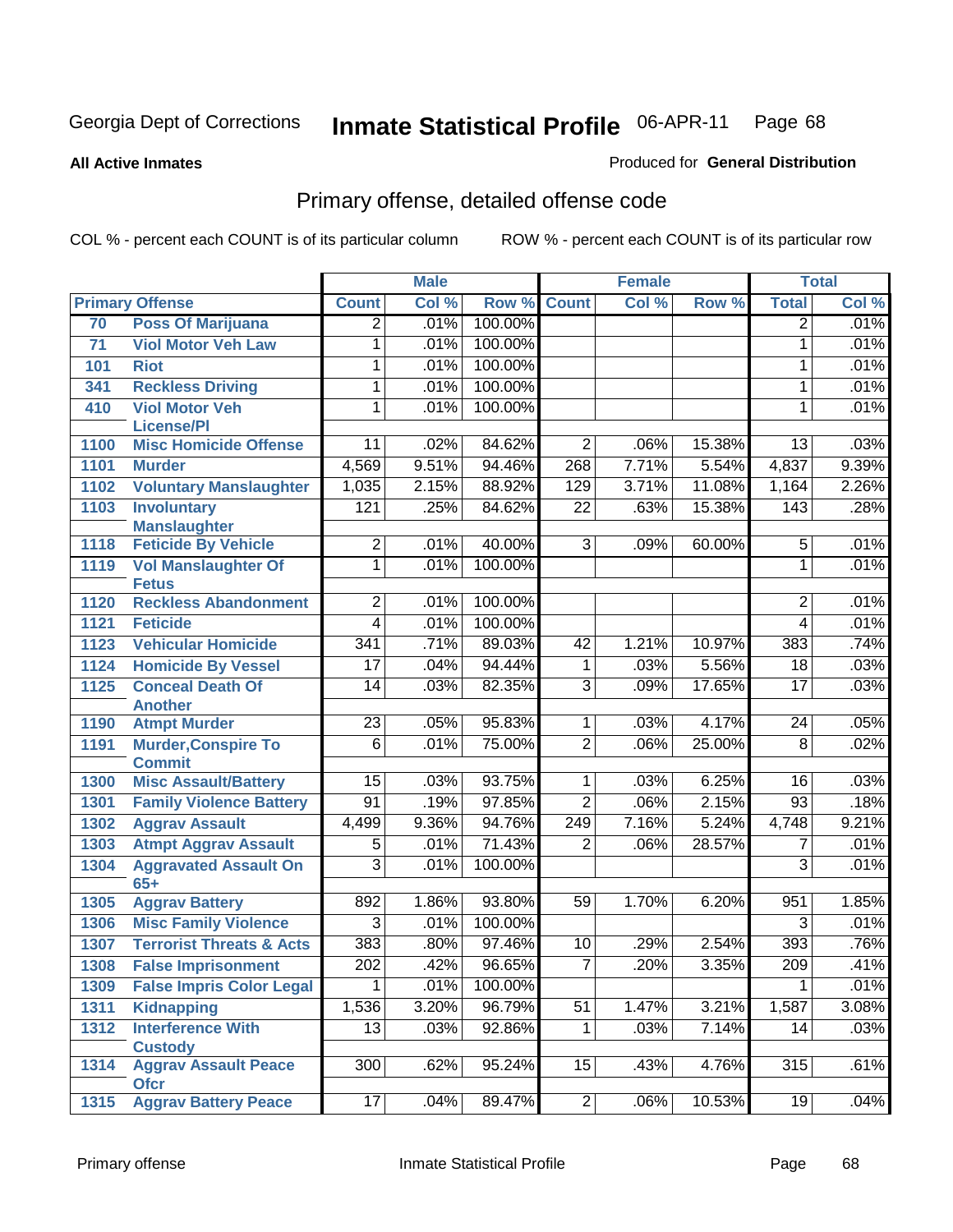**All Active Inmates**

#### Produced for **General Distribution**

# Primary offense, detailed offense code

|      |                                             | <b>Male</b>      |         | <b>Female</b> |                 |         | <b>Total</b> |                 |        |
|------|---------------------------------------------|------------------|---------|---------------|-----------------|---------|--------------|-----------------|--------|
|      | <b>Primary Offense</b>                      | <b>Count</b>     | Col %   | Row %         | <b>Count</b>    | Col %   | Row %        | <b>Total</b>    | Col %  |
|      | <b>Ofcr</b>                                 |                  |         |               |                 |         |              |                 |        |
| 1316 | <b>Simple Battery</b>                       | 19               | .04%    | 100.00%       |                 |         |              | 19              | .04%   |
| 1317 | <b>Reck Cond Infected</b>                   | $\overline{9}$   | .02%    | 75.00%        | $\overline{3}$  | .09%    | 25.00%       | $\overline{12}$ | .02%   |
|      | <b>Person</b>                               |                  |         |               |                 |         |              |                 |        |
| 1318 | <b>Injury By Vehicle</b>                    | 103              | .21%    | 91.96%        | 9               | .26%    | 8.04%        | 112             | .22%   |
| 1320 | <b>Stalking</b>                             | 4                | .01%    | 100.00%       |                 |         |              | 4               | .01%   |
| 1321 | <b>Aggrav Stalking</b>                      | $\overline{261}$ | .54%    | 97.39%        | $\overline{7}$  | .20%    | 2.61%        | 268             | .52%   |
| 1390 | <b>Atmpt Kidnap</b>                         | 3                | .01%    | 100.00%       |                 |         |              | $\overline{3}$  | .01%   |
| 1400 | <b>Arson Misc</b>                           | 1                | .01%    | 100.00%       |                 |         |              | $\mathbf{1}$    | .01%   |
| 1401 | <b>Arson 1st Degree</b>                     | 93               | .19%    | 82.30%        | $\overline{20}$ | .58%    | 17.70%       | 113             | .22%   |
| 1402 | <b>Arson 2nd Degree</b>                     | $\overline{18}$  | .04%    | 94.74%        | $\mathbf{1}$    | .03%    | 5.26%        | 19              | .04%   |
| 1403 | <b>Arson 3rd Degree</b>                     | $\overline{2}$   | .01%    | 100.00%       |                 |         |              | $\overline{2}$  | .01%   |
| 1501 | <b>Crmnl Damage 1st</b>                     | $\overline{27}$  | .06%    | 96.43%        | 1               | .03%    | 3.57%        | $\overline{28}$ | .05%   |
|      | <b>Degree</b>                               |                  |         |               |                 |         |              |                 |        |
| 1502 | <b>Crmnl Damage 2nd</b><br><b>Degree</b>    | 99               | .21%    | 96.12%        | 4               | .12%    | 3.88%        | 103             | .20%   |
| 1504 | <b>Damage, Destroy Secr</b>                 | 1                | .01%    | 100.00%       |                 |         |              | 1               | .01%   |
|      | <b>Prop</b>                                 |                  |         |               |                 |         |              |                 |        |
| 1506 | <b>Alter Id</b>                             | $\overline{1}$   | .01%    | 100.00%       |                 |         |              | 1               | .01%   |
| 1601 | <b>Burglary</b>                             | 5,081            | 10.57%  | 96.09%        | 207             | 5.96%   | 3.91%        | 5,288           | 10.26% |
| 1602 | <b>Poss Tools Commit</b>                    | 38               | .08%    | 100.00%       |                 |         |              | 38              | .07%   |
|      | <b>Crime</b>                                |                  |         |               |                 |         |              |                 |        |
| 1690 | <b>Atmpt Burglary</b>                       | $\overline{27}$  | .06%    | 96.43%        | $\mathbf{1}$    | .03%    | 3.57%        | 28              | .05%   |
| 1701 | <b>Forgery 1st Degree</b>                   | 1,031            | 2.15%   | 72.15%        | 398             | 11.45%  | 27.85%       | 1,429           | 2.77%  |
| 1702 | <b>Forgery 2nd Degree</b>                   | 28               | .06%    | 82.35%        | 6               | .17%    | 17.65%       | 34              | .07%   |
| 1704 | <b>Bad Checks</b>                           | $\overline{5}$   | .01%    | 55.56%        | $\overline{4}$  | .12%    | 44.44%       | 9               | .02%   |
| 1750 | <b>Fraudulent Checks</b>                    | 4                | .01%    | 80.00%        | 1               | .03%    | 20.00%       | $\overline{5}$  | .01%   |
| 1751 | <b>Theft Credit Card</b>                    | $\overline{13}$  | .03%    | 72.22%        | $\overline{5}$  | .14%    | 27.78%       | $\overline{18}$ | .03%   |
| 1752 | <b>Forgery Credit Card</b>                  | 1                | .01%    | 100.00%       |                 |         |              | 1               | .01%   |
| 1753 | <b>Fraudulent Credit Card</b>               | 67               | .14%    | 71.28%        | $\overline{27}$ | .78%    | 28.72%       | 94              | .18%   |
| 1755 | <b>Recv Gds, Srvs Fraud</b><br><b>Obtnd</b> |                  |         |               | 1               | .03%    | 100.00%      | 1               | .01%   |
| 1756 | <b>Financial Identity Fraud</b>             | 47               | $.10\%$ | 61.04%        | 30              | $.86\%$ | 38.96%       | $\overline{77}$ | .15%   |
| 1759 | <b>Telecommunications</b>                   | 1                | .01%    | 100.00%       |                 |         |              | 1               | .01%   |
|      | <b>Fraud</b>                                |                  |         |               |                 |         |              |                 |        |
| 1760 | <b>Computer Pornography</b>                 | $\overline{30}$  | .06%    | 100.00%       |                 |         |              | $\overline{30}$ | .06%   |
| 1761 | <b>Computer Theft</b>                       | $\overline{6}$   | .01%    | 40.00%        | $\overline{9}$  | .26%    | 60.00%       | 15              | .03%   |
| 1762 | <b>Computer Trespass</b>                    | $\overline{1}$   | .01%    | 100.00%       |                 |         |              | $\mathbf{1}$    | .01%   |
| 1796 | <b>Fraudulent Access</b><br><b>Compute</b>  | $\overline{2}$   | .01%    | 100.00%       |                 |         |              | $\overline{2}$  | .01%   |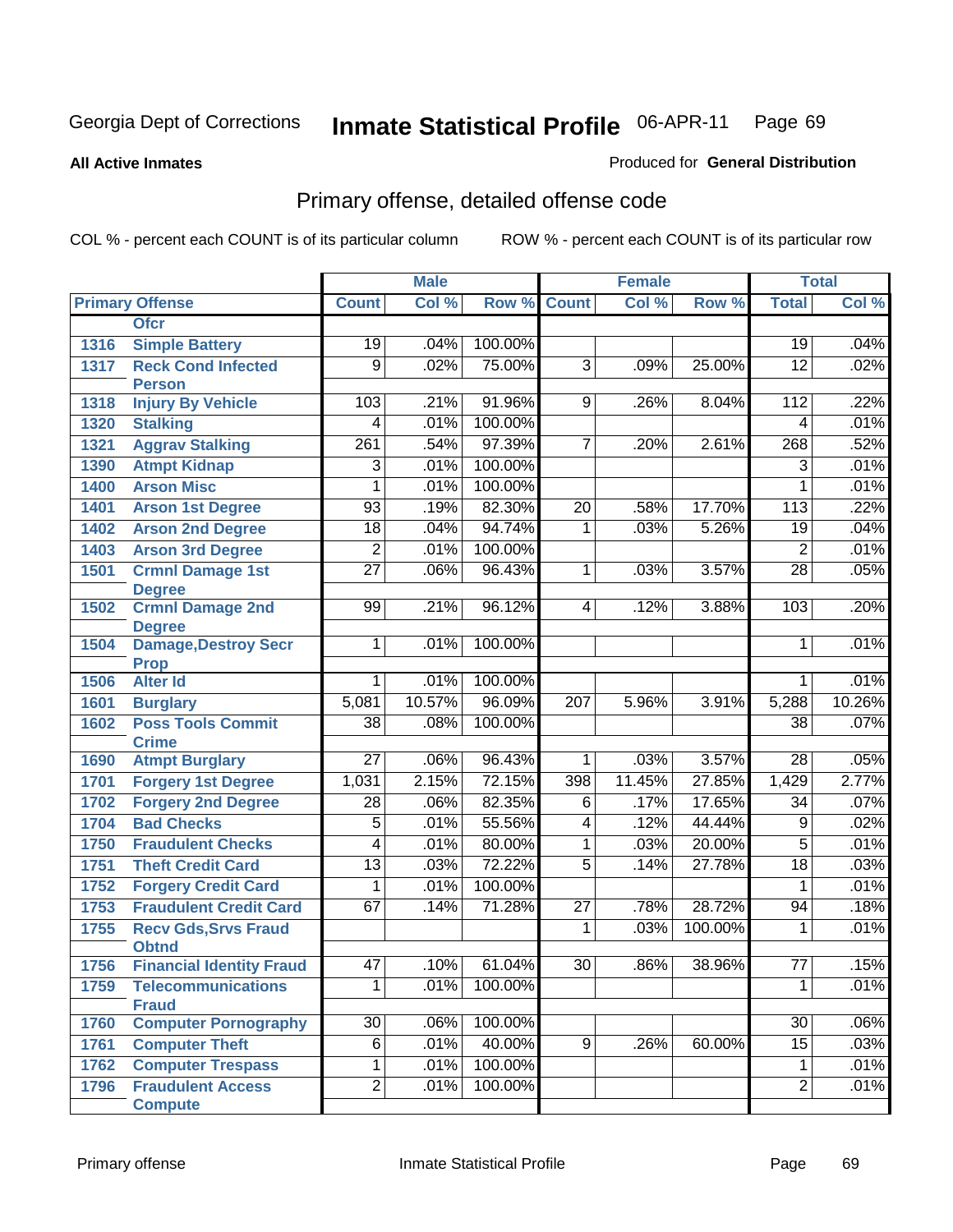**All Active Inmates**

#### Produced for **General Distribution**

# Primary offense, detailed offense code

|      |                                                 | <b>Male</b>      |        |         | <b>Female</b>   | <b>Total</b> |         |                  |        |
|------|-------------------------------------------------|------------------|--------|---------|-----------------|--------------|---------|------------------|--------|
|      | <b>Primary Offense</b>                          | <b>Count</b>     | Col %  | Row %   | <b>Count</b>    | Col %        | Row %   | <b>Total</b>     | Col %  |
| 1799 | <b>Misc Fraud</b>                               | 6                | .01%   | 50.00%  | $\overline{6}$  | .17%         | 50.00%  | $\overline{12}$  | .02%   |
| 1802 | <b>Theft By Taking</b>                          | 828              | 1.72%  | 83.22%  | 167             | 4.80%        | 16.78%  | 995              | 1.93%  |
| 1803 | <b>Theft By Deception</b>                       | 43               | .09%   | 81.13%  | 10              | .29%         | 18.87%  | $\overline{53}$  | .10%   |
| 1804 | <b>Theft By Extortion</b>                       | 2                | .01%   | 100.00% |                 |              |         | $\overline{c}$   | .01%   |
| 1805 | <b>Theft Of Lost Property</b>                   | $\overline{2}$   | .01%   | 100.00% |                 |              |         | $\overline{2}$   | .01%   |
| 1806 | <b>Theft By Rec Stolen Prop</b>                 | 799              | 1.66%  | 94.11%  | 50              | 1.44%        | 5.89%   | 849              | 1.65%  |
| 1807 | <b>Theft Of Services</b>                        | 3                | .01%   | 100.00% |                 |              |         | 3                | .01%   |
| 1808 | <b>Theft By Conversion</b>                      | $\overline{27}$  | .06%   | 72.97%  | 10              | .29%         | 27.03%  | $\overline{37}$  | .07%   |
| 1812 | <b>Atmpt Theft By Taking</b>                    | 5                | .01%   | 100.00% |                 |              |         | 5                | .01%   |
| 1813 | <b>Theft Motorveh Or Part</b>                   | $\overline{70}$  | .15%   | 92.11%  | 6               | .17%         | 7.89%   | 76               | .15%   |
| 1815 | <b>Theft Bring Prop In State</b>                | 10               | .02%   | 100.00% |                 |              |         | 10               | .02%   |
| 1816 | <b>Theft Recv Prop Out</b>                      |                  |        |         | 1               | .03%         | 100.00% | 1                | .01%   |
|      | <b>State</b>                                    |                  |        |         |                 |              |         |                  |        |
| 1821 | <b>Theft By Shoplifting</b>                     | 389              | .81%   | 70.22%  | 165             | 4.75%        | 29.78%  | 554              | 1.08%  |
| 1880 | <b>Entering Vehicle</b>                         | 125              | .26%   | 100.00% |                 |              |         | 125              | .24%   |
| 1901 | <b>Robbery</b>                                  | 1,636            | 3.40%  | 93.92%  | 106             | 3.05%        | 6.08%   | 1,742            | 3.38%  |
| 1902 | <b>Armed Robbery</b>                            | 5,130            | 10.68% | 96.81%  | 169             | 4.86%        | 3.19%   | 5,299            | 10.28% |
| 1903 | <b>Robbery By Force</b>                         | 244              | .51%   | 91.73%  | 22              | .63%         | 8.27%   | 266              | .52%   |
| 1904 | <b>Robbery By Intimidation</b>                  | $\overline{279}$ | .58%   | 93.31%  | $\overline{20}$ | .58%         | 6.69%   | 299              | .58%   |
| 1905 | <b>Robbery By Sudden</b>                        | 122              | .25%   | 92.42%  | 10              | .29%         | 7.58%   | 132              | .26%   |
| 1911 | <b>Snatch</b><br><b>Hijacking Motor Vehicle</b> | 41               | .09%   | 100.00% |                 |              |         | 41               | .08%   |
| 1912 | <b>Carjacking, Attempted</b>                    | 1                | .01%   | 100.00% |                 |              |         | 1                | .01%   |
| 1991 | <b>Atmpt Robbery</b>                            | $\overline{32}$  | .07%   | 100.00% |                 |              |         | 32               | .06%   |
| 1992 | <b>Atmpt Armed Robbery</b>                      | 66               | .14%   | 94.29%  | $\overline{4}$  | .12%         | 5.71%   | $\overline{70}$  | .14%   |
| 2000 | <b>Misc Sexual Offense</b>                      | $\overline{20}$  | .04%   | 100.00% |                 |              |         | $\overline{20}$  | .04%   |
| 2001 | Rape                                            | 1,718            | 3.58%  | 99.77%  | 4               | .12%         | .23%    | 1,722            | 3.34%  |
| 2002 | <b>Sodomy</b>                                   | $\overline{21}$  | .04%   | 95.45%  | 1               | .03%         | 4.55%   | $\overline{22}$  | .04%   |
| 2003 | <b>Aggrav Sodomy</b>                            | $\overline{203}$ | .42%   | 99.51%  | 1               | .03%         | .49%    | 204              | .40%   |
| 2004 | <b>Bestiality</b>                               | $\overline{3}$   | .01%   | 100.00% |                 |              |         | $\overline{3}$   | .01%   |
| 2006 | <b>Incest</b>                                   | 164              | .34%   | 97.62%  | $\overline{4}$  | .12%         | 2.38%   | 168              | .33%   |
| 2007 | <b>Bigamy</b>                                   |                  |        |         | $\overline{1}$  | 03%          | 100.00% | 1                | .01%   |
| 2009 | <b>Aggrav Sexual Battery</b>                    | 177              | .37%   | 99.44%  | 1               | .03%         | .56%    | 178              | .35%   |
| 2011 | <b>Sexual Battery</b>                           | 113              | .24%   | 99.12%  | 1               | .03%         | .88%    | $\overline{114}$ | .22%   |
| 2016 | <b>Pimping A Minor Under</b>                    | $\overline{5}$   | .01%   | 83.33%  | 1               | .03%         | 16.67%  | 6                | .01%   |
|      | 18                                              |                  |        |         |                 |              |         |                  |        |
| 2017 | <b>Pandering By</b>                             | $\overline{2}$   | .01%   | 100.00% |                 |              |         | $\overline{2}$   | .01%   |
|      | <b>Compulsion</b>                               |                  |        |         |                 |              |         |                  |        |
| 2018 | <b>Statutory Rape</b>                           | 766              | 1.59%  | 99.09%  | 7 <sup>1</sup>  | .20%         | .91%    | $\overline{773}$ | 1.50%  |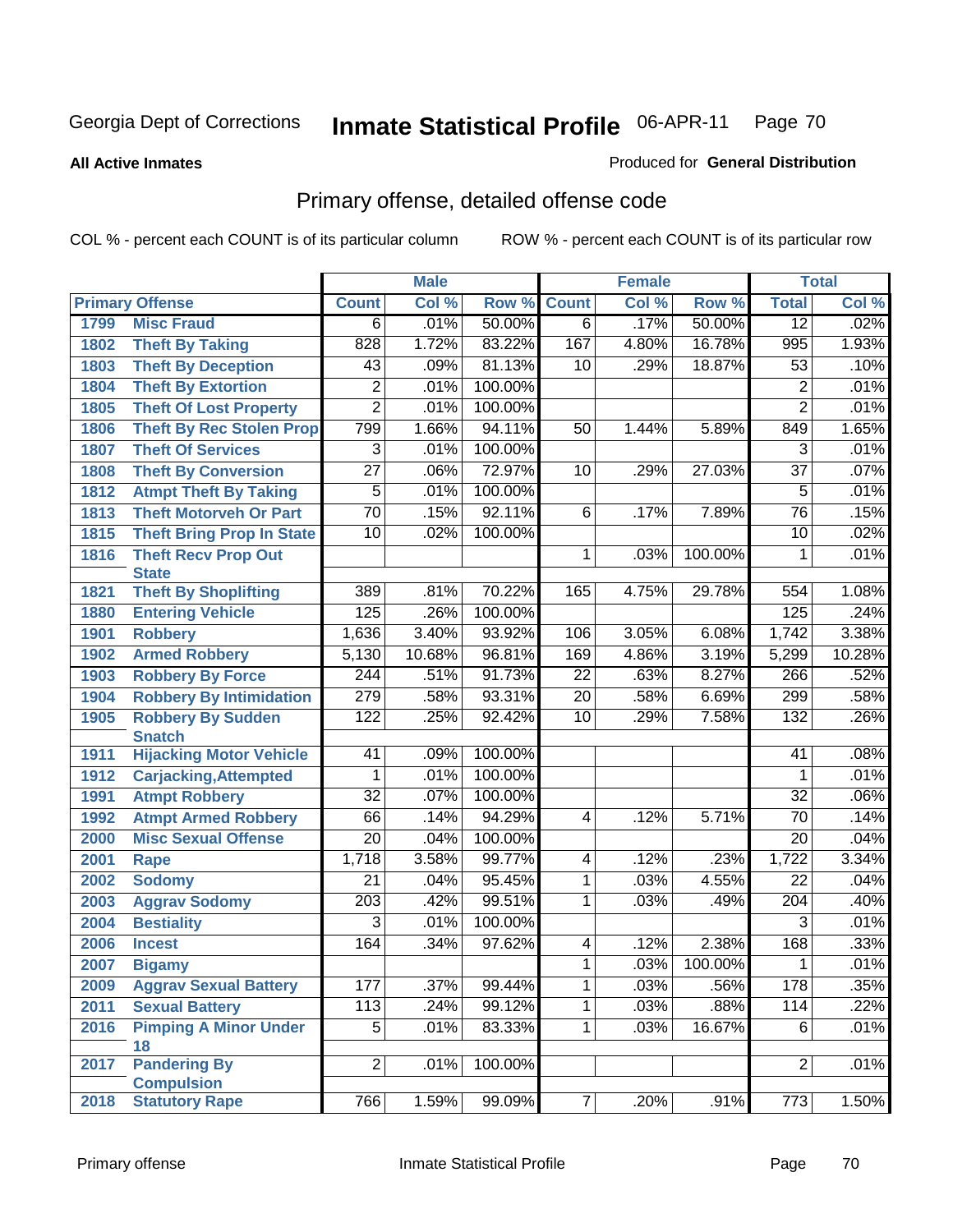#### **All Active Inmates**

#### Produced for **General Distribution**

# Primary offense, detailed offense code

|      |                                          | <b>Male</b>     |       | <b>Female</b> |                |       | <b>Total</b> |                 |       |
|------|------------------------------------------|-----------------|-------|---------------|----------------|-------|--------------|-----------------|-------|
|      | <b>Primary Offense</b>                   | <b>Count</b>    | Col % | Row %         | <b>Count</b>   | Col % | Row %        | <b>Total</b>    | Col % |
| 2019 | <b>Child Molestation</b>                 | 2,440           | 5.08% | 97.76%        | 56             | 1.61% | 2.24%        | 2,496           | 4.84% |
| 2020 | <b>Enticing Child-Indec</b>              | 88              | .18%  | 96.70%        | 3              | .09%  | 3.30%        | 91              | .18%  |
|      | <b>Purp</b>                              |                 |       |               |                |       |              |                 |       |
| 2021 | <b>Aggrav Child Molestation</b>          | 1,255           | 2.61% | 98.43%        | 20             | .58%  | 1.57%        | 1,275           | 2.47% |
| 2022 | <b>Necrophilia</b>                       | 1               | .01%  | 100.00%       |                |       |              | 1               | .01%  |
| 2023 | Sexl/Asslt/Agn/Pers/Cstd                 | 6               | .01%  | 100.00%       |                |       |              | 6               | .01%  |
| 2025 | <b>Solicit Sodomy From</b>               | $5\overline{)}$ | .01%  | 100.00%       |                |       |              | 5               | .01%  |
|      | <b>Minor</b>                             |                 |       |               |                |       |              |                 |       |
| 2026 | <b>Sex Offender Fail Registr</b>         | 289             | .60%  | 96.98%        | 9              | .26%  | 3.02%        | 298             | .58%  |
| 2028 | <b>Sex Offender Fail To</b>              | 6               | .01%  | 100.00%       |                |       |              | 6               | .01%  |
|      | <b>Move</b>                              |                 |       |               |                |       |              |                 |       |
| 2090 | <b>Entice Child, Attempted</b>           | $\overline{5}$  | .01%  | 100.00%       |                |       |              | 5               | .01%  |
| 2091 | <b>Atmpt Rape</b>                        | $\overline{23}$ | .05%  | 95.83%        | 1              | .03%  | 4.17%        | $\overline{24}$ | .05%  |
| 2092 | <b>Atmpt Sodomy</b>                      | $\overline{2}$  | .01%  | 100.00%       |                |       |              | $\overline{2}$  | .01%  |
| 2093 | <b>Atmpt Aggrav Sodomy</b>               | $\overline{3}$  | .01%  | 100.00%       |                |       |              | 3               | .01%  |
| 2094 | <b>Atmpt Child Molestation</b>           | $\overline{33}$ | .07%  | 100.00%       |                |       |              | $\overline{33}$ | .06%  |
| 2095 | <b>Agg Aslt W Intnt To Rape</b>          | 45              | .09%  | 100.00%       |                |       |              | 45              | .09%  |
| 2096 | <b>Aggrav Ch Molest, Atmpt</b>           | $\overline{2}$  | .01%  | 100.00%       |                |       |              | $\overline{2}$  | .01%  |
| 2097 | <b>Statutory Rape, Atmpt</b>             | $\overline{3}$  | .01%  | 100.00%       |                |       |              | $\overline{3}$  | .01%  |
| 2098 | <b>Incest, Atmpt</b>                     | 1               | .01%  | 100.00%       |                |       |              | 1               | .01%  |
| 2099 | <b>Agg Sex Battery Atmpt</b>             | $\overline{2}$  | .01%  | 100.00%       |                |       |              | $\overline{2}$  | .01%  |
| 2100 | <b>Misc Obscenity</b>                    | $\overline{3}$  | .01%  | 100.00%       |                |       |              | $\overline{3}$  | .01%  |
| 2202 | <b>Insurrection</b>                      | $\overline{1}$  | .01%  | 100.00%       |                |       |              | 1               | .01%  |
| 2205 | <b>False Swearng Writtn</b>              | $\overline{9}$  | .02%  | 75.00%        | 3              | .09%  | 25.00%       | $\overline{12}$ | .02%  |
|      | <b>Stmt</b>                              |                 |       |               |                |       |              |                 |       |
| 2301 | <b>Bribery Govt Officer</b>              | 1               | .01%  | 100.00%       |                |       |              | 1               | .01%  |
| 2302 | <b>Viol Oath Public Offcr</b>            | $\overline{2}$  | .01%  | 100.00%       |                |       |              | $\overline{2}$  | .01%  |
| 2307 | <b>Defrauding State</b>                  | 1               | .01%  | 50.00%        | 1              | .03%  | 50.00%       | $\overline{2}$  | .01%  |
| 2311 | <b>False Certificates</b>                | 1               | .01%  | 100.00%       |                |       |              | $\mathbf{1}$    | .01%  |
| 2313 | <b>Influencing Witness</b>               | 7               | .01%  | 77.78%        | $\overline{2}$ | .06%  | 22.22%       | 9               | .02%  |
| 2314 | <b>Obstr Of Law Enf Officer</b>          | 526             | 1.09% | 94.10%        | 33             | .95%  | 5.90%        | 559             | 1.08% |
| 2315 | <b>Tampering With</b><br><b>Evidence</b> | $\overline{6}$  | .01%  | 75.00%        | $\overline{2}$ | .06%  | 25.00%       | $\overline{8}$  | .02%  |
| 2316 | <b>Fleeing/Eluding Police</b>            | 165             | .34%  | 94.83%        | $\overline{9}$ | .26%  | 5.17%        | 174             | .34%  |
| 2401 | <b>Perjury</b>                           | $\overline{2}$  | .01%  | 100.00%       |                |       |              | $\overline{2}$  | .01%  |
| 2402 | <b>False Swearing</b>                    | $\overline{5}$  | .01%  | 71.43%        | $\overline{2}$ | .06%  | 28.57%       | 7               | .01%  |
| 2404 | <b>Impersonation</b>                     | $\overline{4}$  | .01%  | 100.00%       |                |       |              | $\overline{4}$  | .01%  |
| 2405 | <b>Impersonating Officer</b>             | $\overline{1}$  | .01%  | 50.00%        | $\overline{1}$ | .03%  | 50.00%       | $\overline{2}$  | .01%  |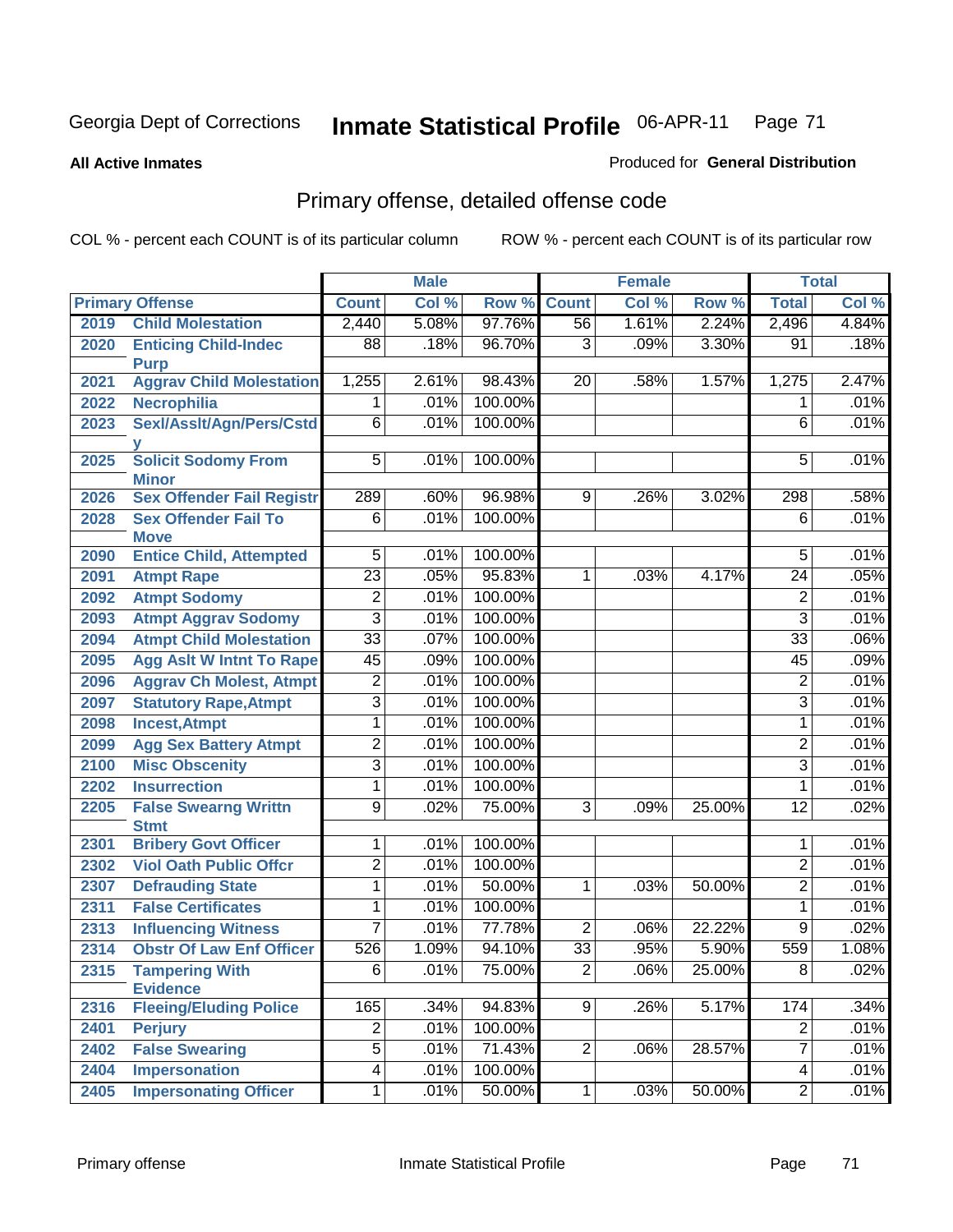#### **All Active Inmates**

#### Produced for **General Distribution**

# Primary offense, detailed offense code

|      |                                                               |                  | <b>Male</b> |         |                 | <b>Female</b> |        |                 | <b>Total</b> |
|------|---------------------------------------------------------------|------------------|-------------|---------|-----------------|---------------|--------|-----------------|--------------|
|      | <b>Primary Offense</b>                                        | <b>Count</b>     | Col %       | Row %   | <b>Count</b>    | Col %         | Row %  | <b>Total</b>    | Col %        |
| 2406 | <b>Barratry</b>                                               | 1 <sup>1</sup>   | .01%        | 100.00% |                 |               |        | 1               | .01%         |
| 2408 | <b>False Statements Govt</b>                                  | $\overline{25}$  | .05%        | 75.76%  | 8               | .23%          | 24.24% | $\overline{33}$ | .06%         |
| 2411 | <b>Impersntng In Legal</b>                                    | 1                | .01%        | 100.00% |                 |               |        | 1               | .01%         |
| 2501 | <b>Procd</b><br><b>Escape</b>                                 | 45               | .09%        | 84.91%  | 8               | .23%          | 15.09% | 53              | .10%         |
| 2503 |                                                               | $\overline{2}$   | .01%        | 66.67%  | 1               | .03%          | 33.33% | $\overline{3}$  | .01%         |
| 2507 | <b>Hindering Appreh Or Pun</b><br><b>Mutiny In Penal Inst</b> | 1                | .01%        | 100.00% |                 |               |        | $\mathbf{1}$    | .01%         |
|      | <b>Bail Jumping</b>                                           | $\overline{2}$   | .01%        | 100.00% |                 |               |        | $\overline{2}$  | .01%         |
| 2511 |                                                               | $\overline{1}$   |             |         |                 |               |        |                 |              |
| 2609 | <b>False Public Alarm</b>                                     |                  | .01%        | 100.00% |                 |               |        | $\mathbf{1}$    | .01%         |
| 2613 | <b>Crmnl Interfere Govt</b>                                   | $\overline{23}$  | .05%        | 92.00%  | $\overline{2}$  | .06%          | 8.00%  | $\overline{25}$ | .05%         |
| 2801 | <b>Prop</b><br><b>Cruelty To Children</b>                     | 219              | .46%        | 72.04%  | 85              | 2.45%         | 27.96% | 304             | .59%         |
| 2802 | <b>Atmpt Cruelty To</b>                                       | $\overline{1}$   | .01%        | 100.00% |                 |               |        | 1               | .01%         |
|      | <b>Children</b>                                               |                  |             |         |                 |               |        |                 |              |
| 2803 | <b>Manufact Meth Near</b>                                     | $\overline{13}$  | .03%        | 81.25%  | $\overline{3}$  | .09%          | 18.75% | 16              | .03%         |
|      | <b>Child</b>                                                  |                  |             |         |                 |               |        |                 |              |
| 2811 | <b>Cruelty To Elder Person</b>                                | $\overline{17}$  | .04%        | 58.62%  | $\overline{12}$ | .35%          | 41.38% | $\overline{29}$ | .06%         |
| 2843 | <b>Sex Exploitation Child</b>                                 | 126              | .26%        | 98.44%  | $\overline{2}$  | .06%          | 1.56%  | 128             | .25%         |
| 2900 | <b>Misc Weapon/Explosive</b>                                  | 1                | .01%        | 100.00% |                 |               |        | 1               | .01%         |
|      | <b>Off</b>                                                    |                  |             |         |                 |               |        |                 |              |
| 2901 | <b>Carry Concealed Weapon</b>                                 | $\overline{5}$   | .01%        | 100.00% |                 |               |        | 5               | .01%         |
| 2903 | <b>Carry Pistl Without Licns</b>                              | 1                | .01%        | 100.00% |                 |               |        | 1               | .01%         |
| 2910 | <b>Poss Of Firearm Dur</b>                                    | $\overline{373}$ | .78%        | 96.13%  | 15              | .43%          | 3.87%  | 388             | .75%         |
| 2911 | <b>Crime</b><br><b>Poss Knife During Crime</b>                | $\overline{4}$   | .01%        | 80.00%  | $\overline{1}$  | .03%          | 20.00% | $\overline{5}$  | .01%         |
| 2912 | <b>Poss Of Certain</b>                                        | $\overline{26}$  | .05%        | 100.00% |                 |               |        | $\overline{26}$ | .05%         |
|      | <b>Weapons</b>                                                |                  |             |         |                 |               |        |                 |              |
| 2913 | <b>Poss Firearm 1st</b>                                       | 67               | .14%        | 94.37%  | $\overline{4}$  | .12%          | 5.63%  | $\overline{71}$ | .14%         |
|      | <b>Offender</b>                                               |                  |             |         |                 |               |        |                 |              |
| 2914 | <b>Poss Firearm Convct</b><br><b>Felon</b>                    | 781              | 1.63%       | 97.75%  | $\overline{18}$ | .52%          | 2.25%  | 799             | 1.55%        |
| 2915 | <b>Carry Weapon At School</b>                                 | $\overline{3}$   | .01%        | 100.00% |                 |               |        | $\overline{3}$  | .01%         |
| 2963 | <b>Guard Line</b>                                             | $\overline{6}$   | .01%        | 60.00%  | $\overline{4}$  | .12%          | 40.00% | 10              | .02%         |
|      | <b>W/Weapon/Drugs</b>                                         |                  |             |         |                 |               |        |                 |              |
| 2965 | <b>Poss Wpn, Drugs By</b>                                     | $\overline{32}$  | $.07\%$     | 96.97%  | $\overline{1}$  | .03%          | 3.03%  | $\overline{33}$ | .06%         |
|      | <b>Prisnr</b>                                                 |                  |             |         |                 |               |        |                 |              |
| 2967 | <b>Destroy/Injur Police Dog</b>                               | $\mathbf{1}$     | .01%        | 100.00% |                 |               |        | 1               | .01%         |
| 2971 | <b>Cruelty To Animals</b>                                     | $\overline{6}$   | .01%        | 100.00% |                 |               |        | $\overline{6}$  | .01%         |
| 2972 | <b>Aggrav Cruelty To</b><br><b>Animals</b>                    | $\overline{13}$  | .03%        | 100.00% |                 |               |        | $\overline{13}$ | .03%         |
| 3000 | <b>Misc Invasion Of Privacy</b>                               | $\overline{2}$   | .01%        | 100.00% |                 |               |        | $\overline{2}$  | .01%         |
|      |                                                               |                  |             |         |                 |               |        |                 |              |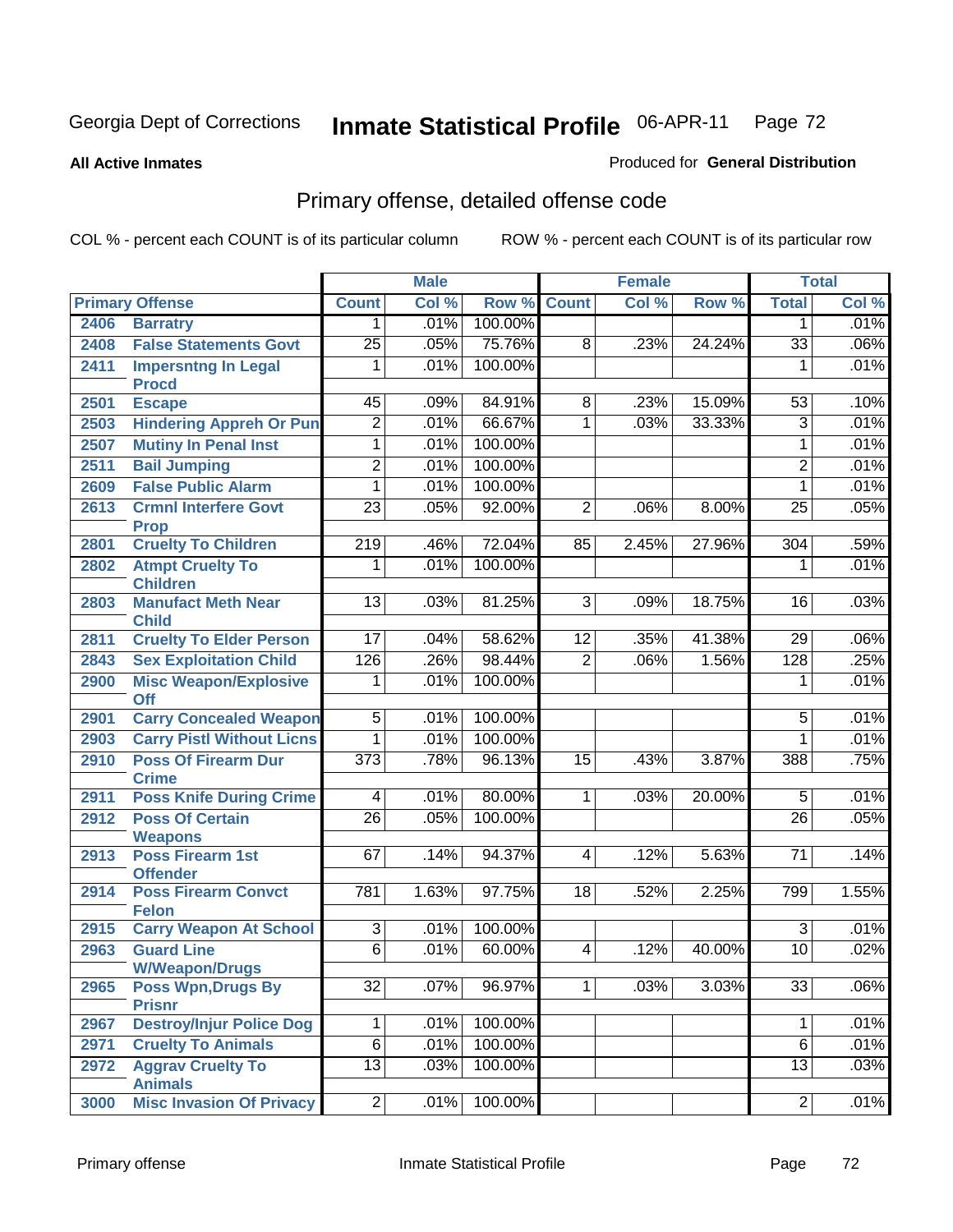**All Active Inmates**

#### Produced for **General Distribution**

# Primary offense, detailed offense code

|      |                                      |                 | <b>Male</b> |         |                 | <b>Female</b> |        |                  | <b>Total</b> |
|------|--------------------------------------|-----------------|-------------|---------|-----------------|---------------|--------|------------------|--------------|
|      | <b>Primary Offense</b>               | <b>Count</b>    | Col %       | Row %   | <b>Count</b>    | Col %         | Row %  | <b>Total</b>     | Col %        |
| 3001 | <b>Eavesdrop &amp;</b>               | 1.              | .01%        | 100.00% |                 |               |        | 1                | .01%         |
|      | <b>Surveillance</b>                  |                 |             |         |                 |               |        |                  |              |
| 3002 | <b>Peeping Tom</b>                   | 17              | .04%        | 100.00% |                 |               |        | 17               | .03%         |
| 3404 | <b>Racketeering</b>                  | $\overline{36}$ | .07%        | 66.67%  | $\overline{18}$ | .52%          | 33.33% | $\overline{54}$  | .10%         |
| 4001 | <b>S/D Narcotics Opiates</b>         | $\overline{25}$ | .05%        | 78.13%  | $\overline{7}$  | .20%          | 21.88% | $\overline{32}$  | .06%         |
| 4002 | <b>S/D Dep Stim Cntrf Drugs</b>      | $\overline{58}$ | .12%        | 76.32%  | $\overline{18}$ | .52%          | 23.68% | 76               | .15%         |
| 4003 | <b>S/D Of Lsd</b>                    | 1               | .01%        | 100.00% |                 |               |        | 1                | .01%         |
| 4004 | <b>S/D Of Marijuana</b>              | 308             | .64%        | 95.06%  | $\overline{16}$ | .46%          | 4.94%  | 324              | .63%         |
| 4006 | <b>Poss Narcotics Opiates</b>        | $\overline{53}$ | .11%        | 70.67%  | $\overline{22}$ | .63%          | 29.33% | $\overline{75}$  | .15%         |
| 4007 | <b>Poss Dep Stim Cntrf</b>           | $\overline{74}$ | .15%        | 78.72%  | $\overline{20}$ | .58%          | 21.28% | 94               | .18%         |
|      | <b>Drugs</b>                         |                 |             |         |                 |               |        |                  |              |
| 4009 | <b>Poss Of Marijuana</b>             | 89              | .19%        | 89.90%  | 10              | .29%          | 10.10% | 99               | .19%         |
| 4011 | <b>Illegal Attm To Obt Drugs</b>     | 4               | .01%        | 40.00%  | 6               | .17%          | 60.00% | $\overline{10}$  | .02%         |
| 4012 | <b>Viol Ga Cntrl Sbst Act</b>        | 59              | .12%        | 85.51%  | 10              | .29%          | 14.49% | 69               | .13%         |
| 4013 | <b>Viol Dngrous Drgs Act</b>         | 67              | .14%        | 82.72%  | 14              | .40%          | 17.28% | 81               | .16%         |
| 4014 | <b>Uniwfi Mfg/Del/Dist N-C S</b>     | $\overline{23}$ | .05%        | 100.00% |                 |               |        | 23               | .04%         |
| 4016 | <b>Poss Drug Related Matri</b>       | $\overline{6}$  | .01%        | 66.67%  | $\overline{3}$  | .09%          | 33.33% | $\overline{9}$   | .02%         |
| 4017 | <b>S/D Cont Sub Public</b>           | $\overline{45}$ | .09%        | 93.75%  | $\overline{3}$  | .09%          | 6.25%  | 48               | .09%         |
| 4018 | <b>S/D Cont Sub School</b>           | $\overline{42}$ | .09%        | 93.33%  | $\overline{3}$  | .09%          | 6.67%  | $\overline{45}$  | .09%         |
| 4021 | <b>S/D Cocaine</b>                   | 1,075           | 2.24%       | 94.38%  | 64              | 1.84%         | 5.62%  | 1,139            | 2.21%        |
| 4022 | <b>Poss Of Cocaine</b>               | 1,012           | 2.11%       | 88.15%  | 136             | 3.91%         | 11.85% | 1,148            | 2.23%        |
| 4030 | <b>Poss Ephedrine</b>                | $\overline{12}$ | .02%        | 70.59%  | $\overline{5}$  | .14%          | 29.41% | $\overline{17}$  | .03%         |
| 4031 | <b>Poss Methamphetamine</b>          | 433             | .90%        | 80.33%  | 106             | 3.05%         | 19.67% | 539              | 1.05%        |
| 4032 | <b>Sale Methamphetamine</b>          | 106             | .22%        | 79.10%  | $\overline{28}$ | .81%          | 20.90% | $\overline{134}$ | .26%         |
| 4033 | <b>Poss Mda/Extsy</b>                | 14              | .03%        | 82.35%  | $\overline{3}$  | .09%          | 17.65% | $\overline{17}$  | .03%         |
| 4034 | <b>Sale Mda/Extsy</b>                | $\overline{6}$  | .01%        | 100.00% |                 |               |        | $\overline{6}$   | .01%         |
| 4050 | <b>Poss W Int Dist Cocaine</b>       | 569             | 1.18%       | 94.99%  | 30              | .86%          | 5.01%  | 599              | 1.16%        |
| 4051 | <b>Poss W Int Dist</b>               | 693             | 1.44%       | 96.38%  | $\overline{26}$ | .75%          | 3.62%  | 719              | 1.40%        |
|      | <b>Marijuana</b>                     |                 |             |         |                 |               |        |                  |              |
| 4052 | <b>Poss W Int Dist Meth</b>          | 253             | .53%        | 84.33%  | 47              | 1.35%         | 15.67% | 300              | .58%         |
| 4053 | <b>Poss W Int Dis Other</b>          | $\overline{94}$ | .20%        | 85.45%  | 16              | .46%          | 14.55% | 110              | .21%         |
|      | <b>Drug</b>                          |                 |             |         |                 |               |        |                  |              |
| 4090 | <b>Atmpt Viol Substance Act</b>      | 33              | .07%        | 91.67%  | 3               | .09%          | 8.33%  | 36               | $.07\%$      |
| 4100 | <b>Misc Drugs Trafficking</b>        | $\overline{33}$ | .07%        | 94.29%  | $\overline{2}$  | .06%          | 5.71%  | $\overline{35}$  | .07%         |
| 4101 | <b>Traf Cocaine Less 200</b>         | 496             | 1.03%       | 96.88%  | 16              | .46%          | 3.13%  | $\overline{512}$ | .99%         |
| 4102 | Gm<br><b>Traf Cocaine 201-400 Gm</b> | 205             | .43%        | 93.61%  | 14              | .40%          | 6.39%  | 219              | .43%         |
| 4103 | <b>Traf Cocaine 401+ Gm</b>          | 141             | .29%        | 95.27%  | $\overline{7}$  | .20%          | 4.73%  | 148              | .29%         |
|      |                                      |                 |             | 100.00% |                 |               |        |                  |              |
| 4111 | <b>Traf Narcotic Less 14 Gm</b>      | 11              | .02%        |         |                 |               |        | 11               | .02%         |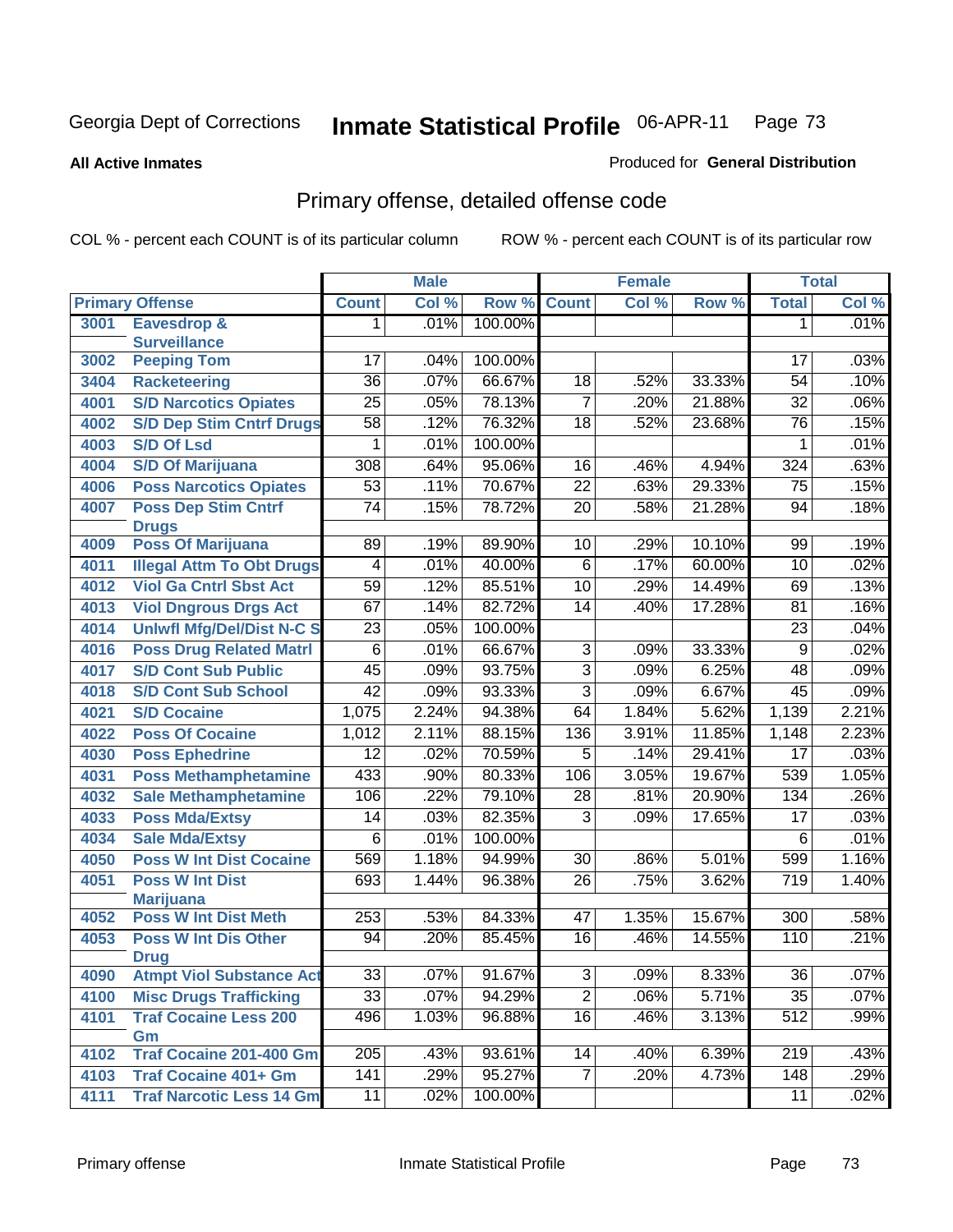**All Active Inmates**

#### Produced for **General Distribution**

# Primary offense, detailed offense code

|      |                                     |                  | <b>Male</b> |         |                 | <b>Female</b> |        |                 | <b>Total</b> |
|------|-------------------------------------|------------------|-------------|---------|-----------------|---------------|--------|-----------------|--------------|
|      | <b>Primary Offense</b>              | <b>Count</b>     | Col %       | Row %   | <b>Count</b>    | Col %         | Row %  | <b>Total</b>    | Col %        |
| 4112 | <b>Traf Narcotic 15-28 Gm</b>       | $\overline{5}$   | .01%        | 100.00% |                 |               |        | $\overline{5}$  | .01%         |
| 4113 | <b>Traf Narcotic 29+ Gm</b>         | $\overline{5}$   | .01%        | 100.00% |                 |               |        | 5               | .01%         |
| 4121 | Traf Marijna 10-2000 Lb             | 107              | .22%        | 94.69%  | 6               | .17%          | 5.31%  | 113             | .22%         |
| 4122 | Traf Marijna 2001-10k Lb            | 4                | .01%        | 100.00% |                 |               |        | 4               | .01%         |
| 4123 | Traf Marijna 10001+ Lb              | $\overline{3}$   | .01%        | 100.00% |                 |               |        | $\overline{3}$  | .01%         |
| 4126 | <b>Traf Amphtmine 28-199</b>        | $\overline{6}$   | .01%        | 85.71%  | $\mathbf{1}$    | .03%          | 14.29% | 7               | .01%         |
|      | Gm                                  |                  |             |         |                 |               |        |                 |              |
| 4127 | <b>Traf Amphtmine 200-399</b>       | $\overline{2}$   | .01%        | 100.00% |                 |               |        | $\overline{2}$  | .01%         |
| 4128 | Gm<br><b>Traf Amphtmine 400+ Gm</b> | $\overline{5}$   | .01%        | 100.00% |                 |               |        | $\overline{5}$  | .01%         |
| 4130 | <b>Cnspire Traffic Cntrl Sub</b>    | $\overline{13}$  | .03%        | 86.67%  | $\overline{2}$  | .06%          | 13.33% | 15              | .03%         |
| 4133 | <b>Use Comm Facity Vio C</b>        | $\overline{3}$   | .01%        | 100.00% |                 |               |        | $\overline{3}$  | .01%         |
|      | <b>Sub</b>                          |                  |             |         |                 |               |        |                 |              |
| 4134 | <b>Att/Consprcy Commt</b>           | 45               | .09%        | 78.95%  | $\overline{12}$ | .35%          | 21.05% | 57              | .11%         |
|      | C/S/Of                              |                  |             |         |                 |               |        |                 |              |
| 4135 | <b>Unauth Dist Contrild Sub</b>     | 1                | .01%        | 50.00%  | $\mathbf 1$     | .03%          | 50.00% | $\overline{2}$  | .01%         |
| 4136 | <b>Illgl Dist Contrild Subst</b>    | 1                | .01%        | 100.00% |                 |               |        | 1               | .01%         |
| 4140 | <b>Traf Methamph 28-199</b>         | $\overline{208}$ | .43%        | 81.89%  | 46              | 1.32%         | 18.11% | 254             | .49%         |
|      | Gm                                  |                  |             |         |                 |               |        |                 |              |
| 4141 | <b>Traf Methamph 200-399</b>        | $\overline{76}$  | .16%        | 90.48%  | 8               | .23%          | 9.52%  | 84              | .16%         |
| 4142 | Gm<br>Traf Methamph 400+ Gm         | 62               | .13%        | 95.38%  | $\overline{3}$  | .09%          | 4.62%  | 65              | .13%         |
| 4143 | <b>Manf Methamph 28-199</b>         | $\overline{25}$  | .05%        | 80.65%  | $\overline{6}$  | .17%          | 19.35% | $\overline{31}$ | .06%         |
|      | Gm                                  |                  |             |         |                 |               |        |                 |              |
| 4144 | <b>Manf Methamph 200-399</b>        | 8 <sup>1</sup>   | .02%        | 100.00% |                 |               |        | 8               | .02%         |
|      | Gm                                  |                  |             |         |                 |               |        |                 |              |
| 4146 | <b>Traf Methamph Unspec</b>         | $\overline{60}$  | .12%        | 92.31%  | $\overline{5}$  | .14%          | 7.69%  | 65              | .13%         |
|      | Amt                                 |                  |             |         |                 |               |        |                 |              |
| 4147 | <b>Manf Methamph Unspec</b><br>Amt  | $\overline{149}$ | .31%        | 86.63%  | 23              | .66%          | 13.37% | 172             | .33%         |
| 4150 | <b>Traf Mda/Extsy 28-199gm</b>      | $\overline{15}$  | .03%        | 78.95%  | 4               | .12%          | 21.05% | 19              | .04%         |
| 4151 | <b>Traf Mda/Extsy 200-</b>          | $\overline{6}$   | .01%        | 85.71%  | $\overline{1}$  | .03%          | 14.29% | 7               | .01%         |
|      | <b>399gm</b>                        |                  |             |         |                 |               |        |                 |              |
| 4152 | Traf Mda/Extsy 400+Gm               | $\vert 4 \vert$  | $.01\%$     | 100.00% |                 |               |        | 4               | .01%         |
| 5001 | <b>Viol Motor Vehicle Laws</b>      | 33               | .07%        | 91.67%  | $\overline{3}$  | .09%          | 8.33%  | $\overline{36}$ | .07%         |
| 5004 | <b>Drvng Habtl Violator</b>         | 9                | .02%        | 100.00% |                 |               |        | 9               | .02%         |
| 5005 | <b>Habit Traf Viol/Impaired</b>     | $\overline{24}$  | .05%        | 96.00%  | $\mathbf 1$     | .03%          | 4.00%  | $\overline{25}$ | .05%         |
| 5006 | <b>Habit Traf Viol/Other</b>        | $\overline{21}$  | .04%        | 100.00% |                 |               |        | 21              | .04%         |
| 5007 | <b>Hit-Run W/Injury/Fatality</b>    | 8                | .02%        | 80.00%  | $\overline{c}$  | .06%          | 20.00% | 10              | .02%         |
| 6000 | <b>Misc Mrals/Pblic H/Safty</b>     | $\overline{12}$  | .02%        | 85.71%  | $\overline{2}$  | .06%          | 14.29% | 14              | .03%         |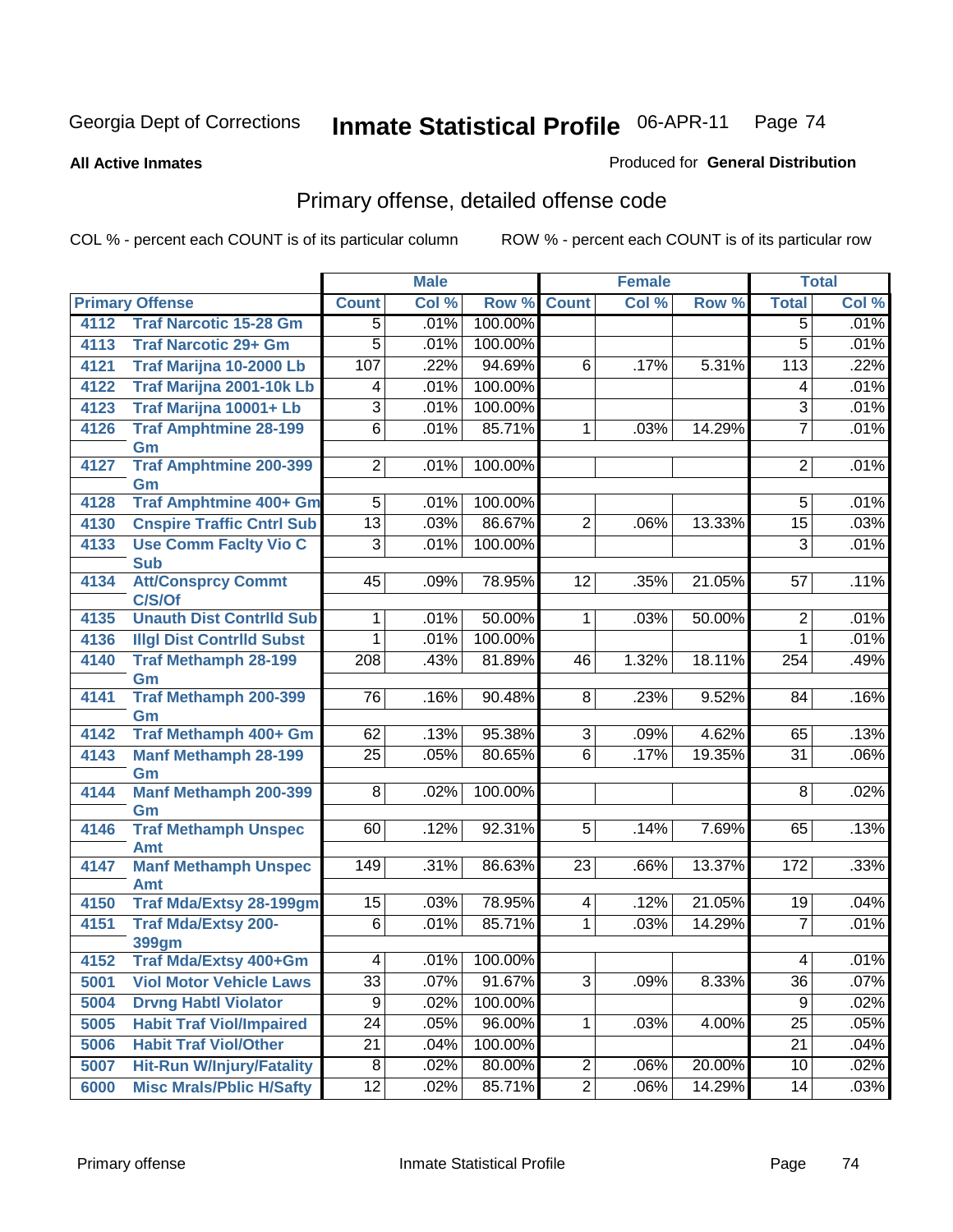**All Active Inmates**

#### Produced for **General Distribution**

# Primary offense, detailed offense code

|      |                                  |              | <b>Male</b> |         |              | <b>Female</b> |        |              | <b>Total</b> |
|------|----------------------------------|--------------|-------------|---------|--------------|---------------|--------|--------------|--------------|
|      | <b>Primary Offense</b>           | <b>Count</b> | Col %       | Row %   | <b>Count</b> | Col %         | Row %  | <b>Total</b> | Col %        |
| 6200 | <b>Misc CorrectionI Inst Off</b> | 3            | .01%        | 100.00% |              |               |        | 3            | $.01\%$      |
| 8001 | <b>Violatn Othr States Law</b>   | 3            | .01%        | 100.00% |              |               |        | 3            | .01%         |
| 9901 | <b>Conspiracy</b>                | 48           | .10%        | 82.76%  | 10           | .29%          | 17.24% | 58           | .11%         |
| 9905 | <b>Crmnl Atmpt</b>               |              | .01%        | 100.00% |              |               |        |              | .01%         |
| 9906 | <b>Aircraft Hijacking</b>        |              | $.01\%$     | 100.00% |              |               |        |              | .01%         |
| 9907 | <b>Unauth Dist Recrd</b>         | 9            | .02%        | 100.00% |              |               |        | 9            | .02%         |
|      | <b>Devices</b>                   |              |             |         |              |               |        |              |              |
| 9910 | <b>Crmnl Solicitation</b>        | 3            | .01%        | 100.00% |              |               |        | 3            | .01%         |
| 9912 | <b>Crmnl Trespassing</b>         |              | .01%        | 100.00% |              |               |        |              | .01%         |
| 9914 | <b>Gang Participation</b>        | 21           | $.04\%$     | 95.45%  |              | .03%          | 4.55%  | 22           | .04%         |
| 9999 | <b>Unknown Offense</b>           | 19           | .04%        | 73.08%  | 7            | .20%          | 26.92% | 26           | .05%         |
|      | <b>Total Rported</b>             | 48,051       | 100%        | 93.25%  | 3,476        | 100%          | 6.75%  | 51,527       | 100%         |

| <b>Not Reported</b> | 997    | <b>115</b><br>. | $-112$<br>11Z |
|---------------------|--------|-----------------|---------------|
| <b>Grand Total</b>  | 49,048 | 3,591           | 52,639        |

| Mode (most frequent) | 1902 Armed Robbery | <b>1701 Forgery 1st Degree</b> | 1902 Armed<br>Robbery |
|----------------------|--------------------|--------------------------------|-----------------------|
|----------------------|--------------------|--------------------------------|-----------------------|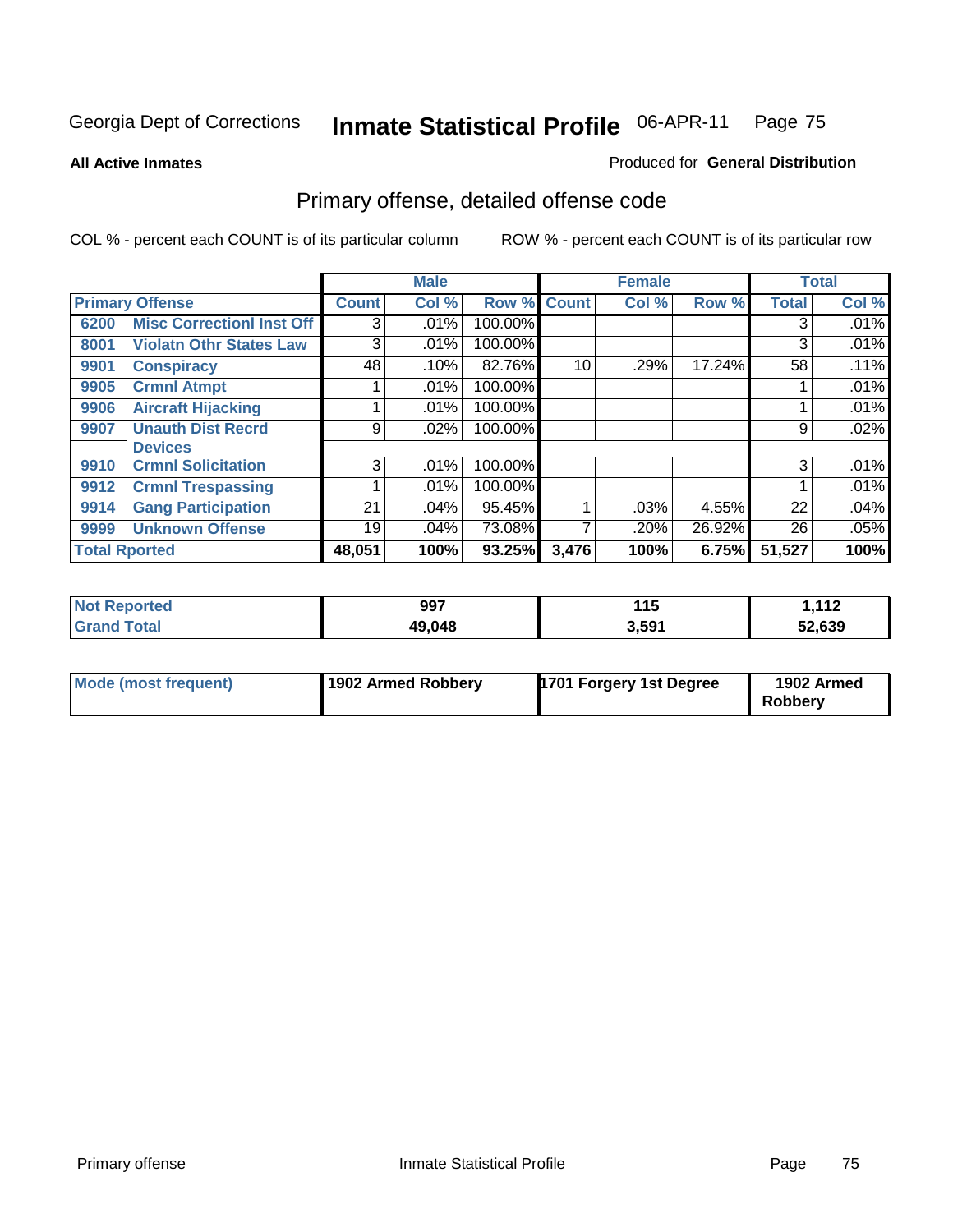**All Active Inmates**

#### Produced for **General Distribution**

# County of conviction of primary offense

|                         |                             |                  | <b>Male</b> |         |                         | <b>Female</b> |          |                  | <b>Total</b> |
|-------------------------|-----------------------------|------------------|-------------|---------|-------------------------|---------------|----------|------------------|--------------|
|                         | <b>County of Conviction</b> | <b>Count</b>     | Col %       | Row %   | <b>Count</b>            | Col %         | Row %    | <b>Total</b>     | Col %        |
| 1                       | <b>Appling</b>              | $\overline{97}$  | .20%        | 95.10%  | $\overline{5}$          | .14%          | 4.90%    | 102              | .20%         |
| $\overline{2}$          | <b>Atkinson</b>             | 44               | .09%        | 93.62%  | $\overline{3}$          | .09%          | 6.38%    | $\overline{47}$  | .09%         |
| $\overline{\mathbf{3}}$ | <b>Bacon</b>                | $\overline{47}$  | .10%        | 97.92%  | 1                       | .03%          | 2.08%    | 48               | .09%         |
| 4                       | <b>Baker</b>                | $\overline{15}$  | .03%        | 100.00% |                         |               |          | $\overline{15}$  | .03%         |
| 5                       | <b>Baldwin</b>              | $\overline{262}$ | .55%        | 93.91%  | $\overline{17}$         | .49%          | 6.09%    | 279              | .54%         |
| 6                       | <b>Banks</b>                | 61               | .13%        | 93.85%  | $\overline{4}$          | .12%          | 6.15%    | 65               | .13%         |
| 7                       | <b>Barrow</b>               | 250              | .52%        | 92.94%  | $\overline{19}$         | .55%          | 7.06%    | 269              | .52%         |
| 8                       | <b>Bartow</b>               | 563              | 1.17%       | 90.22%  | 61                      | 1.75%         | 9.78%    | 624              | 1.21%        |
| 9                       | <b>Ben Hill</b>             | $\overline{224}$ | .47%        | 93.72%  | $\overline{15}$         | .43%          | 6.28%    | 239              | .46%         |
| 10                      | <b>Berrien</b>              | $\overline{76}$  | .16%        | 95.00%  | $\overline{4}$          | .12%          | 5.00%    | 80               | .16%         |
| 11                      | <b>Bibb</b>                 | 1,017            | 2.12%       | 94.96%  | $\overline{54}$         | 1.55%         | 5.04%    | 1,071            | 2.08%        |
| 12                      | <b>Bleckley</b>             | 77               | .16%        | 95.06%  | $\overline{\mathbf{4}}$ | .12%          | 4.94%    | $\overline{81}$  | .16%         |
| $\overline{13}$         | <b>Brantley</b>             | $\overline{56}$  | .12%        | 94.92%  | $\overline{3}$          | .09%          | 5.08%    | $\overline{59}$  | .11%         |
| 14                      | <b>Brooks</b>               | $\overline{54}$  | .11%        | 94.74%  | $\overline{3}$          | .09%          | 5.26%    | $\overline{57}$  | .11%         |
| 15                      | <b>Bryan</b>                | $\overline{96}$  | .20%        | 96.00%  | $\overline{4}$          | .12%          | 4.00%    | 100              | .19%         |
| 16                      | <b>Bulloch</b>              | 466              | .97%        | 92.09%  | 40                      | 1.15%         | 7.91%    | 506              | .98%         |
| 17                      | <b>Burke</b>                | $\overline{202}$ | .42%        | 96.65%  | $\overline{7}$          | .20%          | 3.35%    | $\overline{209}$ | .41%         |
| 18                      | <b>Butts</b>                | 152              | .32%        | 95.60%  | $\overline{7}$          | .20%          | 4.40%    | 159              | .31%         |
| 19                      | <b>Calhoun</b>              | $\overline{33}$  | .07%        | 94.29%  | $\overline{2}$          | .06%          | 5.71%    | $\overline{35}$  | .07%         |
| 20                      | <b>Camden</b>               | 168              | .35%        | 94.92%  | $\overline{9}$          | .26%          | 5.08%    | 177              | .34%         |
| 21                      | <b>Candler</b>              | $\overline{92}$  | .19%        | 89.32%  | $\overline{11}$         | .32%          | 10.68%   | 103              | .20%         |
| 22                      | <b>Carroll</b>              | 594              | 1.24%       | 89.86%  | 67                      | 1.93%         | 10.14%   | 661              | 1.28%        |
| 23                      | <b>Catoosa</b>              | 309              | .64%        | 92.79%  | $\overline{24}$         | .69%          | 7.21%    | $\frac{1}{333}$  | .65%         |
| 24                      | <b>Charlton</b>             | $\overline{56}$  | .12%        | 91.80%  | 5                       | .14%          | 8.20%    | 61               | .12%         |
| 25                      | <b>Chatham</b>              | 2,388            | 4.97%       | 95.56%  | 111                     | 3.19%         | 4.44%    | 2,499            | 4.85%        |
| 26                      | <b>Chattahoochee</b>        | $\overline{23}$  | .05%        | 95.83%  | 1                       | .03%          | 4.17%    | $\overline{24}$  | .05%         |
| 27                      | <b>Chattooga</b>            | 249              | .52%        | 89.57%  | $\overline{29}$         | .83%          | 10.43%   | 278              | .54%         |
| 28                      | <b>Cherokee</b>             | 610              | 1.27%       | 91.59%  | $\overline{56}$         | 1.61%         | 8.41%    | 666              | 1.29%        |
| 29                      | <b>Clarke</b>               | 461              | .96%        | 93.51%  | $\overline{32}$         | .92%          | 6.49%    | 493              | .96%         |
| 30                      | <b>Clay</b>                 | $\overline{26}$  | .05%        | 89.66%  | $\overline{3}$          | .09%          | 10.34%   | $\overline{29}$  | .06%         |
| 31                      | <b>Clayton</b>              | 1,397            | 2.91%       | 92.64%  | 111                     | 3.19%         | 7.36%    | 1,508            | 2.93%        |
| 32                      | <b>Clinch</b>               | 65               | .14%        | 94.20%  | 4                       | .12%          | $5.80\%$ | 69               | .13%         |
| 33                      | <b>Cobb</b>                 | 2,540            | 5.29%       | 91.07%  | 249                     | 7.16%         | 8.93%    | 2,789            | 5.41%        |
| 34                      | <b>Coffee</b>               | 253              | .53%        | 94.40%  | 15                      | .43%          | 5.60%    | 268              | .52%         |
| 35                      | <b>Colquitt</b>             | 266              | .55%        | 96.38%  | 10                      | .29%          | 3.62%    | 276              | .54%         |
| 36                      | <b>Columbia</b>             | 287              | .60%        | 91.99%  | 25                      | .72%          | 8.01%    | 312              | .61%         |
| 37                      | <b>Cook</b>                 | 123              | .26%        | 94.62%  | $\overline{7}$          | .20%          | 5.38%    | 130              | .25%         |
| 38                      | <b>Coweta</b>               | 499              | 1.04%       | 92.41%  | 41                      | 1.18%         | 7.59%    | 540              | 1.05%        |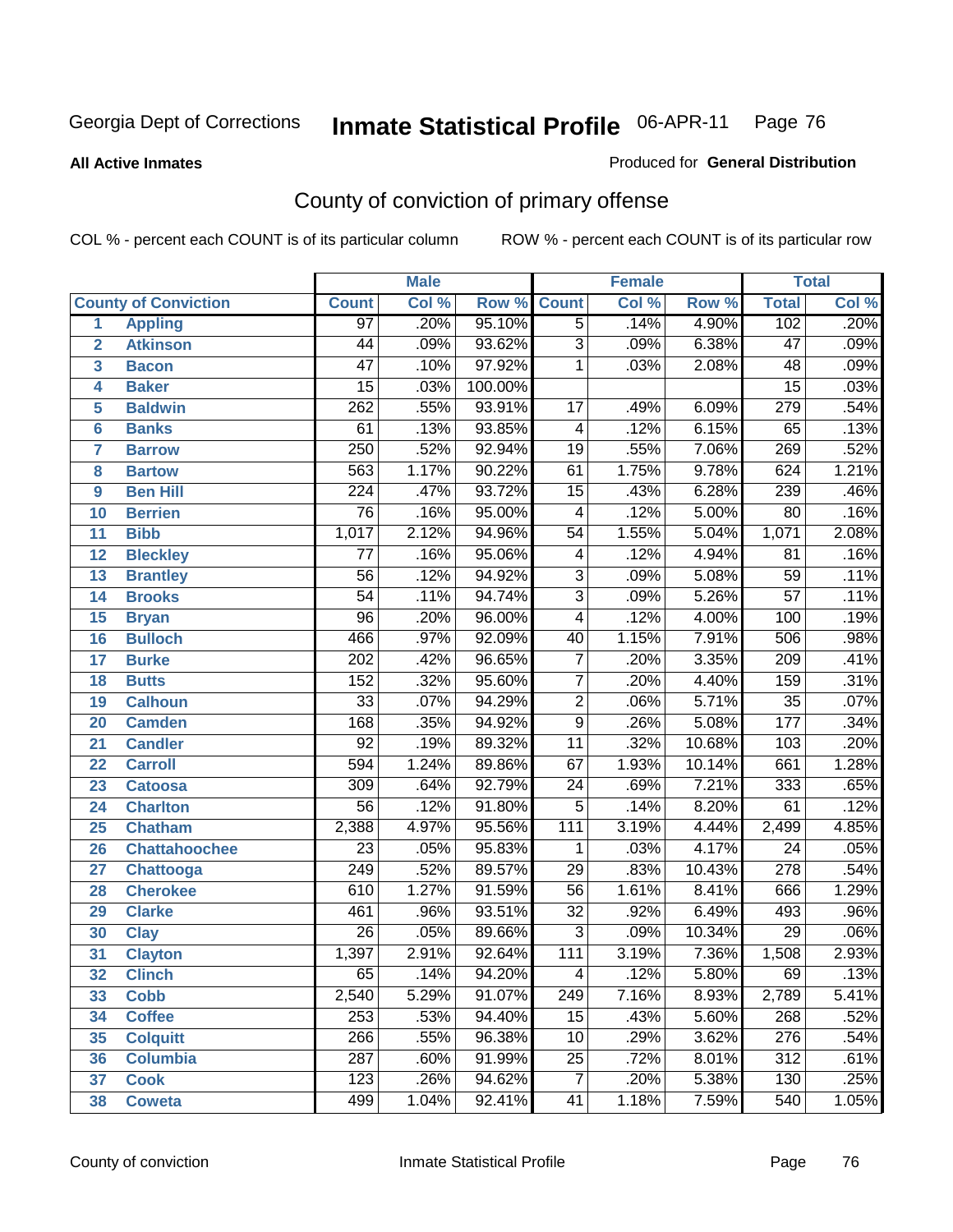#### **All Active Inmates**

#### Produced for **General Distribution**

# County of conviction of primary offense

|                 |                             |                  | <b>Male</b> |         | Female                   |       |        | <b>Total</b>     |       |
|-----------------|-----------------------------|------------------|-------------|---------|--------------------------|-------|--------|------------------|-------|
|                 | <b>County of Conviction</b> | <b>Count</b>     | Col %       | Row %   | <b>Count</b>             | Col % | Row %  | <b>Total</b>     | Col % |
| 39              | <b>Crawford</b>             | $\overline{19}$  | .04%        | 95.00%  | $\mathbf 1$              | .03%  | 5.00%  | $\overline{20}$  | .04%  |
| 40              | <b>Crisp</b>                | $\overline{275}$ | .57%        | 93.86%  | $\overline{18}$          | .52%  | 6.14%  | 293              | .57%  |
| 41              | <b>Dade</b>                 | $\overline{133}$ | .28%        | 95.00%  | $\overline{7}$           | .20%  | 5.00%  | 140              | .27%  |
| 42              | <b>Dawson</b>               | 114              | .24%        | 91.20%  | $\overline{11}$          | .32%  | 8.80%  | $\overline{125}$ | .24%  |
| 43              | <b>Decatur</b>              | $\overline{310}$ | .65%        | 93.37%  | $\overline{22}$          | .63%  | 6.63%  | 332              | .64%  |
| 44              | <b>Dekalb</b>               | 2,800            | 5.83%       | 94.56%  | 161                      | 4.63% | 5.44%  | 2,961            | 5.75% |
| 45              | <b>Dodge</b>                | 147              | .31%        | 93.63%  | 10                       | .29%  | 6.37%  | 157              | .30%  |
| 46              | <b>Dooly</b>                | 85               | .18%        | 95.51%  | $\overline{\mathcal{A}}$ | .12%  | 4.49%  | 89               | .17%  |
| 47              | <b>Dougherty</b>            | $\overline{924}$ | 1.92%       | 95.06%  | 48                       | 1.38% | 4.94%  | $\overline{972}$ | 1.89% |
| 48              | <b>Douglas</b>              | 1,185            | 2.47%       | 89.77%  | 135                      | 3.88% | 10.23% | 1,320            | 2.56% |
| 49              | <b>Early</b>                | 80               | .17%        | 94.12%  | 5                        | .14%  | 5.88%  | 85               | .16%  |
| 50              | <b>Echols</b>               | $\overline{8}$   | .02%        | 100.00% |                          |       |        | $\overline{8}$   | .02%  |
| $\overline{51}$ | <b>Effingham</b>            | 138              | .29%        | 91.39%  | 13                       | .37%  | 8.61%  | 151              | .29%  |
| 52              | <b>Elbert</b>               | 131              | .27%        | 93.57%  | $\overline{9}$           | .26%  | 6.43%  | 140              | .27%  |
| 53              | <b>Emanuel</b>              | 171              | .36%        | 95.00%  | $\overline{9}$           | .26%  | 5.00%  | 180              | .35%  |
| $\overline{54}$ | <b>Evans</b>                | 102              | .21%        | 96.23%  | 4                        | .12%  | 3.77%  | 106              | .21%  |
| 55              | <b>Fannin</b>               | 105              | .22%        | 95.45%  | $\overline{5}$           | .14%  | 4.55%  | $\overline{110}$ | .21%  |
| 56              | <b>Fayette</b>              | 358              | .75%        | 92.27%  | $\overline{30}$          | .86%  | 7.73%  | 388              | .75%  |
| 57              | <b>Floyd</b>                | 744              | 1.55%       | 90.62%  | 77                       | 2.22% | 9.38%  | 821              | 1.59% |
| 58              | <b>Forsyth</b>              | 279              | .58%        | 86.11%  | 45                       | 1.29% | 13.89% | 324              | .63%  |
| 59              | <b>Franklin</b>             | 109              | .23%        | 90.08%  | $\overline{12}$          | .35%  | 9.92%  | 121              | .23%  |
| 60              | <b>Fulton</b>               | 4,622            | 9.62%       | 96.39%  | 173                      | 4.98% | 3.61%  | 4,795            | 9.31% |
| 61              | Gilmer                      | 122              | .25%        | 89.05%  | $\overline{15}$          | .43%  | 10.95% | $\overline{137}$ | .27%  |
| 62              | <b>Glascock</b>             | $\overline{7}$   | .01%        | 87.50%  | $\mathbf{1}$             | .03%  | 12.50% | 8                | .02%  |
| 63              | <b>Glynn</b>                | 401              | .83%        | 94.13%  | $\overline{25}$          | .72%  | 5.87%  | 426              | .83%  |
| 64              | <b>Gordon</b>               | 306              | .64%        | 90.27%  | $\overline{33}$          | .95%  | 9.73%  | 339              | .66%  |
| 65              | <b>Grady</b>                | $\overline{209}$ | .43%        | 95.00%  | $\overline{11}$          | .32%  | 5.00%  | $\overline{220}$ | .43%  |
| 66              | <b>Greene</b>               | 149              | .31%        | 93.71%  | $\overline{10}$          | .29%  | 6.29%  | 159              | .31%  |
| 67              | <b>Gwinnett</b>             | 2,169            | 4.51%       | 92.34%  | 180                      | 5.18% | 7.66%  | 2,349            | 4.56% |
| 68              | <b>Habersham</b>            | $\overline{119}$ | .25%        | 92.97%  | $\overline{9}$           | .26%  | 7.03%  | 128              | .25%  |
| 69              | <b>Hall</b>                 | 665              | 1.38%       | 91.60%  | 61                       | 1.75% | 8.40%  | 726              | 1.41% |
| 70              | <b>Hancock</b>              | 33               | .07%        | 97.06%  | 1                        | .03%  | 2.94%  | 34               | .07%  |
| 71              | <b>Haralson</b>             | $\overline{95}$  | .20%        | 95.00%  | $\overline{5}$           | .14%  | 5.00%  | 100              | .19%  |
| 72              | <b>Harris</b>               | $\overline{119}$ | .25%        | 95.20%  | $\overline{6}$           | .17%  | 4.80%  | 125              | .24%  |
| 73              | <b>Hart</b>                 | 111              | .23%        | 96.52%  | 4                        | .12%  | 3.48%  | 115              | .22%  |
| 74              | <b>Heard</b>                | 69               | .14%        | 94.52%  | 4                        | .12%  | 5.48%  | $\overline{73}$  | .14%  |
| 75              | <b>Henry</b>                | 556              | 1.16%       | 89.25%  | 67                       | 1.93% | 10.75% | 623              | 1.21% |
| 76              | <b>Houston</b>              | 602              | 1.25%       | 94.95%  | $\overline{32}$          | .92%  | 5.05%  | 634              | 1.23% |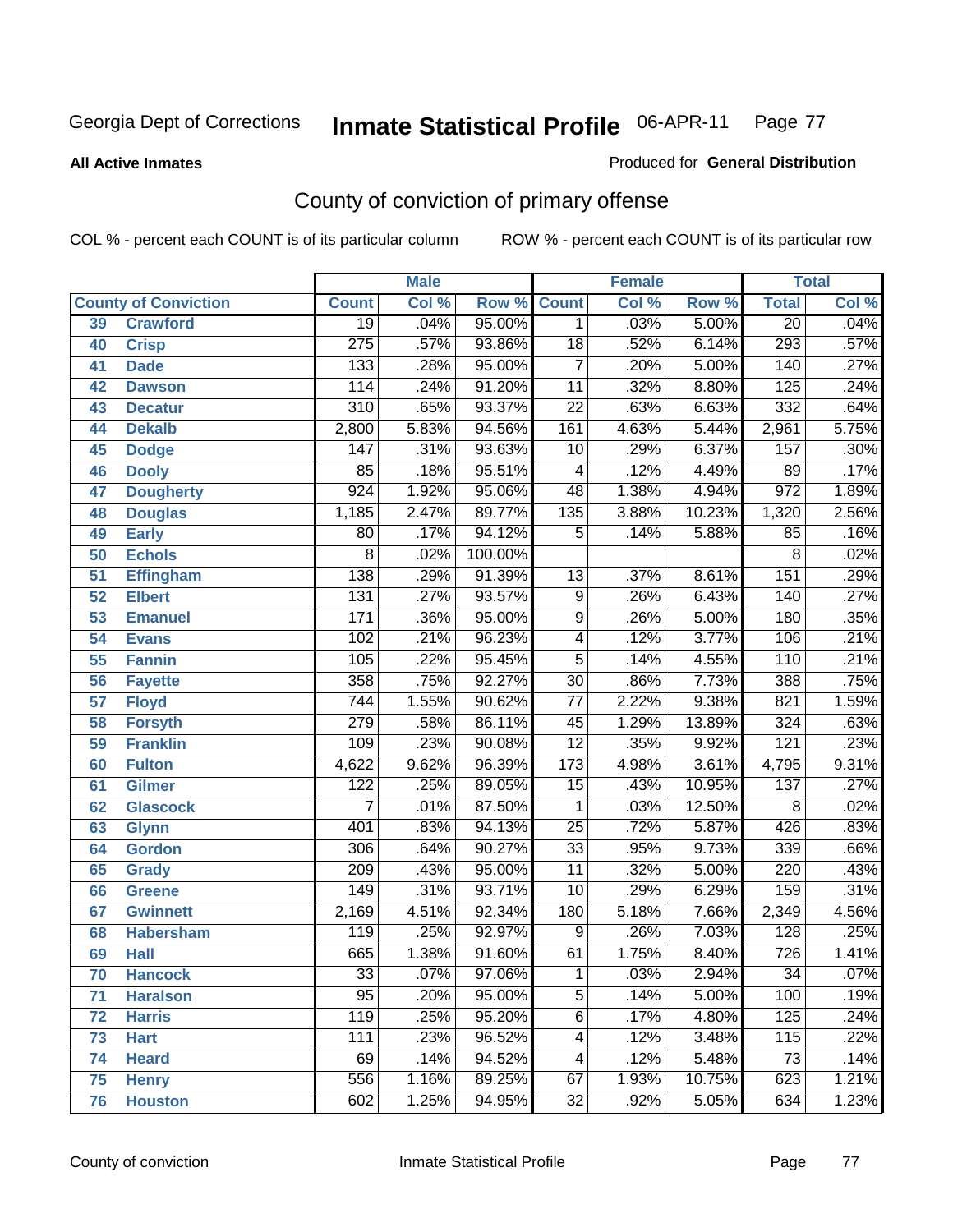**All Active Inmates**

#### Produced for **General Distribution**

# County of conviction of primary offense

|                 |                             |                  | <b>Male</b> |         | <b>Female</b>   |       | <b>Total</b> |                  |       |
|-----------------|-----------------------------|------------------|-------------|---------|-----------------|-------|--------------|------------------|-------|
|                 | <b>County of Conviction</b> | <b>Count</b>     | Col %       | Row %   | <b>Count</b>    | Col % | Row %        | <b>Total</b>     | Col % |
| $\overline{77}$ | <b>Irwin</b>                | $\overline{73}$  | .15%        | 98.65%  | $\mathbf 1$     | .03%  | 1.35%        | 74               | .14%  |
| 78              | <b>Jackson</b>              | 182              | .38%        | 93.33%  | $\overline{13}$ | .37%  | 6.67%        | 195              | .38%  |
| 79              | <b>Jasper</b>               | 60               | .12%        | 100.00% |                 |       |              | 60               | .12%  |
| 80              | <b>Jeff Davis</b>           | 61               | .13%        | 85.92%  | 10              | .29%  | 14.08%       | $\overline{71}$  | .14%  |
| 81              | <b>Jefferson</b>            | $\overline{122}$ | .25%        | 95.31%  | $\overline{6}$  | .17%  | 4.69%        | $\overline{128}$ | .25%  |
| 82              | <b>Jenkins</b>              | $\overline{52}$  | .11%        | 94.55%  | $\overline{3}$  | .09%  | 5.45%        | $\overline{55}$  | .11%  |
| 83              | <b>Johnson</b>              | $\overline{54}$  | .11%        | 90.00%  | $\overline{6}$  | .17%  | 10.00%       | 60               | .12%  |
| 84              | <b>Jones</b>                | 166              | .35%        | 87.37%  | $\overline{24}$ | .69%  | 12.63%       | 190              | .37%  |
| 85              | <b>Lamar</b>                | $\overline{72}$  | .15%        | 96.00%  | $\overline{3}$  | .09%  | 4.00%        | $\overline{75}$  | .15%  |
| 86              | <b>Lanier</b>               | $\overline{48}$  | .10%        | 97.96%  | $\mathbf{1}$    | .03%  | 2.04%        | 49               | .10%  |
| 87              | <b>Laurens</b>              | 290              | .60%        | 94.16%  | 18              | .52%  | 5.84%        | 308              | .60%  |
| 88              | Lee                         | 61               | .13%        | 95.31%  | $\overline{3}$  | .09%  | 4.69%        | 64               | .12%  |
| 89              | <b>Liberty</b>              | 285              | .59%        | 92.83%  | $\overline{22}$ | .63%  | 7.17%        | $\overline{307}$ | .60%  |
| 90              | <b>Lincoln</b>              | $\overline{24}$  | .05%        | 100.00% |                 |       |              | $\overline{24}$  | .05%  |
| 91              | Long                        | $\overline{73}$  | .15%        | 97.33%  | $\overline{2}$  | .06%  | 2.67%        | $\overline{75}$  | .15%  |
| 92              | <b>Lowndes</b>              | 528              | 1.10%       | 94.79%  | $\overline{29}$ | .83%  | 5.21%        | $\overline{557}$ | 1.08% |
| 93              | <b>Lumpkin</b>              | $\overline{97}$  | .20%        | 89.81%  | $\overline{11}$ | .32%  | 10.19%       | 108              | .21%  |
| 94              | <b>Macon</b>                | 68               | .14%        | 97.14%  | $\overline{2}$  | .06%  | 2.86%        | $\overline{70}$  | .14%  |
| 95              | <b>Madison</b>              | 103              | .21%        | 92.79%  | $\overline{8}$  | .23%  | 7.21%        | $\overline{111}$ | .22%  |
| 96              | <b>Marion</b>               | $\overline{44}$  | .09%        | 95.65%  | $\overline{2}$  | .06%  | 4.35%        | $\overline{46}$  | .09%  |
| 97              | <b>Mcduffie</b>             | 181              | .38%        | 95.77%  | $\overline{8}$  | .23%  | 4.23%        | 189              | .37%  |
| 98              | <b>Mcintosh</b>             | $\overline{57}$  | .12%        | 100.00% |                 |       |              | $\overline{57}$  | .11%  |
| 99              | <b>Meriwether</b>           | 235              | .49%        | 97.11%  | $\overline{7}$  | .20%  | 2.89%        | 242              | .47%  |
| 100             | <b>Miller</b>               | $\overline{31}$  | .06%        | 96.88%  | $\mathbf{1}$    | .03%  | 3.13%        | $\overline{32}$  | .06%  |
| 101             | <b>Mitchell</b>             | 196              | .41%        | 92.02%  | $\overline{17}$ | .49%  | 7.98%        | $\overline{213}$ | .41%  |
| 102             | <b>Monroe</b>               | $\overline{148}$ | .31%        | 89.16%  | $\overline{18}$ | .52%  | 10.84%       | 166              | .32%  |
| 103             | <b>Montgomery</b>           | $\overline{56}$  | .12%        | 94.92%  | $\overline{3}$  | .09%  | 5.08%        | 59               | .11%  |
| 104             | <b>Morgan</b>               | 165              | .34%        | 93.75%  | $\overline{11}$ | .32%  | 6.25%        | 176              | .34%  |
| 105             | <b>Murray</b>               | 177              | .37%        | 92.67%  | $\overline{14}$ | .40%  | 7.33%        | 191              | .37%  |
| 106             | <b>Muscogee</b>             | 1,511            | 3.14%       | 94.97%  | $\overline{80}$ | 2.30% | 5.03%        | 1,591            | 3.09% |
| 107             | <b>Newton</b>               | 614              | 1.28%       | 92.33%  | $\overline{51}$ | 1.47% | 7.67%        | 665              | 1.29% |
| 108             | <b>Oconee</b>               | 53               | .11%        | 94.64%  | 3               | .09%  | 5.36%        | $\overline{56}$  | .11%  |
| 109             | <b>Oglethorpe</b>           | 48               | .10%        | 100.00% |                 |       |              | 48               | .09%  |
| 110             | <b>Paulding</b>             | 258              | .54%        | 93.14%  | $\overline{19}$ | .55%  | 6.86%        | $\overline{277}$ | .54%  |
| 111             | <b>Peach</b>                | 83               | .17%        | 96.51%  | $\overline{3}$  | .09%  | 3.49%        | 86               | .17%  |
| 112             | <b>Pickens</b>              | $\overline{82}$  | .17%        | 86.32%  | $\overline{13}$ | .37%  | 13.68%       | 95               | .18%  |
| 113             | <b>Pierce</b>               | $\overline{58}$  | .12%        | 93.55%  | 4               | .12%  | 6.45%        | 62               | .12%  |
| 114             | <b>Pike</b>                 | $\overline{52}$  | .11%        | 92.86%  | 4               | .12%  | 7.14%        | 56               | .11%  |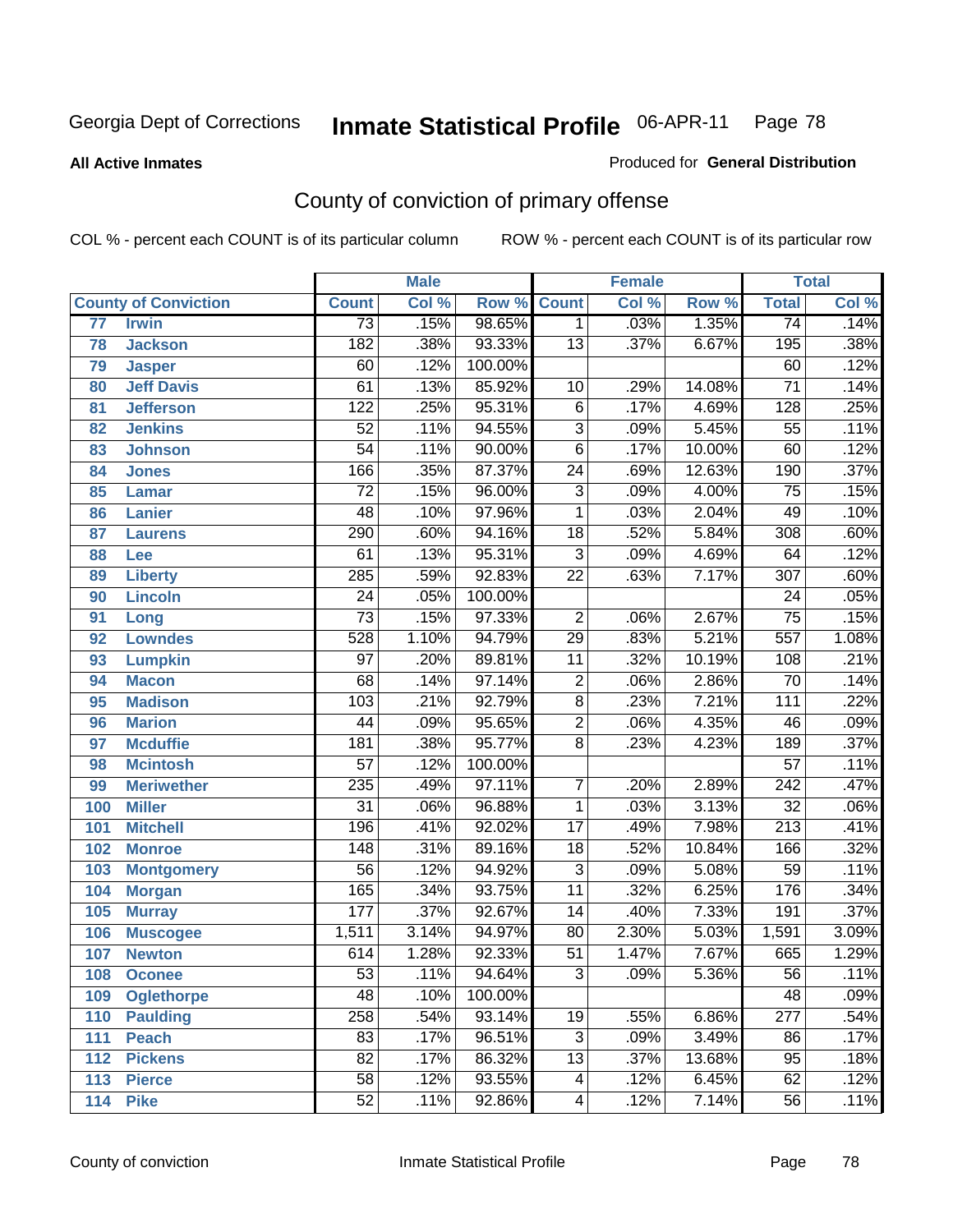**All Active Inmates**

#### Produced for **General Distribution**

# County of conviction of primary offense

|     |                             |                  | <b>Male</b> |                    |                 | <b>Female</b> |        |                  | <b>Total</b> |
|-----|-----------------------------|------------------|-------------|--------------------|-----------------|---------------|--------|------------------|--------------|
|     | <b>County of Conviction</b> | <b>Count</b>     | Col %       | <b>Row % Count</b> |                 | Col %         | Row %  | <b>Total</b>     | Col %        |
| 115 | <b>Polk</b>                 | 146              | .30%        | 91.82%             | $\overline{13}$ | .37%          | 8.18%  | 159              | .31%         |
| 116 | <b>Pulaski</b>              | 83               | .17%        | 95.40%             | 4               | .12%          | 4.60%  | 87               | .17%         |
| 117 | <b>Putnam</b>               | $\overline{148}$ | .31%        | 94.87%             | $\overline{8}$  | .23%          | 5.13%  | 156              | .30%         |
| 118 | Quitman                     | 19               | .04%        | 90.48%             | $\overline{2}$  | .06%          | 9.52%  | 21               | .04%         |
| 119 | <b>Rabun</b>                | $\overline{44}$  | .09%        | 86.27%             | $\overline{7}$  | .20%          | 13.73% | $\overline{51}$  | .10%         |
| 120 | <b>Randolph</b>             | $\overline{71}$  | .15%        | 95.95%             | $\overline{3}$  | .09%          | 4.05%  | $\overline{74}$  | .14%         |
| 121 | <b>Richmond</b>             | 1,684            | 3.50%       | 94.39%             | 100             | 2.88%         | 5.61%  | 1,784            | 3.46%        |
| 122 | <b>Rockdale</b>             | 455              | .95%        | 91.18%             | 44              | 1.27%         | 8.82%  | 499              | .97%         |
| 123 | <b>Schley</b>               | $\overline{18}$  | .04%        | 94.74%             | 1               | .03%          | 5.26%  | $\overline{19}$  | .04%         |
| 124 | <b>Screven</b>              | 124              | .26%        | 94.66%             | $\overline{7}$  | .20%          | 5.34%  | $\overline{131}$ | .25%         |
| 125 | <b>Seminole</b>             | $\overline{53}$  | .11%        | 85.48%             | $\overline{9}$  | .26%          | 14.52% | 62               | .12%         |
| 126 | <b>Spalding</b>             | $\overline{551}$ | 1.15%       | 90.18%             | 60              | 1.73%         | 9.82%  | 611              | 1.19%        |
| 127 | <b>Stephens</b>             | 184              | .38%        | 92.46%             | $\overline{15}$ | .43%          | 7.54%  | 199              | .39%         |
| 128 | <b>Stewart</b>              | $\overline{27}$  | .06%        | 93.10%             | $\overline{2}$  | .06%          | 6.90%  | 29               | .06%         |
| 129 | <b>Sumter</b>               | $\overline{215}$ | .45%        | 95.98%             | $\overline{9}$  | .26%          | 4.02%  | $\overline{224}$ | .43%         |
| 130 | <b>Talbot</b>               | 58               | .12%        | 96.67%             | $\overline{2}$  | .06%          | 3.33%  | 60               | .12%         |
| 131 | <b>Taliaferro</b>           | $\overline{24}$  | .05%        | 88.89%             | $\overline{3}$  | .09%          | 11.11% | $\overline{27}$  | .05%         |
| 132 | <b>Tattnall</b>             | $\overline{187}$ | .39%        | 93.03%             | 14              | .40%          | 6.97%  | $\overline{201}$ | .39%         |
| 133 | <b>Taylor</b>               | $\overline{90}$  | .19%        | 91.84%             | $\overline{8}$  | .23%          | 8.16%  | $\overline{98}$  | .19%         |
| 134 | <b>Telfair</b>              | 101              | .21%        | 87.83%             | 14              | .40%          | 12.17% | 115              | .22%         |
| 135 | <b>Terrell</b>              | $\overline{76}$  | .16%        | 98.70%             | $\mathbf{1}$    | .03%          | 1.30%  | $\overline{77}$  | .15%         |
| 136 | <b>Thomas</b>               | $\overline{244}$ | .51%        | 94.21%             | $\overline{15}$ | .43%          | 5.79%  | 259              | .50%         |
| 137 | <b>Tift</b>                 | $\overline{281}$ | .58%        | 95.90%             | $\overline{12}$ | .35%          | 4.10%  | 293              | .57%         |
| 138 | <b>Toombs</b>               | 320              | .67%        | 92.22%             | 27              | .78%          | 7.78%  | $\overline{347}$ | .67%         |
| 139 | <b>Towns</b>                | $\overline{53}$  | .11%        | 82.81%             | $\overline{11}$ | .32%          | 17.19% | 64               | .12%         |
| 140 | <b>Treutlen</b>             | 66               | .14%        | 95.65%             | 3               | .09%          | 4.35%  | 69               | .13%         |
| 141 | <b>Troup</b>                | 632              | 1.32%       | 91.46%             | 59              | 1.70%         | 8.54%  | 691              | 1.34%        |
| 142 | <b>Turner</b>               | $\overline{72}$  | .15%        | 94.74%             | 4               | .12%          | 5.26%  | 76               | .15%         |
| 143 | <b>Twiggs</b>               | $\overline{62}$  | .13%        | 93.94%             | 4               | .12%          | 6.06%  | 66               | .13%         |
| 144 | <b>Union</b>                | $\overline{78}$  | .16%        | 86.67%             | $\overline{12}$ | .35%          | 13.33% | 90               | .17%         |
| 145 | <b>Upson</b>                | 171              | .36%        | 91.44%             | $\overline{16}$ | .46%          | 8.56%  | 187              | .36%         |
| 146 | <b>Walker</b>               | 415              | .86%        | 92.22%             | 35              | 1.01%         | 7.78%  | 450              | .87%         |
| 147 | <b>Walton</b>               | 444              | .92%        | 90.80%             | $\overline{45}$ | 1.29%         | 9.20%  | 489              | .95%         |
| 148 | <b>Ware</b>                 | 286              | .60%        | 93.16%             | $\overline{21}$ | .60%          | 6.84%  | 307              | .60%         |
| 149 | <b>Warren</b>               | $\overline{38}$  | .08%        | 95.00%             | $\overline{2}$  | .06%          | 5.00%  | 40               | .08%         |
| 150 | <b>Washington</b>           | 144              | .30%        | 90.57%             | 15              | .43%          | 9.43%  | 159              | .31%         |
| 151 | <b>Wayne</b>                | 143              | .30%        | 90.51%             | 15              | .43%          | 9.49%  | 158              | .31%         |
| 152 | <b>Webster</b>              | $\overline{7}$   | .01%        | 100.00%            |                 |               |        | $\overline{7}$   | .01%         |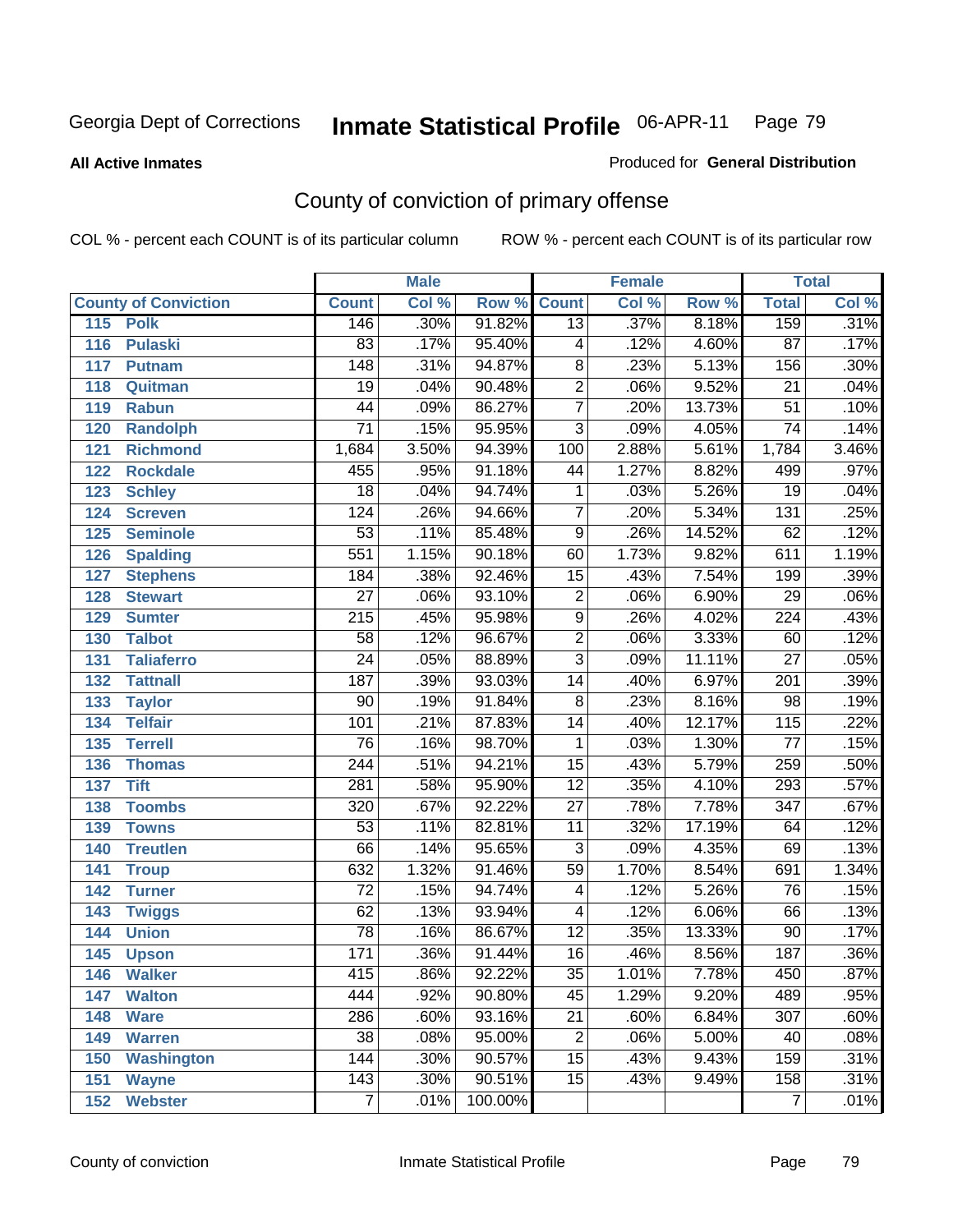**All Active Inmates**

#### Produced for **General Distribution**

# County of conviction of primary offense

|                             |              | <b>Male</b> |                    |       | <b>Female</b> |        |              | <b>Total</b> |
|-----------------------------|--------------|-------------|--------------------|-------|---------------|--------|--------------|--------------|
| <b>County of Conviction</b> | <b>Count</b> | Col %       | <b>Row % Count</b> |       | Col %         | Row %  | <b>Total</b> | Col %        |
| <b>Wheeler</b><br>153       | 31           | $.06\%$     | 86.11%             | 5     | .14%          | 13.89% | 36           | $.07\%$      |
| <b>White</b><br>154         | 105          | .22%        | $92.11\%$          | 9     | .26%          | 7.89%  | 114          | .22%         |
| <b>Whitfield</b><br>155     | 590          | 1.23%       | 88.86%             | 74    | 2.13%         | 11.14% | 664          | 1.29%        |
| <b>Wilcox</b><br>156        | 51           | .11%        | 87.93%             |       | .20%          | 12.07% | 58           | .11%         |
| <b>Wilkes</b><br>157        | 72           | .15%        | 96.00%             | 3     | .09%          | 4.00%  | 75           | .15%         |
| <b>Wilkinson</b><br>158     | 42           | .09%        | 95.45%             | 2     | $.06\%$       | 4.55%  | 44           | .09%         |
| <b>Worth</b><br>159         | 109          | $.23\%$     | 93.16%             | 8     | .23%          | 6.84%  | 117          | .23%         |
| <b>Total Rported</b>        | 48,051       | 100%        | 93.25%             | 3,476 | 100%          | 6.75%  | 51,527       | 100%         |

| <b>eported</b><br>NG | 997    | . .<br>. .<br>. | 112<br>- 14 |
|----------------------|--------|-----------------|-------------|
| ota.                 | 49,048 | 3,591           | 52.639      |

| Mc | ™ulton | Cobb |  |
|----|--------|------|--|
|    |        |      |  |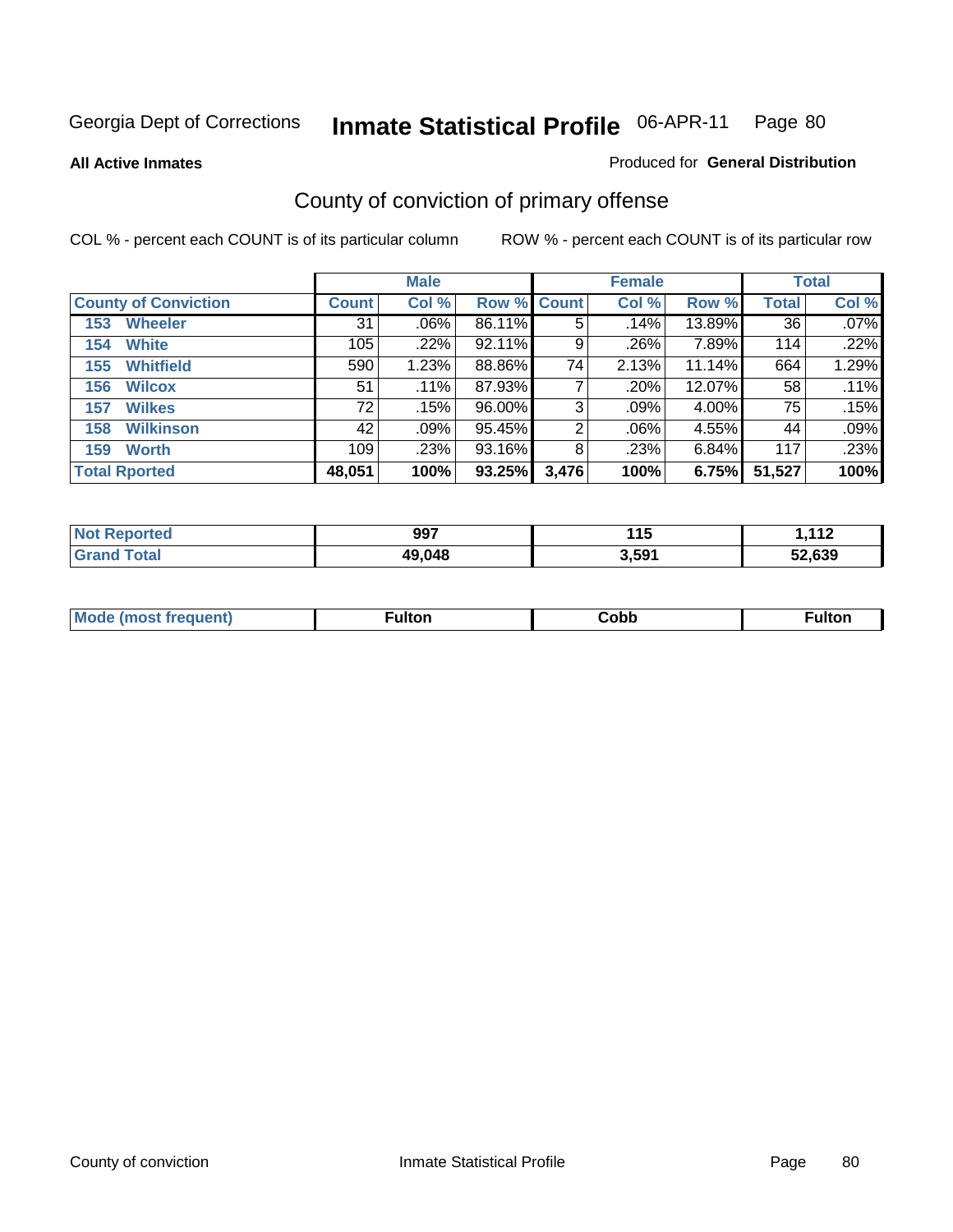**All Active Inmates**

#### Produced for **General Distribution**

# Circuit of conviction of primary offense

|                 |                                 |                  | <b>Male</b> |        |                  | <b>Female</b> |        |                  | <b>Total</b> |
|-----------------|---------------------------------|------------------|-------------|--------|------------------|---------------|--------|------------------|--------------|
|                 | <b>Circuit of Conviction</b>    | <b>Count</b>     | Col %       | Row %  | <b>Count</b>     | Col %         | Row %  | <b>Total</b>     | Col %        |
| 1               | <b>Alapaha Circuit</b>          | 356              | .74%        | 94.93% | $\overline{19}$  | .55%          | 5.07%  | 375              | .73%         |
| $\overline{2}$  | <b>Alcovy Circuit</b>           | 1,058            | 2.20%       | 91.68% | $\overline{96}$  | 2.76%         | 8.32%  | 1,154            | 2.24%        |
| 3               | <b>Atlanta Circuit</b>          | 4,622            | 9.62%       | 96.39% | $\overline{173}$ | 4.98%         | 3.61%  | 4,795            | 9.31%        |
| 4               | <b>Atlantic Circuit</b>         | 800              | 1.66%       | 94.56% | 46               | 1.32%         | 5.44%  | 846              | 1.64%        |
| 5               | <b>Augusta Circuit</b>          | 2,173            | 4.52%       | 94.27% | $\overline{132}$ | 3.80%         | 5.73%  | 2,305            | 4.47%        |
| $6\phantom{a}$  | <b>Blue Ridge Circuit</b>       | 610              | 1.27%       | 91.59% | 56               | 1.61%         | 8.41%  | 666              | 1.29%        |
| $\overline{7}$  | <b>Brunswick Circuit</b>        | 870              | 1.81%       | 93.15% | 64               | 1.84%         | 6.85%  | 934              | 1.81%        |
| 8               | <b>Chattahoochee Circuit</b>    | 1,845            | 3.84%       | 94.91% | $\overline{99}$  | 2.85%         | 5.09%  | 1,944            | 3.77%        |
| 9               | <b>Cherokee Circuit</b>         | 869              | 1.81%       | 90.24% | 94               | 2.70%         | 9.76%  | 963              | 1.87%        |
| 10              | <b>Clayton Circuit</b>          | 1,397            | 2.91%       | 92.64% | 111              | 3.19%         | 7.36%  | 1,508            | 2.93%        |
| 11              | <b>Cobb Circuit</b>             | 2,540            | 5.29%       | 91.07% | 249              | 7.16%         | 8.93%  | 2,789            | 5.41%        |
| 12              | <b>Conasauga Circuit</b>        | 767              | 1.60%       | 89.71% | 88               | 2.53%         | 10.29% | 855              | 1.66%        |
| $\overline{13}$ | <b>Cordele Circuit</b>          | 635              | 1.32%       | 93.52% | $\overline{44}$  | 1.27%         | 6.48%  | 679              | 1.32%        |
| 14              | <b>Coweta Circuit</b>           | 2,029            | 4.22%       | 91.93% | $\overline{178}$ | 5.12%         | 8.07%  | 2,207            | 4.28%        |
| 15              | <b>Dougherty Circuit</b>        | 924              | 1.92%       | 95.06% | 48               | 1.38%         | 4.94%  | $\overline{972}$ | 1.89%        |
| 16              | <b>Dublin Circuit</b>           | 472              | .98%        | 93.84% | $\overline{31}$  | .89%          | 6.16%  | 503              | .98%         |
| 17              | <b>Eastern Circuit</b>          | 2,388            | 4.97%       | 95.56% | 111              | 3.19%         | 4.44%  | 2,499            | 4.85%        |
| 18              | <b>Flint Circuit</b>            | 556              | 1.16%       | 89.25% | 67               | 1.93%         | 10.75% | 623              | 1.21%        |
| 19              | <b>Griffin Circuit</b>          | 1,132            | 2.36%       | 91.14% | 110              | 3.16%         | 8.86%  | 1,242            | 2.41%        |
| 20              | <b>Gwinnett Circuit</b>         | 2,169            | 4.51%       | 92.34% | 180              | 5.18%         | 7.66%  | 2,349            | 4.56%        |
| 21              | <b>Houston Circuit</b>          | 602              | 1.25%       | 94.95% | $\overline{32}$  | .92%          | 5.05%  | 634              | 1.23%        |
| 22              | <b>Lookout Mountain Circuit</b> | 1,106            | 2.30%       | 92.09% | $\overline{95}$  | 2.73%         | 7.91%  | 1,201            | 2.33%        |
| 23              | <b>Macon Circuit</b>            | 1,119            | 2.33%       | 95.07% | $\overline{58}$  | 1.67%         | 4.93%  | 1,177            | 2.28%        |
| 24              | <b>Middle Circuit</b>           | 849              | 1.77%       | 92.58% | 68               | 1.96%         | 7.42%  | $\overline{917}$ | 1.78%        |
| 25              | <b>Mountain Circuit</b>         | $\overline{347}$ | .72%        | 91.80% | $\overline{31}$  | .89%          | 8.20%  | $\overline{378}$ | .73%         |
| 26              | <b>Northeastern Circuit</b>     | 779              | 1.62%       | 91.54% | $\overline{72}$  | 2.07%         | 8.46%  | 851              | 1.65%        |
| 27              | <b>Northern Circuit</b>         | 502              | 1.04%       | 93.83% | $\overline{33}$  | .95%          | 6.17%  | 535              | 1.04%        |
| 28              | <b>Ocmulgee Circuit</b>         | 1,025            | 2.13%       | 93.35% | 73               | 2.10%         | 6.65%  | 1,098            | 2.13%        |
| 29              | <b>Oconee Circuit</b>           | 495              | 1.03%       | 92.52% | $\overline{40}$  | 1.15%         | 7.48%  | 535              | 1.04%        |
| 30              | <b>Ogeechee Circuit</b>         | 780              | 1.62%       | 92.53% | 63               | 1.81%         | 7.47%  | 843              | 1.64%        |
| 31              | <b>Pataula Circuit</b>          | 356              | .74%        | 93.68% | $\overline{24}$  | .69%          | 6.32%  | 380              | .74%         |
| 32              | <b>Piedmont Circuit</b>         | 493              | 1.03%       | 93.19% | 36               | 1.04%         | 6.81%  | 529              | 1.03%        |
| 33              | <b>Rome Circuit</b>             | $\overline{744}$ | 1.55%       | 90.62% | $\overline{77}$  | 2.22%         | 9.38%  | 821              | 1.59%        |
| 34              | <b>South Georgia Circuit</b>    | 763              | 1.59%       | 93.62% | 52               | 1.50%         | 6.38%  | 815              | 1.58%        |
| 35              | <b>Southern Circuit</b>         | 1,100            | 2.29%       | 95.07% | 57               | 1.64%         | 4.93%  | 1,157            | 2.25%        |
| 36              | <b>Southwestern Circuit</b>     | 396              | .82%        | 95.88% | 17               | .49%          | 4.12%  | 413              | .80%         |
| 37              | <b>Stone Mountain Circuit</b>   | 2,800            | 5.83%       | 94.56% | 161              | 4.63%         | 5.44%  | 2,961            | 5.75%        |
| 38              | <b>Tallapoosa Circuit</b>       | 241              | .50%        | 93.05% | 18               | .52%          | 6.95%  | 259              | .50%         |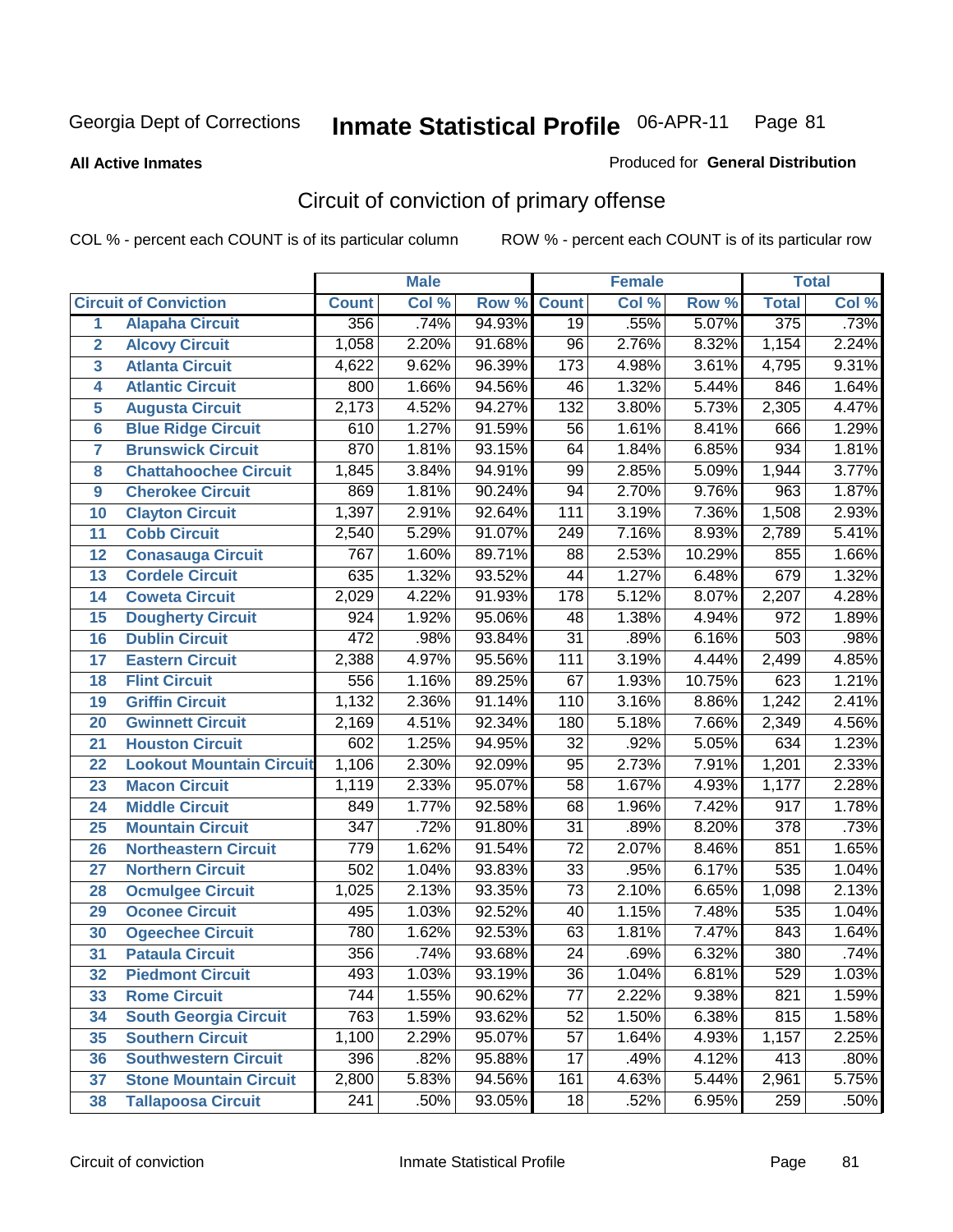**All Active Inmates**

#### Produced for **General Distribution**

# Circuit of conviction of primary offense

|    |                              |              | <b>Male</b> |        |              | <b>Female</b> |        |              | <b>Total</b> |
|----|------------------------------|--------------|-------------|--------|--------------|---------------|--------|--------------|--------------|
|    | <b>Circuit of Conviction</b> | <b>Count</b> | Col %       | Row %  | <b>Count</b> | Col %         | Row %  | <b>Total</b> | Col %        |
| 39 | <b>Tifton Circuit</b>        | 535          | 1.11%       | 95.54% | 25           | .72%          | 4.46%  | 560          | 1.09%        |
| 40 | <b>Toombs Circuit</b>        | 346          | .72%        | 95.32% | 17           | .49%          | 4.68%  | 363          | .70%         |
| 41 | <b>Waycross Circuit</b>      | 756          | 1.57%       | 93.91% | 49           | 1.41%         | 6.09%  | 805          | 1.56%        |
| 42 | <b>Western Circuit</b>       | 514          | 1.07%       | 93.62% | 35           | 1.01%         | 6.38%  | 549          | 1.07%        |
| 43 | <b>Rockdale Circuit</b>      | 455          | .95%        | 91.18% | 44           | 1.27%         | 8.82%  | 499          | $.97\%$      |
| 44 | <b>Douglas Circuit</b>       | 1,185        | 2.47%       | 89.77% | 135          | 3.88%         | 10.23% | 1,320        | 2.56%        |
| 45 | <b>Appalachian Circuit</b>   | 309          | .64%        | 90.35% | 33           | .95%          | 9.65%  | 342          | .66%         |
| 46 | <b>Enotah Circuit</b>        | 333          | .69%        | 88.56% | 43           | 1.24%         | 11.44% | 376          | .73%         |
| 47 | <b>Bell-Forsyth Circuit</b>  | 279          | .58%        | 86.11% | 45           | 1.29%         | 13.89% | 324          | .63%         |
| 48 | <b>Towaliga Circuit</b>      | 372          | .77%        | 93.00% | 28           | .81%          | 7.00%  | 400          | .78%         |
| 49 | <b>Paulding Circuit</b>      | 258          | .54%        | 93.14% | 19           | .55%          | 6.86%  | 277          | .54%         |
|    | <b>Total Rported</b>         | 48,051       | 100%        | 93.25% | 3,476        | 100%          | 6.75%  | 51,527       | 100%         |

| N   | 997    | 4 4 E | 110                      |
|-----|--------|-------|--------------------------|
| тео |        | .     | $\overline{\phantom{a}}$ |
|     | 49,048 | 3,591 | 52.639                   |

| <b>M</b> ດ<br>.<br>. | $+1$ ant $\cdot$<br>ιαπιω<br>. <i>. .</i> | ∶obb<br>- - - - - | 'anta |
|----------------------|-------------------------------------------|-------------------|-------|
|----------------------|-------------------------------------------|-------------------|-------|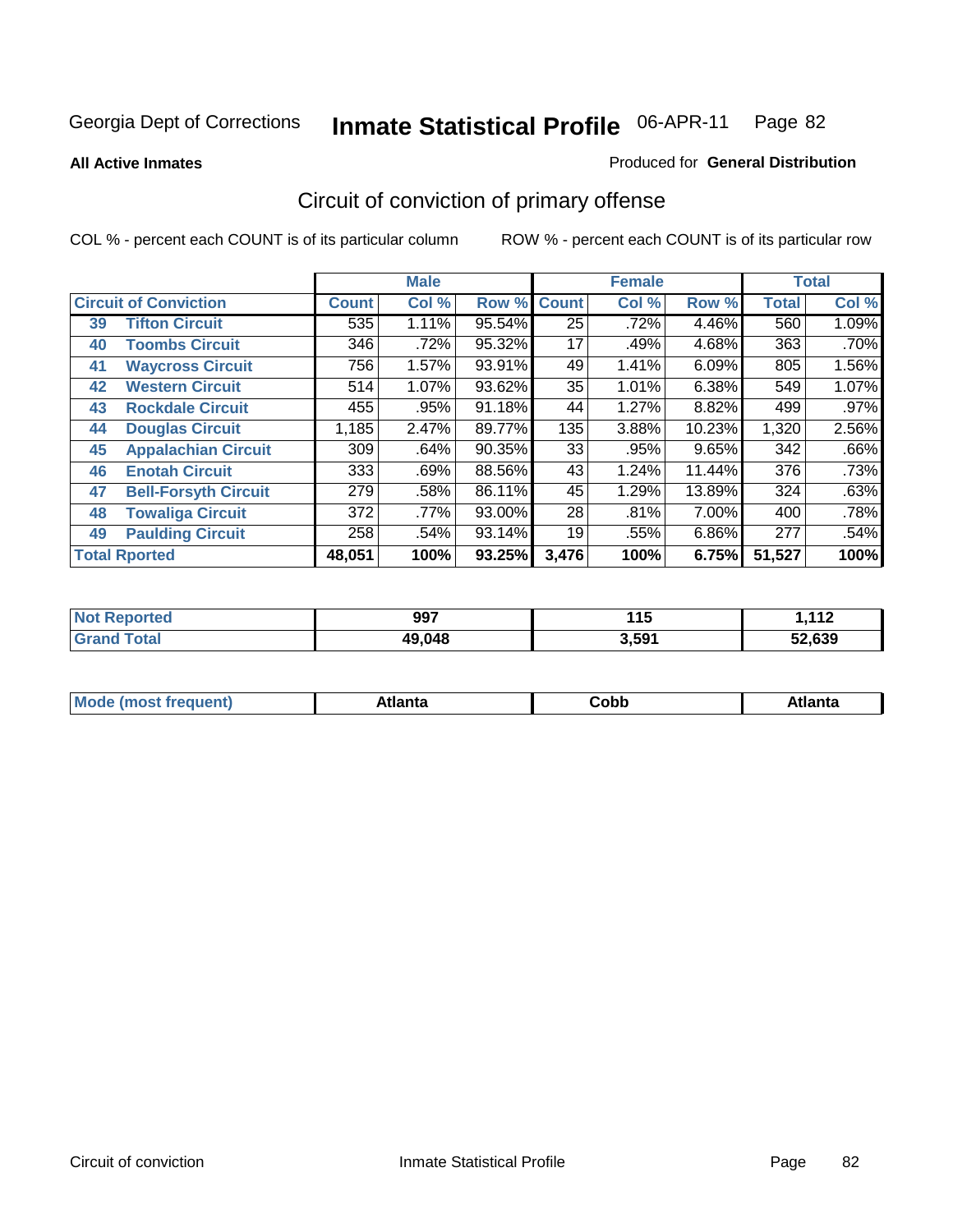### **All Active Inmates**

### Produced for **General Distribution**

## Years served (jail + prison) in this incarceration

COL % - percent each COUNT is of its particular column ROW % - percent each COUNT is of its particular row

|                              |                  | <b>Male</b> |         |                  | <b>Female</b> |        |                  | <b>Total</b> |
|------------------------------|------------------|-------------|---------|------------------|---------------|--------|------------------|--------------|
| <b>Years Served</b>          | <b>Count</b>     | Col %       | Row %   | <b>Count</b>     | Col %         | Row %  | <b>Total</b>     | Col%         |
| Less than one year           | 8,226            | 16.83%      | 88.36%  | 1,084            | 30.22%        | 11.64% | 9,310            | 17.74%       |
| 1 to 1.99 years              | 10,010           | 20.47%      | 90.51%  | 1,050            | 29.27%        | 9.49%  | 11,060           | 21.08%       |
| 2 to 2.99 years              | 6,388            | 13.07%      | 93.46%  | 447              | 12.46%        | 6.54%  | 6,835            | 13.02%       |
| 3 to 3.99 years              | 4,566            | 9.34%       | 94.93%  | $\overline{244}$ | 6.80%         | 5.07%  | 4,810            | 9.17%        |
| 4 to 4.99 years              | 3,171            | 6.49%       | 95.68%  | 143              | 3.99%         | 4.32%  | 3,314            | 6.32%        |
| 5 to 5.99 years              | 2,167            | 4.43%       | 95.88%  | 93               | 2.59%         | 4.12%  | 2,260            | 4.31%        |
| 6 to 6.99 years              | 1,686            | 3.45%       | 96.07%  | 69               | 1.92%         | 3.93%  | 1,755            | 3.34%        |
| $\overline{7}$ to 7.99 years | 1,526            | 3.12%       | 95.79%  | 67               | 1.87%         | 4.21%  | 1,593            | 3.04%        |
| 8 to 8.99 years              | 1,462            | 2.99%       | 96.18%  | $\overline{58}$  | 1.62%         | 3.82%  | 1,520            | 2.90%        |
| 9 to 9.99 years              | 1,323            | 2.71%       | 95.59%  | 61               | 1.70%         | 4.41%  | 1,384            | 2.64%        |
| 10 to 10.99 years            | 931              | 1.90%       | 96.58%  | $\overline{33}$  | 0.92%         | 3.42%  | 964              | 1.84%        |
| 11 to 11.99 years            | $\overline{924}$ | 1.89%       | 96.15%  | $\overline{37}$  | 1.03%         | 3.85%  | 961              | 1.83%        |
| 12 to 12.99 years            | 798              | 1.63%       | 95.45%  | $\overline{38}$  | 1.06%         | 4.55%  | 836              | 1.59%        |
| 13 to 13.99 years            | 841              | 1.72%       | 97.34%  | $\overline{23}$  | 0.64%         | 2.66%  | 864              | 1.65%        |
| 14 to 14.99 years            | 784              | 1.60%       | 97.15%  | $\overline{23}$  | 0.64%         | 2.85%  | 807              | 1.54%        |
| 15 to 15.99 years            | 610              | 1.25%       | 97.29%  | 17               | 0.47%         | 2.71%  | 627              | 1.19%        |
| 16 to 16.99 years            | 532              | 1.09%       | 96.55%  | 19               | 0.53%         | 3.45%  | 551              | 1.05%        |
| 17 to 17.99 years            | $\overline{503}$ | 1.03%       | 96.36%  | $\overline{19}$  | 0.53%         | 3.64%  | $\overline{522}$ | 0.99%        |
| 18 to 18.99 years            | 399              | 0.82%       | 96.61%  | 14               | 0.39%         | 3.39%  | 413              | 0.79%        |
| 19 to 19.99 years            | 381              | 0.78%       | 97.19%  | $\overline{11}$  | 0.31%         | 2.81%  | $\overline{392}$ | 0.75%        |
| 20 to 20.99 years            | $\overline{273}$ | 0.56%       | 95.79%  | $\overline{12}$  | 0.33%         | 4.21%  | 285              | 0.54%        |
| 21 to 21.99 years            | $\overline{219}$ | 0.45%       | 98.21%  | 4                | 0.11%         | 1.79%  | $\overline{223}$ | 0.42%        |
| 22 to 22.99 years            | 195              | 0.40%       | 98.48%  | $\overline{3}$   | 0.08%         | 1.52%  | 198              | 0.38%        |
| 23 to 23.99 years            | 185              | 0.38%       | 95.36%  | $\overline{9}$   | 0.25%         | 4.64%  | 194              | 0.37%        |
| 24 to 24.99 years            | 140              | 0.29%       | 100.00% |                  |               |        | 140              | 0.27%        |
| 25 to 25.99 years            | 125              | 0.26%       | 97.66%  | $\overline{3}$   | 0.08%         | 2.34%  | 128              | 0.24%        |
| 26 to 26.99 years            | 95               | 0.19%       | 97.94%  | $\overline{2}$   | 0.06%         | 2.06%  | 97               | 0.18%        |
| 27 to 27.99 years            | 83               | 0.17%       | 97.65%  | $\overline{2}$   | 0.06%         | 2.35%  | 85               | 0.16%        |
| 28 to 28.99 years            | $\overline{55}$  | 0.11%       | 100.00% |                  |               |        | $\overline{55}$  | 0.10%        |
| 29 to 29.99 years            | $\overline{58}$  | 0.12%       | 100.00% |                  |               |        | 58               | 0.11%        |
| Thirty + years               | 234              | 0.48%       | 99.15%  | $\overline{2}$   | 0.06%         | 0.85%  | 236              | 0.45%        |
| <b>Total Reported</b>        | 48,890           | 100%        | 93.16%  | 3,587            | 100%          | 6.84%  | 52,477           | 100%         |

| <b>Not Reported</b>      | 158    |       | 162    |
|--------------------------|--------|-------|--------|
| <b>Grand Total</b>       | 49,048 | 3,591 | 52,639 |
|                          |        |       |        |
| <b>Mean</b><br>(average) | 5.34   | 3.17  | 5.2    |
| <b>Median (middle)</b>   | 2.96   | 1.62  | 2.83   |

| <b>Mode</b><br>(most frequent) | Less than one year | Less than one year | <b>Less than one</b> |
|--------------------------------|--------------------|--------------------|----------------------|
|                                |                    |                    | vear                 |
|                                |                    |                    |                      |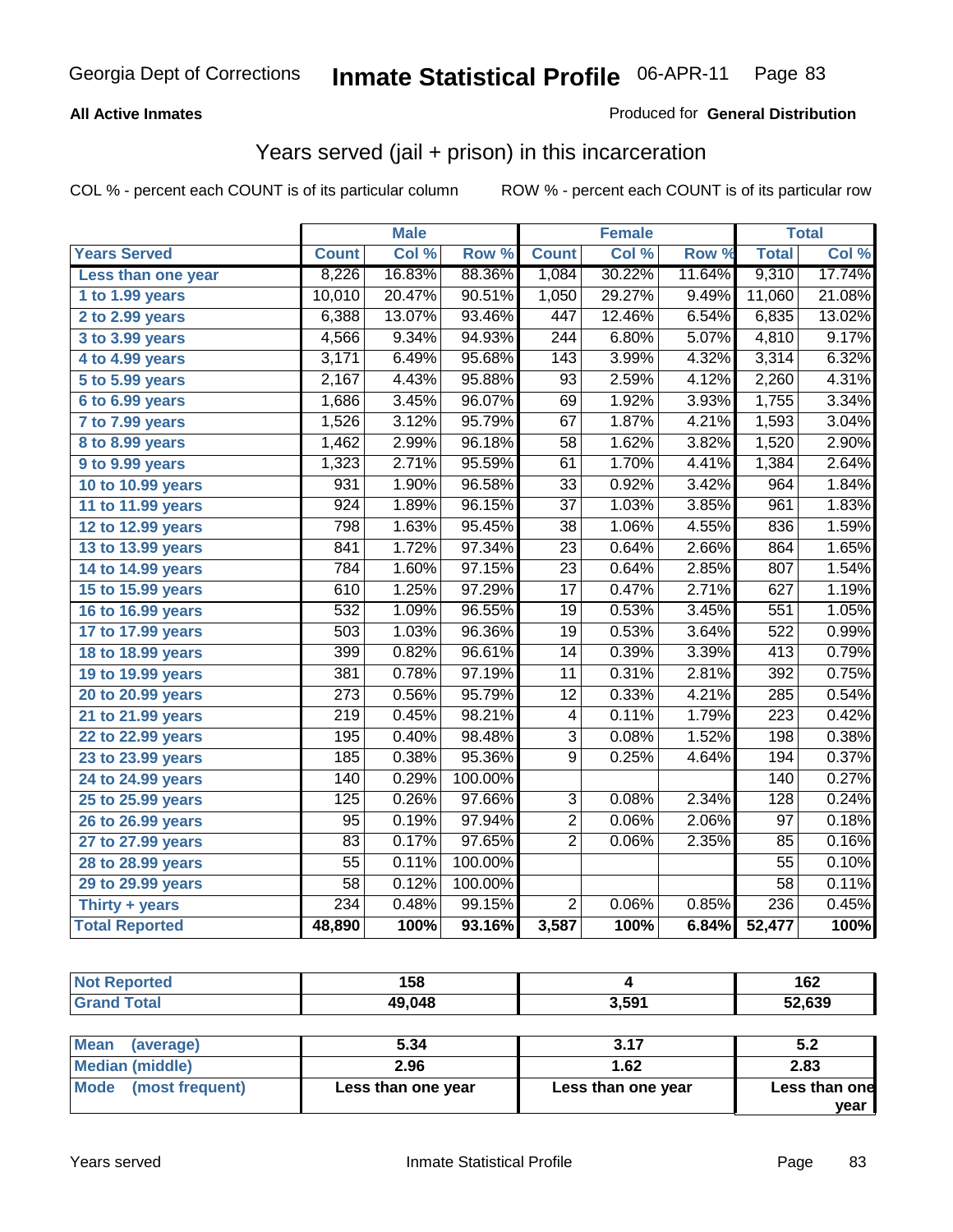#### **All Active Inmates**

Produced for **General Distribution**

### Results of most recent HIV tests

|                         |              | <b>Male</b> |         |              | <b>Female</b> |          |              | <b>Total</b> |
|-------------------------|--------------|-------------|---------|--------------|---------------|----------|--------------|--------------|
| <b>HIV Test Results</b> | <b>Count</b> | Col %       | Row %   | <b>Count</b> | Col %         | Row %    | <b>Total</b> | Col %        |
| <b>Positive</b>         | 704          | 1.65%       | 91.55%  | 65           | 2.13%         | 8.45%    | 769          | 1.69%        |
| <b>Negative</b>         | 41,862       | 98.33%      | 93.33%  | 2,993        | 97.87%        | $6.67\%$ | 44,855       | 98.30%       |
| Indeterminate           |              | 0.02%       | 100.00% |              |               |          |              | 0.02%        |
| <b>Refused</b>          |              | 0.01%       | 100.00% |              |               |          |              | 0.01%        |
| <b>Total Reported</b>   | 42,574       | 100%        | 93.30%I | 3,058        | 100%          | 6.70%    | 45,632       | 100.0%       |

| <b>Not Reported</b> | $\mathbf{.474}$ | よつつ<br>უაა | 7,007  |
|---------------------|-----------------|------------|--------|
| <b>Grand Total</b>  | 49,048          | 3,591      | 52,639 |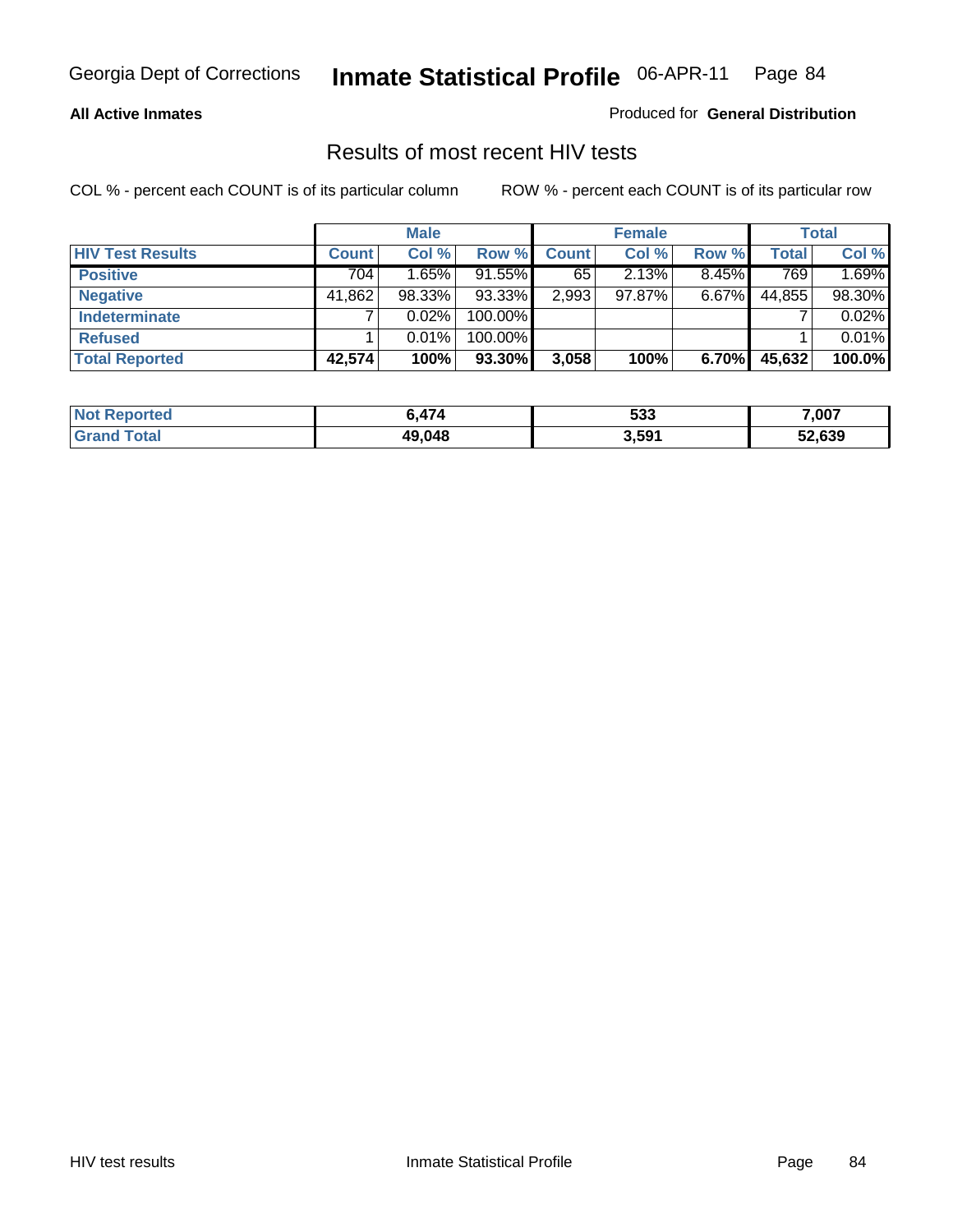#### **All Active Inmates**

#### Produced for **General Distribution**

### Results of most recent tuberculosis test

|                                  |              | <b>Male</b> |        |              | <b>Female</b> |          |              | <b>Total</b> |
|----------------------------------|--------------|-------------|--------|--------------|---------------|----------|--------------|--------------|
| <b>Tuberculosis Test Results</b> | <b>Count</b> | Col %       | Row %  | <b>Count</b> | Col %         | Row %    | <b>Total</b> | Col %        |
| <b>Positive on current test</b>  | 8,740        | 19.95%      | 97.58% | 217          | 6.93%         | $2.42\%$ | 8,957        | 19.08%       |
| <b>Positive on previous test</b> | 156          | $0.36\%$    | 99.36% |              | 0.03%         | $0.64\%$ | 157          | 0.33%        |
| <b>Negative</b>                  | 34,923       | 79.70%      | 92.30% | 2,914        | $93.04\%$     | $7.70\%$ | 37,837       | 80.59%       |
| <b>Total Reported</b>            | 43,819       | 100%        | 93.33% | 3,132        | 100%          | 6.67%    | 46,951       | 100%         |

| <b>Not Reported</b> | 5,229  | 459   | 5.688  |
|---------------------|--------|-------|--------|
| ſotal               | 49,048 | 3,591 | 52,639 |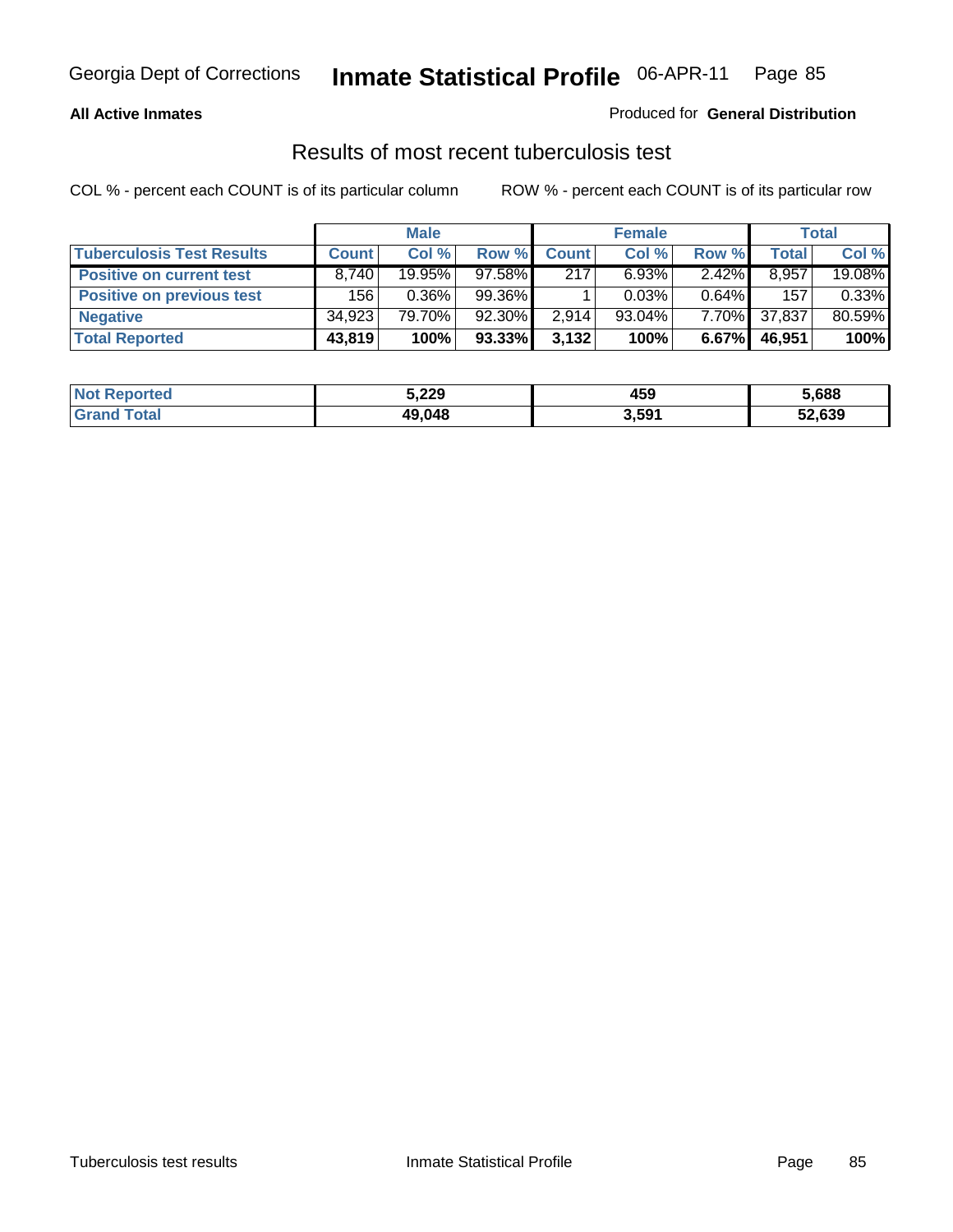#### **All Active Inmates**

Produced for **General Distribution**

### Results of most recent syphilis test

|                                 | <b>Male</b>  |          |           | <b>Female</b> |          |           | Total  |        |
|---------------------------------|--------------|----------|-----------|---------------|----------|-----------|--------|--------|
| <b>Syphilis Test Results</b>    | <b>Count</b> | Col %    | Row %     | <b>Count</b>  | Col %    | Row %     | Total  | Col %  |
| <b>Positive on current test</b> | 603          | $1.42\%$ | 89.73%    | 69            | $2.27\%$ | $10.27\%$ | 672    | 1.47%  |
| <b>Negative</b>                 | 41,962       | 98.58%   | 93.40%    | 2,967         | 97.73%   | $6.60\%$  | 44,929 | 98.53% |
| <b>Total Reported</b>           | 42,565       | 100%     | $93.34\%$ | 3,036         | 100%     | $6.66\%$  | 45,601 | 100%   |

| <b>Not Reported</b> | 6.483  | 555   | 7,038  |
|---------------------|--------|-------|--------|
| <b>Grand Total</b>  | 49,048 | 3,591 | 52,639 |